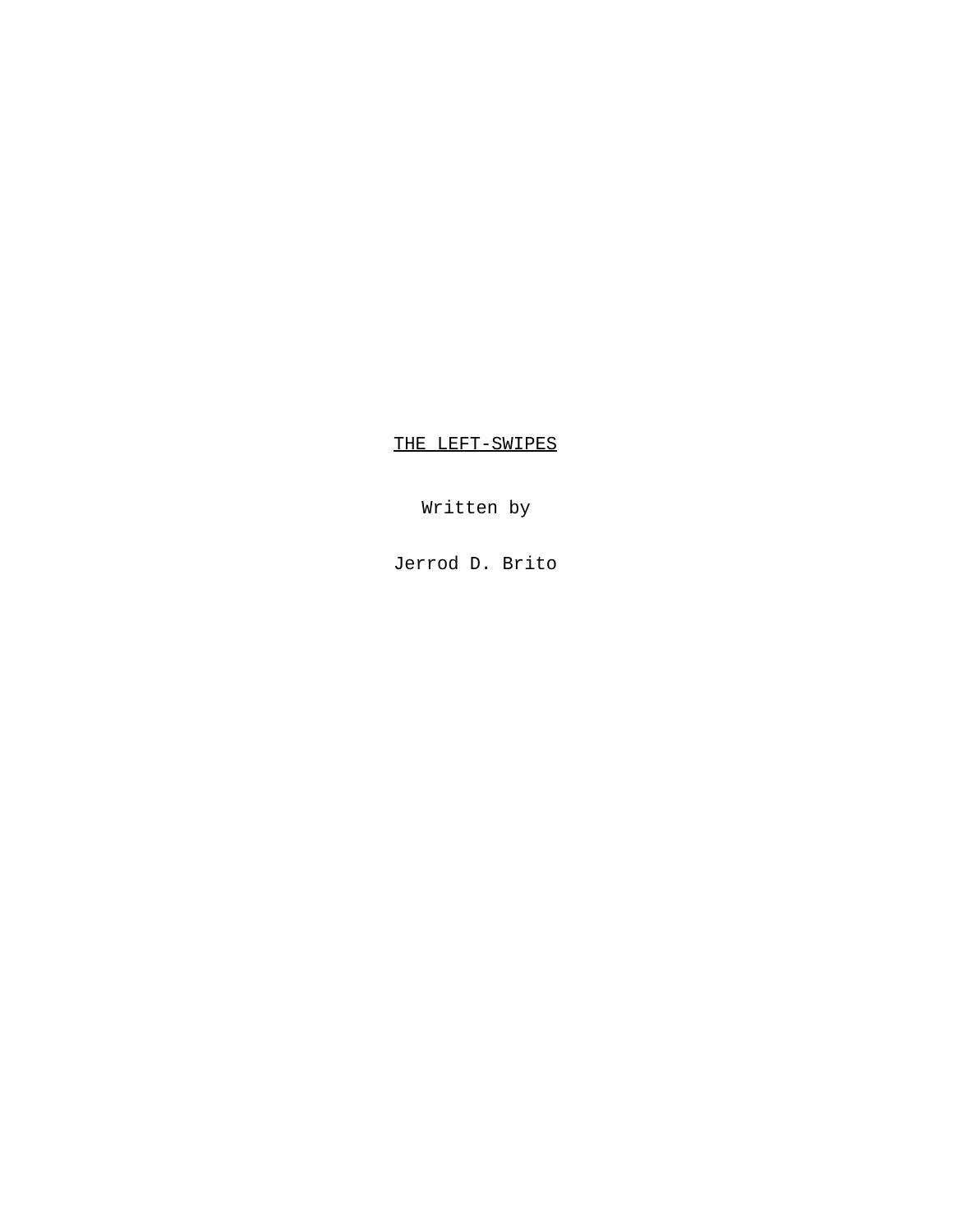FADE IN:

#### **EXT. TIMBER RIDGE - DAY**

A camera flash subsides to reveal a WEDDING PHOTOGRAPHER. He snaps several shots of an unseen bride and groom.

# PHOTOGRAPHER That is what true love looks like.

Many guests look on from behind him, including RYAN DEMPSEY (27), an awkward but sentimental fanboy, his twin, KRISTINE (27), a career-driven introvert, and TROY BAKER (28), a crude "Peter Pan-type" with too much libido and not enough filter.

> KRISTINE Artificial and contrived?

> > RYAN

(uncertain) Come on. Maybe they're actually in love. He said Leanne makes him happy.

He snaps a pic with his professional camera and sighs.

Reveal JAMESON "JAMIE" GRAY (27), tall, dark, and handsome in his tux. He's the guy every girl wanted in high school, though he was humble enough to not take advantage of it.

> RYAN If nothing else, Jamie looks happy.

**TROY** Duh. Leanne prolly sucked him off before the ceremony.

KRISTINE Seriously, Troy?!

RYAN Come on, man. Not today.

Ryan glances at Troy.

RYAN

Not that that's even possible, anyway. We were with him the whole time.

**TROY** 

You were with me the whole time at prom, and I still managed to whiten some teeth without anyone knowing.

RYAN

Whose teeth?

Troy points at the bride.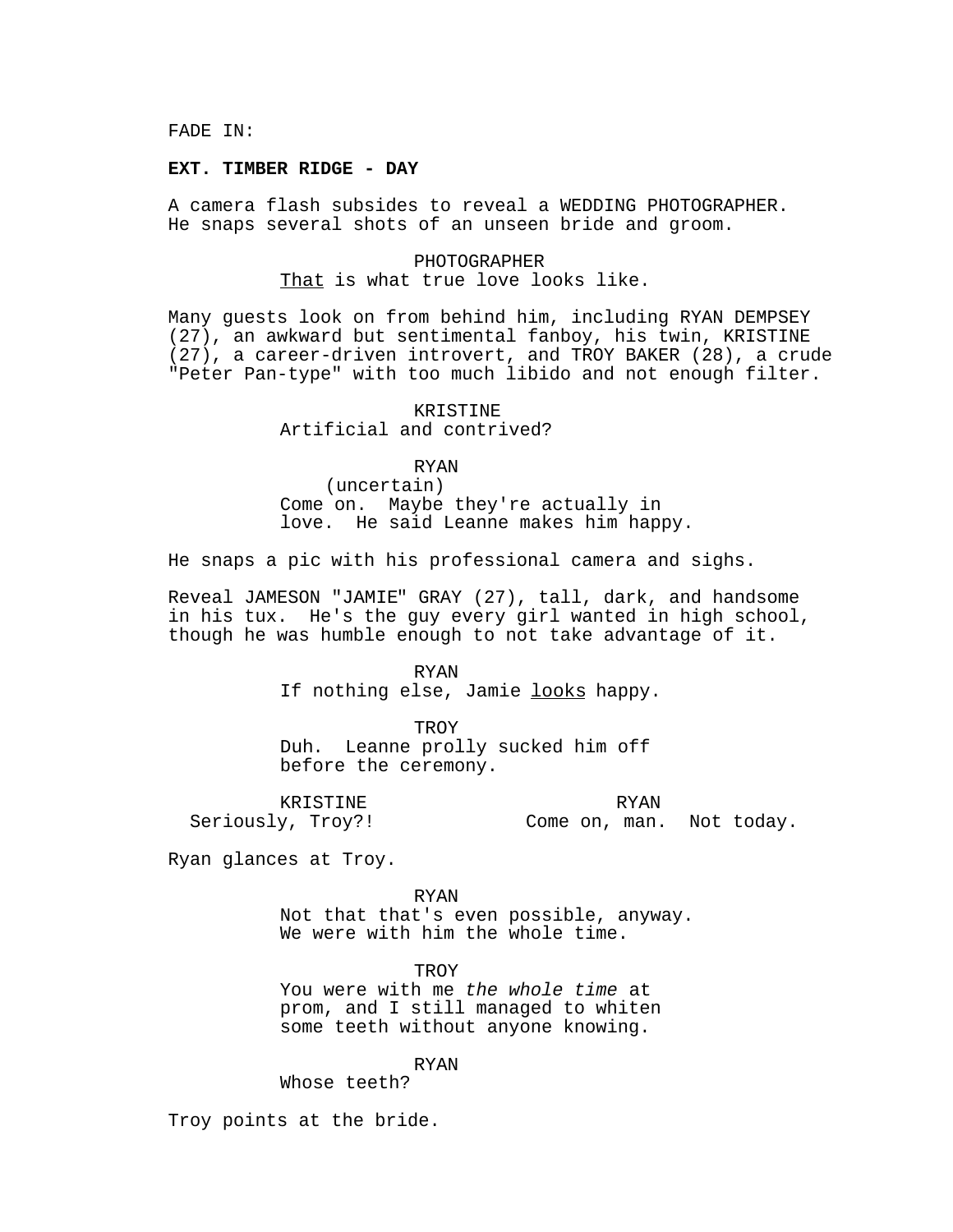TROY

Jameson kisses his beautiful new bride, LEANNE CHAPMAN-GRAY (28). She was the rich and popular kid every girl wanted to be, and every boy wanted to be with. She was not so humble.

Ryan flings Troy's arm down. Kristine covers her face.

RYAN Are you serious?! Does Jamie know?

**TROY** Dude, calm your tits. It was, like, ten years ago, back when she was still hot.

Ryan shakes his head in shame.

Leanne.

**TROY** I'd still watch, though.

KRISTINE I give it three months.

RYAN That would suck for Jamie. Leanne's dad's a divorce lawyer.

KRISTINE

Two months.

**TROY** Then, why'd you come, flat stuff?

Kristine adjusts her breast cups self-consciously.

KRISTINE Because if there's any chance Jamie's going to come to his senses and leave her at the alter, I need to see it for myself.

TROY Damn, that's cold. Either you want his nuts worse than I thought, or the green-eyed monster's on the rag!

RYAN Eww! No. My best friend and my twin sister? Not okay! That's like me dating him!

**TROY** Twin-cest is best.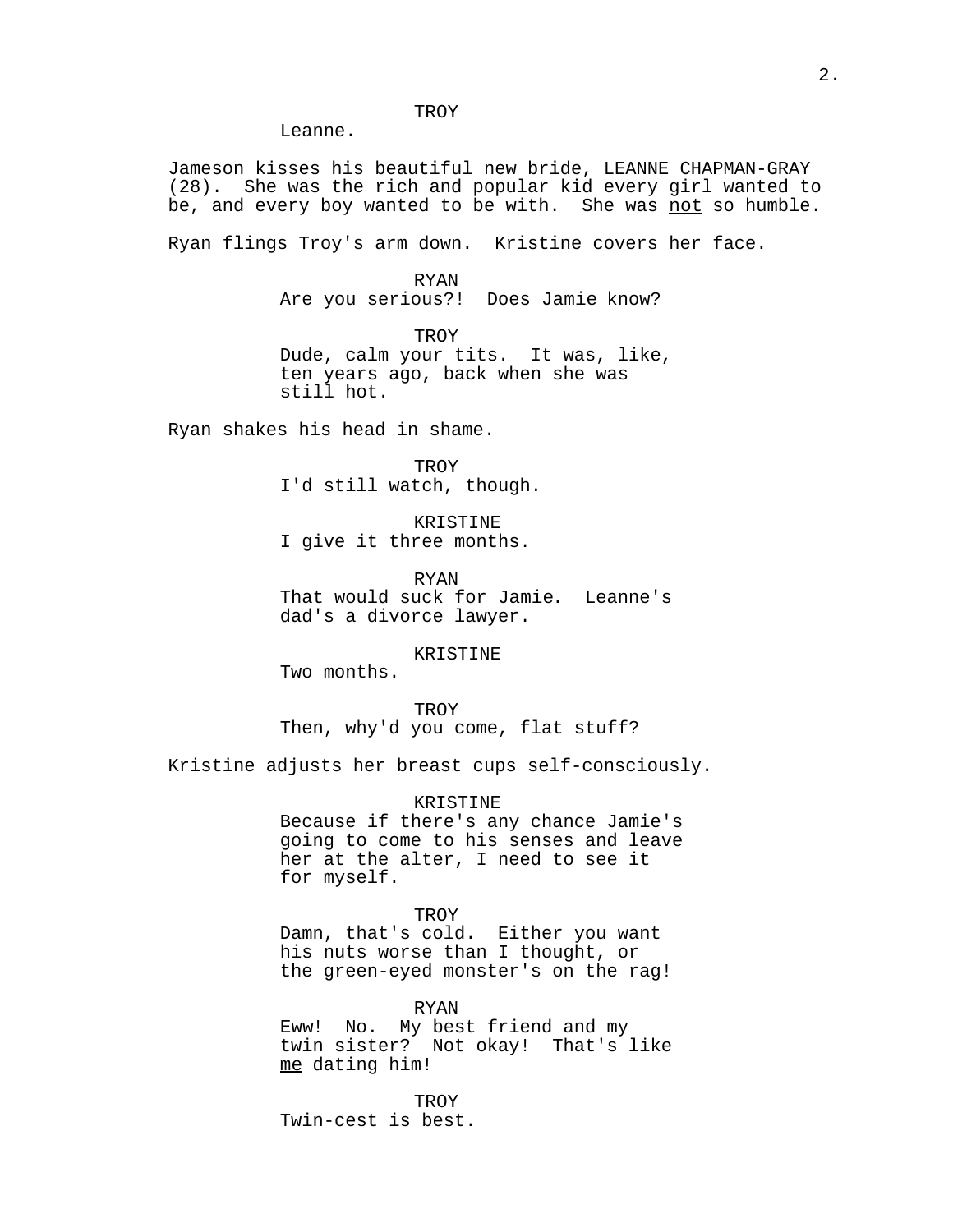KRISTINE Okay, ass holes, just so you know, this isn't about him. It's about her, and all the bad karma she has coming to her. (to herself) Not that I was ever his type, anyway.

Kristine eyes Jamie's smile. She softens, enamored.

PHOTOGRAPHER (O.S.) Okay, let's have the groomsmen.

**TROY** 

We're up, Ry-bread.

Troy elbows Ryan in the ribs and heads out with a smile. Ryan hands Kristine his camera.

> RYAN Play nice. Please? For Jamie?

KRISTINE I didn't object during the ceremony. Why isn't that enough for you?

Ryan smirks and follows Troy.

Leanne's smile twists into a scowl as she passes Troy on her way to the crowd. Ryan joins Jamie, Troy, and two other men in tuxes. The photographer snaps a few shots.

> PHOTOGRAPHER Yes. Very rugged. Okay, let's do a silly one.

Troy smiles wider.

**TROY** (whispering) Get ready.

RYAN (whispering) Let's not, okay? He'll be so pissed --

**TROY** (whispering) Come on! It's what we do! Go!

Troy subtly unbuckles his belt, as does Ryan, reluctantly.

RYAN (whispering) Damn it.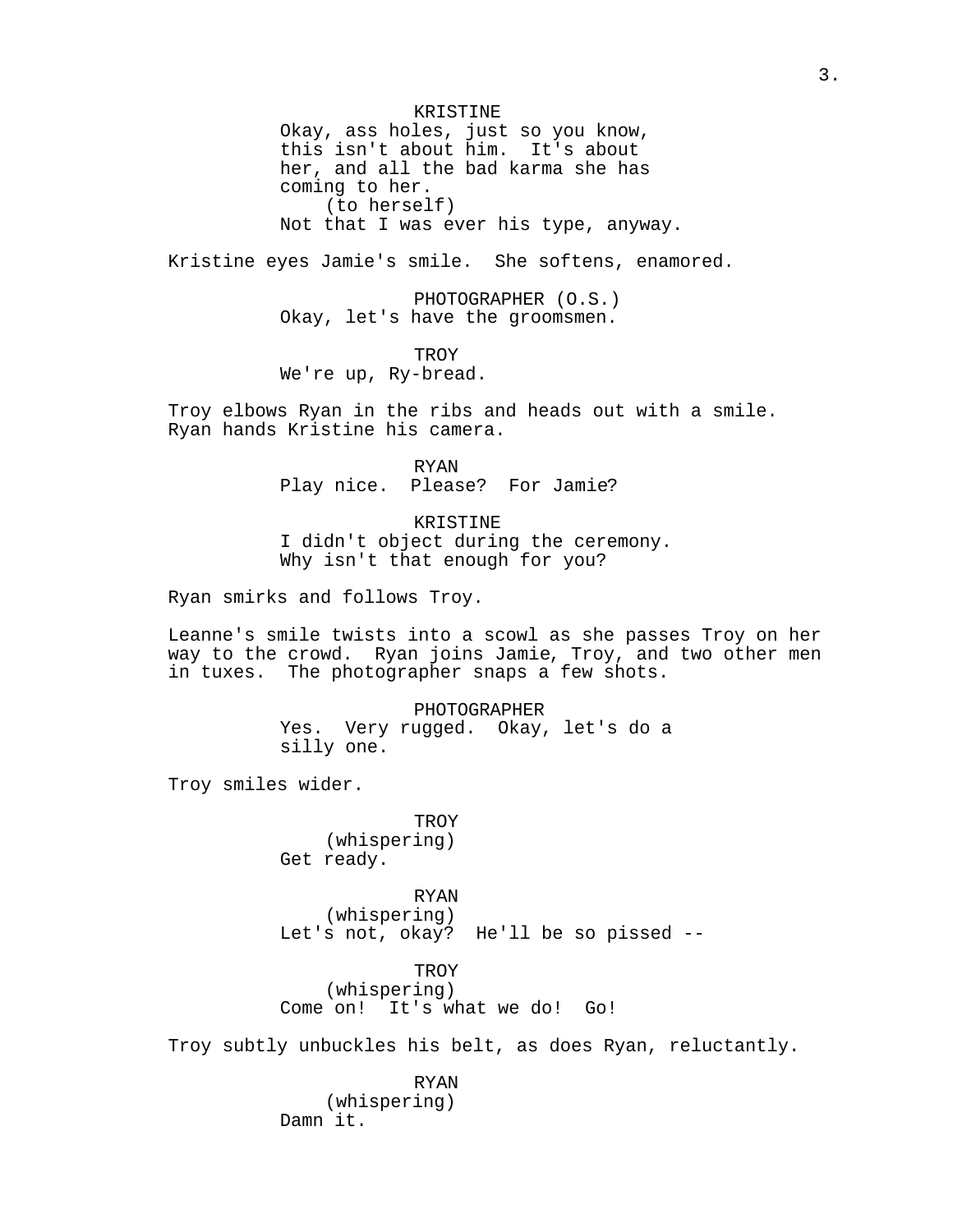Okay, one... two...

Ryan and Troy turn around, drop trou, and moon the camera.

# PHOTOGRAPHER

... Three!

The camera flashes. The crowd gasps and chatter angrily among themselves.

Kristine covers her face and turns away.

KRISTINE

I don't know them. We just met.

Leanne's perfect smile morphs into the wrath of Bridezilla.

# LEANNE

Jameson!

Jamie scowls.

# **INT. TIMBER RIDGE - HALLWAY - DAY**

Jamie corners Ryan and Troy near the fancy reception hall entrance. Guests trickle in and rubber neck at the argument.

> JAMESON What the hell is the matter with you two? This is my wedding day!

> > **TROY**

Pffft. It's your first wedding day. First one's always practice.

RYAN

Troy!

#### TROY

Besides, that's been our signature camera move since we were fourteen years old!

# JAMESON

That was over a decade ago, and honestly, it wasn't all that funny back then, either. (wiping his face)

Our ten year high school reunion is this summer -- you need to grow up!

TROY

Yo, man, what's your problem? Ever since you got with that b--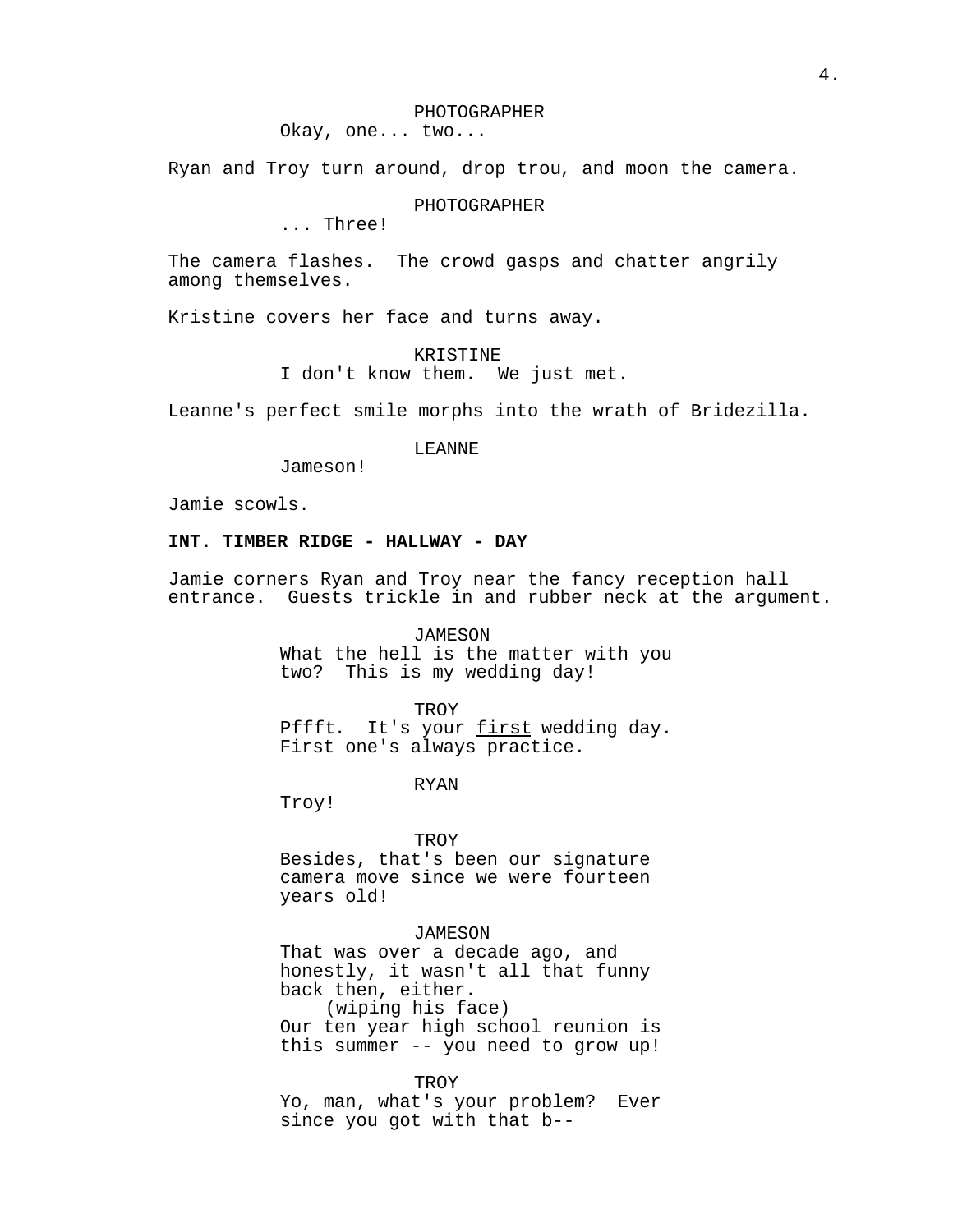Ryan bumps into him and clears his throat.

### **TROY**

Ever since you got with Leanne - no, since you even reconnected with her last year -- all you've done is blow us off.

#### JAMESON

That's not true.

# RYAN

We barely saw you twice this whole year. Once for Call of Duty, and once for the latest Star Wars movie.

**TROY** 

Yeah, which you brought her to, and all she did was complain about it!

#### JAMESON

Everybody complained about it! And so what? She's my wife! I love her! We're starting a life together, like grown ups -- that's what we do! Don't you want that for me? Don't you want that for yourselves?

#### TROY

 $N_{\Omega}$ .

Ryan frowns. Jamie sighs.

# JAMESON

And that's why you came here alone. If you don't make some serious changes, you're going to stay that way. Is that what you want? To die alone?

Ryan winces. He looks away, pained.

# JAMESON

Ryan... I didn't mean it like that. I'm sorry --

Ryan waves it off.

# RYAN

I know, Jamie. I know what you meant.

Jamie frowns and shakes his head.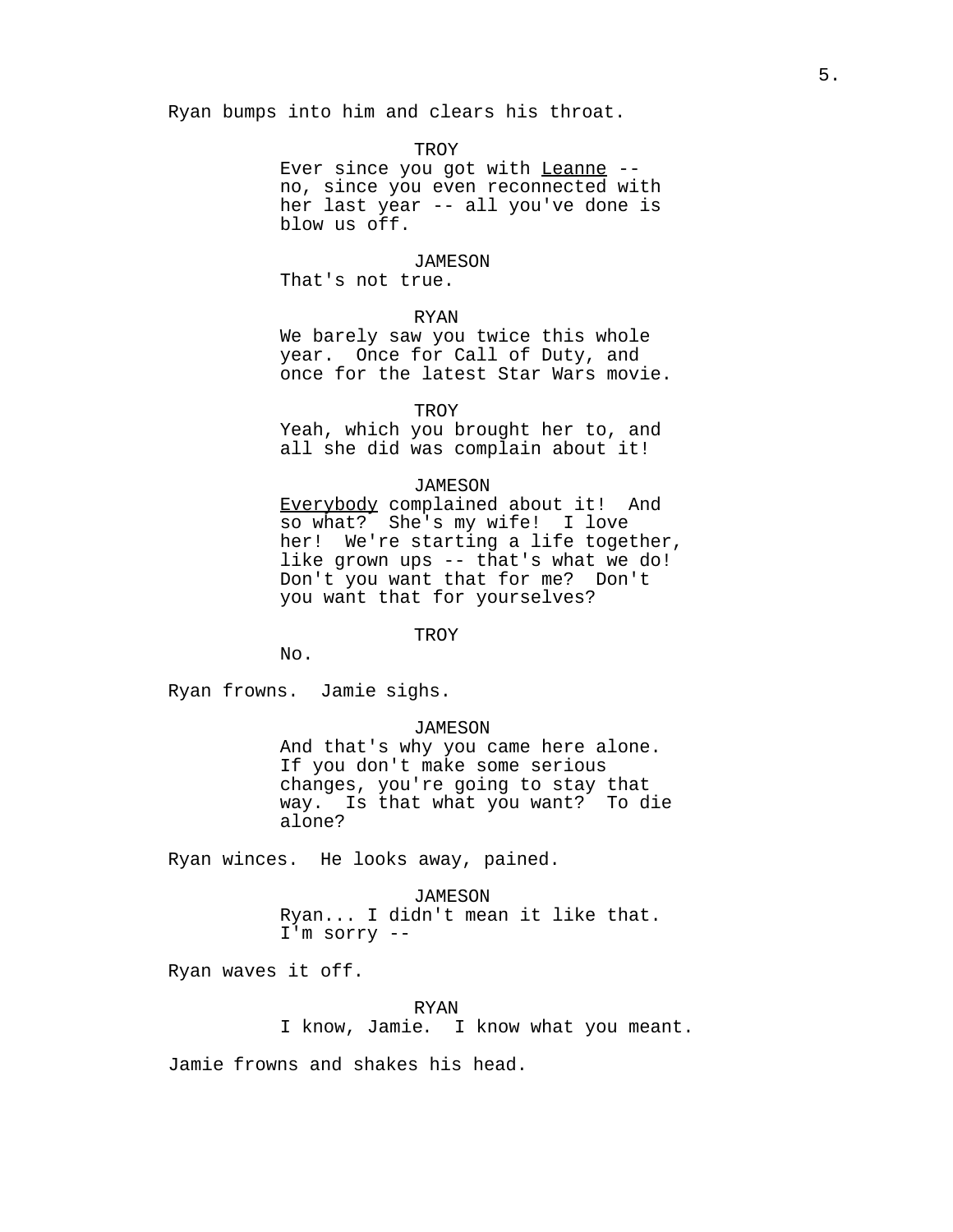# JAMESON

I'm just saying, we're not getting any younger. I was lucky enough to figure it out before it was too late. I just hope you can, too.

Jamie heads into the reception hall.

**TROY** 

(hollering after him) Hey, we're not alone, you know! We have each other! (to Ryan) Right?

RYAN I don't know. Maybe he's right.

TROY

Nah, man. We're single because we're bachelors. But, the real kind - like Batman. Not like those shitty TV shows your mom watches. (gestures to his tux) This is not us. If we wanted to settle down and give up like Jamie, we would. But I sure as fuck don't want that. Do you?

Bridesmaids enter the reception hall. Troy watches lustfully.

RYAN I used to... but, ever since --

TROY -- Exactly. Now, let's go wreck some bridesmaids.

Troy gives him a motivational slap on the back and heads into the reception hall. Ryan sulks and follows him.

# **INT. TIMBER RIDGE - RECEPTION HALL - DAY**

Kristine heads towards the crowded buffet line.

LEANNE (O.S.) Kristine Dempsey.

Kristine turns around hesitantly to see the beautiful bride.

LEANNE It is still Dempsey, right? No husband? Boyfriend? Hostage?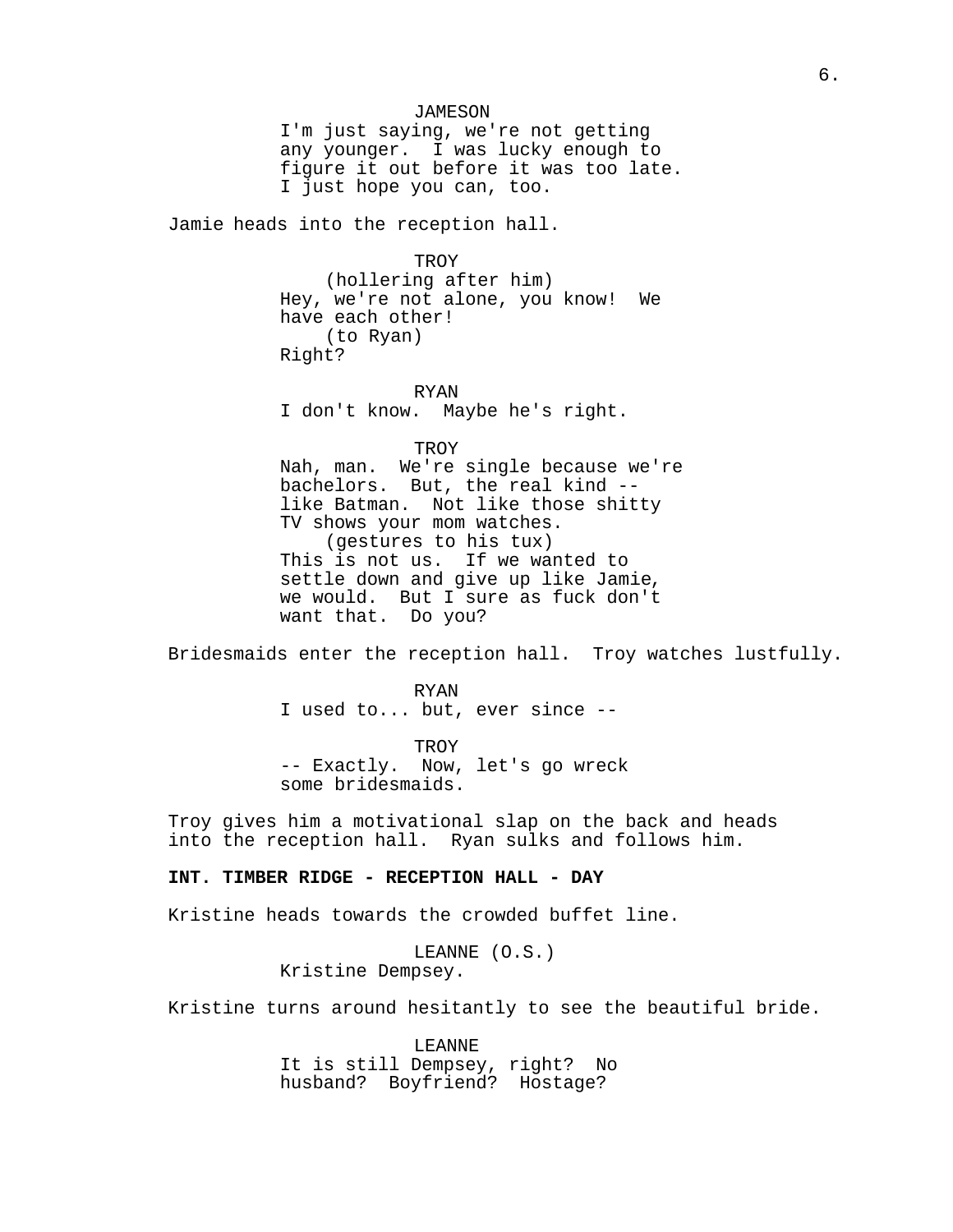# KRISTINE

(gritting her teeth) Nope. Just me, myself, and I, just the way I like it. And, honestly, you probably got the last good guy out there anyway. So, congrats.

A waiter passes by with one flute of champagne on his tray. Kristine reaches for it, but Leanne snatches it first.

### LEANNE

Thank you. Make sure you eat. I asked the caterer to include some low fat foods, just in case.

Leanne smiles, winks, and walks away.

Kristine heads to the food line.

KRISTINE (barely audible) ... Should've objected...

# **IN THE BUFFET LINE**

Kristine slaps a massive chunk of mashed potatoes on her plate and catches TABITHA (72) staring at her portion.

# KRISTINE

I'm sharing with someone.

Tabitha smiles.

# TABITHA

No judgments here. I plan to do the same thing when they cut that cake. So, how do you know the happy couple?

### KRISTINE

Oh, we went to high school together. Jameson's my brother's best friend. And Leanne -- ugh.

Kristine laughs, embarrassed.

### TABITHA

... Ugh?

# KRISTINE

She was kind of a mean girl, back then. I tried to make friends with her, but it just wasn't meant to be. (wryly) Like their marriage. Am I right?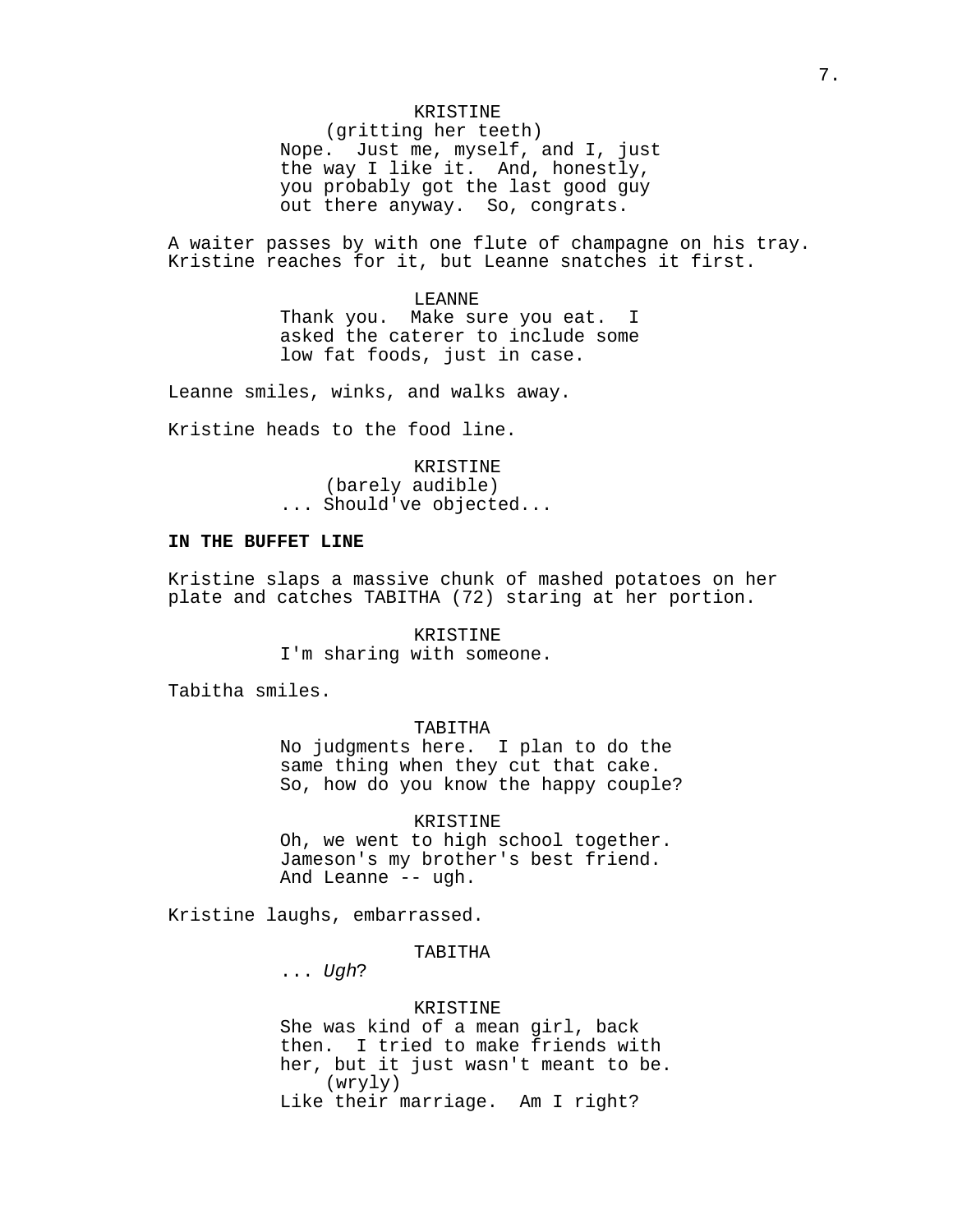Tabitha stares, aghast.

JAMESON (O.S.) Kristine! You made it!

Jamie approaches with a grin. The Photographer snaps a pic.

#### KRISTINE

(blushing) Yes! Jamie! Congratulations. I'm so happy you're happy.

JAMESON Thank you. And I see you've met my new grandmother-in-law, Miss Tabitha.

He turns to Tabitha, who's still petrified.

KRISTINE (wincing smile) I did! Gosh, how proud you must be!

# **IN THE DINING AREA**

Ryan sits alone. He eats a chip, glances around, and frowns.

TROY (O.S.) Yup. That was me.

Ryan looks up to see Troy invading the bridesmaids' space at a nearby table. The women look disgusted.

TROY

You think my bare ass was memorable, wait 'til you see what I got up front.

Ryan nearly chokes on the chip. The women throw cloth napkins at Troy and get up to walk away.

Behind them, we see a pretty blonde twenty-something sitting at a table alone. She seems to be smiling at us.

Ryan gives an awkward half-smile.

The blonde excitedly taps the vacant seat beside her and pulls out the chair.

Ryan stands up and collects his food and drink. On his way to the aisle, he sees a handsome groomsmen pass him and join the blonde. Ryan sits back down.

> KRISTINE (O.S.) Is that all you're eating?

Kristine joins him with a plate covered in aluminum foil.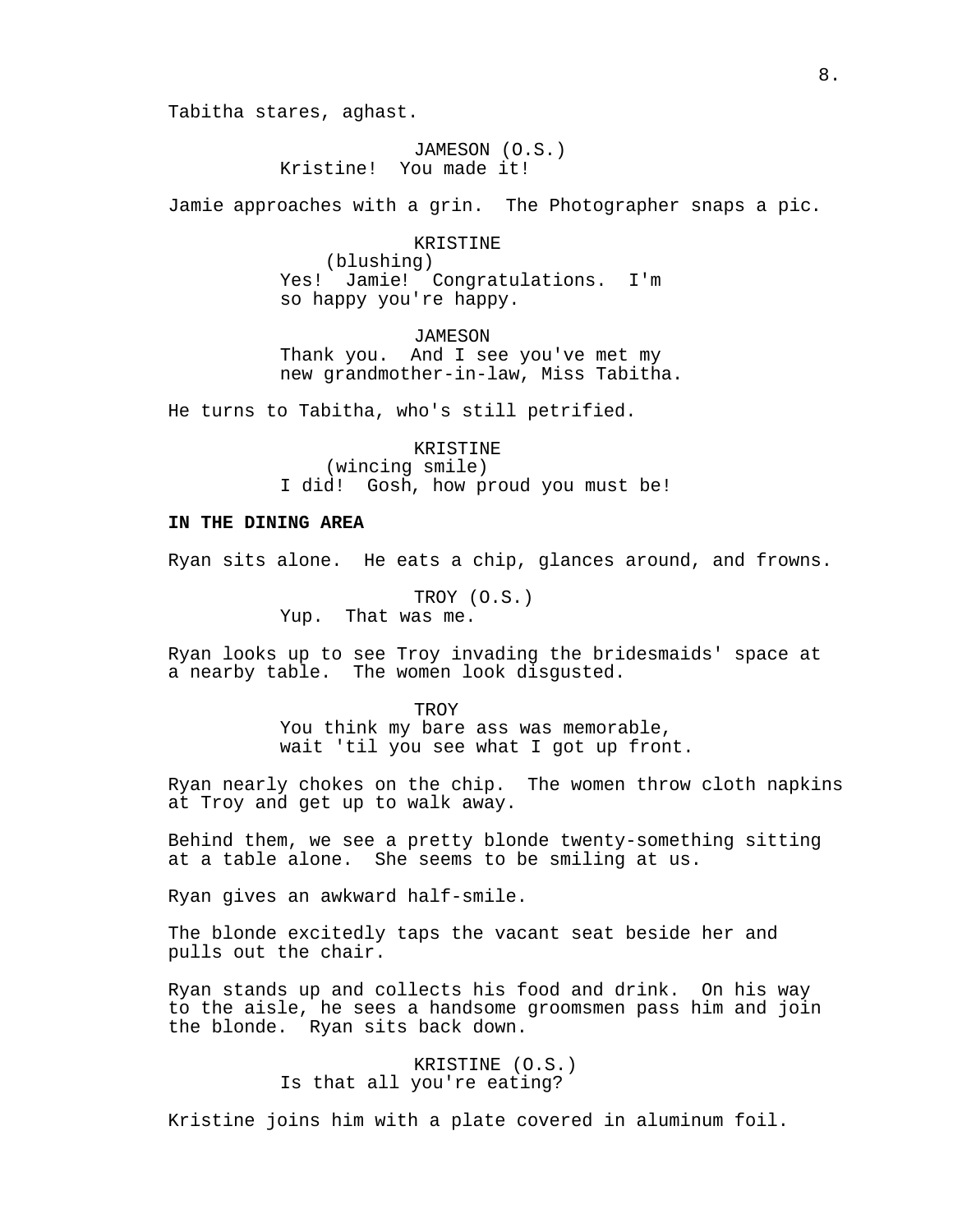RYAN I'm not very hungry. (eyeing plate) You... in a hurry?

KRISTINE No. No. I'm just ready to go whenever you are.

She snatches his last chip.

# KRISTINE

Are you ready?

Ryan looks back to the blonde. Kristine follows his gaze.

KRISTINE Another blonde. Big surprise.

# RYAN

(shrugs) Coincidence. She's probably with that guy anyway.

# KRISTINE

They're not together. Look how excited she is. They're probably just long lost friends or something. She doesn't have a boyfriend.

A bridesmaid comes up behind the blonde and holds her lovingly as she talks to the groomsman. The girls exchange a kiss.

> KRISTINE I wasn't wrong. But, you were at least looking, so I guess that's progress.

#### RYAN

I don't look.

### KRISTINE

Come on. You mean to tell me no one has caught your eye since...

She falls silent. Has she made a mistake, or...

RYAN There's a girl at work -- Jenna, one of the models. We say hi sometimes.

KRISTINE Good. So, talk to her --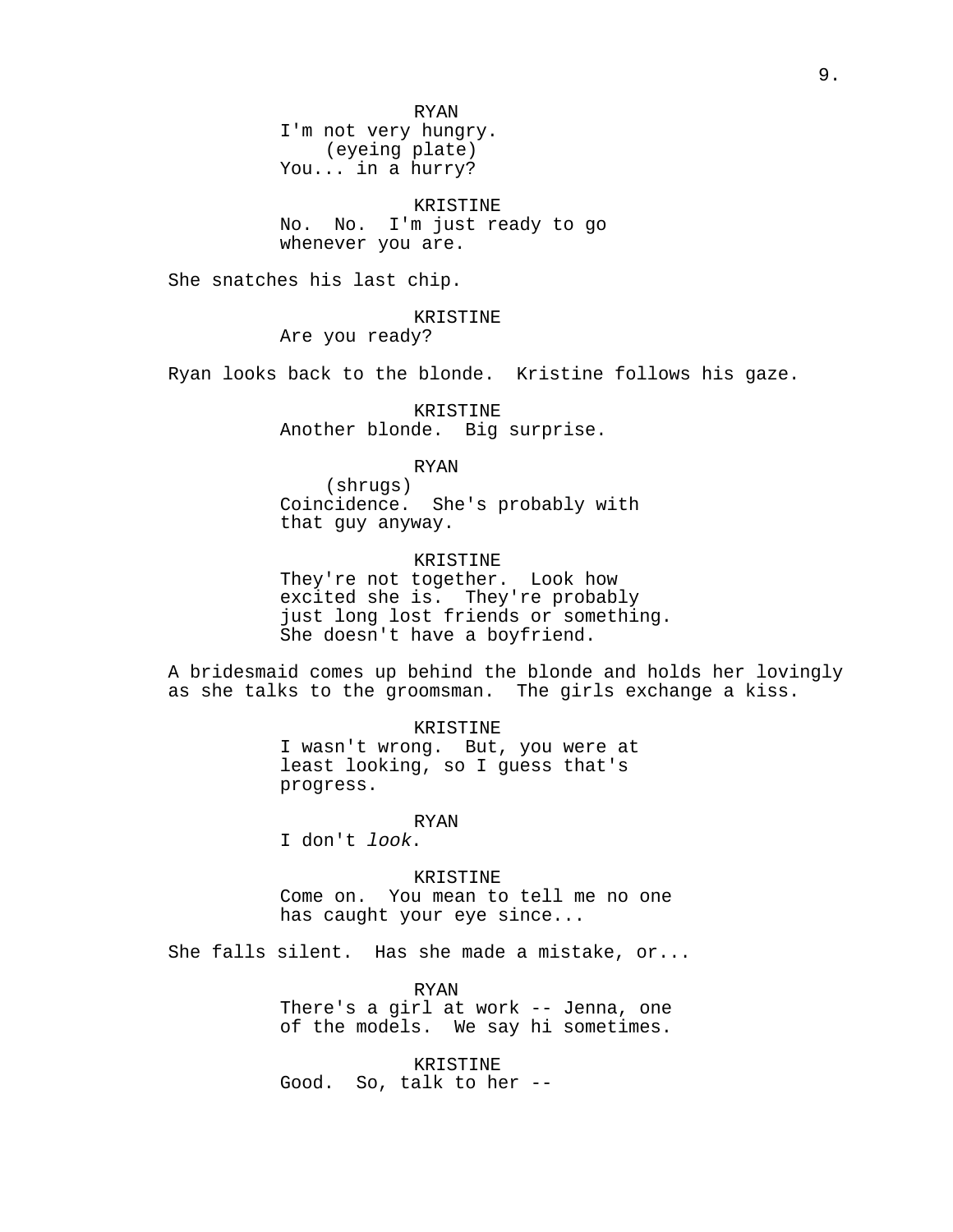RYAN

 $--$  I can't.

He looks deeply into his empty plate.

KRISTINE Ryan. Maybe it's time for you to think about... seeing someone.

RYAN Dating or therapy?

KRISTINE

Maybe... both?

Ryan shakes his head.

RYAN It's not me. It's them.

KRISTINE What do you mean?

RYAN

Dating sucks! Everyone our age is getting married and having kids. Older people are getting re-married. And anyone who's leftover is even more damaged than we are.

KRISTINE

We're damaged?!

# RYAN

And younger people don't want anything to do with serious relationships. It's like, they only get together out of convenience. What's the point?

Kristine looks at Jameson, who raises his glass for a toast.

KRISTINE

It's never too late to find love. If you believe in that sort of thing.

Ryan drops his empty water bottle on the plate.

RYAN

Ready to go?

KRISTINE

(sympathetic frown) Yeah, sure. Do you want to say goodbye to Jamie first?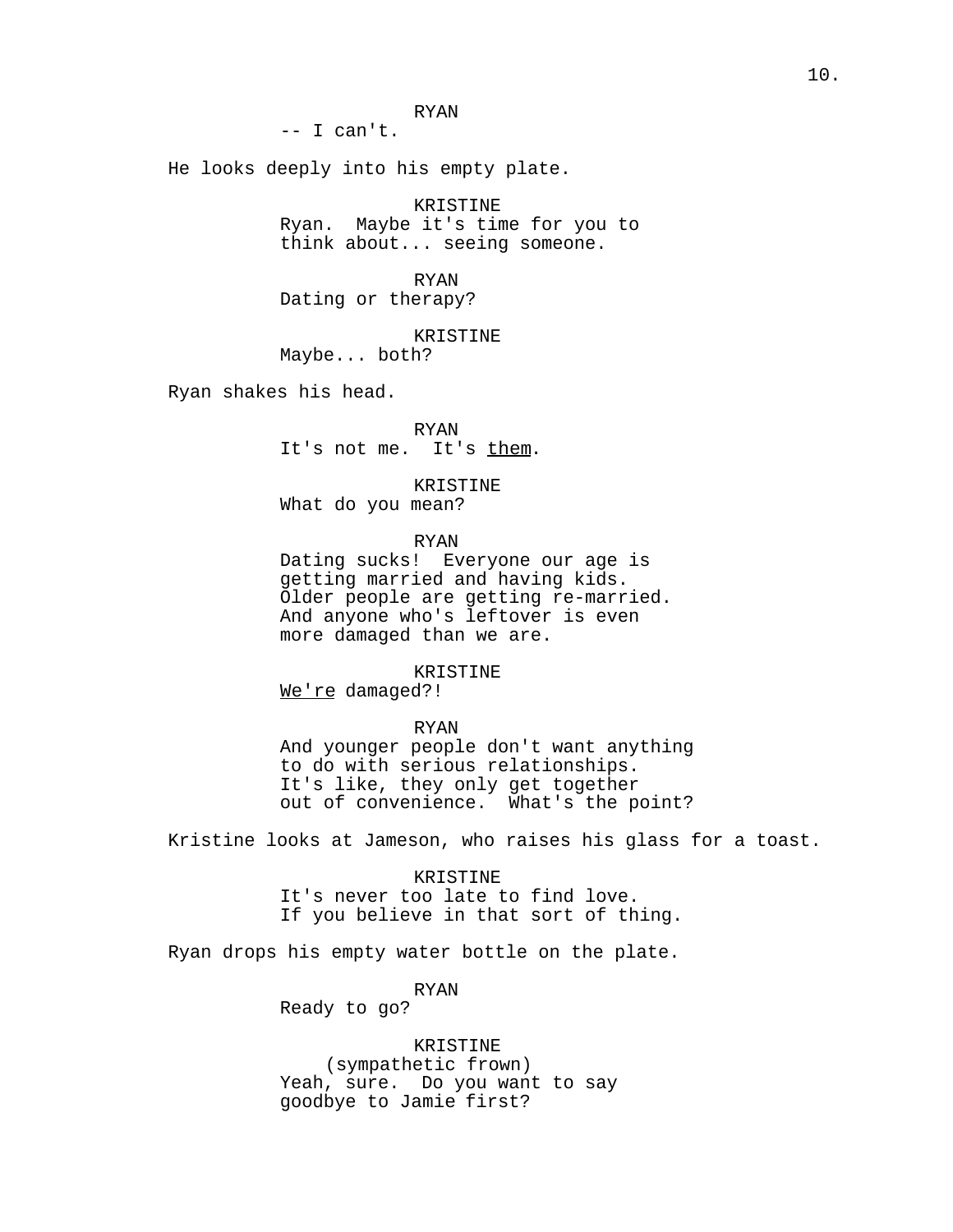Ryan looks at Jamie and Leanne, who laugh with guests.

# RYAN

# We said goodbye.

Jameson holds his bride for more photos.

DISSOLVE TO:

### **INT. COMMERCIAL PHOTOGRAPHY STUDIO - 3 MONTHS LATER**

A beefcake holds JENNA (21), a gorgeous blonde print model, in front of a cosmic background. Master photographer, ANDREAS (47), snaps shots and directs them.

SUPER: THREE MONTHS LATER

Ryan packs up a tripod without ever losing sight of Jenna.

ANDREAS Great. We got it. Thank you, Jenna.

Jenna throws on a robe and retrieves her bags. Andreas removes a memory card from his camera and takes it to Ryan.

> ANDREAS Do me a favor and prep these for color, would ya?

### RYAN

Yes, sir.

Jenna joins them.

*JENNA* Thanks again, and I hope to see you tonight! Are you coming, Ryan?

RYAN

Tonight?

ANDREAS Yes. Jenna has invited us to her birthday celebration.

JENNA Blast Nightclub, off of Market street.

RYAN (staring) Oh... I've heard of it.

Jenna smiles. Awkward silence. She glances at Andreas.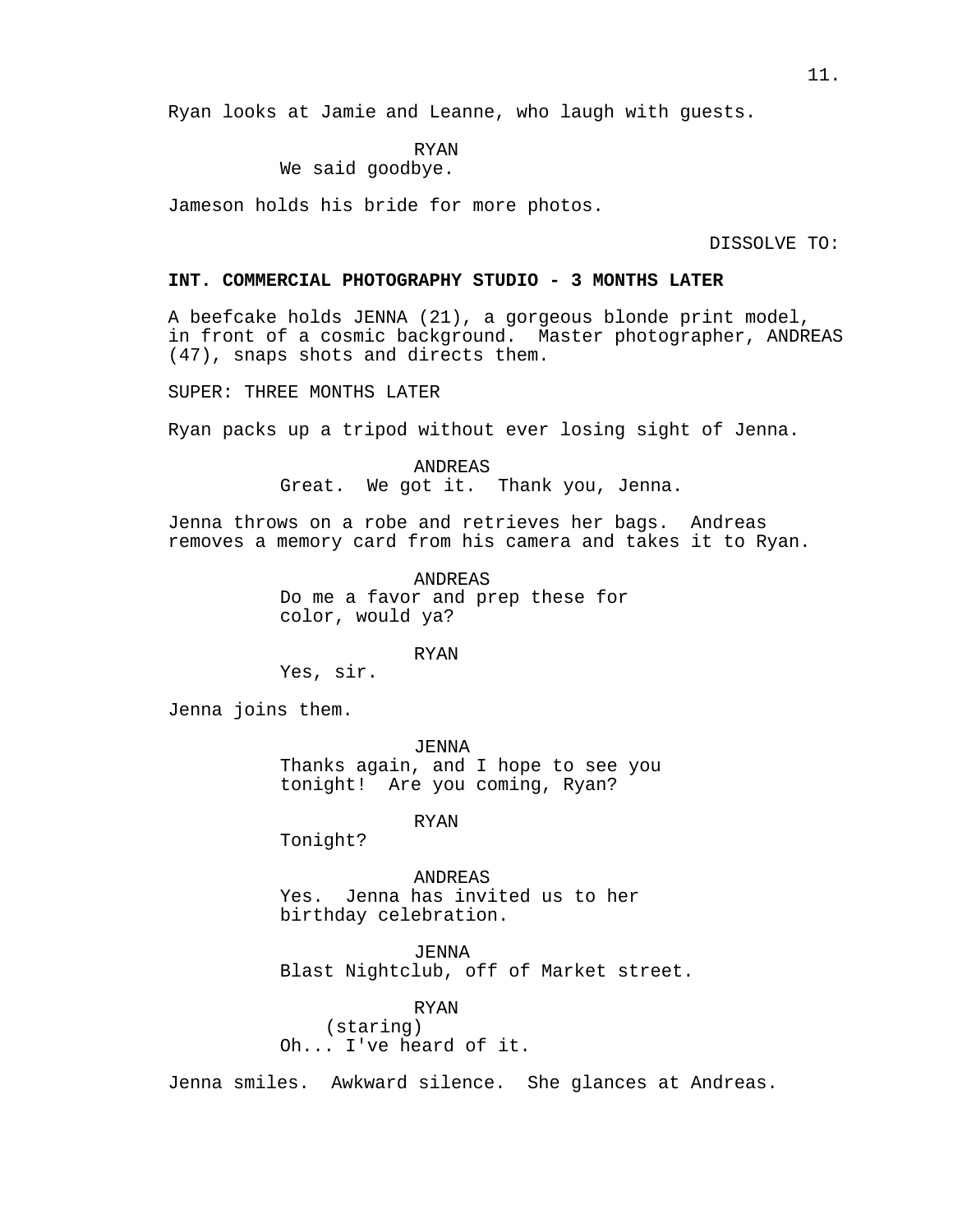ANDREAS He's checking his schedule.

Ryan snaps out of it.

RYAN I mean -- yeah. I think... maybe I'll see you there.

# ANDREAS

Very good. (to Jenna) See you tonight, my dear.

Andreas kisses her hand; she departs.

Ryan watches her, still in shock. Andreas catches this.

ANDREAS She likes ya, ya know.

RYAN She's just really friendly.

ANDREAS Kid. I look at faces for a living, and the one she gives you is unmistakable.

He frames Ryan up with his fingers.

ANDREAS And so is that one.

RYAN

Mine?

# ANDREAS

Listen. I'm telling you this as someone who's been doing this a long time. You're not ready for someone like Jenna.

Ryan's face fills with resolve. Andreas pats Ryan's back.

ANDREAS

(smile) I know what that one means, too. See ya tonight, kid.

Andreas leaves Ryan behind, perplexed.

# **INT. KRISTINE'S APARTMENT - KITCHEN - DAY**

Obsessively clean. Inspirational cat posters on the walls.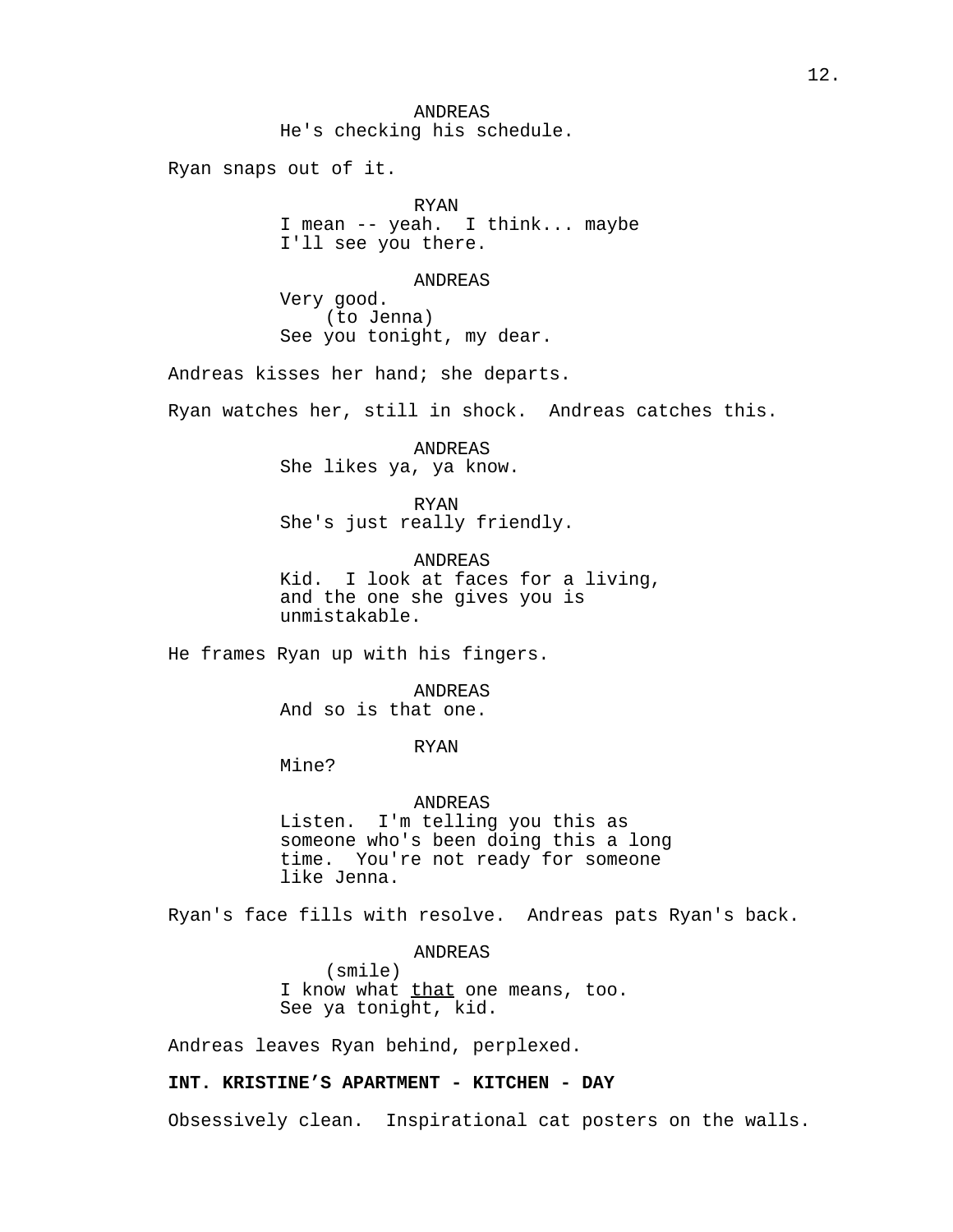Kristine, dressed cartoonishly like a mad scientist, loads groceries into the fridge.

# KRISTINE

Okay, spill it.

Her mother, CHARLOTTE (50s), looks up from her tabloid.

### CHARLOTTE

Spill what?

# KRISTINE

As much as I appreciate it when you drop by unannounced with food, it's never just to bring me food.

# CHARLOTTE

Of course it is! Look at you - you're skin and bones! That little puppet show you do clearly isn't paying enough.

Kristine rolls her eyes.

# CHARLOTTE

You should come back home until you finish school. Lots of people your age are doing it these days.

Kristine points a hand at Charlotte, angrily -- it wears a silly sock puppet with googly eyes.

#### KRISTINE

It's not a puppet show. It's a science exhibit for kids... (eyeing puppet) ... That sometimes includes puppets -- (checking her watch) -- And that I'm going to be late for, if we don't wrap this up.

#### CHARLOTTE

Honey, look at you. You're wasting away, and your  $--$ (hand quotes) -- Roommate -- isn't doing anything

to help you.

# KRISTINE

Okay -- one, Kale has a job. He works at the diner and makes way more than I do. Two -- we're just friends! He pays his and I pay mine.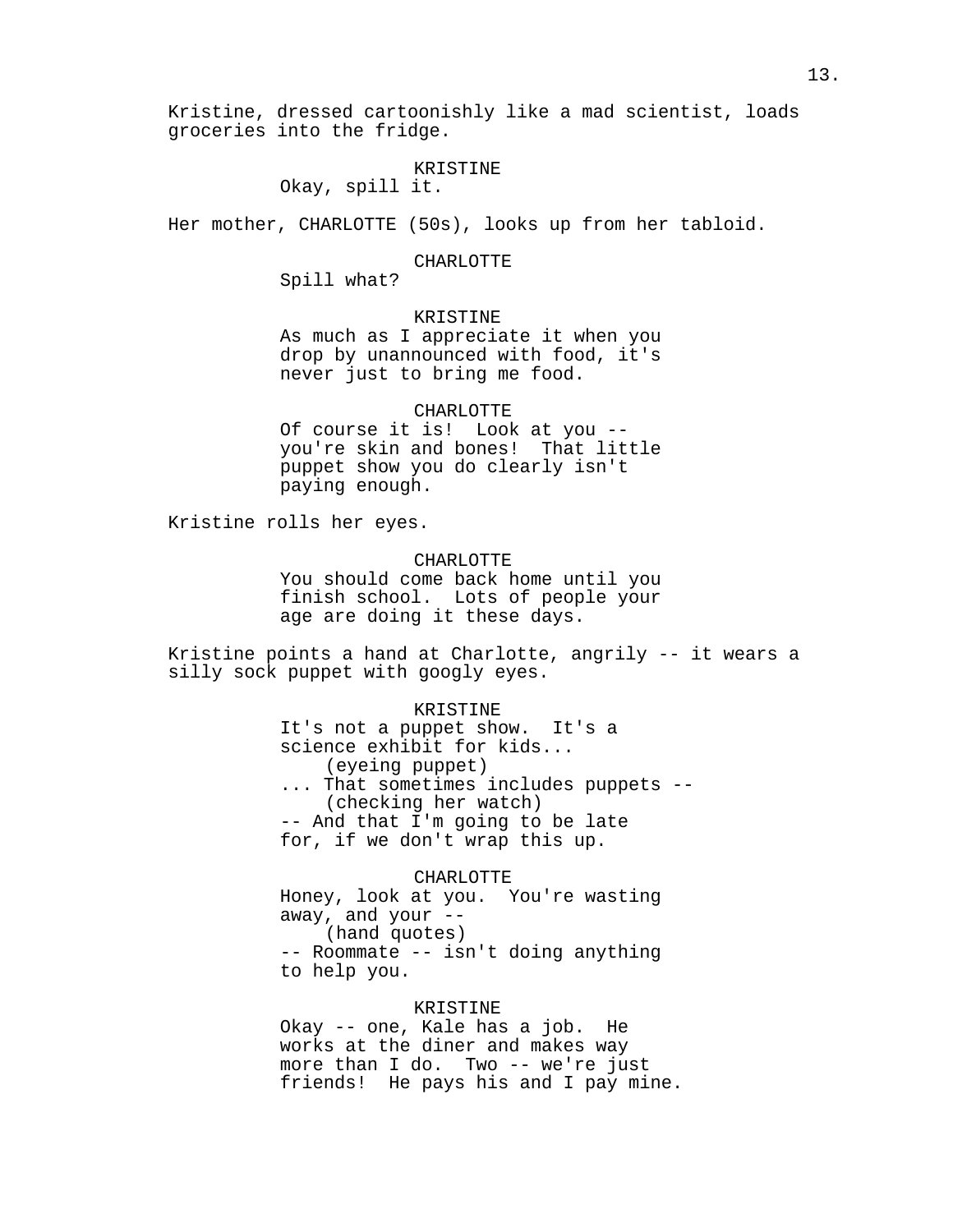# CHARLOTTE

Oh, yeah, sure -- just roommates until he knocks you up and skips out like your father. We bumped fuzz twice, and as soon as I told him I was pregnant, poof -- gone!

# KRISTINE

Mom! I don't need a man to complete me, or to support me, or to do anything else I can handle on my own. You raised us without a husband, and you did just -- (she ponders) -- Well, Ryan and I turned out --

Kristine raises her fist, waiting for the ultimate comeback.

KRISTINE -- Okay, what's your point, Mom?!

### CHARLOTTE

Listen to me, love bug, I know what I'm talking about. You tell your roommate you need a good husband to share life experiences with, and to make sure you're eating!

KRISTINE

Mom. Kale's gay!

CHARLOTTE Well, of course he is! You're not trying hard enough!

Kristine's CELL PHONE RINGS. She answers.

KRISTINE

Hey.

# **INT. PHOTOGRAPHY OFFICE - DAY**

Ryan, on the phone, uploads photos to the office computer.

RYAN

Hey. Let's go to the club tonight.

INTERCUT BETWEEN KRISTINE AND RYAN FOR A TWO-WAY CALL

# KRISTINE

What club?

RYAN Blast. That nightclub on Market.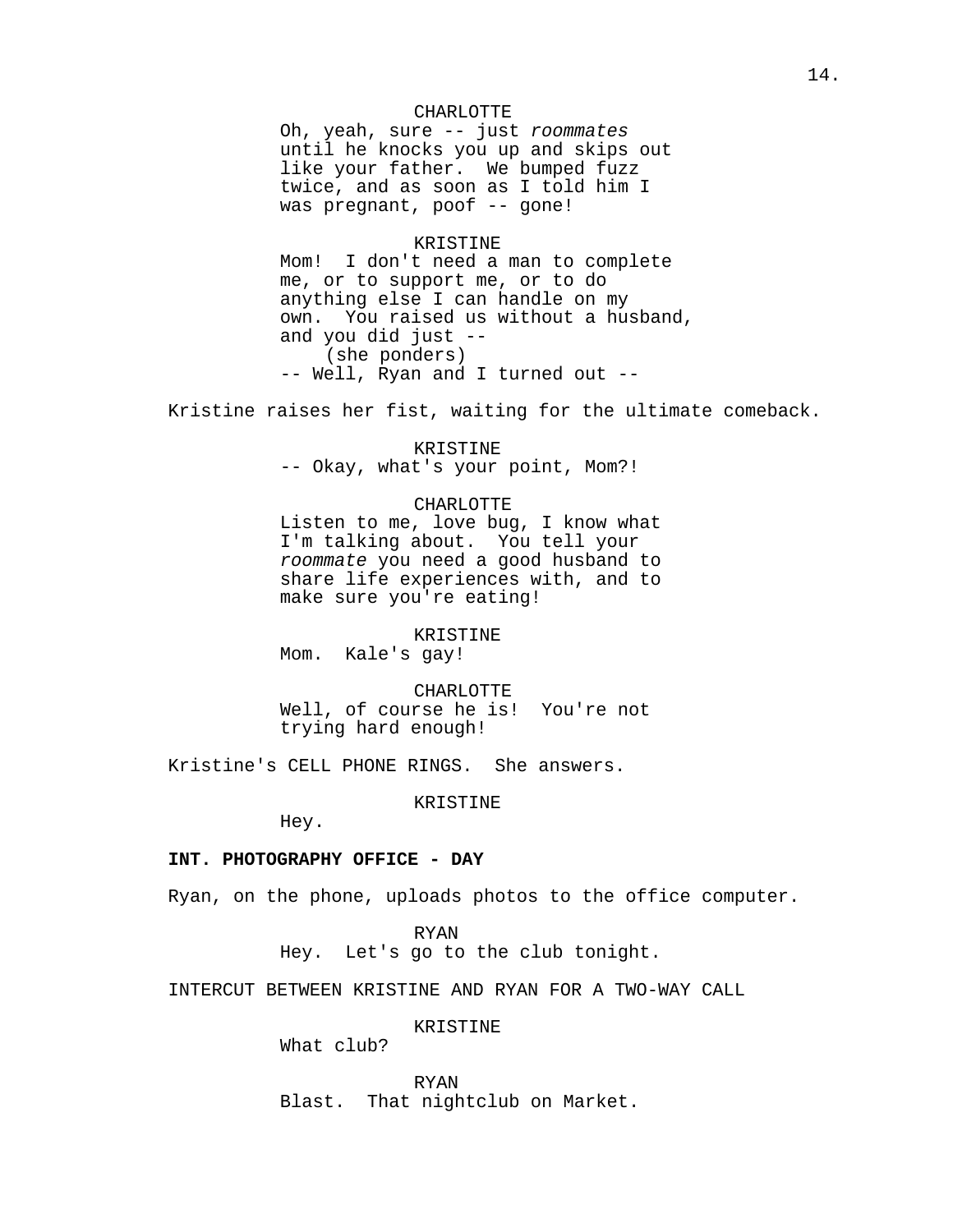KRISTINE You know I don't do nightclubs.

RYAN I know, but do this one. Please?

KRISTINE

Why?

Ryan peruses Blast's website, and its pics of gorgeous people.

RYAN Because, it'll be good for you to go out and be social.

KRISTINE You know I don't do social. What's this really about?

Kristine grabs a banana from the counter. Charlotte snatches it and replaces it with a Hostess Cupcake. Kristine glares.

> RYAN It's about payback. I took you to your thing last week.

> KRISTINE What thing? The eye doctor? They dilated my eyes!

> RYAN Yeah. And I went. So you owe me. And who knows? Maybe you'll meet somebody.

KRISTINE For the thousandth time, I'm perfectly fine on my own. (to Charlotte) And, in fact, I prefer it that way!

She snatches her banana back.

RYAN

Okay, fine. (deep breath) The truth is, that model from work is going out for her birthday and she invited me to go.

KRISTINE That's great! You should go!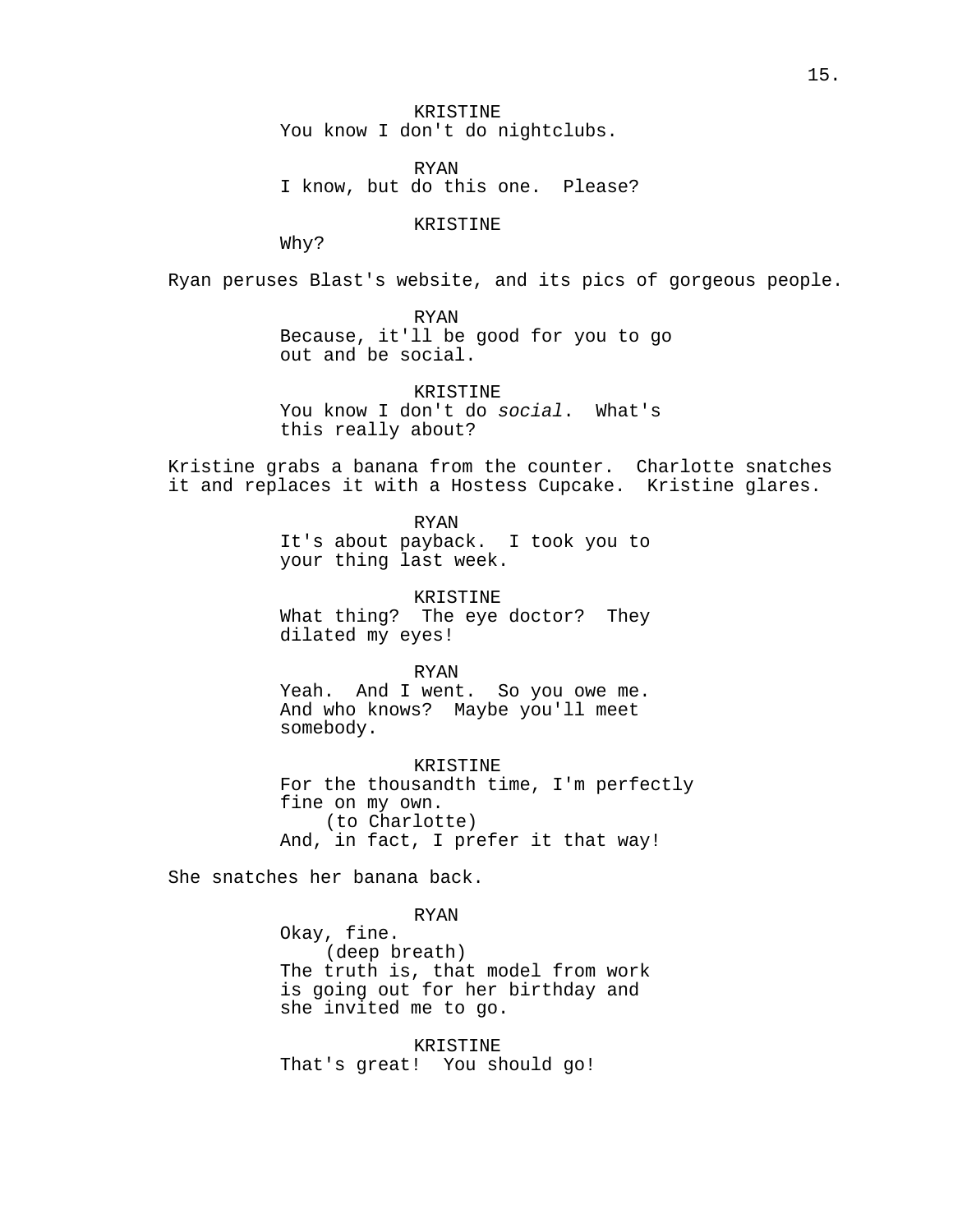RYAN Yeah, but -- I need an entourage. Only creepers club alone. Please?

KRISTINE Why didn't you lead with that? You know I'll support you in any way that  $I$  -- wait -- entourage? (icy) You mean Troy?

CHARLOTTE Is that your brother?

RYAN

No.

KRISTINE (to Charlotte) Yes.

Ryan scoffs.

KRISTINE

I already told you, I'll never go anywhere with him ever again.

RYAN

Kristine --

KRISTINE

-- Why do you still hang out with him, Ryan? He's a racist, sexist, homophobic pig!

RYAN

Because... he's always had my back. Especially after... (deep breath) Okay, look, it's not entirely his fault that he turned out like he did. Deep down, he really means well. And besides, I need you both.

KRISTINE

No.

RYAN No, to which part?

KRISTINE

All of it. Listen, I have to go. Mom's giving me the spinster talk again.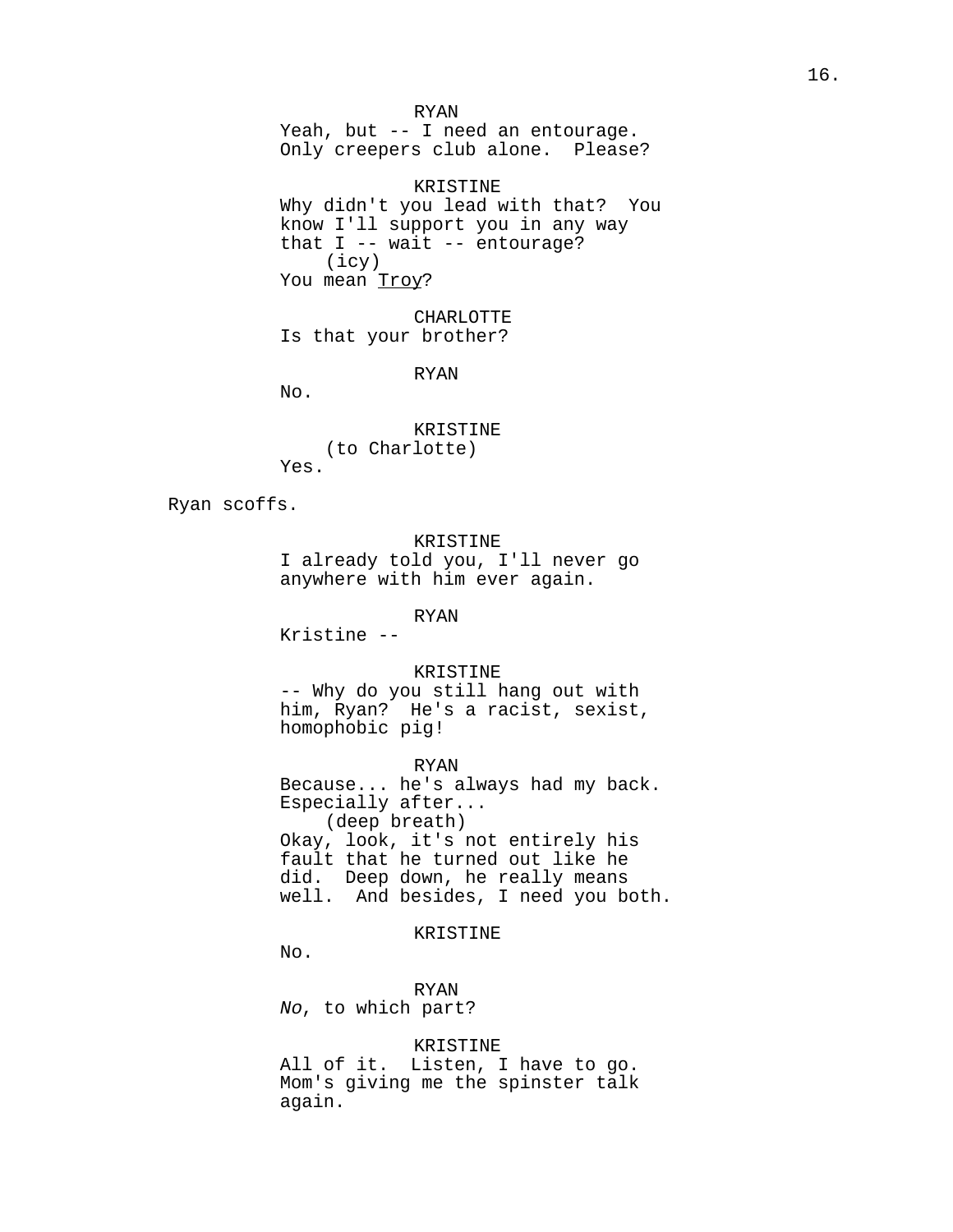### BACK TO SCENE

Kristine hangs up.

# KRISTINE

He says hi, and you should drop in unannounced sometime. All the time.

### CHARLOTTE

I'll visit this weekend. Sooo... I met a very nice young man at the store today...

### KRISTINE

(to herself) Here it comes.

CHARLOTTE ... I think you'd really hit it off.

She pulls a crumpled piece of paper out of her gaudy bag - it says "Walter," followed by a phone number.

> CHARLOTTE He said he has no plans tonight. You should give him a call.

KRISTINE Can't. Going out with Ryan.

# **INT. WAY-MART - ELECTRONICS - DAY**

ON A LARGE FLAT SCREEN TV

See a professional wrestling video game with customized characters -- a brutish guy (who looks like Troy) vs. a lanky guy in a band tee and hemp beanie. The game characters grapple. The brute gets an advantage.

> TROY (O.S.) That was fucked up!

The brute knocks his opponent down and stomps on him.

TROY (O.S.) Ha. You ready for this? You ready?

The brute picks up his opponent and delivers a brutal-looking move called "the pile driver."

> TROY (O.S.) Boom! Pile driver.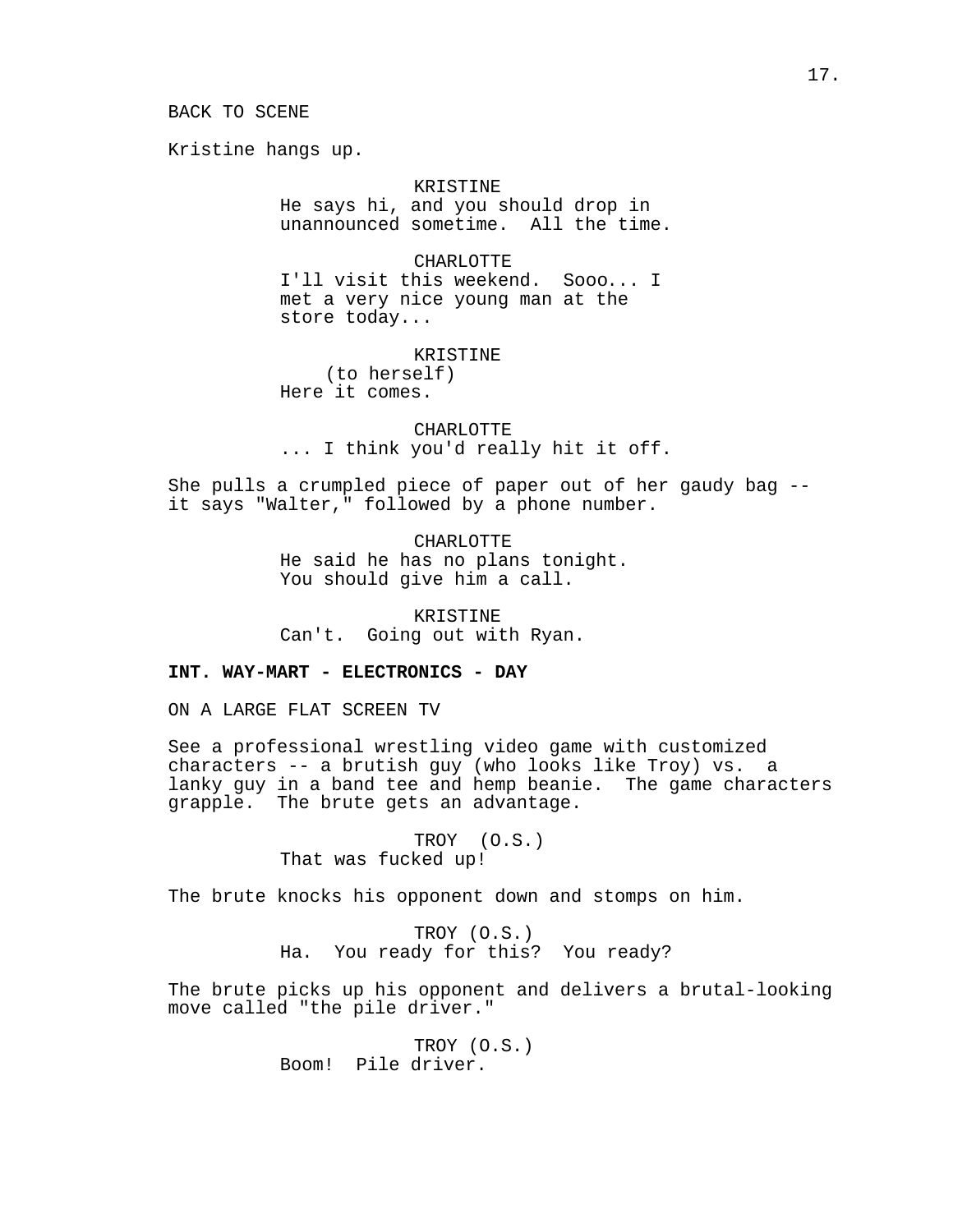PULL BACK TO REVEAL

Troy, who shoves a handful of Junior Mints into his mouth and smears excess chocolate on one of the cost-saving store's nearby display cases.

TROY

There's no getting up from that.

BRANDON "BRANDO" KIRBY III (18), basis for the lanky game character, frantically mashes buttons on his controller.

BRANDO

(meekly) No fair. I'm high as fuck.

A FRANTIC SHOPPER (40s) stomps up behind them.

**SHOPPER** 

Excuse me.

TROY (playing game) Oh, that was sick! You see that?

SHOPPER

Excuse me!

Troy glances over his shoulder.

SHOPPER I've been waiting to pick up photos for ten minutes and nobody's been back to help me.

Troy shovels more Mints into his mouth.

TROY If I see someone, I'll let 'em know.

SHOPPER See someone -- ? Can't you help me?

TROY Nah. I work in Sporting. (to Brando) Oooh! Nice.

SHOPPER (to Brando) What about you?

**TROY** 

Electronics.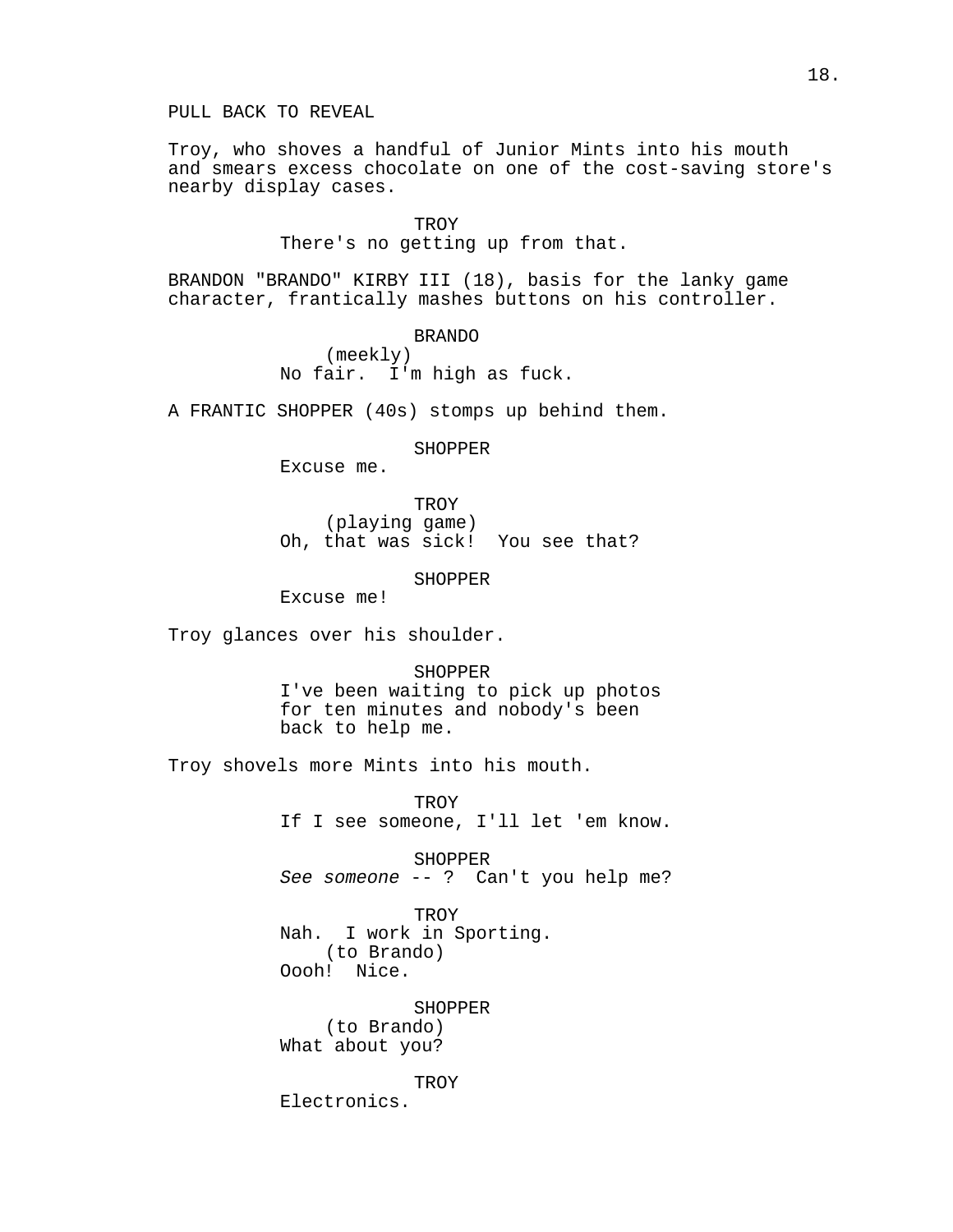SHOPPER Well, can't you call someone?

TROY I'm actually helping another customer at the -- Boom! Pile driver!

**SHOPPER** This is unacceptable! I want to speak to a manager right now!

**TROY** 'kay. After this match.

SHOPPER

What?!

An attractive twenty-something DAUGHTER approaches.

DAUGHTER (to Shopper) Did you get the pictures?

Troy sees her, pauses the game, and discards the empty candy box inside a bin of unopened candy boxes. He smiles.

> SHOPPER No! Nobody bothered to help --

> > **TROY**

-- Hello! Welcome to Way-mart. I'm Troy. This is Brando. Do you need assistance finding anything today?

SHOPPER

A manager!

TROY (to Daughter) I'm sorry, ma'am, is this bag bothering you?

DAUGHTER Bag  $-$ - this is my mother, and I think you owe her an apology right now!

Troy takes a step back, examines the two of them.

TROY Ohhh. I get it. Ho code.

DAUGHTER Ho code? Did you just call us ho's?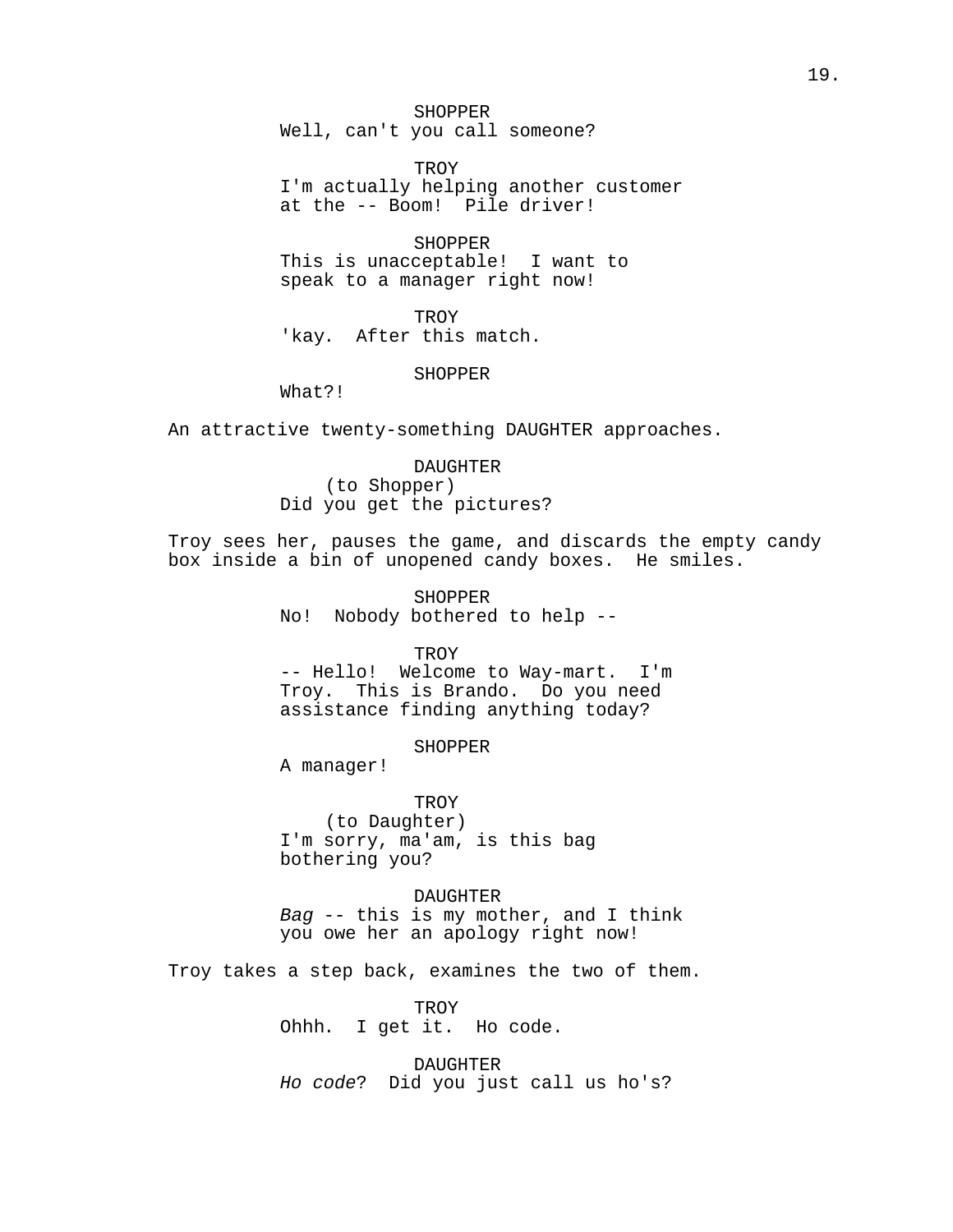# SHOPPER I want a manager this instant!

Troy's PHONE RINGS. He ignores the women and answers it.

# **TROY**

(on the phone) What's up, Ry-bro? Not a damn thing, man. Just about to go to break... tonight? Hells yeah, I'm comin'!

Troy walks off to continue his conversation.

The frenzied customers look to Brando.

BRANDO (awkward smile) Would you be interested in applying for a Way-mart credit card today?

# **INT. BLAST NIGHTCLUB - NIGHT**

Lavish decor. A packed house dances to a hot new track.

Ryan, in his Dr. Who shirt, and Kristine, in a conservative white cardigan, stick out like sore thumbs as they maneuver through the crowd of hotties in designer clothes.

> RYAN Wanna go to the bar?

KRISTINE No thanks. I probably won't drink tonight. On second thought...

Troy and Brando dance up to them.

**TROY** (raising his beer) Ry-bro!

They exchange a modern handshake/bro-hug.

TROY Hey, man. This is Brando from Electronics. (to Brando) This's my boy Ryan. I've been friends with this fool since we were ten, and -- oh shit, he brought his mom!

KRISTINE I'm not doing this tonight --

Ryan puts up a hand to calm her.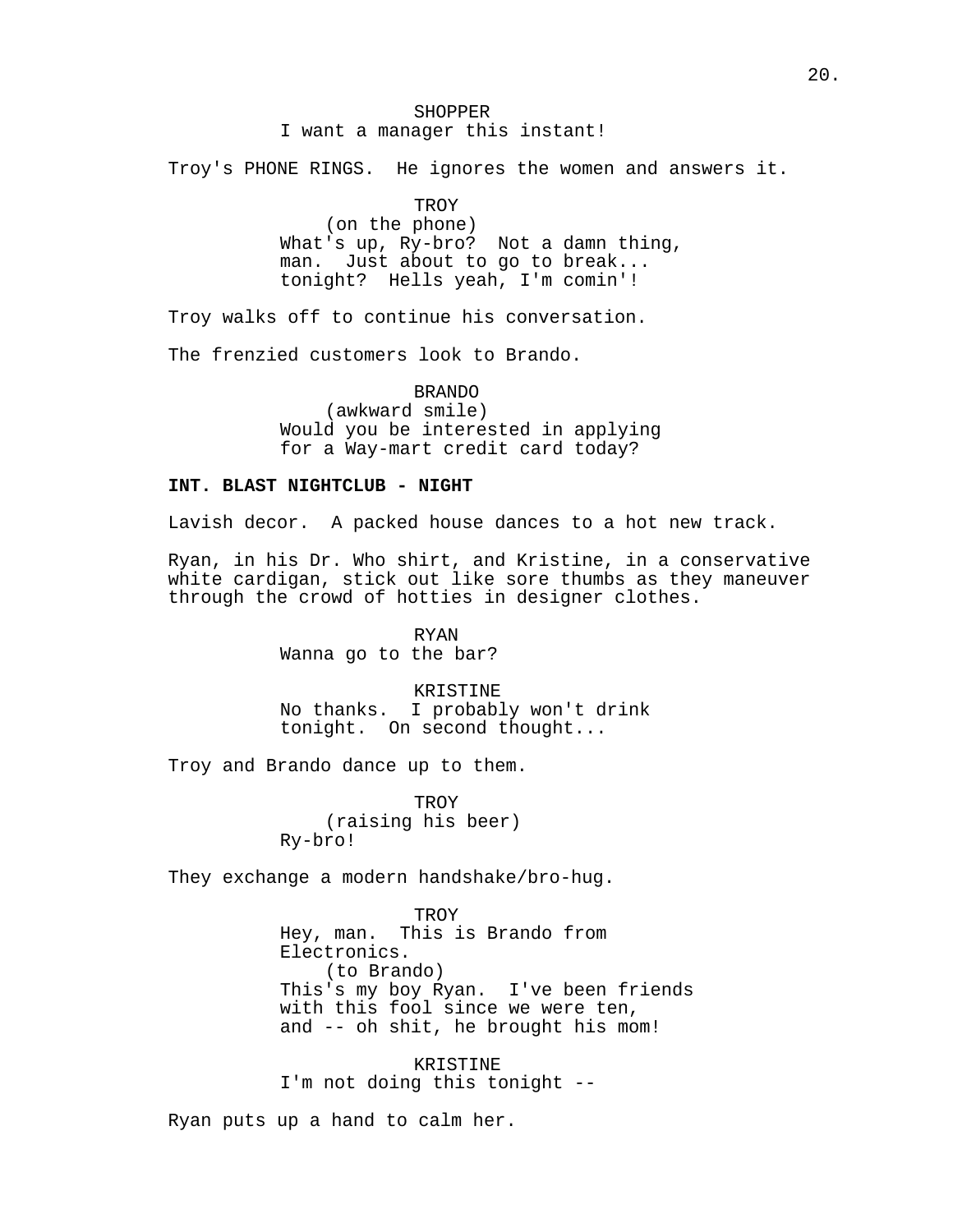RYAN (to Brando) She's my twin sister, actually.

KRISTINE

(sigh) Kristine.

Brando stares at her, unflinching, mouth agape.

RYAN (to Troy) ... Is he okay?

TROY 'Shrooms. He's good.

RYAN Okay... You guys want to get shots?

A redheaded COCKTAIL WAITRESS passes by. Troy eyes her.

TROY I could go for a Red-Headed Slut.

KRISTINE

Pig!

RYAN (awkward smile) It's the name of a mixed shot.

**TROY** 

Sure it is.

Troy wanders off after the Waitress. Ryan looks O.S.

RYAN I think I just saw Jenna. Meet you on the dance floor?

Kristine rolls her eyes and wanders off. Ryan moves through the crowd. Brando shrugs and moonwalks after Kristine.

# **ON THE STAGE**

Ryan approaches Jenna and other models. He pretends to not see them, then fakes surprise.

RYAN

Jenna?

JENNA (seeing him) Ryan? You came!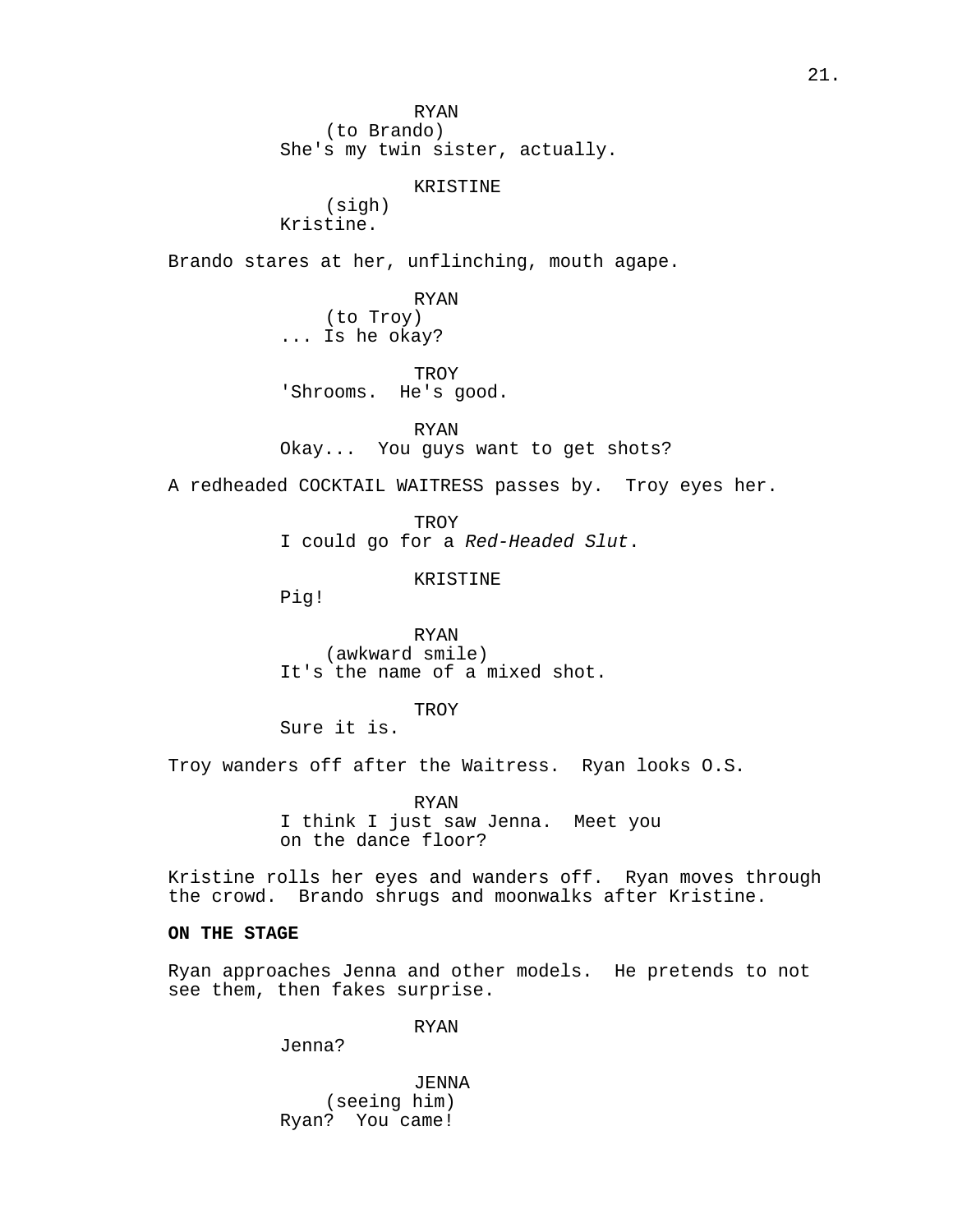She hugs him.

RYAN Wow. You look great!

JENNA Thank you! You look... (looking him over) ... It's so good to see you!

Ryan smiles from ear to ear.

RYAN You, too. So... can I buy you a birthday shot?

Jenna smiles, flattered, as she dances.

# **AT THE BAR**

A bartender slides a red drink to Kristine. She pays him.

BRANDO (O.S.)

'Sup?

Kristine sees Brando beside her. He winks a glazed eye.

KRISTINE

Oh... Hi.

BRANDO (sneaky) You lookin' for Molly?

KRISTINE I don't know any Molly's.

BRANDO

(paranoid)

Shh.

Brando pulls out a baggie of pills.

BRANDO

Molly's not a person. She's a drug. Molecular? M-D-M-A? Ecstasy? E?

KRISTINE She sounds lovely, but I'm really not interested.

BRANDO Come on. You'll like her. (MORE)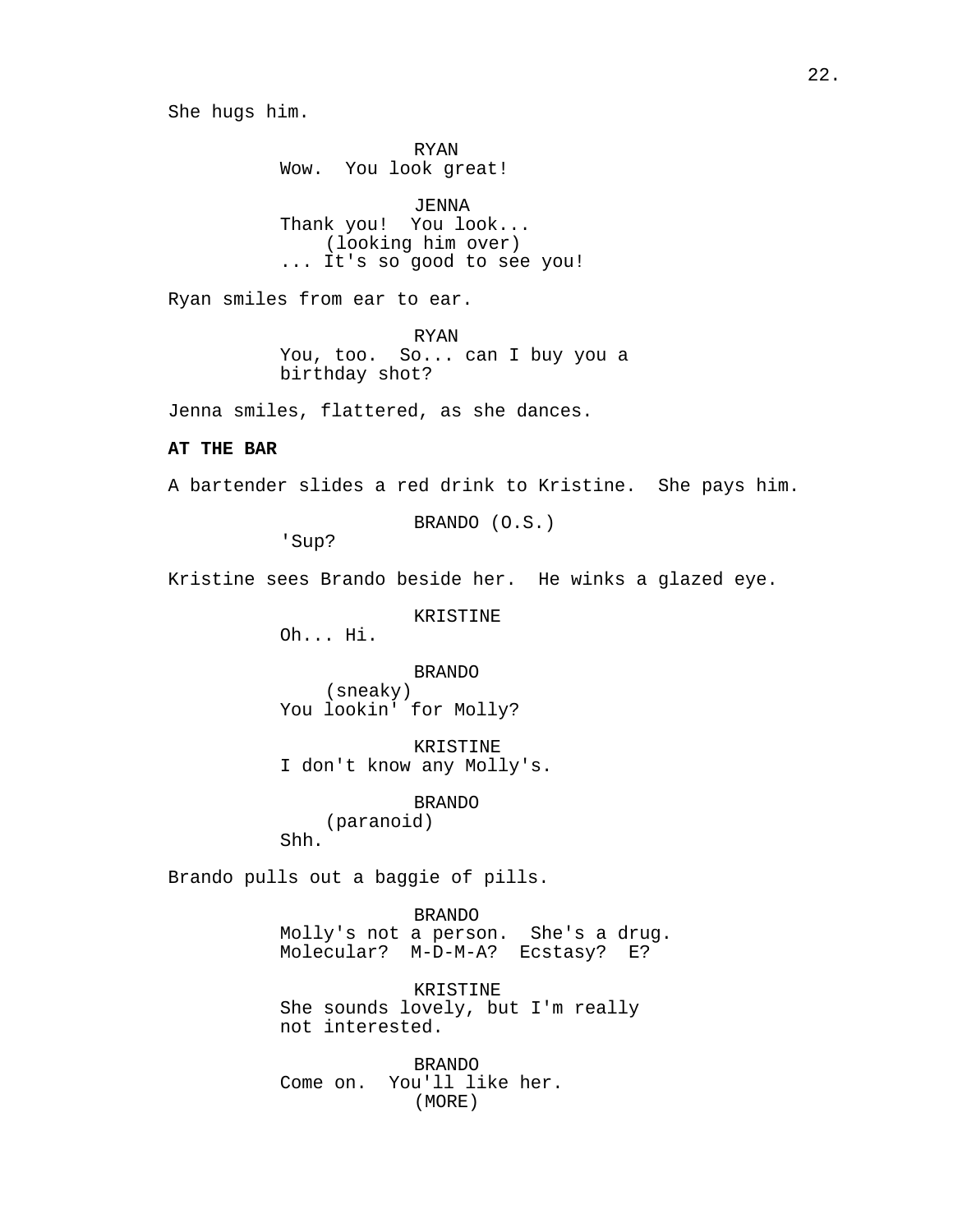BRANDO (CONT'D) Molly makes you feel good everywhere. The last time I rolled, no joke, I took the best shit of my life.

Kristine cringes.

#### KRISTINE

You should go now.

Brando hides the baggie between his legs and gets a pill.

BRANDO

You gotta loosen up, and this'll help you with that. Tell you what - the first one's free.

KRISTINE I told you, I don't want any --

Brando clumsily raises a pill, hits the bottom of her martini glass, and splashes the red drink all over her cardigan.

> KRISTINE What is wrong with you?!

She stands mortified, not knowing what to do.

Brando scrambles for some bar napkins -- they're black - and hands them to Kristine.

She sets her glass down and wipes the spill -- it leaves black streaks on the cardigan. Kristine looks at the napkins, then at Brando. Brando offers the pill.

> BRANDO (meekly) ... Bet you could use one now, huh?

# **ACROSS THE BAR**

Ryan sets blue shots in front of Jenna and himself.

JENNA (excitedly) I've never had one of these before.

RYAN Yeah? My fiancee -- (catches himself) My ex-fiancee turned me on to these.

Jenna's smile begins to fade.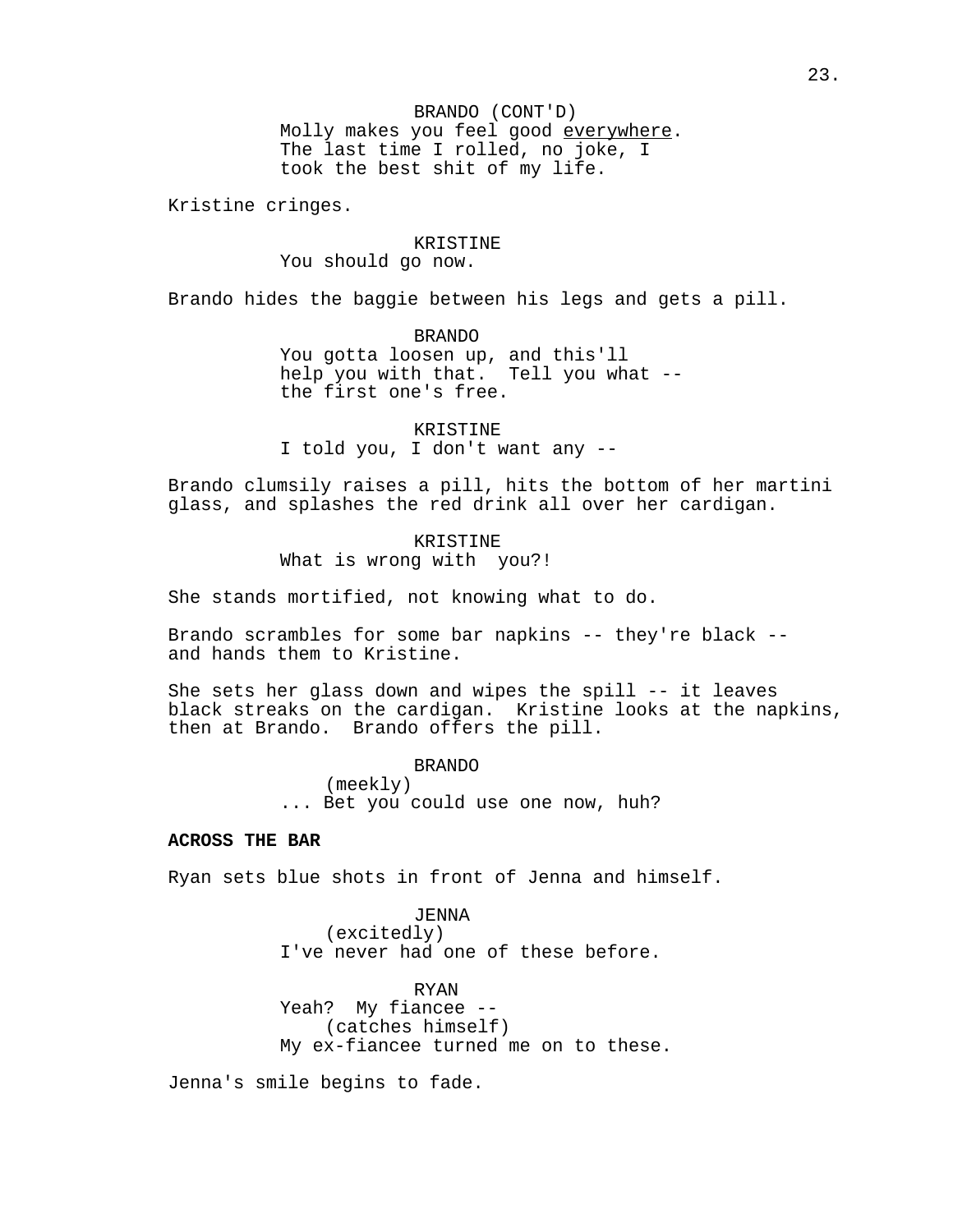RYAN What do you usually drink?

JENNA Nothing fancy. I just turned twentyone today.

RYAN Really? I thought you were older. Not that you look older. You're just really mature for twenty-one.

*JENNA* I hear that a lot, actually.

RYAN My ex-fiancee was like that. We went to Vegas once --

He catches her disappointed stare.

RYAN

-- It doesn't matter. Anyway, here's to twenty-one, and all the craziness that comes with it.

They clink glasses together and down the shots.

JENNA Mmmm. That was amazing! What else should I try?

RYAN You might like Scooby Snacks.

JENNA

Let's do it!

Ryan stacks the empty shot glasses. He frowns.

RYAN I shouldn't. I don't drink much anymore. Not since --

His eyes drop.

*JENNA* (over it) Let me guess. It has something to do with your ex-girlfriend.

RYAN Fiancee. Yeah. I'm really sorry...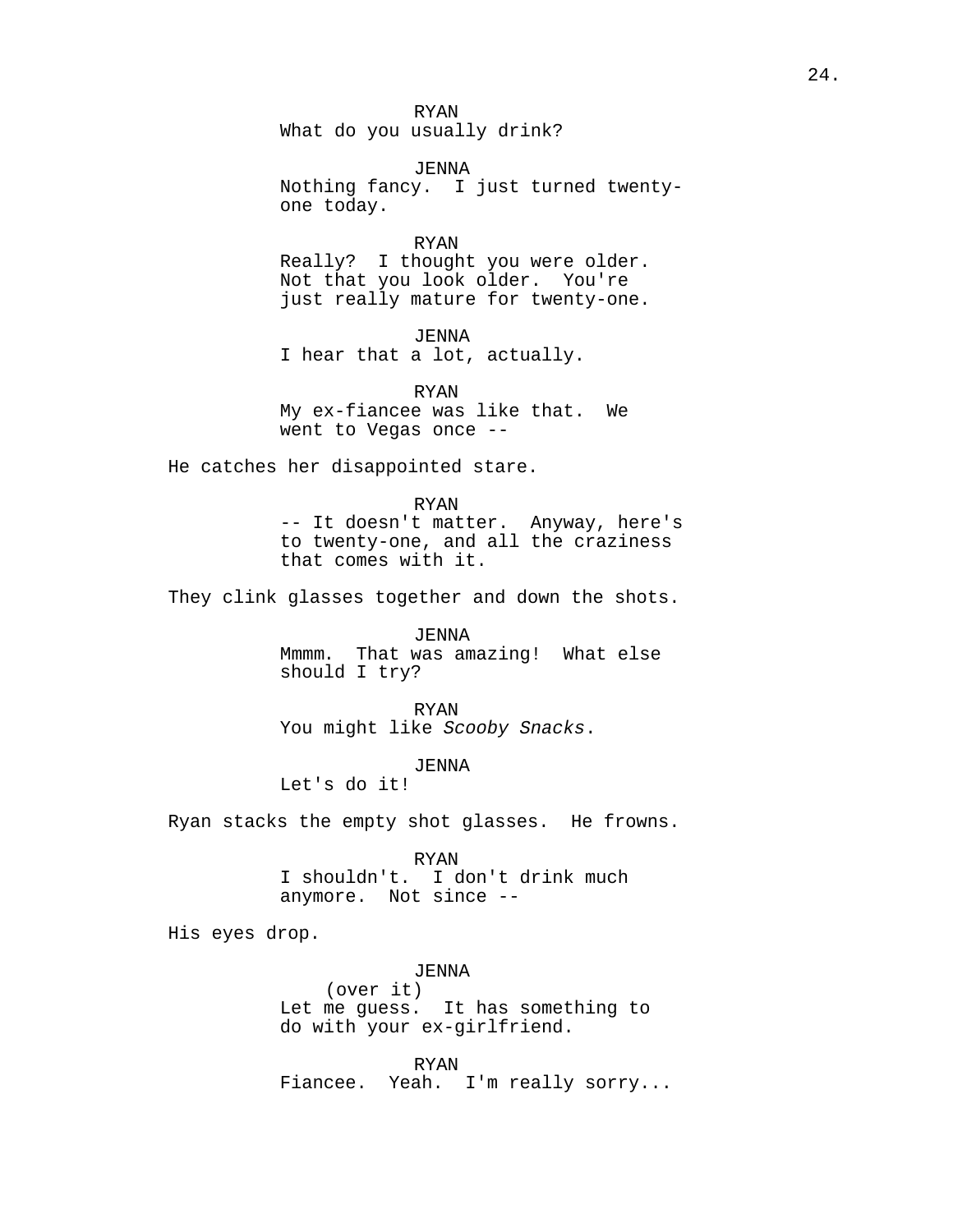*JENNA* Sounds like you have some seriously unresolved issues with your ex.

Ryan raises his eyebrows in confirmation.

JENNA Maybe you should be drinking with her tonight.

Jenna gives him a pained smile and wanders into the crowd.

RYAN I can't. (to himself) She's dead.

Ryan slouches against the bar. He looks to the dance floor and sees Andreas dancing with two beautiful women. Andreas shakes his head with a sympathetic smile.

Kristine joins Ryan, arms crossed, and scowling. Brando head-bobs his way up to them.

# **INT. GREASY'S DINER - NIGHT**

Crowded diner at bar rush. Brando scarfs down his large breakfast and hot cocoa next to Kristine, as Ryan and Troy sit across from them, distraught.

# KRISTINE

(to Ryan) Sorry it didn't work out with your model friend. Or for anybody, really.

**TROY** You should be sorry. I was about to bone that Down Syndrome chick before you made us leave.

Kristine slaps the table.

KRISTINE Damn it, Troy! She didn't have Down Syndrome! She was Scottish!

Troy shrugs, trying to make the distinction.

KALE ROBERTS (22), a stylish homosexual server, approaches the table and tops off their coffee.

# KALE.

(to Kristine) I'm almost off. Can we stop for cigarettes on the way home?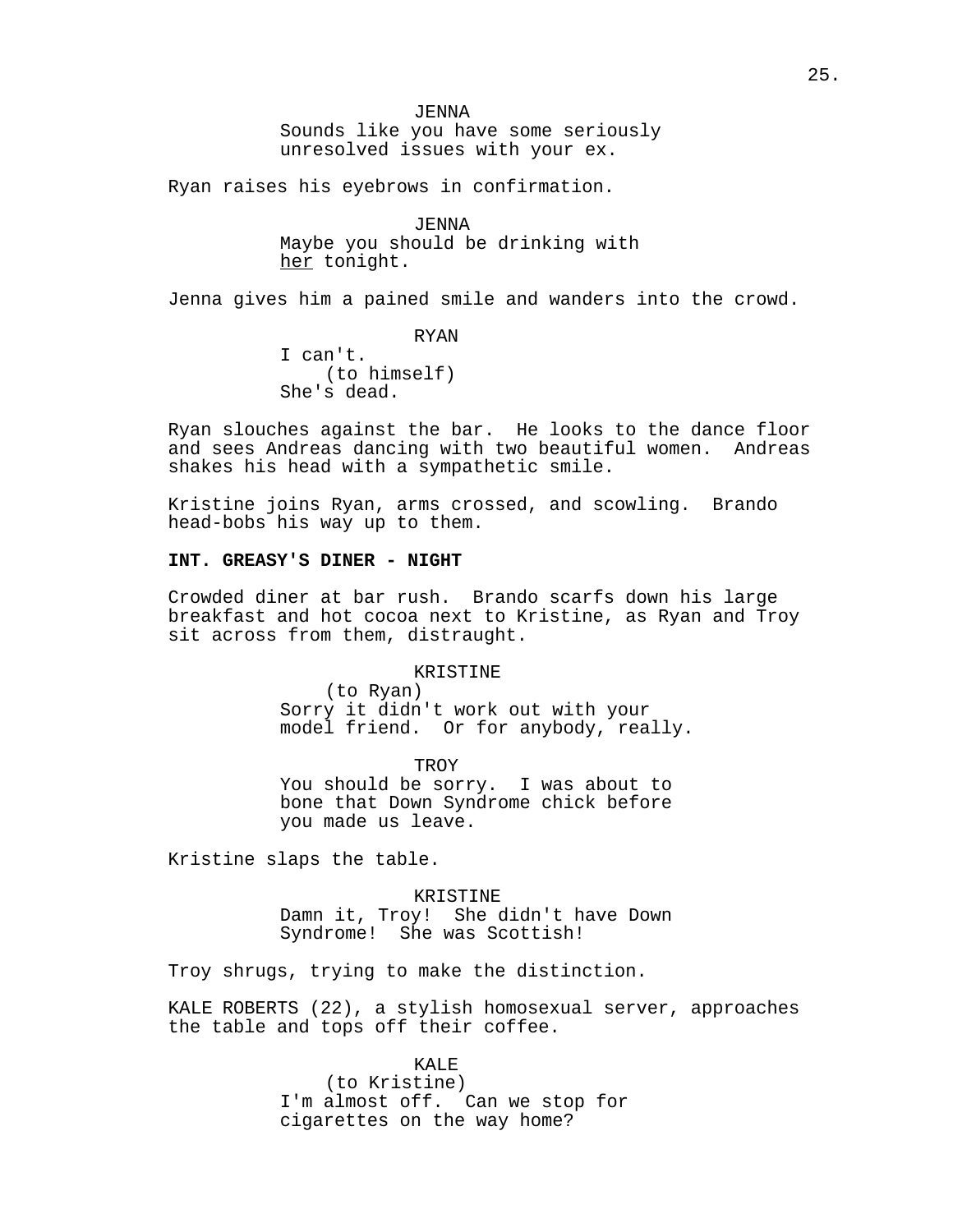KRISTINE

Sure --

TROY -- Get off my dick, dude! I told you, I'm straight!

Kale rolls his eyes.

KALE Please. I wouldn't fuck you with Charlie Sheen's dick. (to Kristine) Oh -- I need condoms, too.

KRISTINE You can have mine. I won't be needing them. Ever.

KALE Aww. I take it you didn't meet any hotties tonight?

RYAN

Of course not. We're walking disasters, too fractured to function.

KRISTINE

Excuse you. I know you're upset, but you don't need to take it out on the rest of us. Well, most of us.

She glares at Troy and Brando.

**TROY** Uh, you got something right here.

Troy gestures to his chest, mirroring her stained sweater.

TROY

Don't worry, it's not breasts.

RYAN

I'm serious. I mean -- look at us. We're train wrecks.

# KRISTINE

No we're not, Ryan! We all just had a really bad night. That's it. And, why are you putting your value on other people, anyway? You can be perfectly happy on your own. It's your choice.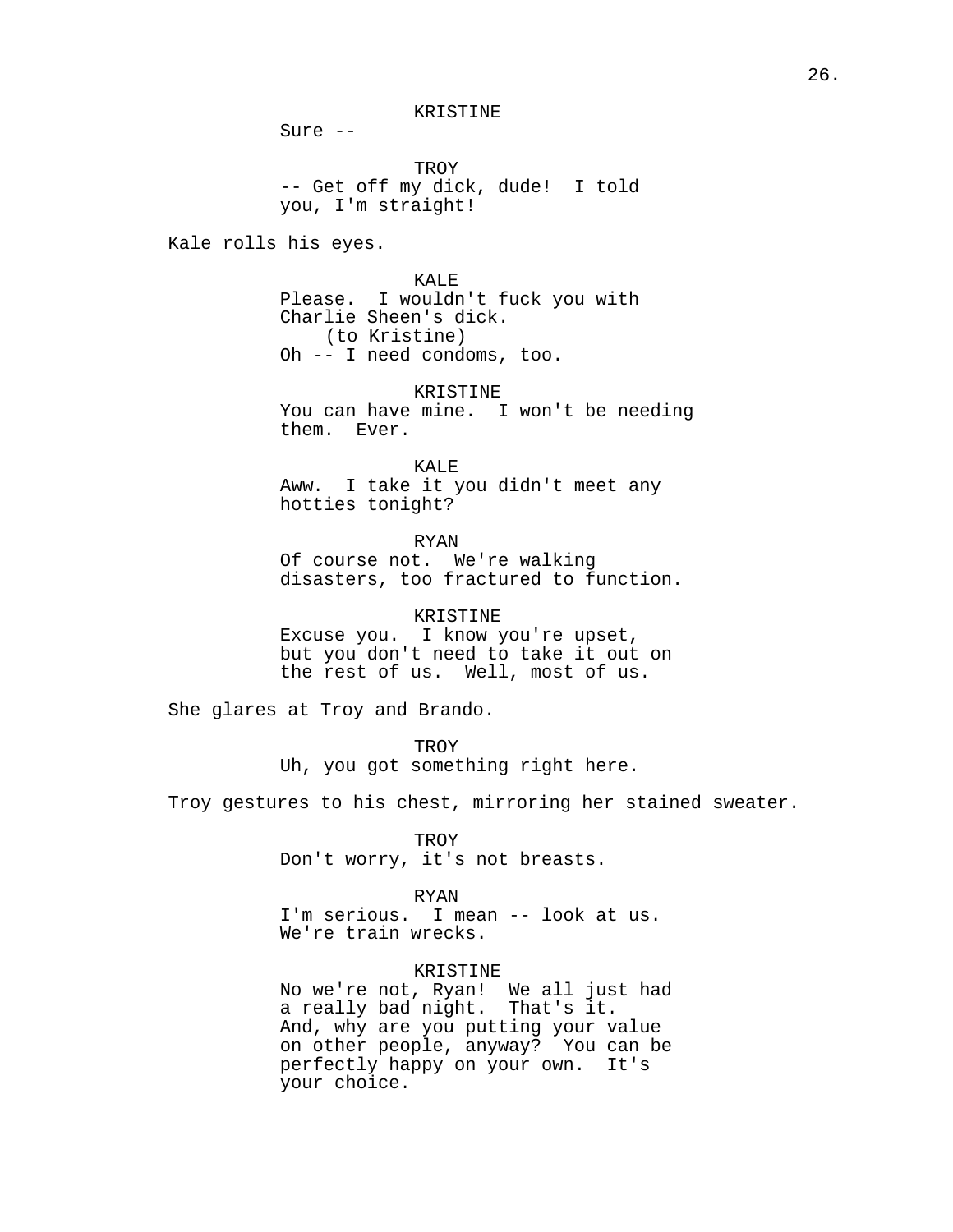Yeah? But, what if it's not? What if we think it's all within the realm of our control, but in reality, we're just so fucked up that no one in their right mind will ever want us?

# BRANDO

### Dude, eat a Snickers.

Kristine takes it in -- this is a new concept.

#### RYAN

Say you get your Masters Degree, get the perfect job, the perfect house - don't you want someone there to share it all with you?

#### KRISTINE

I like my life. So what if my career comes first. I'm at peace with it.

RYAN Now. But what about later? What if you look back and regret not taking chances?

# KRISTINE

Ryan --

#### RYAN

-- What if you wake up in ten years and realize you're tired of being alone? What if you decide you want kids? You think it's gonna be any easier than it is now?

### KRISTINE

So I'll get a cat! I'm telling you, I'm perfectly happy being alone!

Brando, with whipped cream on his chin, eyes her.

### BRANDO

What's so great about being alone?

Kristine takes a napkin and cleans his chin.

# KRISTINE

Being self-sufficient! Not needing to count on anyone for anything! Do you know what I can become if I can avoid romantic relationships for another twenty years?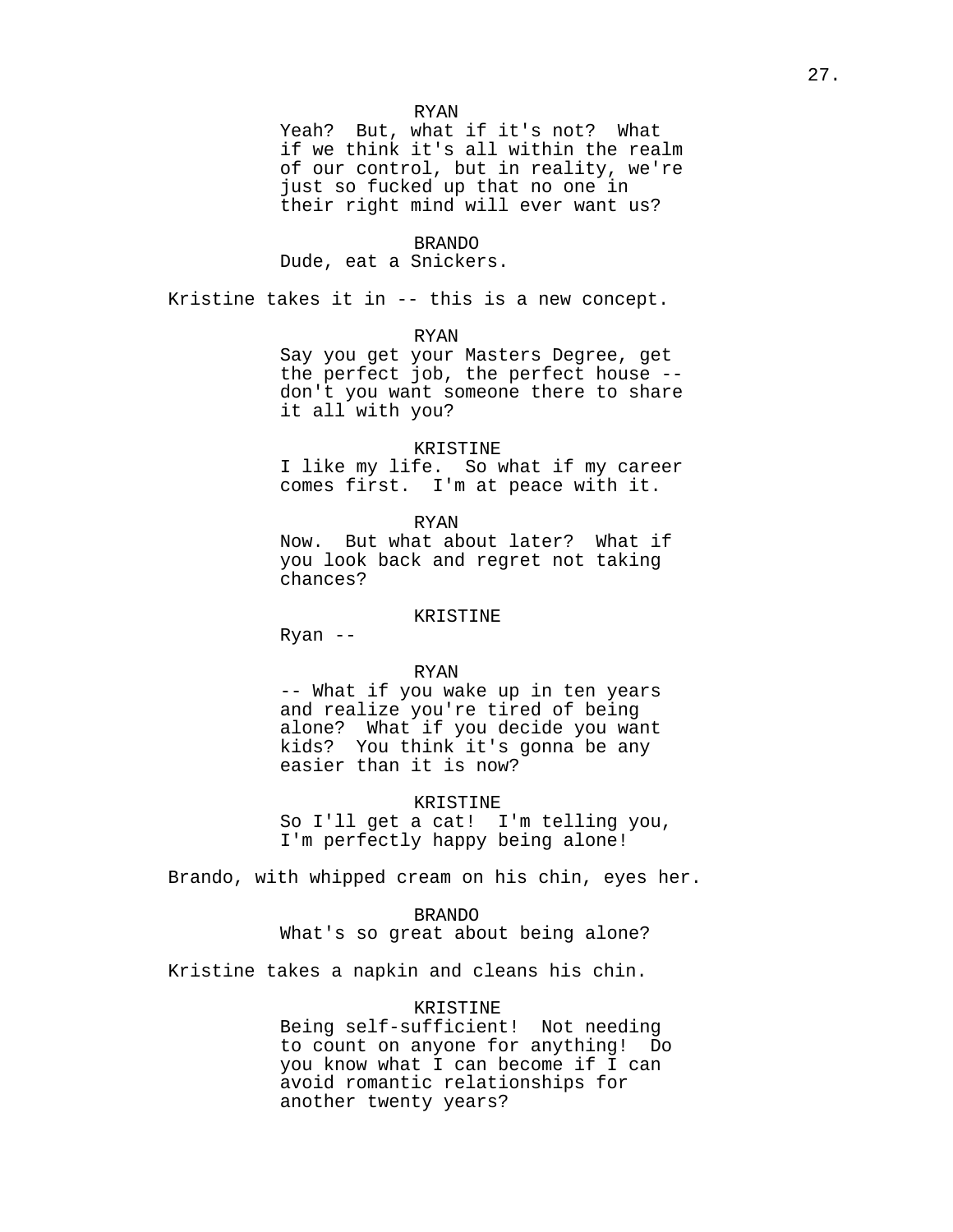RYAN

Mom.

KRISTINE You take that back.

RYAN

 $N<sub>0</sub>$ .

KRISTINE Dating's easy. It's no big deal. I could have a boyfriend if I wanted to. You could be with someone, too, if you'd just...

Kristine takes a breath -- going somewhere she shouldn't...

KRISTINE Ryan... You're still hurting --

RYAN

-- Kristine --

KRISTINE -- And I know you don't like to talk about it  $-$ 

RYAN

-- Don't.

KRISTINE If you'd just talk to someone --

RYAN

-- Don't say it --

KRISTINE -- You need to talk about Summer!

The table goes silent. Kristine's face fills with guilt. Ryan winces -- hot button. Brando glances around, confused.

KRISTINE

Ryan...

Ryan stands, drops five dollars on the table, and leaves.

BRANDO What happens in summer?

TROY Summer was Ryan's fiancee. Drunk driver killed her a few years ago. Fucked him up.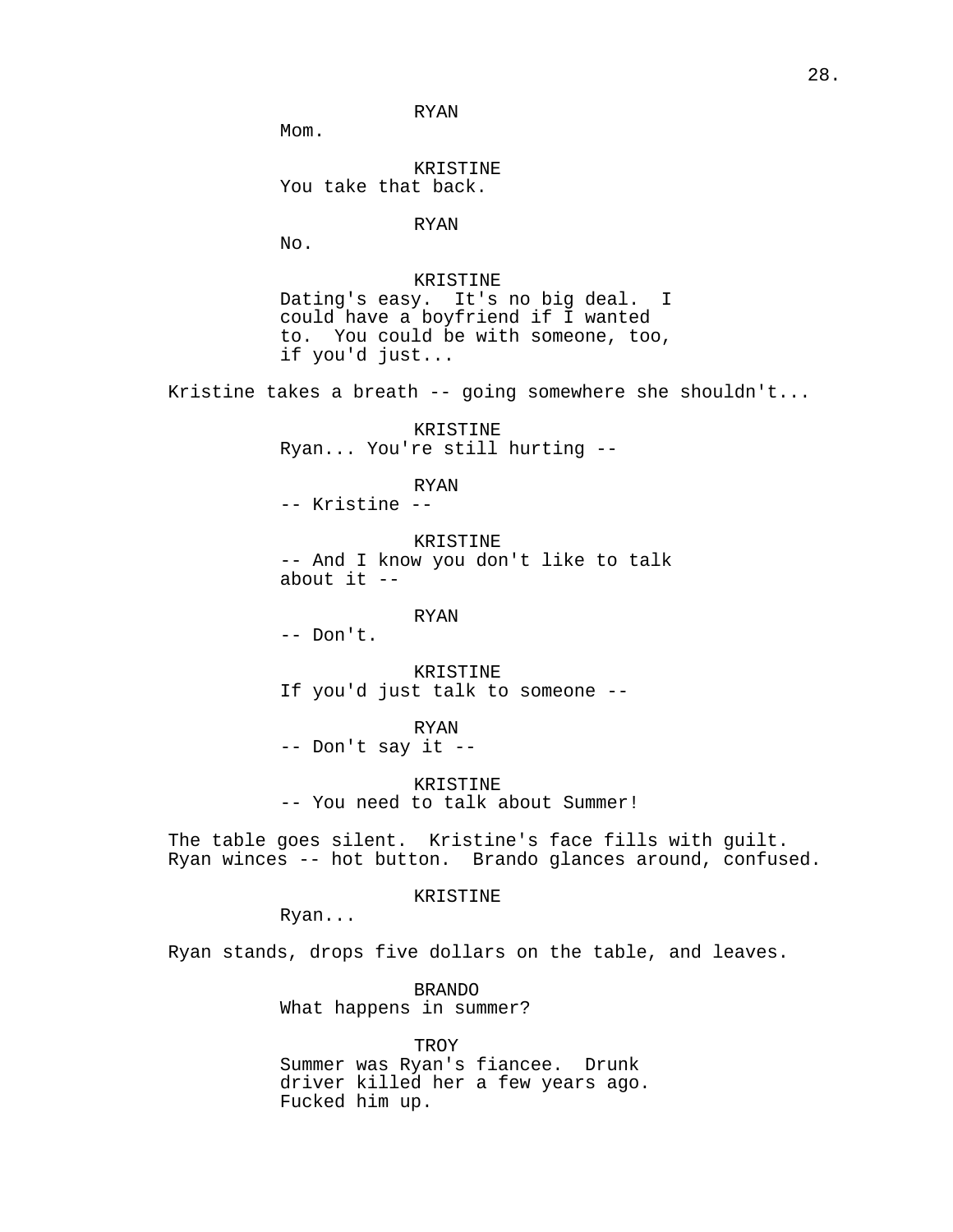BRANDO

Shit.

TROY He doesn't like to talk about it. (to Kristine) So we don't.

Kristine looks away in shame.

# **INT. RYAN'S APARTMENT - BEDROOM - NIGHT**

Ryan pulls on a super hero t-shirt to go with his matching pajama bottoms and drops into bed, distraught. He reaches to turn off his lamp and looks at the framed photo of himself with SUMMER (same age as him) on the nightstand beside it.

In the photo, they smile together at Comicon, dressed as "Game of Thrones" Dothraki characters.

Ryan curls into a fetal position and clenches his eyes shut.

# **INT. KRISTINE'S APARTMENT - LIVING ROOM - NIGHT**

Kristine, in pajamas, plops down on the couch beside Kale and cuddles up as he watches a reality show about drag queens.

> KALE What's the matter, punkin?

#### KRISTINE

Nothing.

Kale tunes her out...

#### KRISTINE

Do you think he's right? When Ryan said I'll be alone, no matter what I want? What if you're destined to be the only man in my life for all eternity?

Kale mutes the TV and looks at Kristine compassionately.

KALE Oh, honey. One day, when the time is right, Prince Charming will come.

Kristine smiles.

KALE And on that day, he'll take me away from this dreadful apartment with limited closet space, and I'll live (MORE)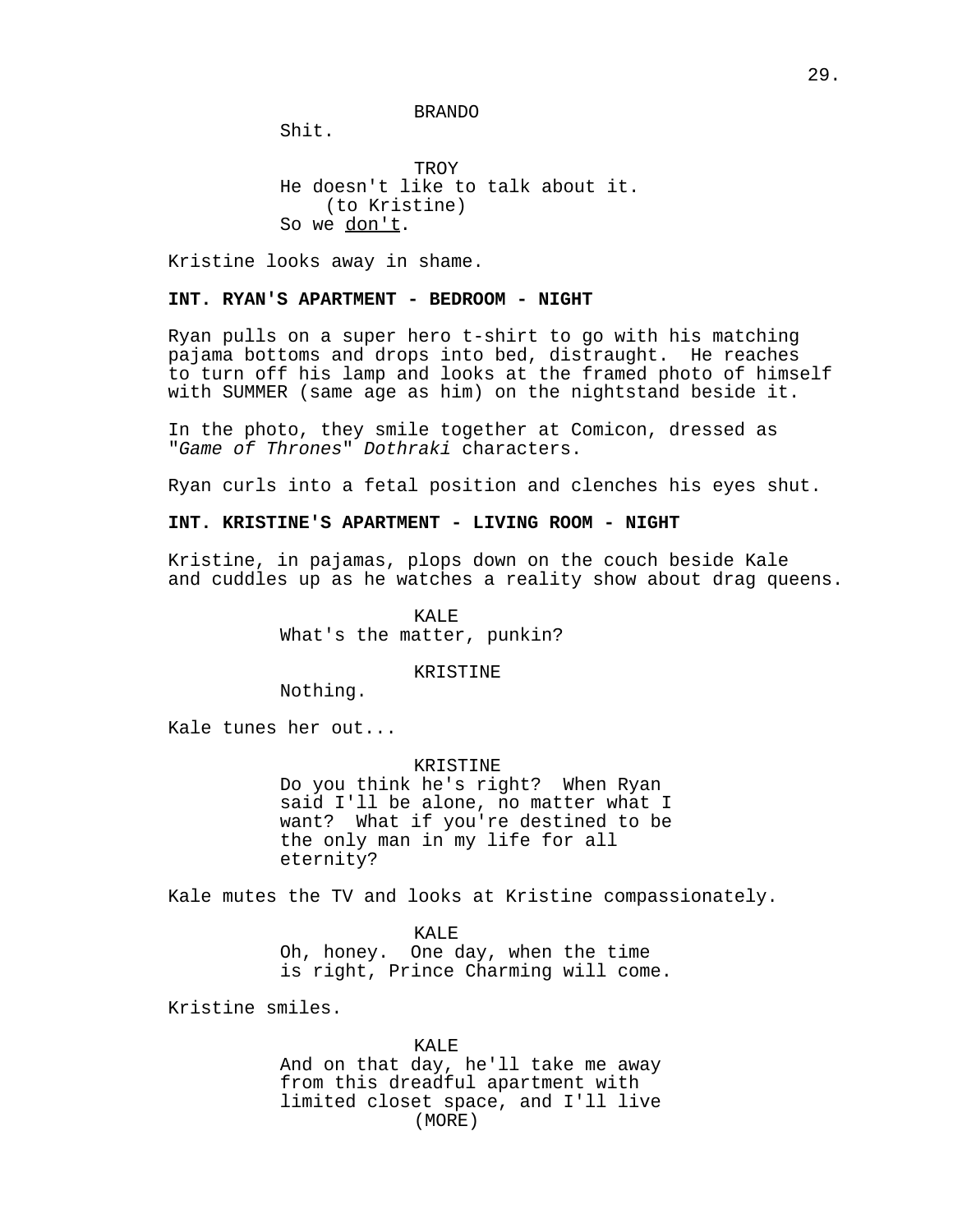KALE (CONT'D) happily ever after. But, till that day comes, you'll always have me.

Kale un-mutes the TV. Kristine's eyebrows furrow. She drags herself to her feet.

# **INT. KRISTINE'S APARTMENT - KITCHEN - MOMENTS LATER**

Kristine digs through a candy dish full of random household items and finds the wadded up paper with Walter's number.

We hear a GUN SHOT leading us into:

### **INT. CASA BONITA - DAY**

Historic Mexican restaurant/tourist trap. A diver dressed like a cowboy "falls" into a waterfall as we explore the wild cave-like decor and colorfully dressed employees.

> WALTER (O.S.) The way your mom talked about you, you sounded too good to be true.

We find a table across from the show where Kristine winces at WALTER (36), a burly lumberjack type with a shaggy beard and intense stare.

> KRISTINE That's my mom... So, Casa Bonita, huh? Not a lot of guys would choose this for a first date.

> WALTER Well, I knew I had to try to impress you somehow.

Kristine smiles, more disturbed than impressed.

WALTER I mean, How are you even still single?

KRISTINE

Well, I stay busy with work and school, and... to be honest, I don't really date much.

WALTER I figured. Your mom said you're a virgin.

KRISTINE (spit take) How'd you say you met her again?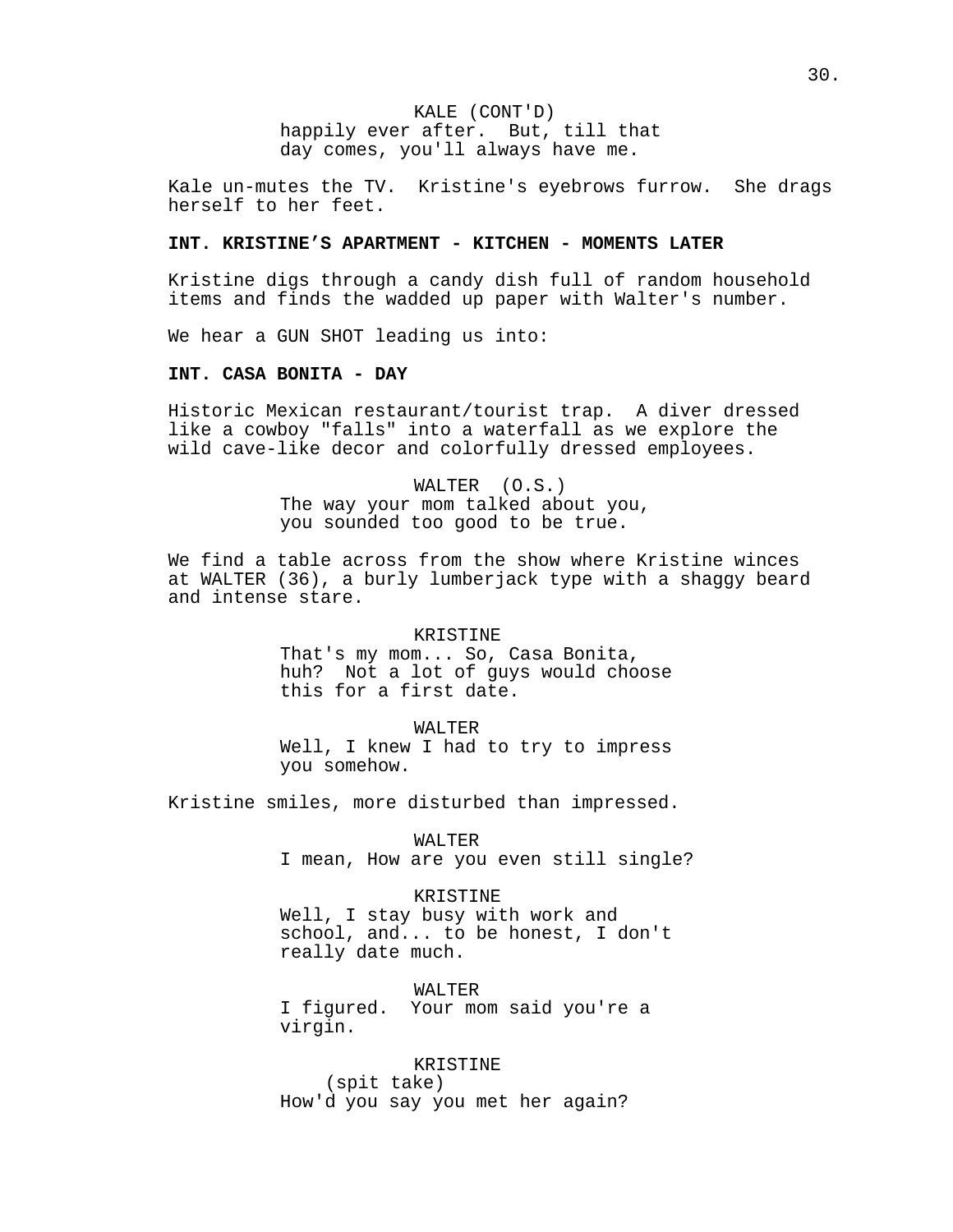WALTER I carried groceries to her car.

KRISTINE Ah. So, you work at the supermarket.

WALTER Oh, no. I'm on work release.

Kristine's eyes widen for a moment. She chuckles.

KRISTINE Oh! You're kidding!

She glances under the table -- his ankle monitor blinks.

KRISTINE

No, you're not...

She clenches her eyes shut. Is she having a nightmare? No.

KRISTINE What is it you're... looking for?

WALTER

Well, ideally, I want a woman who likes to cook. Willing to make snacks for me and the guys on game day. And gives me some of that good lovin'.

KRISTINE Good... lovin'?

WALTER Yup. I want that raw, passionate sex like the have in those porno movies. Hey, can you cry on command?

KRISTINE I don't know. Why?

A mariachi band plays in the b.g. One of the men hits the Mexican Grito.

Walter raises his eyebrows and nods with a huge grin.

KRISTINE

Oh god!

# **INT. WAY-MART - ELECTRONICS - DAY**

Troy and Brando play their video game. Troy dominates.

**TROY** Boom! Pile driver.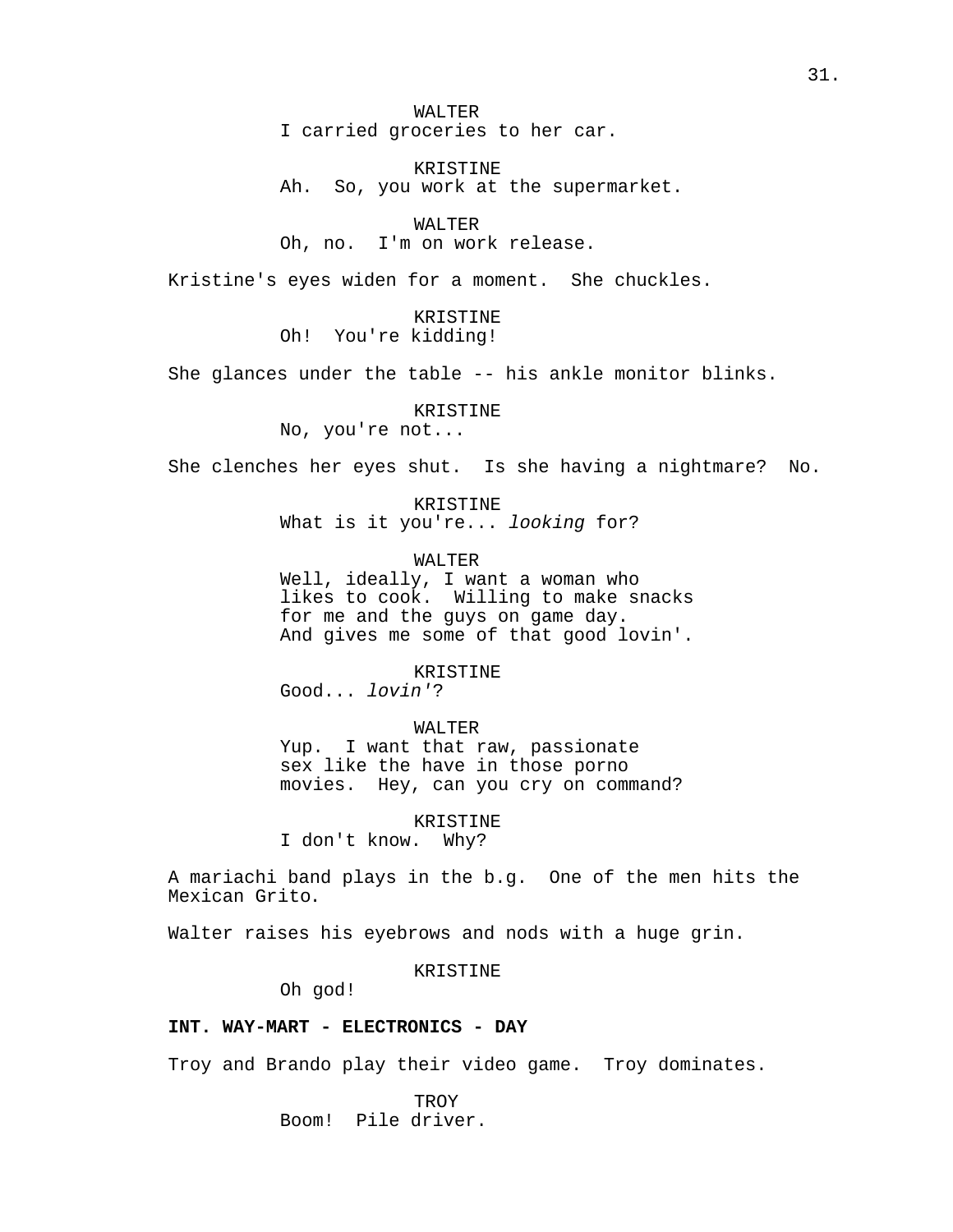MR. GALLAGHER (40s) sidles up behind them with a clipboard and an HR REPRESENTATIVE.

#### GALLAGHER

Mr. Baker!

Troy jumps and spins around.

GALLAGHER I waited for you in Sporting for fifteen minutes -- what are you doing in Electronics?

**TROY** The pile driver.

BRANDO (meekly) He cheats sometimes.

GALLAGHER Come to my office.

TROY

I'm on break.

GALLAGHER Now, Baker. You, too, Kirby.

Troy and Brando set their controllers down and start to walk.

BRANDO (meekly) ... But, I'm off today...

# **INT. WAY-MART - OFFICE - DAY**

Troy sits informally in the chair. Across from him, Gallagher scans an incident report and the HR Rep takes notes.

> GALLAGHER She said you didn't help her. You just ignored her and played video games on company time. Is that right?

TROY Nope. I totally acknowledged her.

GALLAGHER (scanning) Oh, that's right -- you apparently called her an old bag.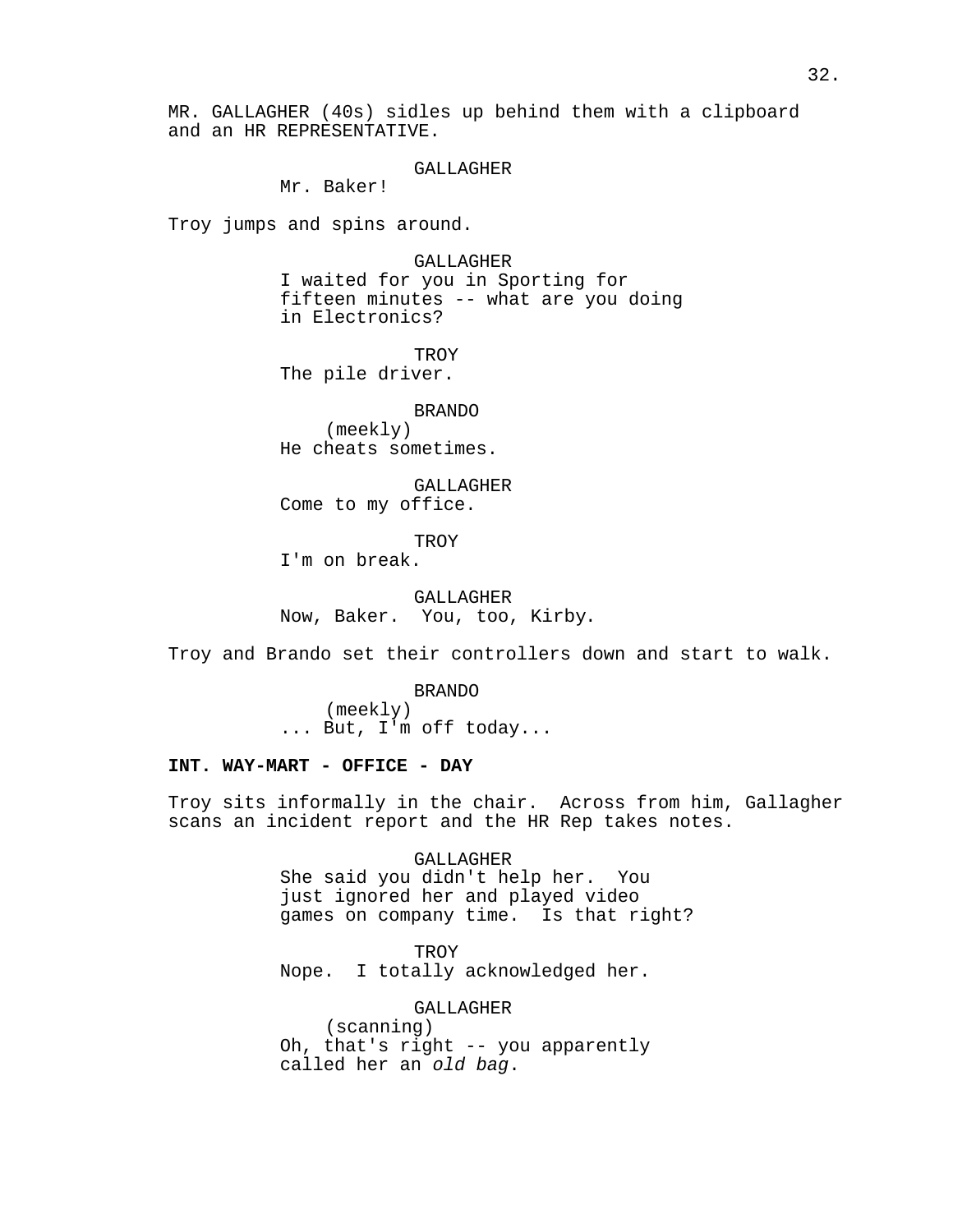TROY No! I said she was a bag, but I never called her old. That's just rude, and I don't appreciate you putting words in my mouth. (to the Rep) I'd like to press charges against him for slandering my good name.

GALLAGHER

And then you called the customer and her daughter... (scanning) ... Ho's?

TROY

Yes sir.

## GALLAGHER

(sigh) You were just in here last week for a similar incident. Says you called Clint Wilson a...

Gallagher loses his place, tries to find it...

TROY

Fudge packer!

HR Rep clears her throat.

TROY

Yeah, I said it. He wanted the D! And I said, I don't swing that way, you fudge packer!

GALLAGHER Says he only asked for your name.

TROY

Yeah! In the most sexually harassing way possible! (to the Rep)

I wanna sue the fudge packer, too.

GALLAGHER

You called him a gay slur in a disciplinary sensitivity training!

**TROY** 

Well, that training's bull shit, 'cause he's still pretty sensitive.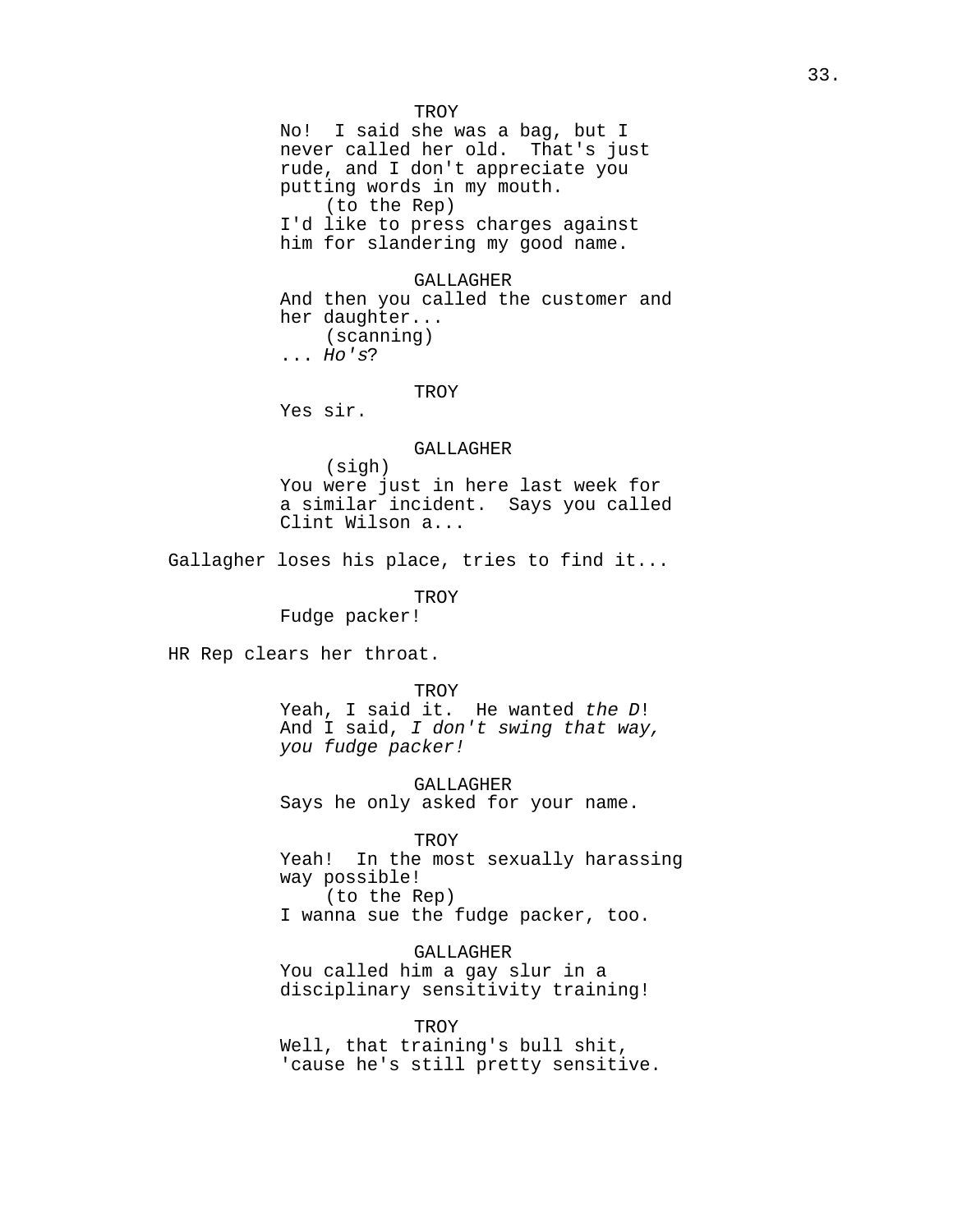GALLAGHER He was teaching the class! He quit two hours later! Don't you even ca--

Gallagher takes off his glasses, pinches the bridge of his nose, and glances at the HR Rep.

GALLAGHER

(to the Rep) Heard enough?

The Rep nods.

GALLAGHER

You're fired, Baker. You, too, Kirby.

BRANDO (indifferent) Coolio.

Troy, dumbfounded, shakes his head and pops out of his seat.

TROY Why him? He didn't do shit!

BRANDO (meekly) It's okay, really --

GALLAGHER -- That's the problem. He didn't do anything when customers needed help.

BRANDO (meekly) I sell weed on the side. I probably make more than both of you --

Nobody hears Brando.

GALLAGHER -- You've tainted him, Baker. And who knows how many others?

BRANDO

(giggling) Taint.

# GALLAGHER

I can't lead a team that doesn't respect the Way-mart brand. You've left me no choice but to start cleaning house.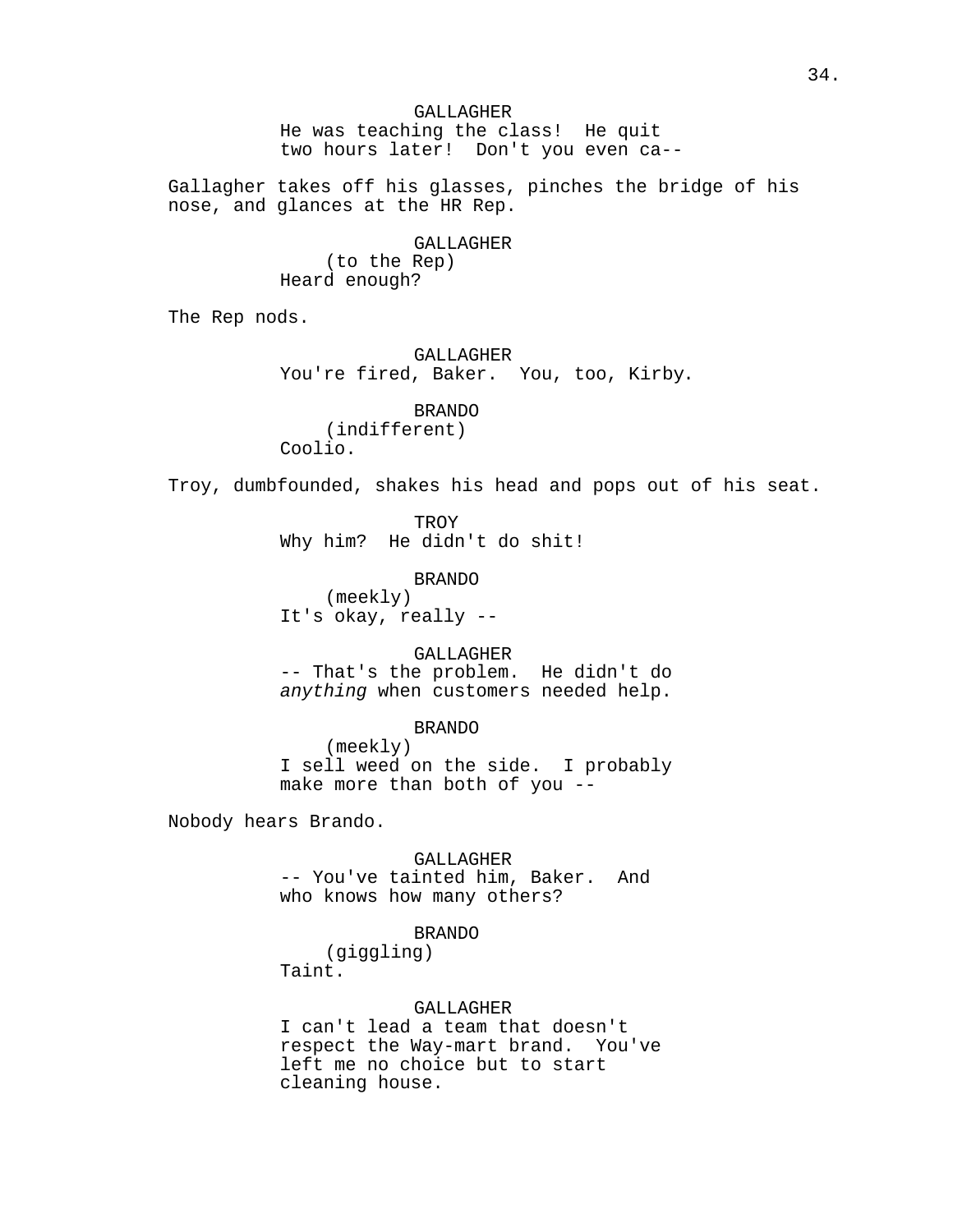It was all me, Gallagher. Nobody else. I'm the one who ignored those -- (catching himself) -- Those... aesthetically-impaired women. I'm the one who ate all your fucking Junior Mints --

#### GALLAGHER

-- Junior Mints?

Gallagher looks at the HR Rep. She shrugs, just as surprised.

TROY

-- And I'm the one who always finds a place to squeeze fudge packer into any given conversation!

GALLAGHER Why, Baker? Were you raised by homophobic wolves?

> TROY (flush)

You don't want to know how I was raised.

Gallagher is taken aback. He takes a deep breath and nods.

GALLAGHER Kirby. Consider this a firm warning. (nodding towards door) Go on. Back to work.

Brando, aloof, gets up and heads to the exit.

BRANDO (meekly) ... Cleaned out my locker for nothing.

Troy stands up and tosses his Way-mart badge on the desk. He gives a thankful nod and heads to the door.

#### GALLAGHER

(to Rep) Let's inventory the Junior Mints.

# **EXT. RYAN'S APARTMENT BUILDING - DAY**

Plain looking apartment complex. A jogger passes by.

# **INT. RYAN'S APARTMENT - LIVING ROOM - DAY**

Ryan sits on the couch with popcorn and presses play on his remote. He watches TV for a moment and sighs.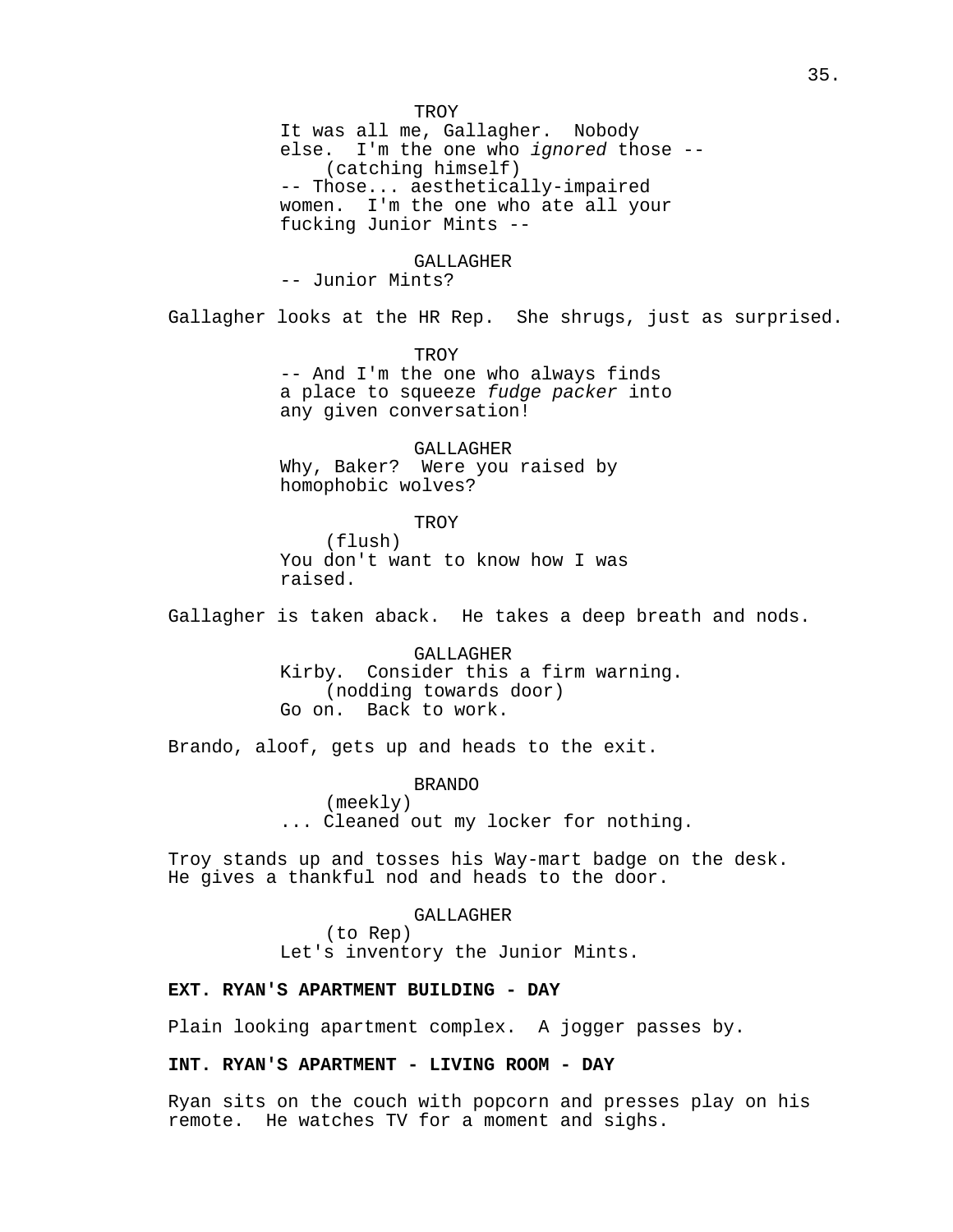He presses pause, grabs his phone, and scrolls through his contacts.

## **INT. JAMESON AND LEANNE'S HOUSE - GYM - DAY**

Modest home gym. Jameson rides an exercise bike as MUSIC BLASTS THROUGH HIS EARBUDS. The song is paused by a BEEPING. He stops riding, sees Ryan on the caller I.D., and hesitates.

> *JAMESON* (answering) Hello?

INTERCUT BETWEEN RYAN AND JAMESON

RYAN Hey. It's Ryan.

*JAMESON* Yeah. Uh... What's up?

RYAN

I was about to start a "Lord of the Rings" marathon. Care to join?

Jamie wipes his brow with a towel, catches his breath.

#### JAMESON

I can't. Sorry.

Ryan nods in an "I expected as much" fashion.

### JAMESON

Leanne's day off, too. She made us plans with friends today.

RYAN

Ouch.

#### JAMESON

No -- come on, man. You know that's not what I meant.

#### RYAN

Look. You're married. I get it. But I don't understand why you have to cut us out of your life completely.

## *JAMESON*

I didn't... it's not even like that. And, look, I'll probably see you at the class reunion next month. Leanne put it together. Should be fun.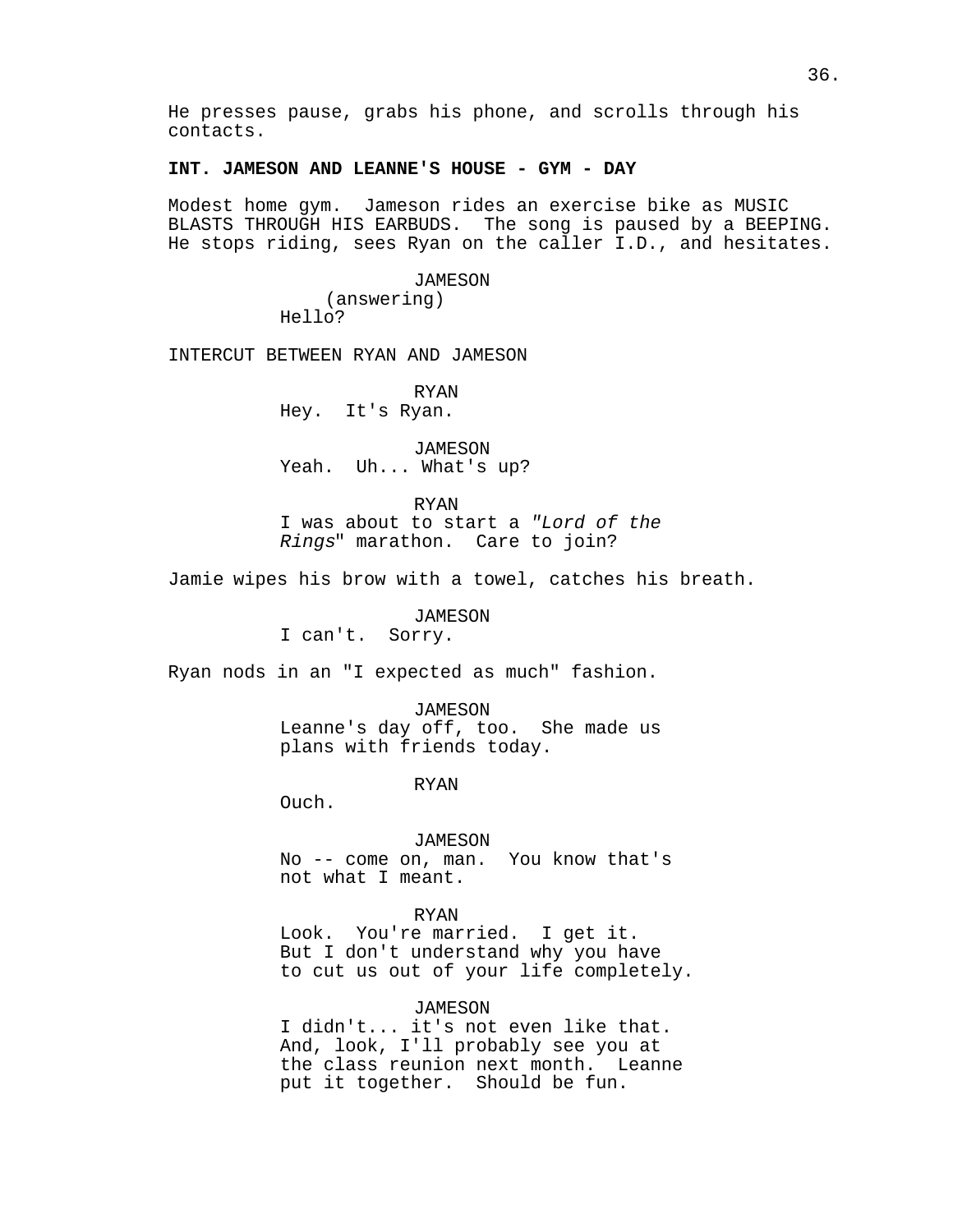## RYAN

Sure thing.

Both men pause, speechless.

RYAN

Well. Take care, Jamie.

Jamie searches for a response. A "CLICK" comes from RYAN'S Jamie wipes his face and sighs.

**INT. JAMESON AND LEANNE'S HOUSE - LIVING ROOM - DAY**

A funny scene from a Sex and the City-like show plays out on the large flat screen TV.

Leanne sits on her expensive furniture with a group of yuppies - a straight couple and gay couple -- who all laugh together.

Jamie, freshly showered and dressed, heads in and grabs his jacket from the coat rack.

> LEANNE Where you going, babe?

> > JAMESON

(nervous) I thought I'd go hang out with the guys for a couple hours. I haven't seen them since the wedding.

A YUPPIE GAY gasps, like he just heard a dirty secret.

YUPPIE GAY (scandalous) The guys?

*JAMESON* Yeah. Just some friends we went to high school with.

LEANNE Nonsense. Our friends are right here. Come sit down.

JAMESON I'll just be an hour or two --

LEANNE (icy stare) Jameson. Sit.

She pats the empty seat beside her as though calling a dog. Jamie re-racks his jacket and joins his wife, defeated.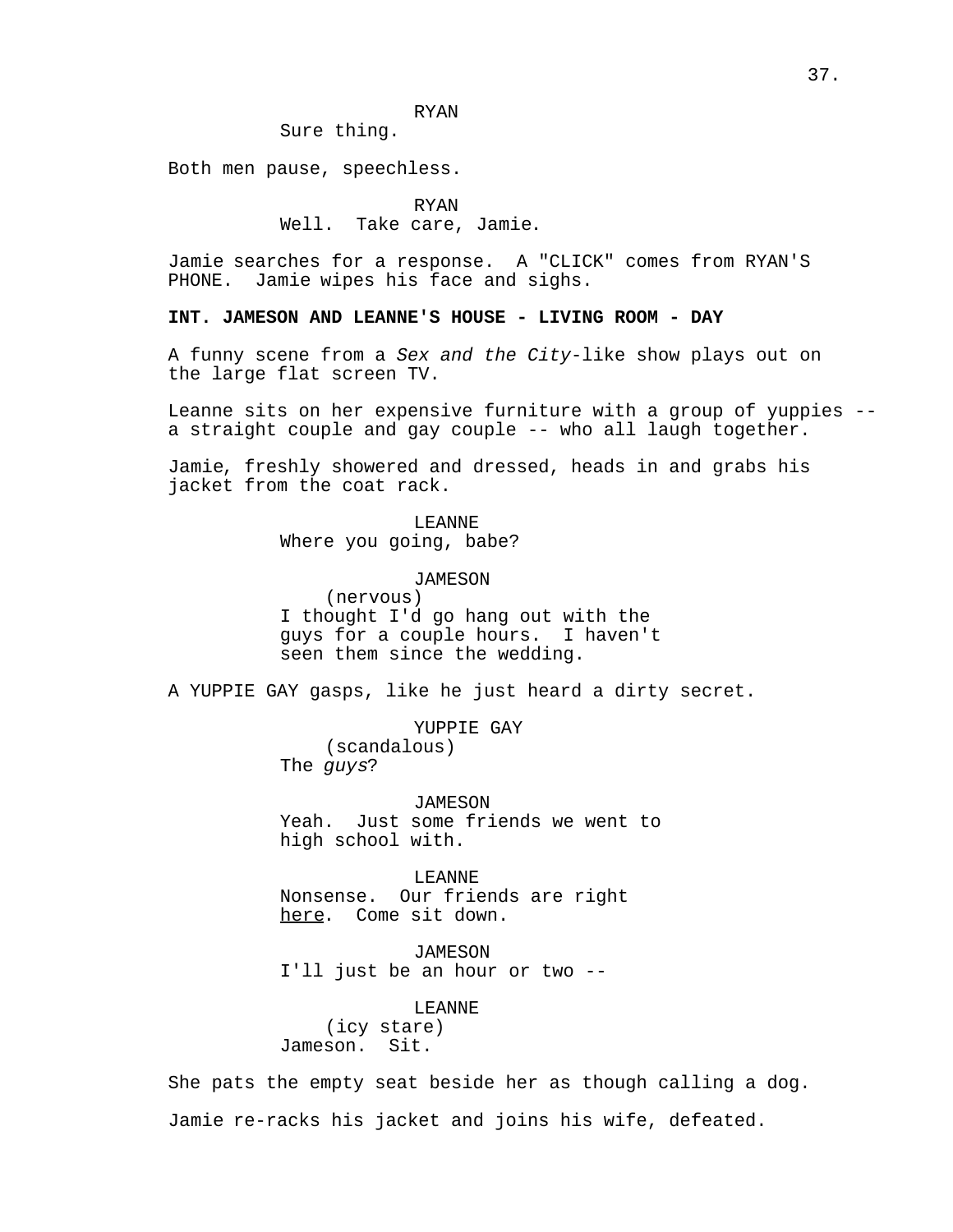What's this?

LEANNE "Sexy In the City."

YUPPIE GAY We're having a marathon! Ninetyfour episodes and two movies!

A YUPPIE WOMAN hands him a bowl of popcorn.

YUPPIE WOMAN You're in luck. We just started.

Life drains from Jameson's face.

A KNOCKING SOUND leads us into:

## **INT. RYAN'S APARTMENT BUILDING - HALLWAY - DAY**

Ryan opens his front door. Kristine frowns in the hallway.

KRISTINE I'm sorry. About what I said - it's not my place. It's none of my business how you deal with it --

RYAN

-- Stop. You're the evil twin. It's already been established.

Kristine softens.

RYAN And, maybe there's a small chance that some of what you said was true. But, I'm just not there yet.

KRISTINE Fair enough. And, maybe there's a small chance that some of what you said was true, too.

RYAN I'm sorry, what was that?

Ryan pokes a pinkie into his hear and wiggles it around.

RYAN It kind of almost sounded like you said I was right.

KRISTINE Okay, move stupid. You're done.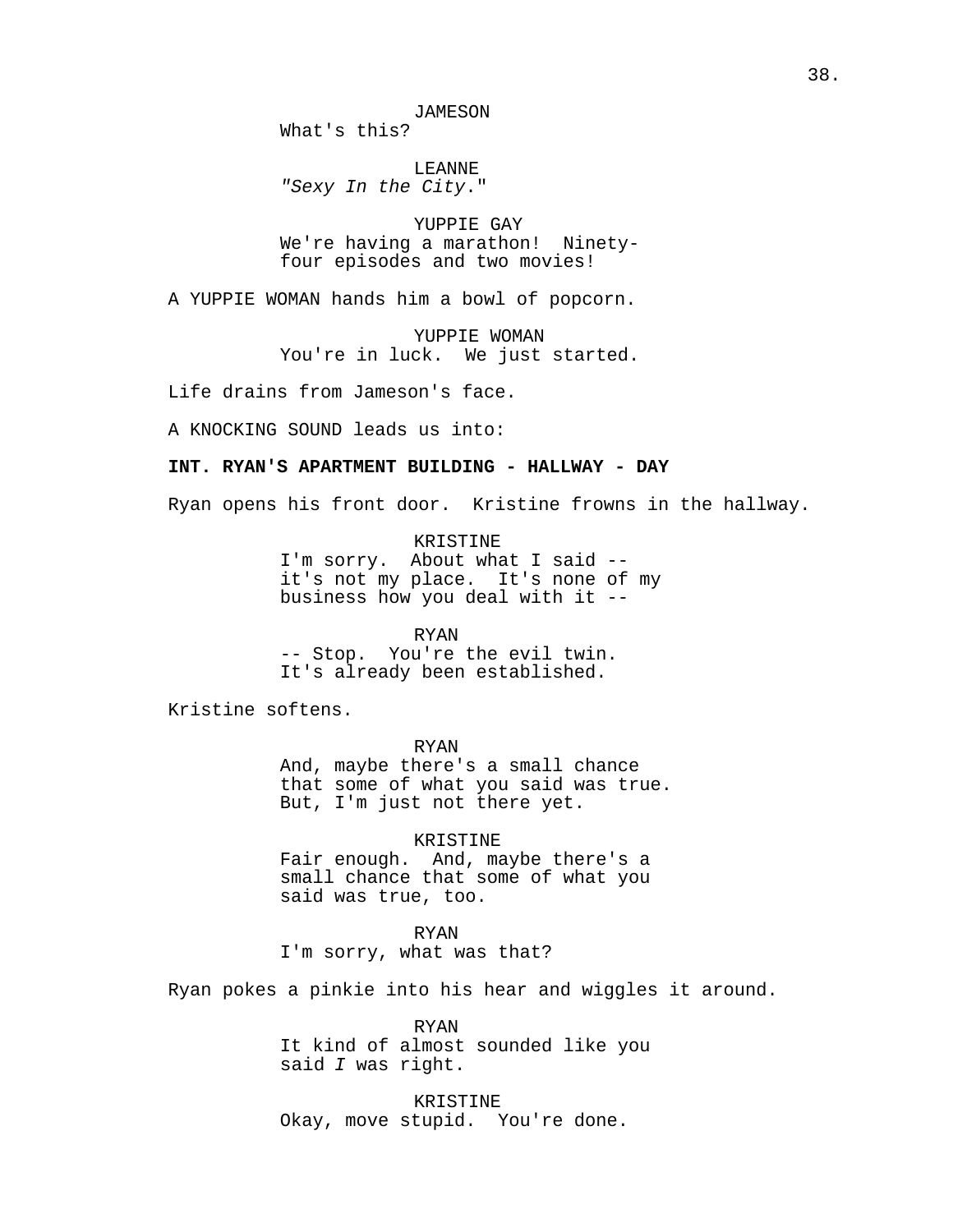Kristine pushes Ryan out of the way and enters the apartment.

# **INT. RYAN'S APARTMENT - LIVING ROOM - DAY**

The twins enter. Kristine looks at the TV.

KRISTINE "The Hobbit" again?

RYAN

"Lord of the Rings." It reminds me of the fellowship I used to have with Jamie.

They plop down on the couch. Ryan goes through his mail.

RYAN

I was always the Samwise Gamgee of the group. Loyal, determined, willing to do anything for a friend.

Ryan comes across a small envelope and opens it -- it's a "Thank You" card and photo of Jamie and Leanne.

RYAN

And Jamie turned out to be Frodo, a naive little Hobbit seduced by an evil fucking ring.

Ryan aggressively shakes the wedding photo at Kristine.

KRISTINE

(sigh) Have you tried calling him?

RYAN Yeah. He said he's too busy with his friends, but maybe he'd see me at the reunion.

KRISTINE Well, that's a start, right?

RYAN Leanne's putting it together.

KRISTINE Hate that bitch.

She steals the photo and tosses it behind them.

RYAN I wish I was seeing someone now. (MORE)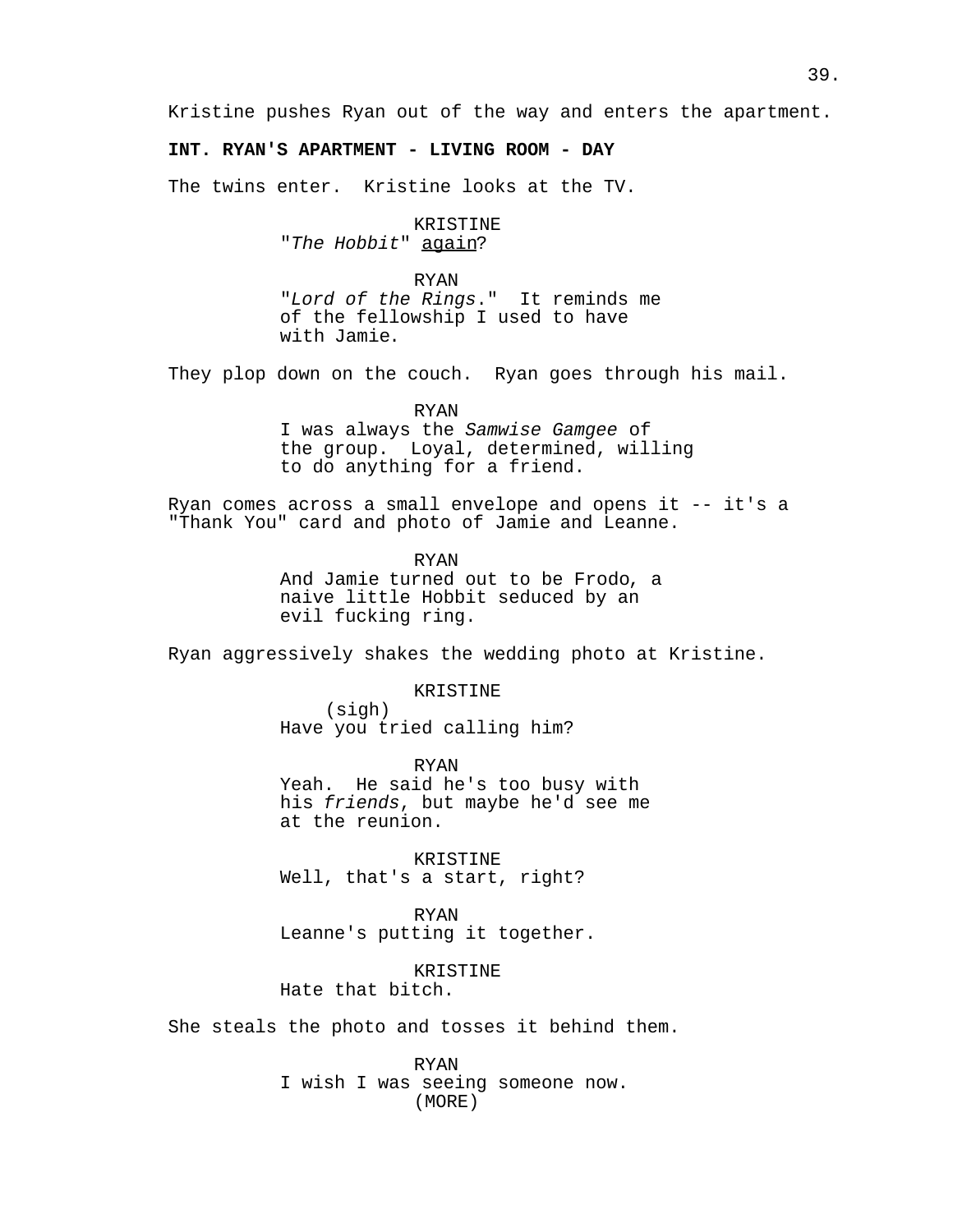## RYAN (CONT'D)

We could go to the reunion and show them they're not so special. Maybe if he saw what a happy couple really looks like, he'd see how badly he fucked up.

### KRISTINE

... Maybe you should.

#### RYAN

Yeah. Right.

#### KRISTINE

No, I'm serious. Somebody should show him.

#### RYAN

So, you do it. Take a hot date and show him what he missed out on.

## KRISTINE

(squinty) What are you implying?

### RYAN

Nothing, really. Only that you've been in love with him since puberty.

#### KRISTINE

For your information, I only tolerated him for the integrity of your social circle. Just like I do with Troy. (flustered) Shh. Movie.

She grabs the popcorn and pretends to watch the movie.

KRISTINE Okay, so what if we both show him?

Ryan squints at Kristine.

## **INT. RYAN'S APARTMENT - LIVING ROOM - LATER**

The twins sit at the computer. Ryan opens a browser window.

KRISTINE I vote speed dating.

RYAN No way. That's how you meet psychos.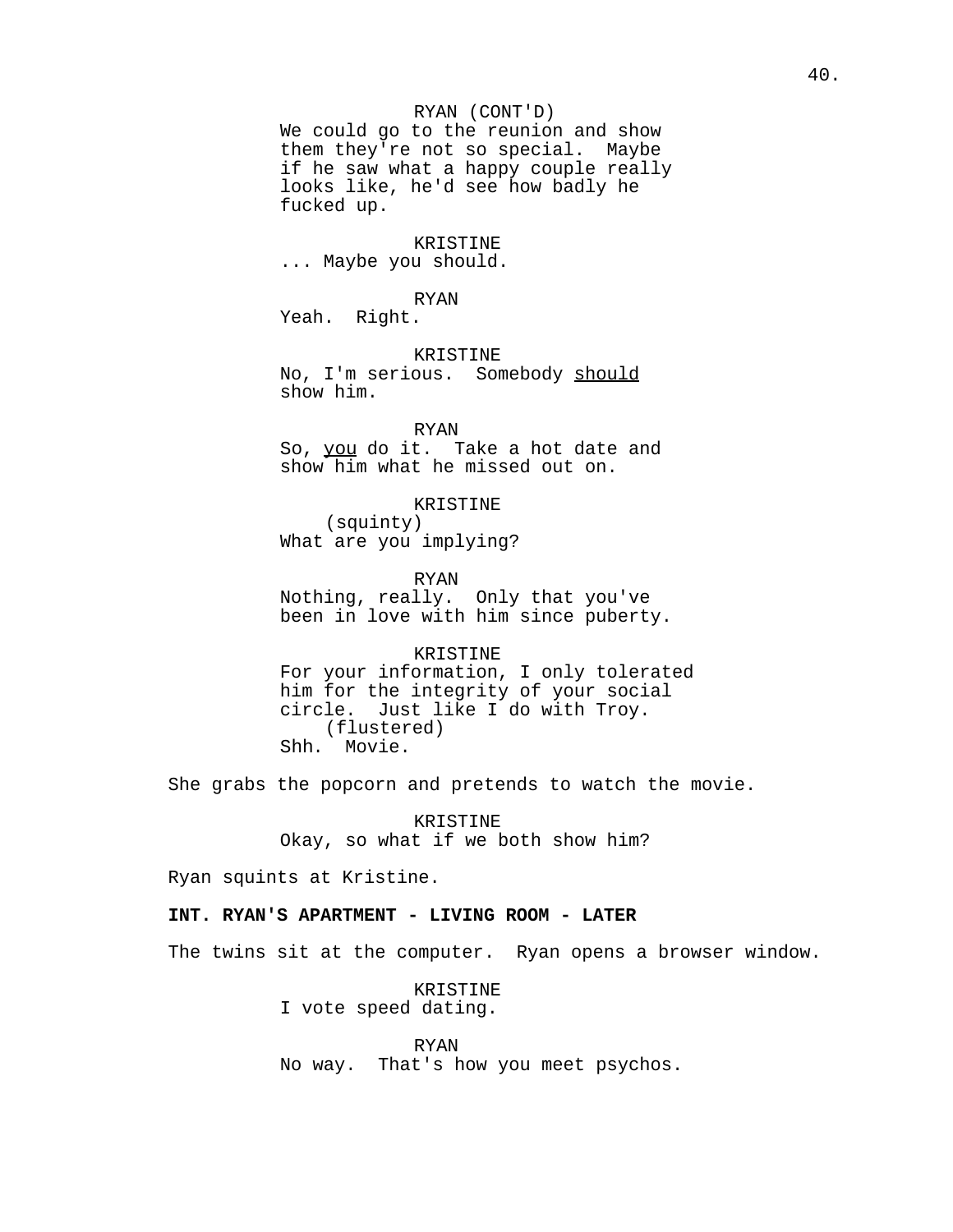KRISTINE Yeah, 'cause there are no psychos on the Internet.

Ryan enters "dating website" into the search engine.

RYAN

I didn't say there weren't. But I'd rather not be sitting across from them when I figure that out.

KRISTINE Fine. You meet psychos your way, I'll meet them mine.

Ryan opens a link to "In-My-League.com," a site depicting average-looking, out-of-shape couples.

RYAN

Deal. Here we go. "In-my-leaguedot-com. A site for the average. Shoot for... just below the stars"?

KRISTINE

Try another one.

Ryan exits the site and clicks the link for "RightSwipes.com." The page features photos of attractive men and women.

> RYAN "Right-swipes-dot-com." Okay. This one's not so bad.

He clicks join. It opens a bio page. He types as he speaks.

RYAN Bio. I'm a normal guy and a lowly subordinate at a commercial photography studio.

KRISTINE Where's your confidence?

RYAN

I was trying to be funny and honest.

KRISTINE Not your strong suits. Try again.

RYAN

(sigh) I'm a successful, good looking photographer.

He gives her a "is that good enough for you" gesture.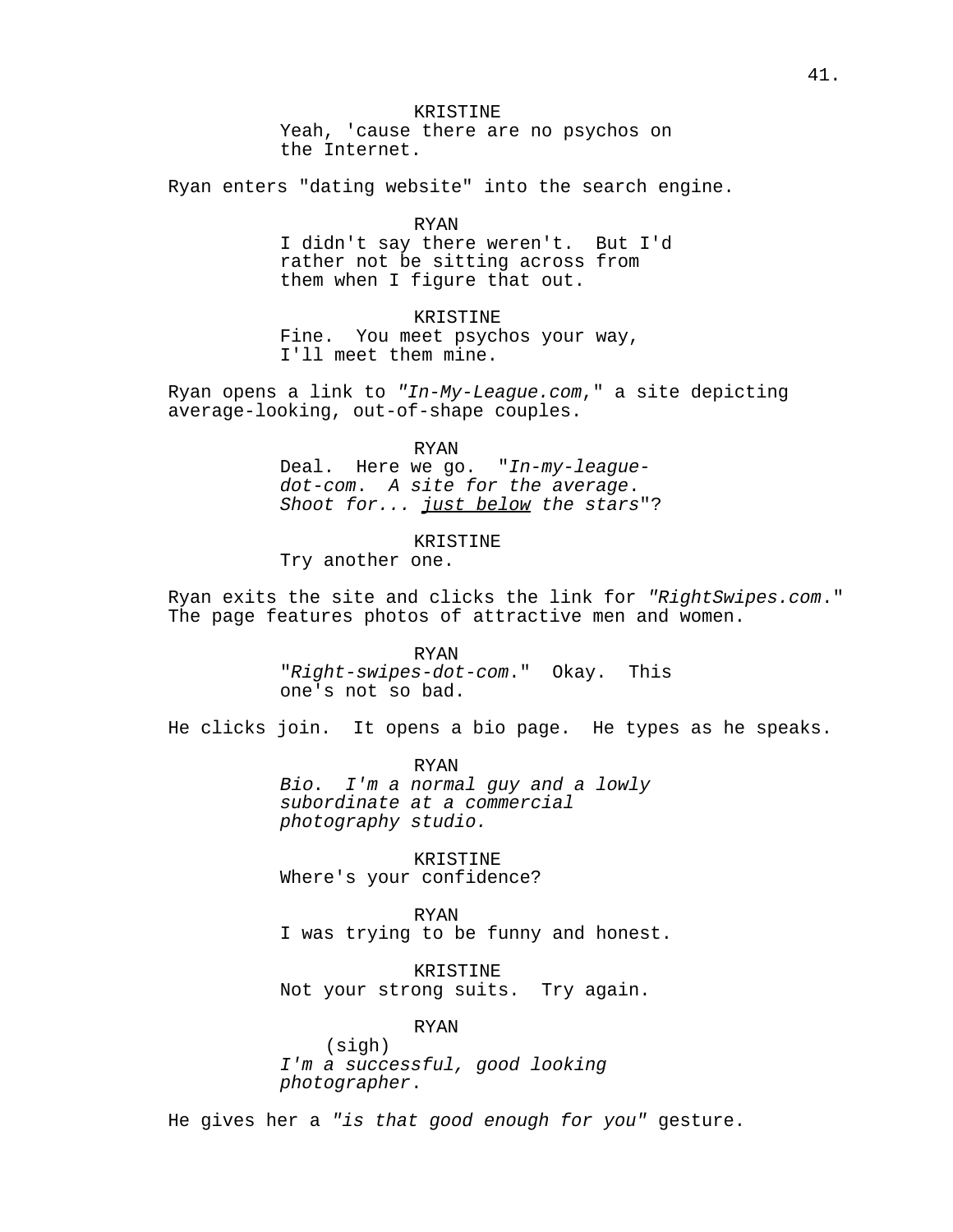KRISTINE Well, I'd -- uh -- okay, why not?

RYAN Okay. Upload pic --

Ryan uploads an artistic portrait of himself frowning in an alley. He's so Photoshopped, he's barely recognizable.

> KRISTINE (laughing) You can't use that.

RYAN What's wrong with it?

KRISTINE Look at it! It's depressing as hell! It looks like a PETA commercial.

RYAN

(sigh) I'm moving on to the Questionnaire. (reading) "Is it more offensive to say you want to have sex with a quadriplegic? Or to say that you don't?"

KRISTINE (squints at the screen) Is both an option?

RYAN

It is not.

KRISTINE

Let me try something.

Kristine hijacks the mouse and opens a window showing other men on the site. She scrolls through profiles; they're all muscular, tanned, and shirtless or wearing designer clothes.

> KRISTINE What's a Cis, non-binary gender fluid sapiosexual?

RYAN I... I have no idea.

KRISTINE Doesn't matter. He's married.

RYAN Do you see a pattern with these guys?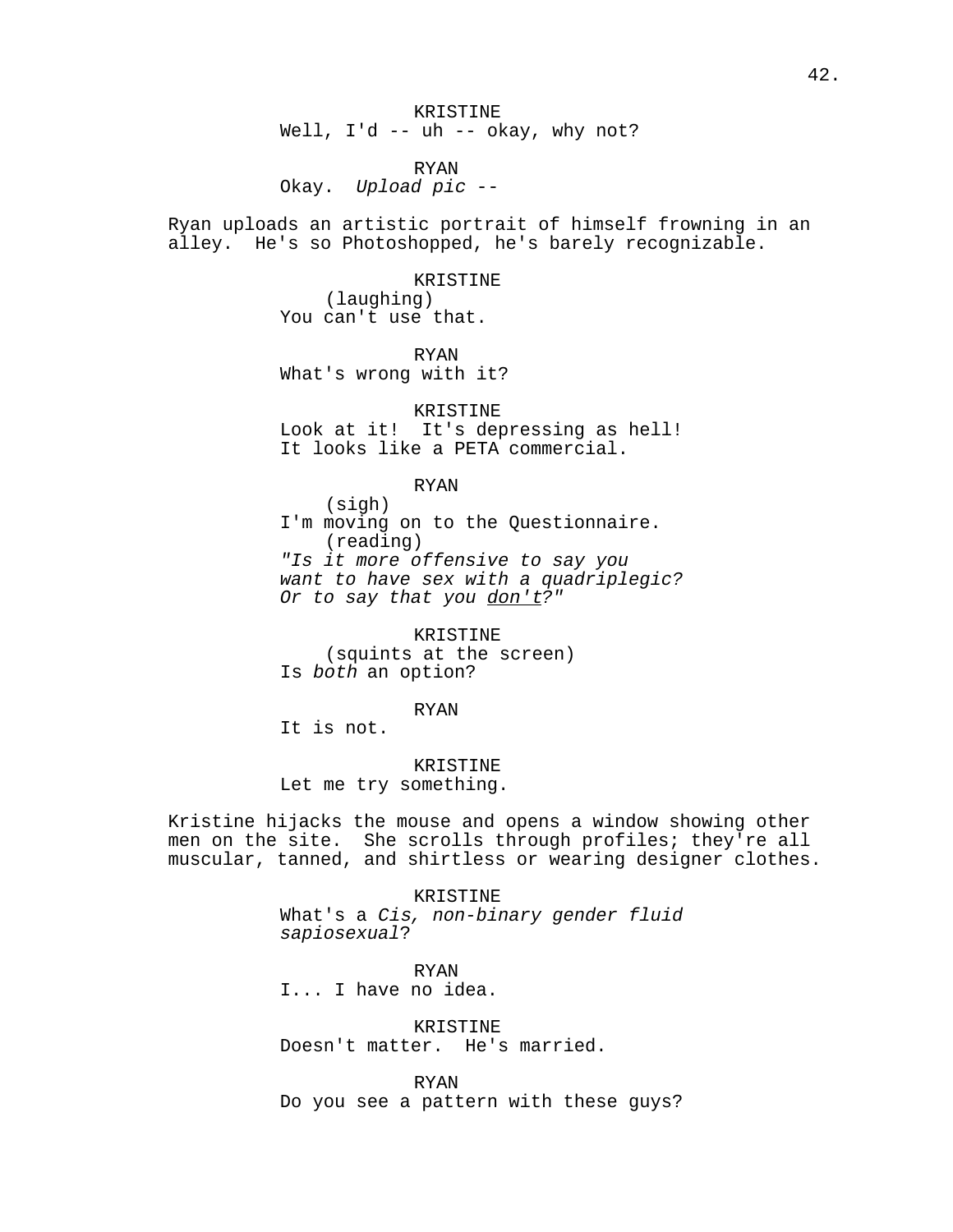## KRISTINE

Besides the polygamy, square jaws and eight-pack abs? Not really.

RYAN Exactly. I can't compete with that.

KRISTINE Stop. You have something more important. Personality. (gesturing to TV) Loyalty, determination -- remember, Samwise Ganges?

RYAN

That's not gonna be enough -- it's Gamgee, by the way -- but I need to be more than that. (concentrates on hunks) Think you can get me a guest pass for your gym?

KRISTINE

Probably.

RYAN How 'bout two?

#### KRISTINE

I guess. Why?

Ryan casts her a cheesy, angelic smile.

KRISTINE No. Do not bring Troy to my gym.

Ryan works up an adorable "Puss In Boots" face.

KRISTINE Ryan, I know people there!

## **INT. GAINS GYM - DAY**

Kristine, in earbuds and a scowl, works an elliptical machine in the crowded gym.

TROY (O.S.)

Hey!

Kristine works harder.

TROY (O.S.)

Hey!

Her breathing intensifies.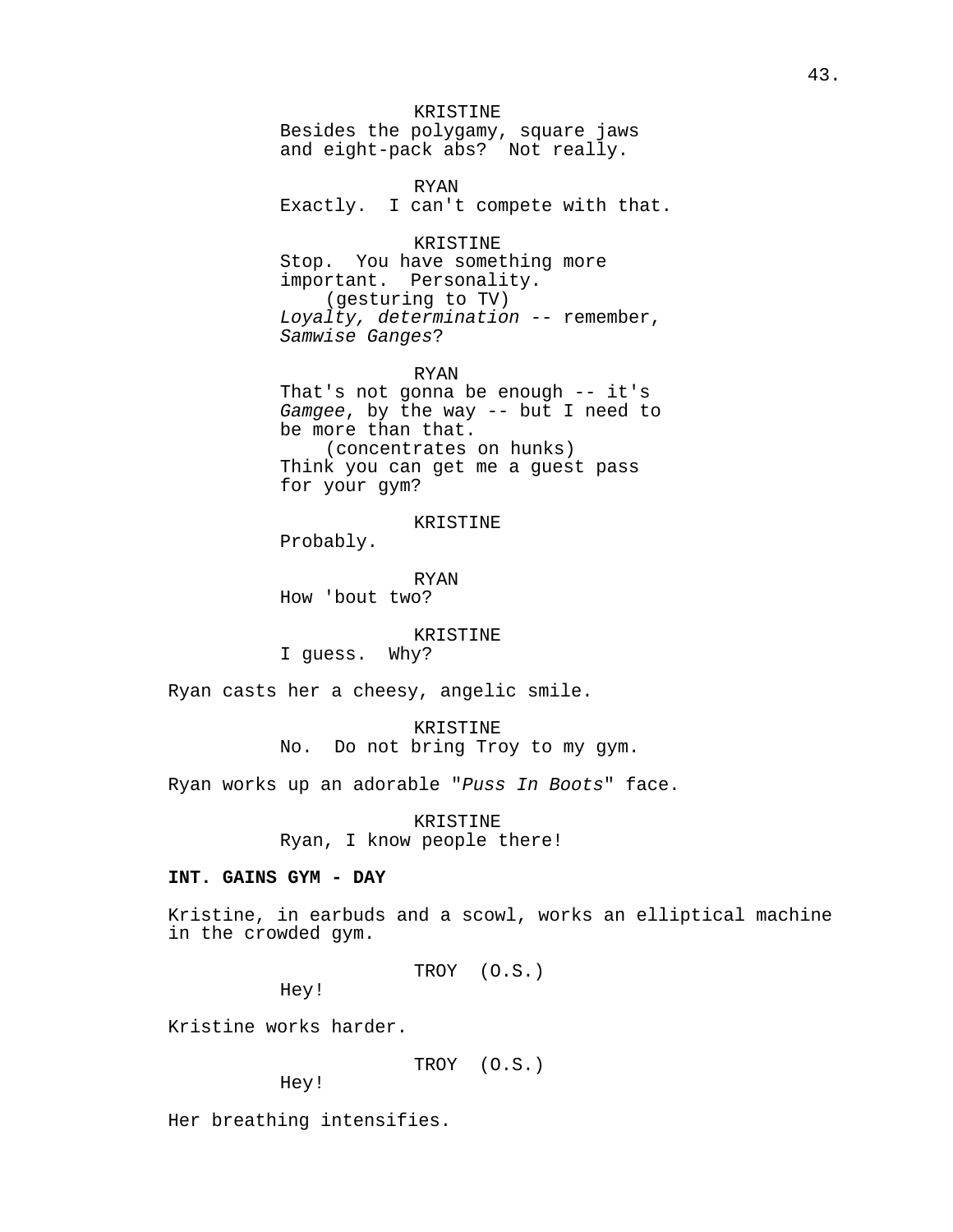TROY (O.S.)

Hey!

Kristine rips her ear buds out and glares.

KRISTINE

What?!

Troy, in a tank top, sweats, and dangling dog tags, smiles.

TROY

'Sup, A-cups?

She replaces her ear buds with a grunt and ups her workout.

TROY Did you know there's protein in sperm? I can get you a pretty good deal. (scratches himself) Start you off with one squirt a day --

RYAN (O.S.)

Troy!

Troy gives a "just a second" gesture to Ryan O.S.

**TROY** Make sure you wipe down that machine, huh? Etiquette.

Kristine throws her towel at him.

## **AT MEMBER SERVICES**

Troy sits down with Ryan, across the desk from TINY (38), a tall, dark beast with muscles on muscles.

> RYAN Troy, this is Tiny.

> > **TROY**

'Sup, C-cups.

TINY

(icy stare) Say what?

RYAN Uh... Tiny's offering us a free training session if we sign up today.

TROY Nah, man. We try before we buy. Give us that session first, then we'll talk.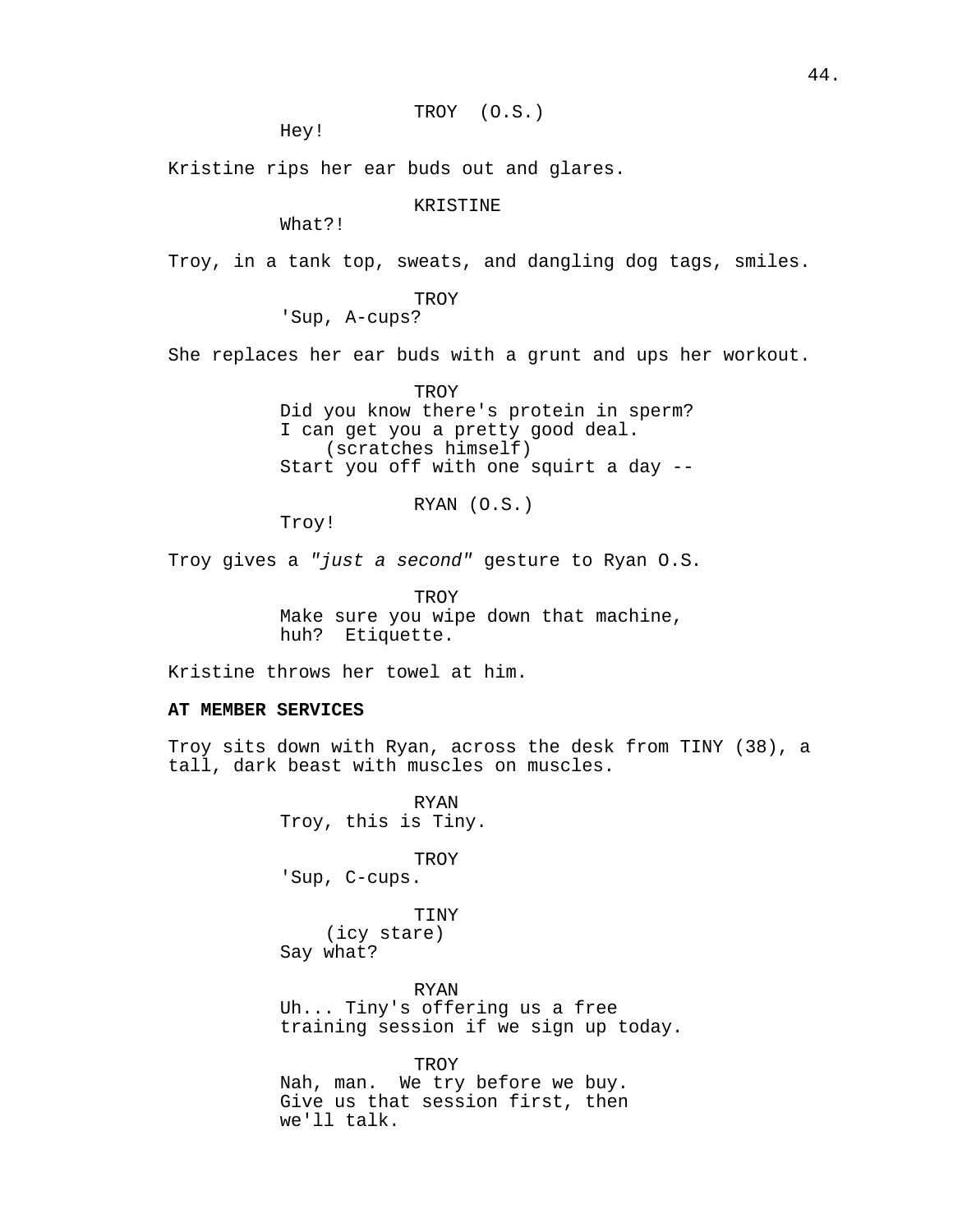TINY

Oh yeah?

RYAN (whispering to Troy) What are you doing?

**TROY** (whispering to Ryan) I just got fired, bro. I can't afford this shit! (to Tiny) Yeah. Show us what you got.

TINY Oh, I can show you lots of things.

Tiny stands. Through his white basketball shorts, a dark bulge the size of a Pringles can swings like a pendulum. Ryan's jaw drops.

> **TROY** (jolted) 'Da fuck is that?!

### **INT. GAINS GYM - BENCH PRESS - DAY**

Ryan lowers ninety-five pounds to his chest and struggles. Tiny stands near the rack, inching closer to lend a spot. Ryan's eyes are fixed on the bulging flesh pendulum.

> **TINY** Two more. Good.

Tiny steps close enough for the pendulum to swing above Ryan.

Ryan trembles -- he can't finish the last rep.

TINY

Push!

TROY (O.S.) Just sayin' --

Ryan looks to the side -- a few yards away, Troy stands beside a woman in athletic pants that say "PINK" on the buttocks.

> TROY -- It's pink now, but it'll be purple when I'm done with it.

## YOGA PANTS

Excuse me?

A BODYBUILDER with a huge torso and scrawny legs pushes Troy.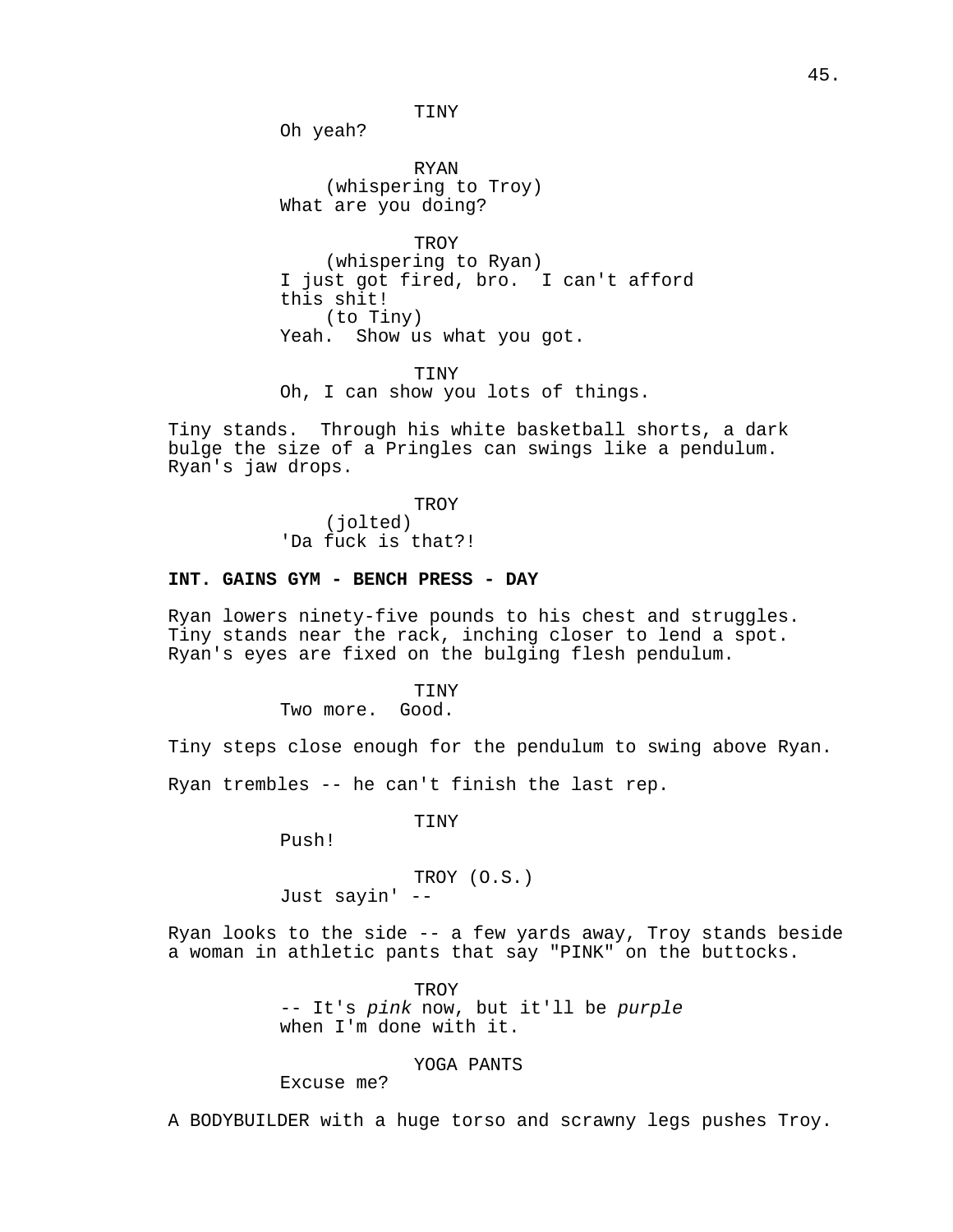## BODYBUILDER That's my girlfriend, douche bag!

The bar collapses on Ryan's chest.

TINY

It's okay, baby. I got'chu.

Tiny bends down to get the bar. Through his shorts, his junk slaps and smears Ryan's face from side to side. Tiny slowly and carefully retrieves the bar and racks it.

> TINY How did that feel.

Ryan starts to speak, then gags.

TINY This your first time?

Ryan catches his breath, nods, and stares at Tiny's crotch.

TINY The first time's always hard. You're gonna be sore for a few days. Come back to my office. Let's get you set up with a protein regimen.

RYAN No! No, thanks. I'm good. I think I'm gonna call it a day. Sorry.

Ryan gets up and hurries away.

Three hulks hold the Bodybuilder back from destroying Troy.

BODYBUILDER Let me go so I can fuck him up!

TROY Pffft. Maybe when your adult legs come in.

Tiny sees Ryan intercept Troy and drag him to the exit.

## **INT. GREASY'S DINER - NIGHT**

Kristine, Ryan, and Troy eat at the counter, irritated.

KRISTINE Well there's another place I can never go back to because of you.

RYAN Bullshit. When have we ever --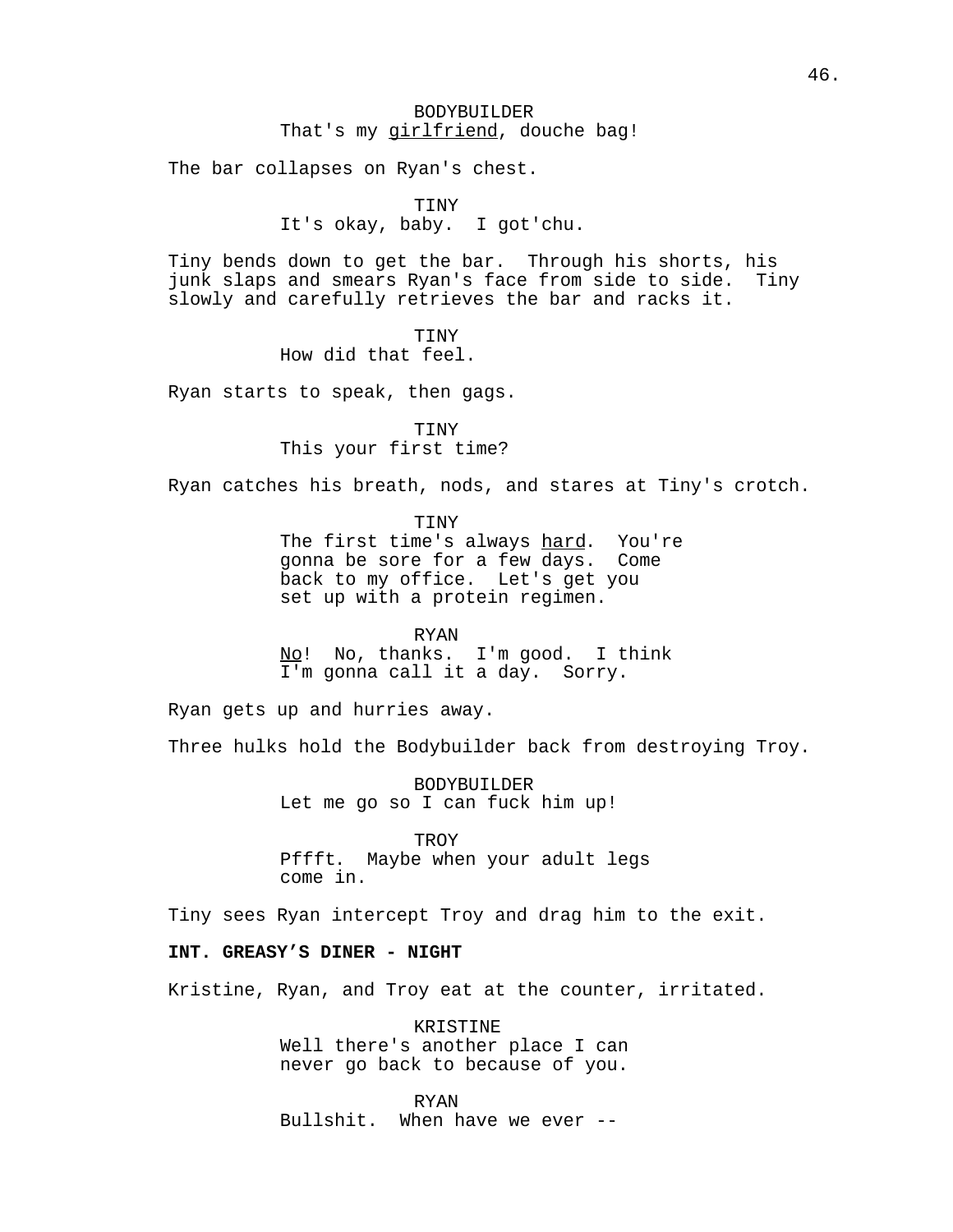## KRISTINE

-- Subway, Denver Diner, IHOP, Chipotle, the bowling alley --

RYAN

-- Okay --

## KRISTINE

-- Flatirons Mall, the airport, the Denny's in Denver, Denny's in Arvada --

# RYAN

-- Kristine --

#### KRISTINE

-- remember when you made that "how to use a tampon" video at Cinzettis? --

#### RYAN

-- Okay! I'm sorry! But, you know what? It never works out for me, either. At least you weren't attacked by an anaconda on the weight bench.

KALE (O.S.) I heard anaconda and weight bench. Give me the tea!

Kale approaches to refill Kristine's coffee.

Troy slams his fork down.

**TROY** Get off my dick, Kale! I'm not gay!

KALE (rolls eyes) The only ones interested in your dick are the C-D-C. (to Kristine) Give me the tea -- give me the tea!

KRISTINE Let's just say, I can never show my face at that gym again.

KALE Oh, honey... did you shart?

### KRISTINE

No!

(at Ryan and Troy) They did! All over my reputation, my pride, my dignity --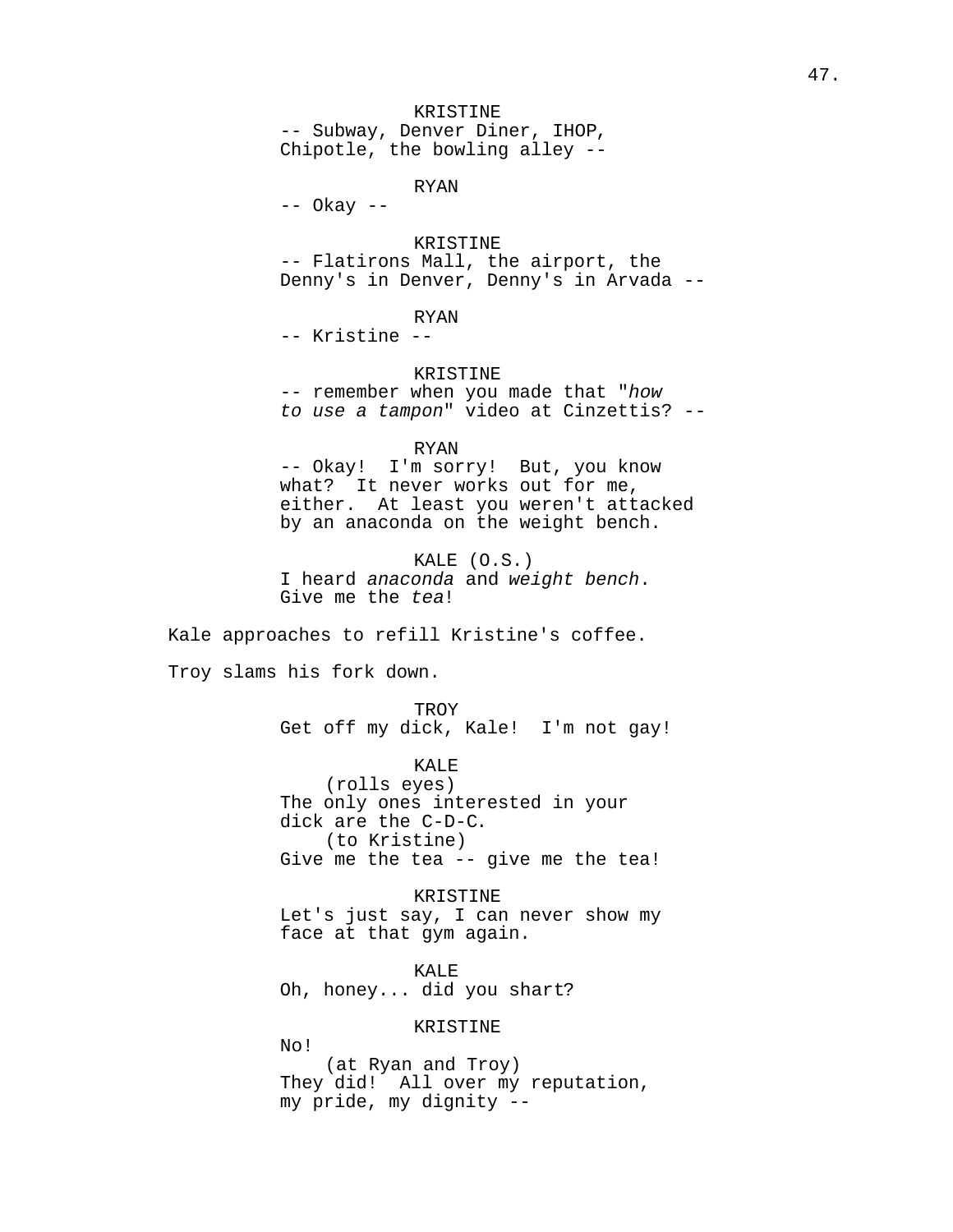RYAN -- I said I'm sorry! Jeez. Forgive me for trying to get... attractive for once! KALE And why are you trying to get attractive all of the sudden? Kristine gives Kale a concerned 'be nice' eyebrow. KALE Stay -- attractive. Why are you trying to stay attractive... all of the sudden? Kale gives her a 'what do you want from me' look. Ryan pulls out his phone and brings up his profile. RYAN My dating profile's been up for a week and the only messages I've gotten are from middle-aged men in the Philippines. Kale snatches the phone and takes a look. KALE Well, there's your problem. Kale displays the phone. The profile pic shows Ryan dressed for elfin combat in a L.A.R.P. battle. KALE You look like a D-and-D-bag. Kale looks at Ryan and ponders... KALE You know what I do when I need to reinvent myself? TROY Go shopping? KALE (to Troy) I'm about sick of all your homophobic -- (coolly) -- Oh. That's... that's right, actually.

Kale pushes Ryan's hair around and squints at him.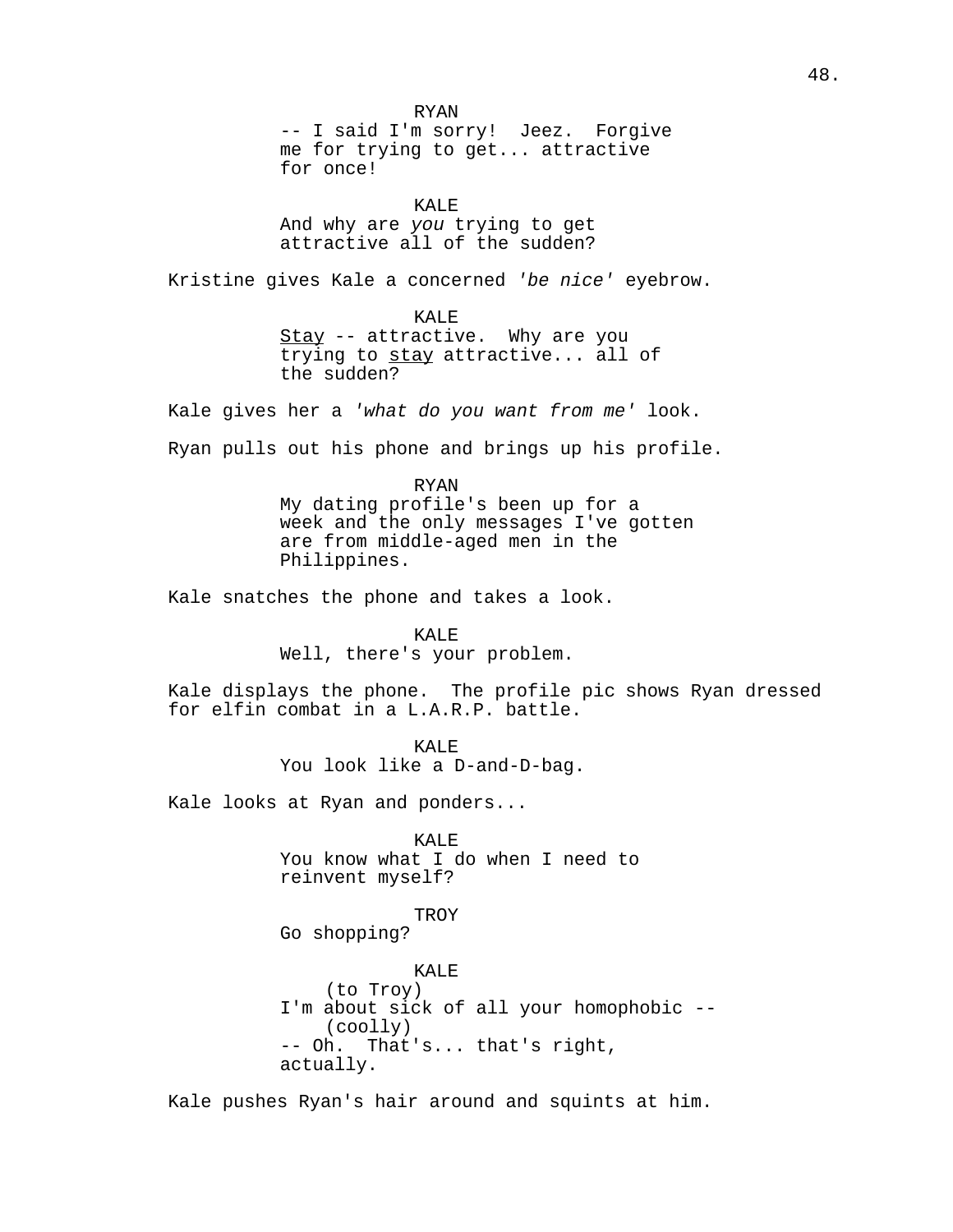KALE<sup>R</sup> New clothes, new pics, some confidence ... maybe a miracle...

Ryan's eyes drift to Kristine and Troy.

KALE It's settled. You're getting a makeover. All of you.

Troy and Kristine grimace at Kale.

### **INT. RACY'S DEPARTMENT STORE - DAY**

Upscale department store full of beautiful people.

BEGIN MONTAGE - VARIOUS UNISEX CHANGING ROOMS

- In a mirror -- Ryan, dapper, with a wilder, "messy" haircut. He snaps a selfie, glances at his phone screen -- the "Right-Swipes" app -- and uploads new pics to his profile.

- With contacts, makeup, and blown out hair, Kristine pulls on a cute dress and gives her reflection a "not bad" look.

- Troy sports a faux hawk, form-fitting sweater, and skinny jeans. He fails to tie a designer scarf and looks at his reflection with disgust.

END MONTAGE

#### **INT. RACY'S DEPARTMENT STORE - DAY**

Kale looks Ryan over, front to back.

KALE<sup>T</sup>

Hey, gurl. Who knew you had a booty?

Troy exits a dressing room. Kale and Ryan stare for a moment, then burst into laughter.

TROY

Fuck you guys!

Troy yanks the scarf off and spins to leave.

RYAN Don't be like that, man. You look good. It's just... sooo different.

#### KALE

Come back, papi!

Kale hurries around him and snatches the scarf. He spots Troy's dog tags and attempts to remove them --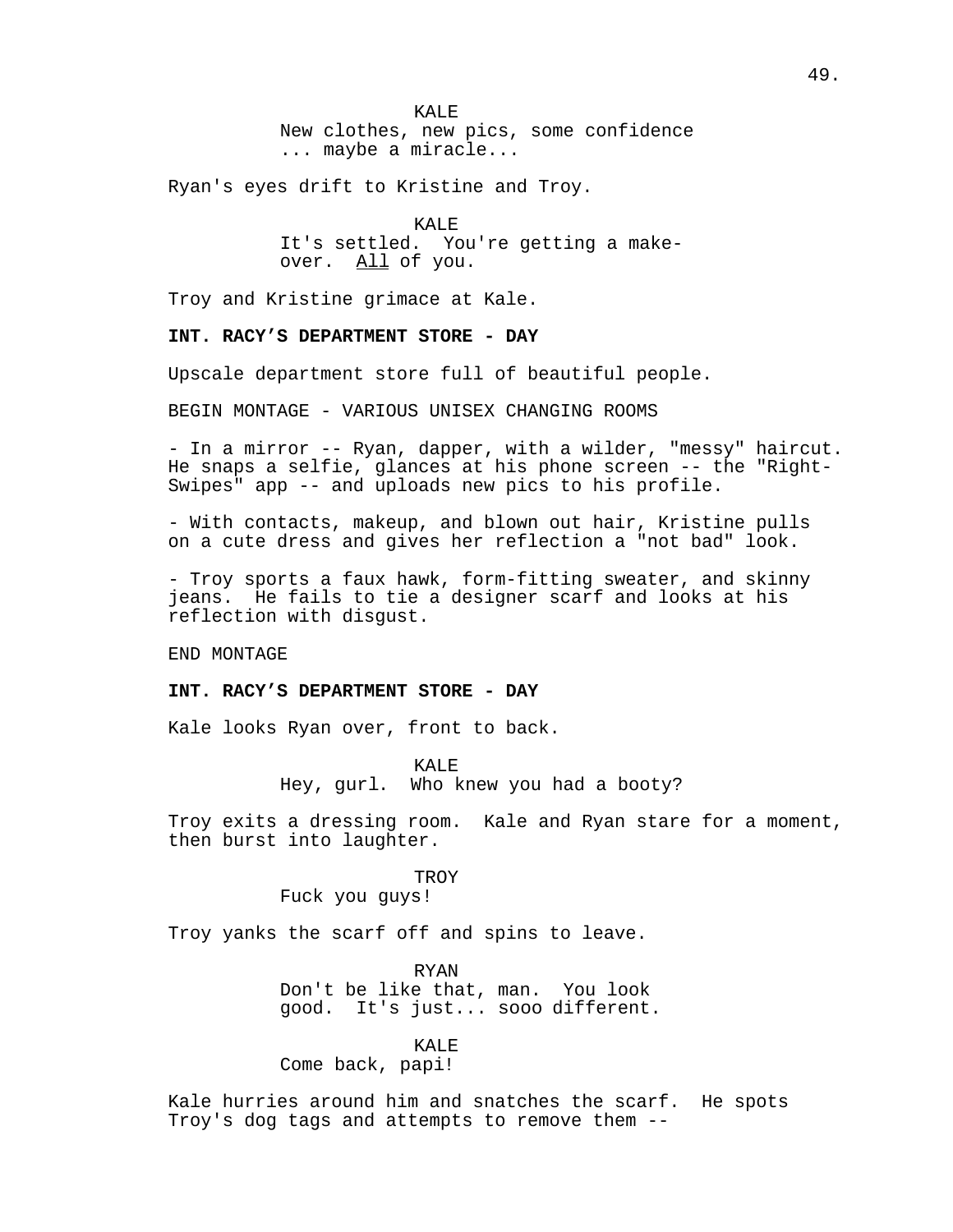KALE Woof! This scarf is fierce! Let's just get rid of these, and -- TROY (pulling away) -- No! Kale backs off. Troy spots Ryan, equally startled. **TROY** These were my dad's. They don't come off. He conceals them in the sweater. KRISTINE (O.S.) There. Are you happy? The men turn to see Kristine -- she's a knockout. KALE Yes, darling! RYAN Looking good, Sis! TROY Damn, A-cups! I always thought you were a Dove commercial just waiting to happen, but you almost look like a real woman in that! Kristine glowers at him and misses her footing. She falls, and hits her head on a display shelf. A shoe goes flying. RYAN Kristine! Ryan and Kale rush to her aid. She holds her head. KALE You okay, honey? KRISTINE I told you, I can't pull off heels. KALE Yes, you can. I'll teach you. KRISTINE Is there blood?

KALE No. But your hair...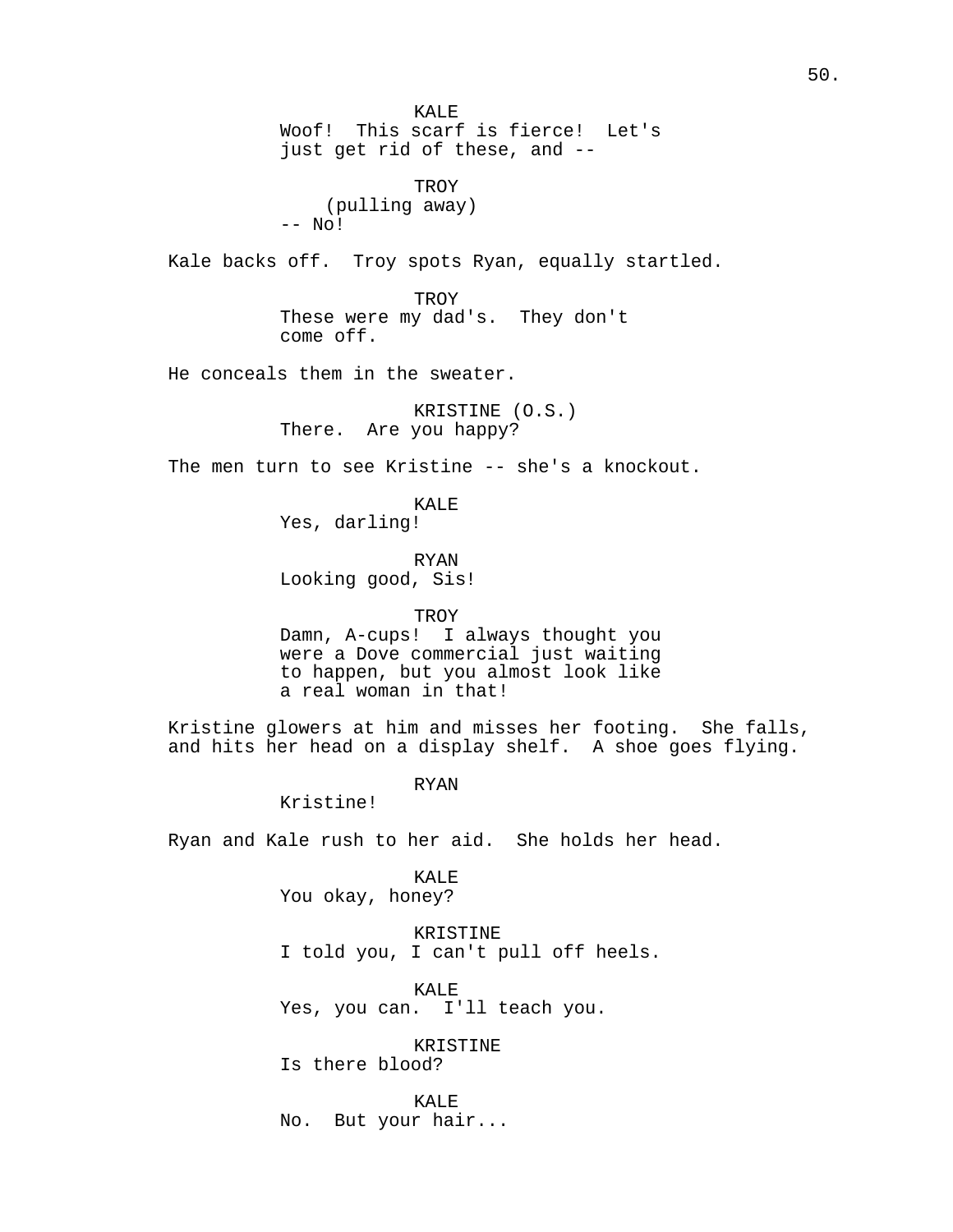She gives him the hate stare.

KALE<sup>R</sup>

I'll get your shoe.

Kale hunts for the heel. Ryan stands up and offers his hand to Kristine. She sits up and reaches for it...

RYAN'S PHONE CHIMES. He looks at it, and pulls his hand back, just out of Kristine's reach, to read the new message. Kristine falls back down.

> RYAN Oh shit! I uploaded pics to Right-Swipes when I was in the dressing room, and I already got a response!

Troy pops over his shoulder.

**TROY** Sick, man! Let's see her! (he looks) Whoa. She's a straight Colorado ten! California six, though. But who gives a shit -- tap that, Bromeo!

Kristine helps herself to her feet.

KRISTINE (frustrated) Well, what did she say?

### RYAN

(reading the message) Her name's Destiny. She's twentyfive. She said she likes my style.

You're welcome.

#### RYAN

KALE

(reading) She wants to meet... she's going to be at Blast tonight! We have to go!

### KALE

(checks watch) I guess I can move some stuff around.

## **TROY**

It's on like Donkey Kong! I'll tell Brando.

Troy pulls out his phone and texts him.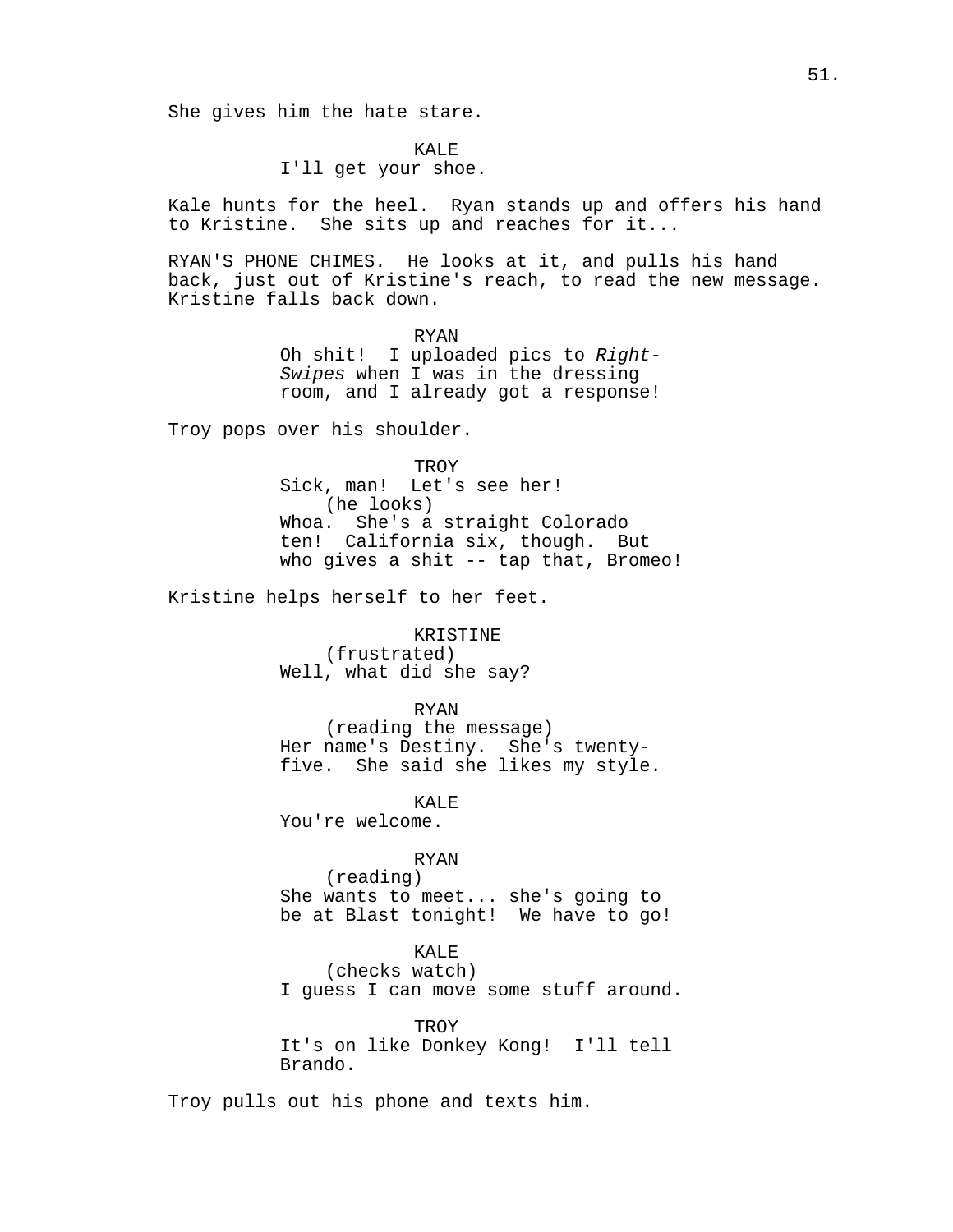KRISTINE The drug dealer?!

TROY Urban pharmacist.

KRISTINE Send him my disregards.

RYAN Wait -- you're going, right?

KRISTINE

Absolutely not.

RYAN

What? You have to. You said you prefer meeting people in person, remember? And, seriously -- look at us! We're Dempseys, two-point-oh!

Ryan turns her to the mirror. They all look and see four attractive, stylish reflections staring back.

> RYAN It'll be different this time.

KRISTINE Sorry, Ryan. I'm out.

She takes off her other heel and starts walking away.

#### RYAN

We made a pact to do this together. Please, don't abandon me when we're this close...

Kristine's walls crumble. She turns to face them.

KRISTINE Ugh. Okay, But this is the last time. You need to start doing these things by your--

RYAN

-- Awesome. I promise, this will be a night we'll never forget.

**TROY** We're all getting laid tonight!

A woman stops and stares at the outburst.

**TROY** Not you, lady. (MORE)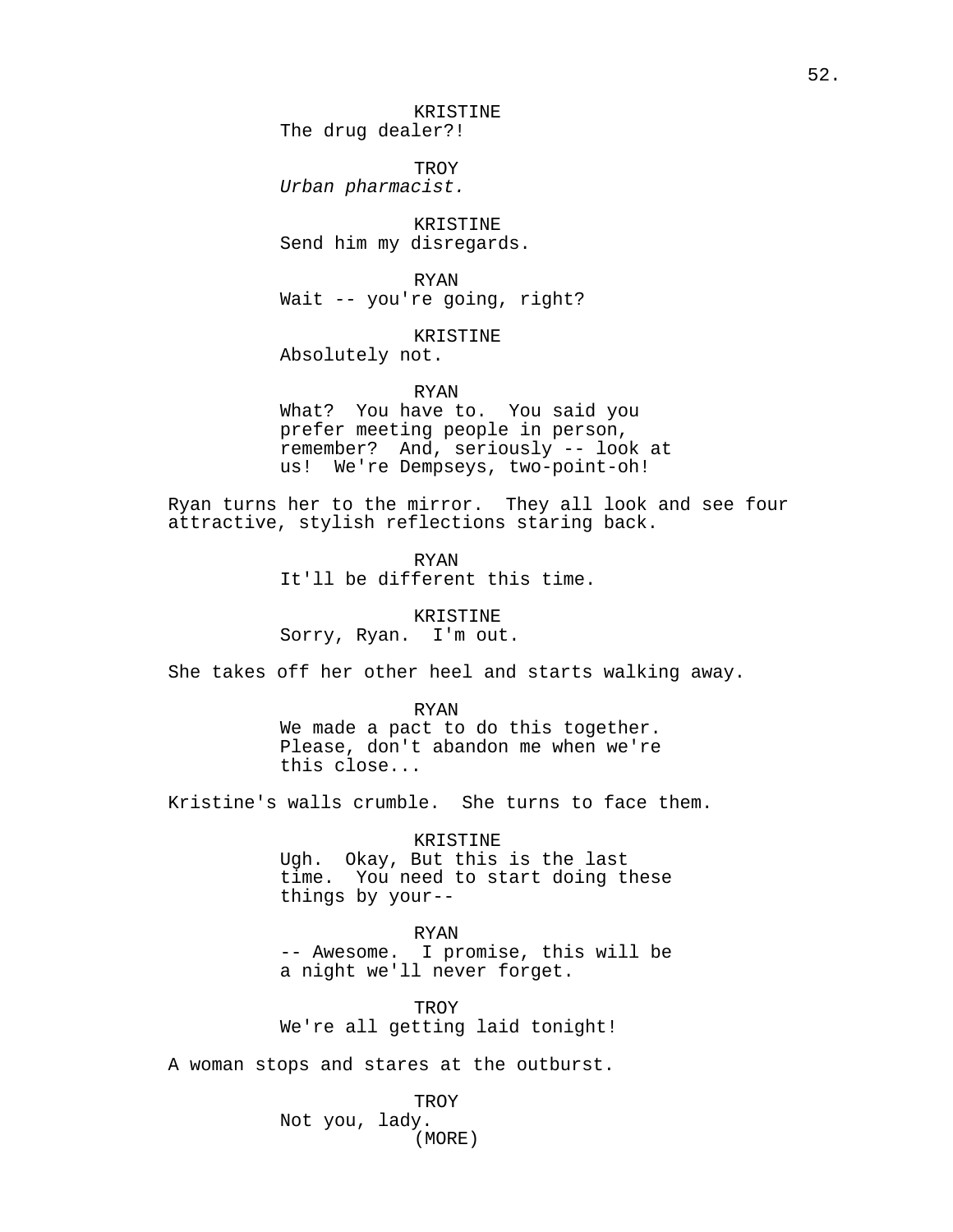TROY (CONT'D) (points to other woman) Maybe her.

The woman cover's her child's ears.

#### **EXT. HIGHWAY - NIGHT**

Ryan's unambitious sedan keeps up with Friday night traffic.

### **INT. RYAN'S CAR - NIGHT**

Ryan drives. Brando bobs his head to MUSIC in the passenger seat, as Troy, Kristine, and Kale are scrunched together in back. Kristine rubs her head and drinks a water bottle.

**TROY** 

This is horse shit.

#### RYAN

Everyone has to be outside before you can call shotgun. Those've been the rules since we were sixteen.

**TROY** 

Yeah, well, we were a lot smaller back then. Some of us, anyway.

Troy looks at Kristine as if to say "burn."

### KRISTINE

Troy, I have a headache so bad, I could stab you in the dick with my stiletto and not even feel bad about all the S-T-Ds you gave it.

TROY

See? Any excuse to touch my dick.

KALE

I can't believe you think you're getting laid tonight.

### TROY

I know I am. I came prepared. Brando? Party favors.

Brando nods and pulls a backpack from the floorboard.

**TROY** See, my boy Brando and I whipped up the ultimate emergency sex kit.

BRANDO I raided my parents' room.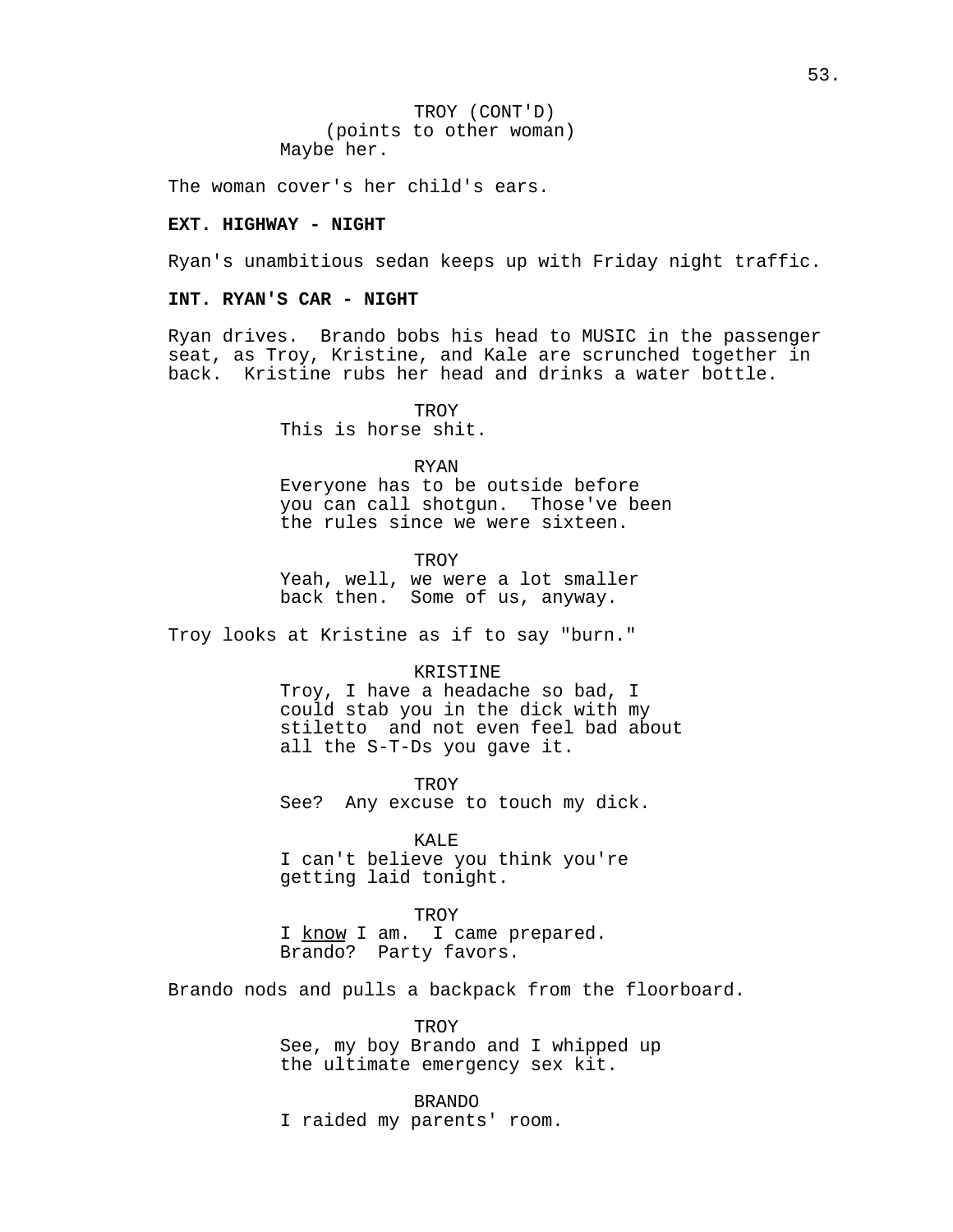KALE<sup>T</sup> (to Kristine) You still have that pepper spray?

KRISTINE

(whispering) Yeah.

KALE (to Kristine) Could you use it now?

BRANDO (digs through backpack) First up, Horny Goat Weed. Anyone?

He presents a vial of pills to the squad.

RYAN

What's that?

**TROY** It gives you a raging boner.

Ryan uncomfortably shakes his head.

RYAN

I'll pass.

BRANDO

Just more for me.

Brando pops one and stashes the vial. He resumes digging.

BRANDO We got a guide to crazy sex positions.

Brando reveals the yellow paperback, "Sex Positions For Idiots." A graphic on the cover says, "AS SEEN IN PORN!"

> KALE<sup>R</sup> You stole that from your parents?

BRANDO Yeah... they needed to cut down anyway. Anybody? Troy?

TROY Pfft. Fuck that. I'm a pimp daddy.

KRISTINE Yeah? Who was the last woman you allowed to finish before you?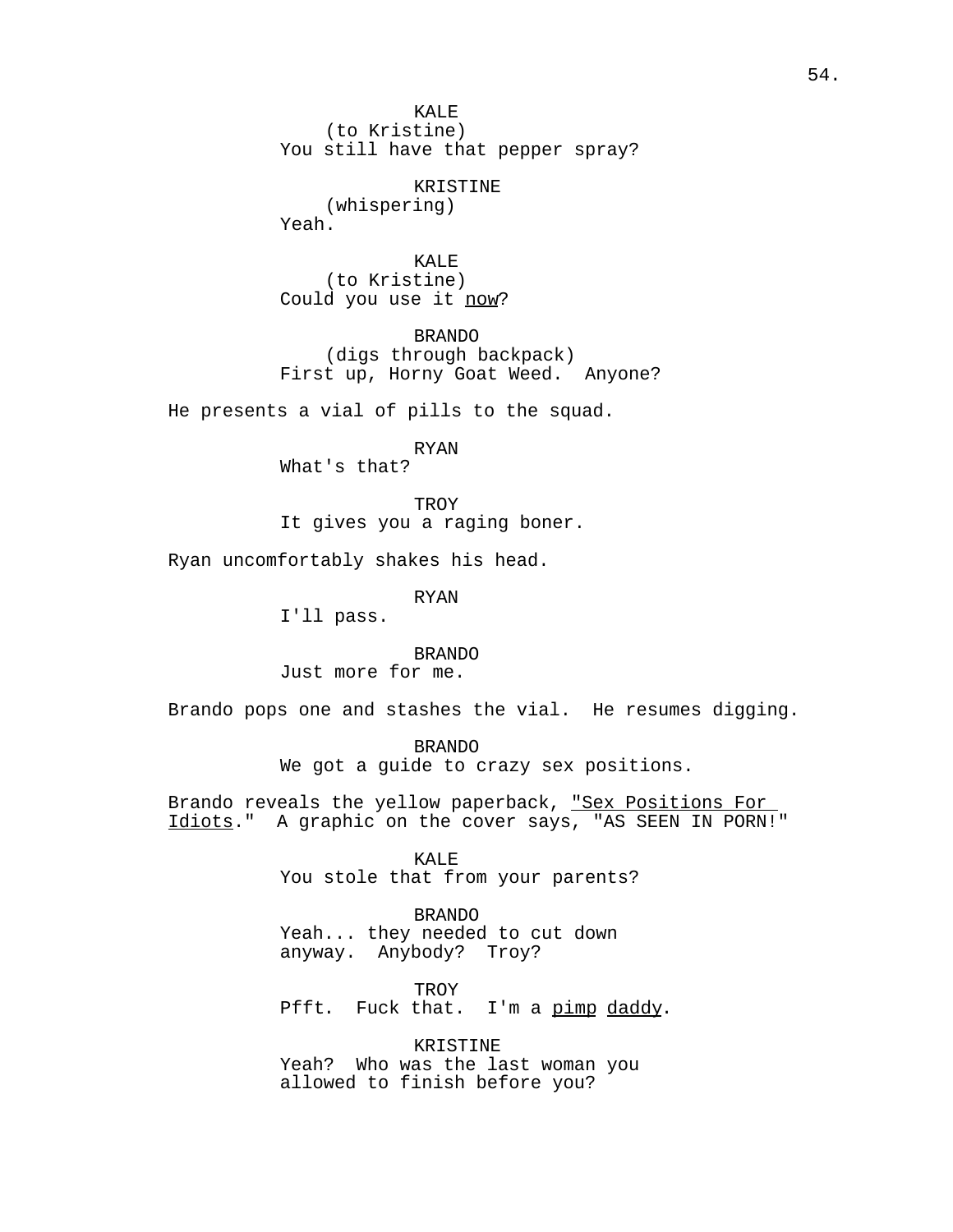TROY

Finish? Wait -- women can cum, too?

Kristine snatches the book and throws it at Troy's chest. Dumbfounded, and a little curious, Troy skims the book. Brando pulls a small baggie of white powder from the pack.

> BRANDO Okay. Got some coke from my mom's private reserve --

#### KALE

-- Dibs!

Kale snatches it before Brando can even finish the sentence.

Brando shrugs and returns to the backpack. He pulls out two sandwich bags and a bottle of Tylenol -- one bag is full of small white pills, the other full of green M&Ms. He drops all but the M&Ms on the center console.

> BRANDO Oh! Can't forget the green M&Ms.

Ryan glances.

RYAN I don't get it.

**TROY** They're an aphrodisiac, dude.

KRISTINE

(laughing) That is the stupidest thing I've ever heard!

TROY Do you eat green M&Ms?

KRISTINE Not... particularly --

**TROY** -- Do you get laid?

KRISTINE ... Shut up, mouth breather.

Ryan takes the M&Ms and puts them in his breast pocket.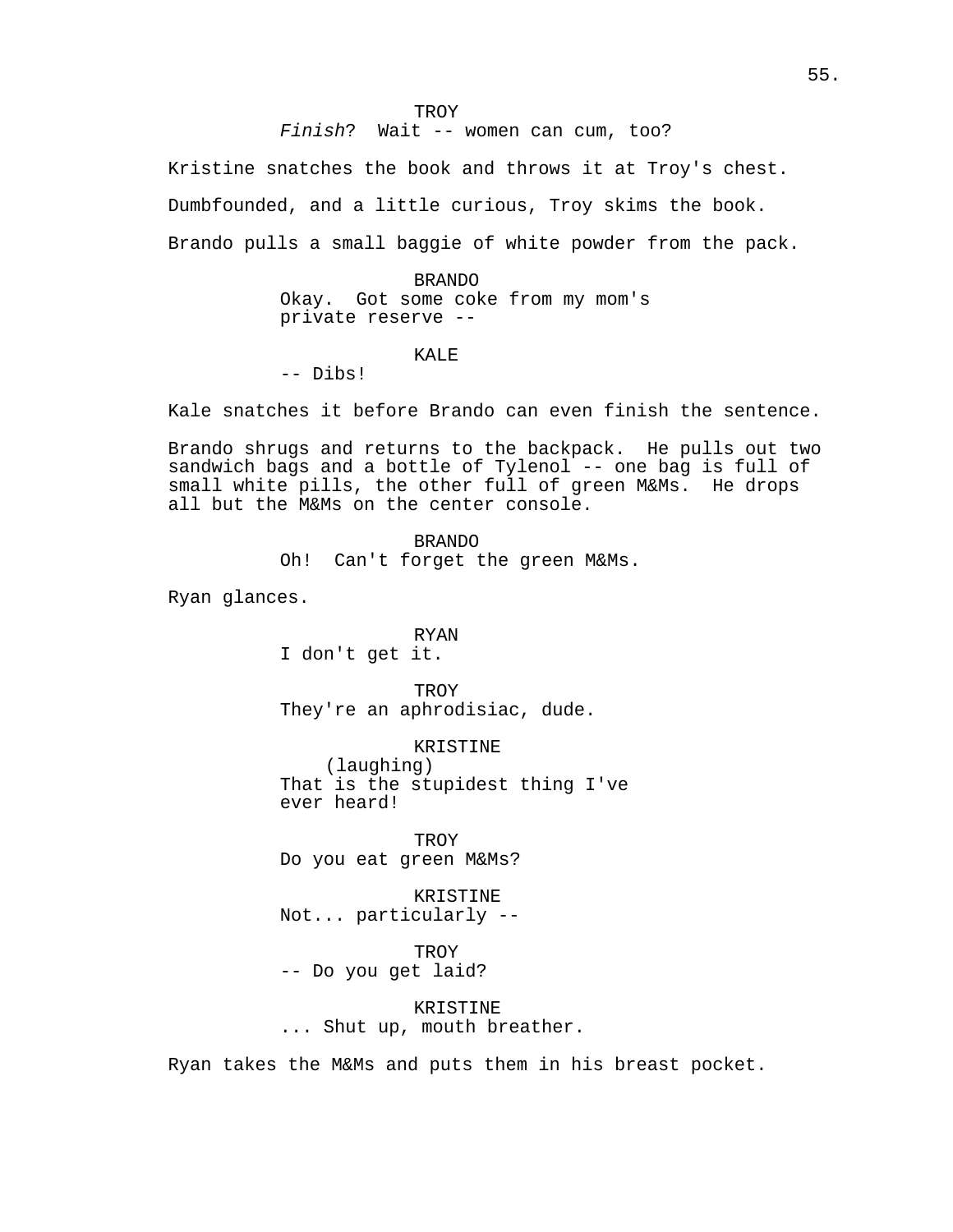RYAN (glib) I'm convinced. Thanks.

Kristine pinches the bridge of her nose. She eyes the Tylenol bottle and helps herself to a yellow capsule. Nobody notices.

Brando snatches the baggy of white pills from the console.

BRANDO Okay. Got some Tylenol for the hangovers we're all gonna have in the morning. And...

Brando feels around the dark center console.

BRANDO

... Uh-oh.

## RYAN (glancing) What?

BRANDO I can't find my Molly. I just had it -- It's in a white Tylenol bottle.

Kristine spits water from the back of the car.

KRISTINE Molly?! As in Ecstasy?!

She flings the pill bottle back at Brando.

BRANDO Yeah! What did you think it was?

Troy and Kale laugh. Ryan gapes.

KRISTINE Tylenol! Who the hell puts Ecstasy in a Tylenol bottle?!

BRANDO I was out of Tic-Tac containers...

KRISTINE Kale? What can happen?

Kristine tries, pointlessly, to spit it out -- it's too late. She sticks her finger down her throat.

> KALE Nothing... nothing really. (MORE)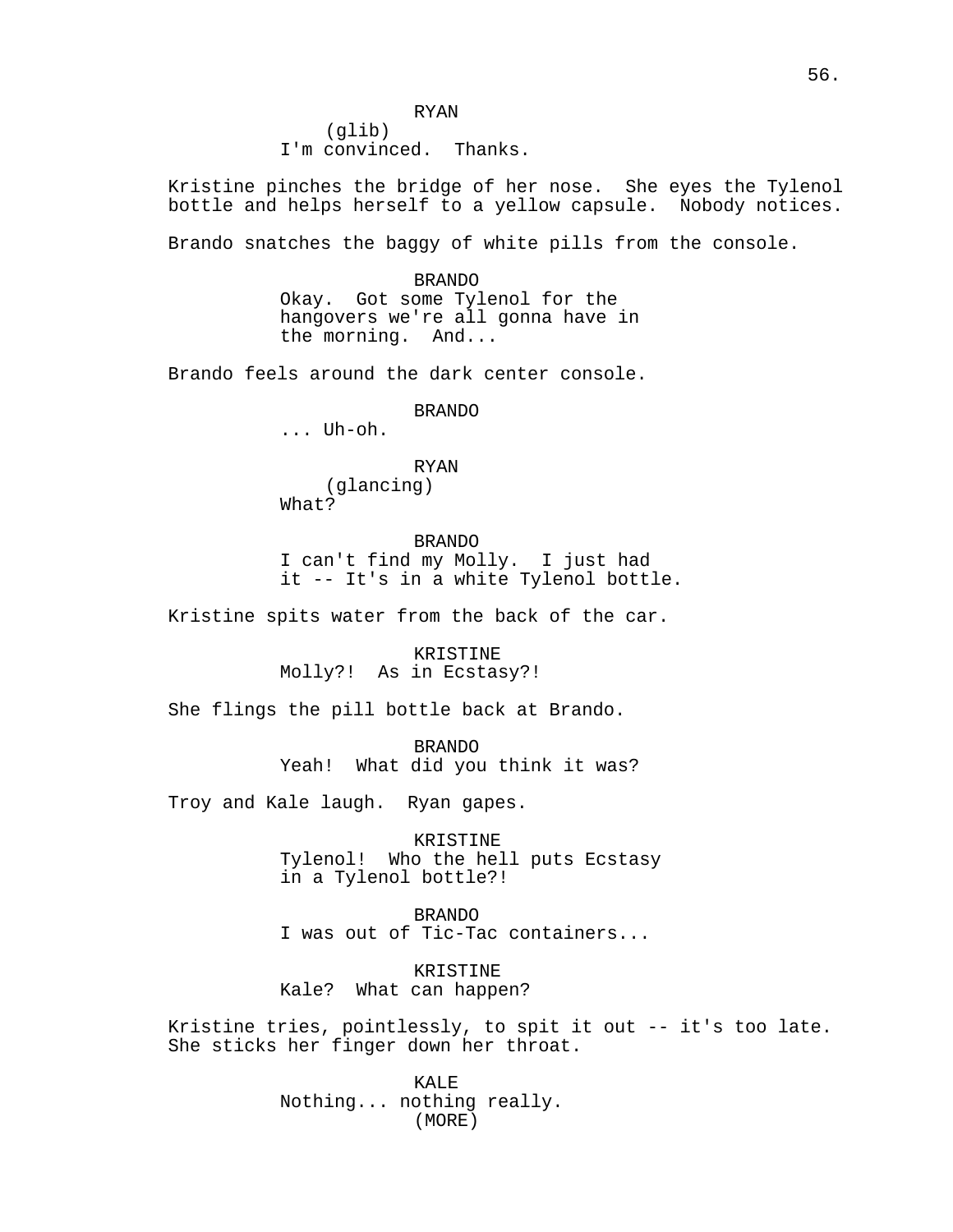KALE (CONT'D) You're going to feel really good. And happy. And -- how can I put this -- you might get... huggy.

## KRISTINE

What?!

Ryan finds street parking and pulls over.

RYAN

Should we take her to the hospital?

KALE

For Molly? You're kidding, right?

RYAN (to Kristine) What do you want to do?

KRISTINE

I don't know... Would you hate me if I just wanted to go home?

Ryan conceals his frown, but not his sad eyes.

RYAN

... Of course not.

Kristine looks at her companions, who stare in anticipation.

KRISTINE Well... I guess I'm okay, so far.

KALE We'll take care of you, sweetie.

KRISTINE Okay. But don't count on me getting huggy.

The squad hops out.

Troy drops his book on the car seat -- the pages flip open to a page with a sex position called "The Pile Driver." An illustrated image depicts a man standing, holding a woman upside down with her neck on the ground and legs in the air.

> KRISTINE (O.S.) I have way too many boundary issues for that to happen.

## **INT. BLAST NIGHTCLUB - NIGHT**

The dance floor is flooded with young, attractive partiers.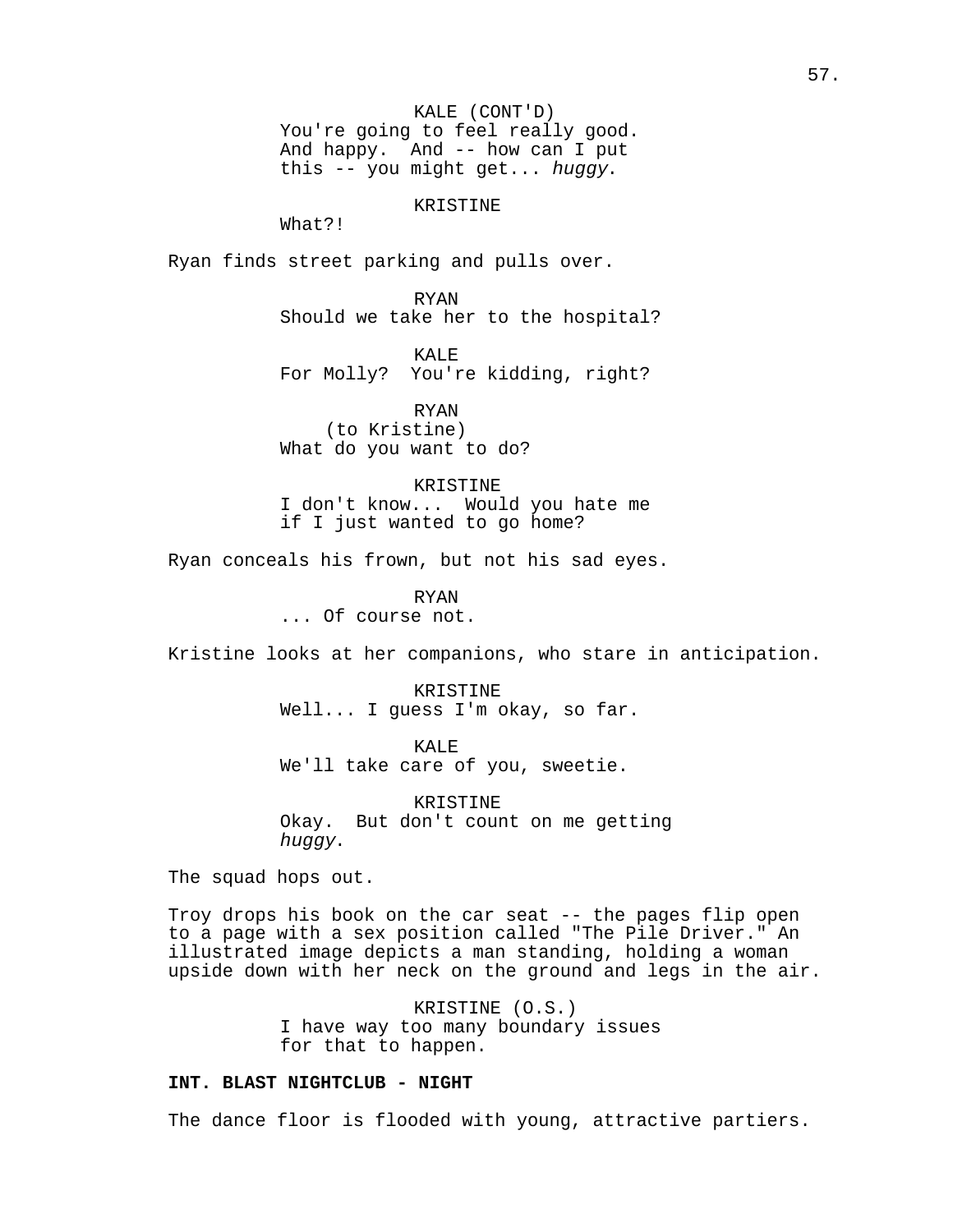They part to reveal Kristine, who slowly turns toward us, drooling, and with a big smile.

#### KRISTINE

Hiiiii!

She waves and drags her hand along people's clothing as they pass -- they enjoy her enthusiasm. Ryan and Brando watch.

> RYAN Maybe we should just go.

KRISTINE Nooooo. I'm having such a good time. I feel... I feel... GOOD!

RYAN (to Brando) How long's this gonna last?

BRANDO It all depends. Everyone's different.

RYAN Is it dangerous?

KRISTINE (to stranger) I love your unicorn!

RYAN

(to Brando) What I mean is, will she be okay?

BRANDO Yeah, man. Just gotta keep an eye on her. Keep her hydrated.

RYAN (to Kristine) Okay. Let's get you some water.

KRISTINE No! I wanna dance!

She twirls with an enormous grin.

RYAN Kristine! Come with!

KRISTINE

Nuh-uh!

BRANDO I'll stay with her.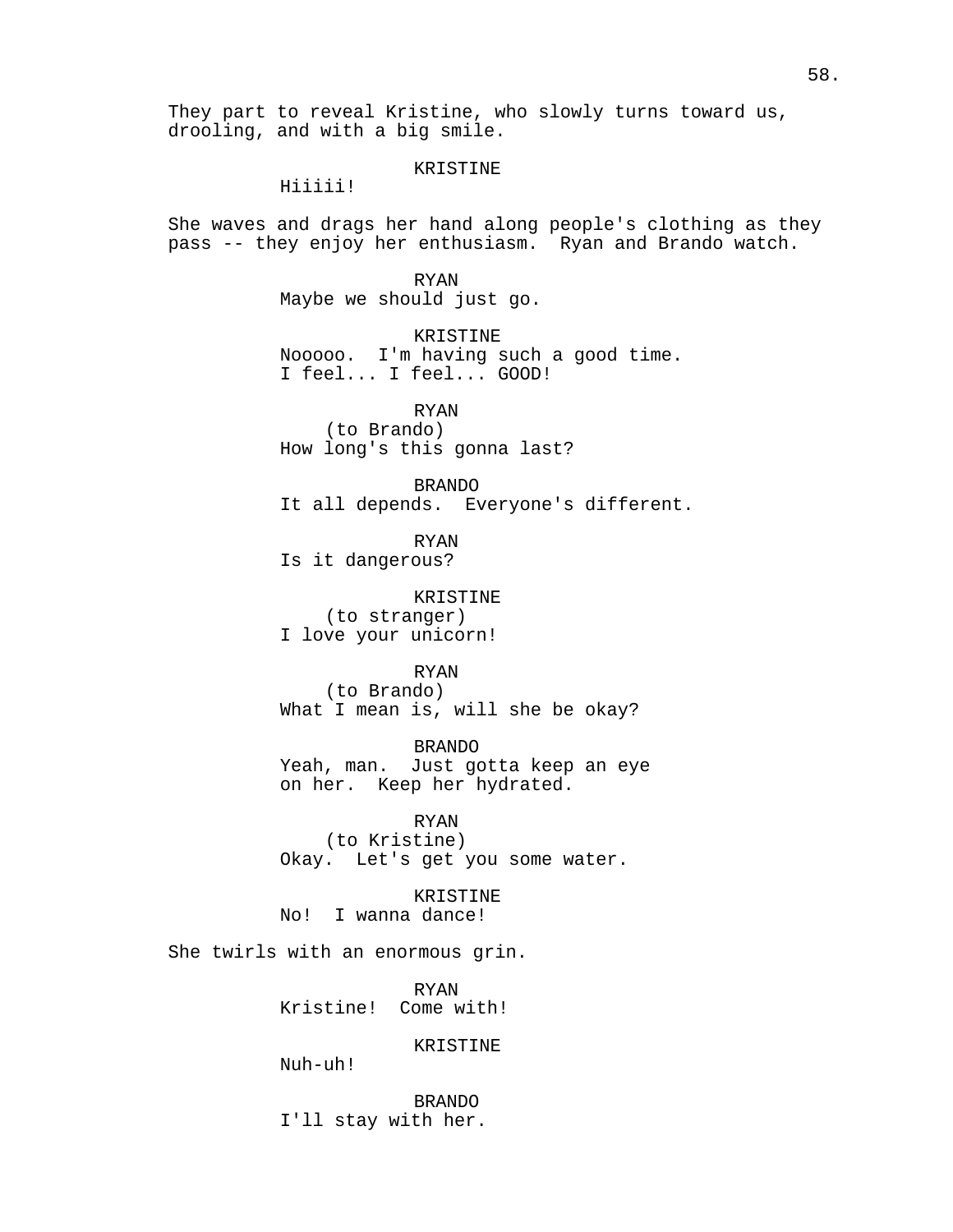Ryan sighs.

RYAN

All right. (to Kristine) You stay right here. Okay?

KRISTINE

Okay, mom!

Ryan grimaces and heads to the bar.

Kristine twerks and grinds against Brando, and then turns to face him. She looks at his crotch and points.

> KRISTINE (laughing hysterically) You have a boner!

Others take notice. Conservative women see Brando's 'tent'.

CONSERVATIVE WOMAN (pointing)

That little pervert has an erection. (to anyone who listens) Security!

BRANDO It's not for you! It's for her --

Brando turns around -- Kristine is gone. He scans the immediate area -- no dice.

BRANDO

Shit kittens.

CONSERVATIVE WOMAN

Security!

Brando sees a large SECURITY GUARD wading through the crowd and bolts in the opposite direction.

## **IN THE LOUNGE**

Troy adjusts his scarf and sees three Cougars with Cosmos.

TROY 'sup? Which one of you lovely ladies wants to buy me a drink?

COUGAR #1 caresses his scarf.

COUGAR #1 Why? Did your boyfriend forget his purse?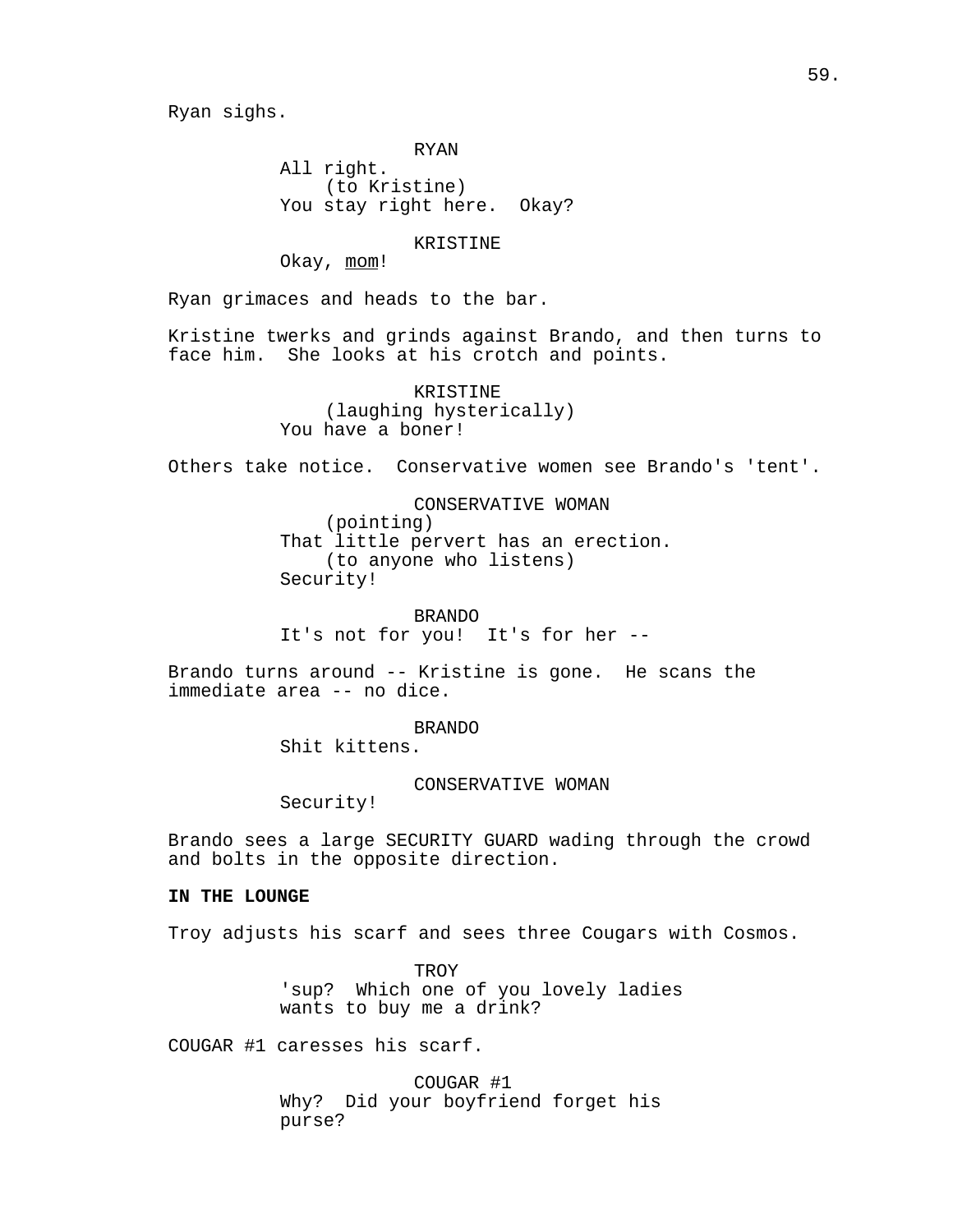The Cougars erupt in laughter.

**TROY** 

What?! (glances at himself) Lady, I ain't gay! In fact... I already have a girlfriend!

The Cougars laugh again.

COUGAR #2 Yeah? Are those her jeans?

COUGAR #3 (laughing) He looks like Yosemite Sam!

TROY No I don't! ... Shut up!

More cackling. Troy adjusts himself, ready for a zinger...

**TROY** You're the one who... I mean -- I don't see you here with... yo, fuck you, Betty White!

The Cougars laugh. Troy stomps away. He fumbles with the designer scarf and stuffs it into a trash can in a huff.

## **AT THE BAR**

Ryan tries to wave down the bartender. He locks eyes with DESTINY (25), a pretty girl in designer clothes, at the other end of the bar. She stirs her drink and mouths, "Ryan?"

Ryan glances to the dance floor.

The crowd is too dense to see Kristine or Brando.

Ryan makes his way to Destiny.

RYAN

Destiny?

DESTINY You must be Ryan. I'm impressed. You look just like your pictures.

RYAN They're pretty recent. Having fun?

DESTINY

Always. You?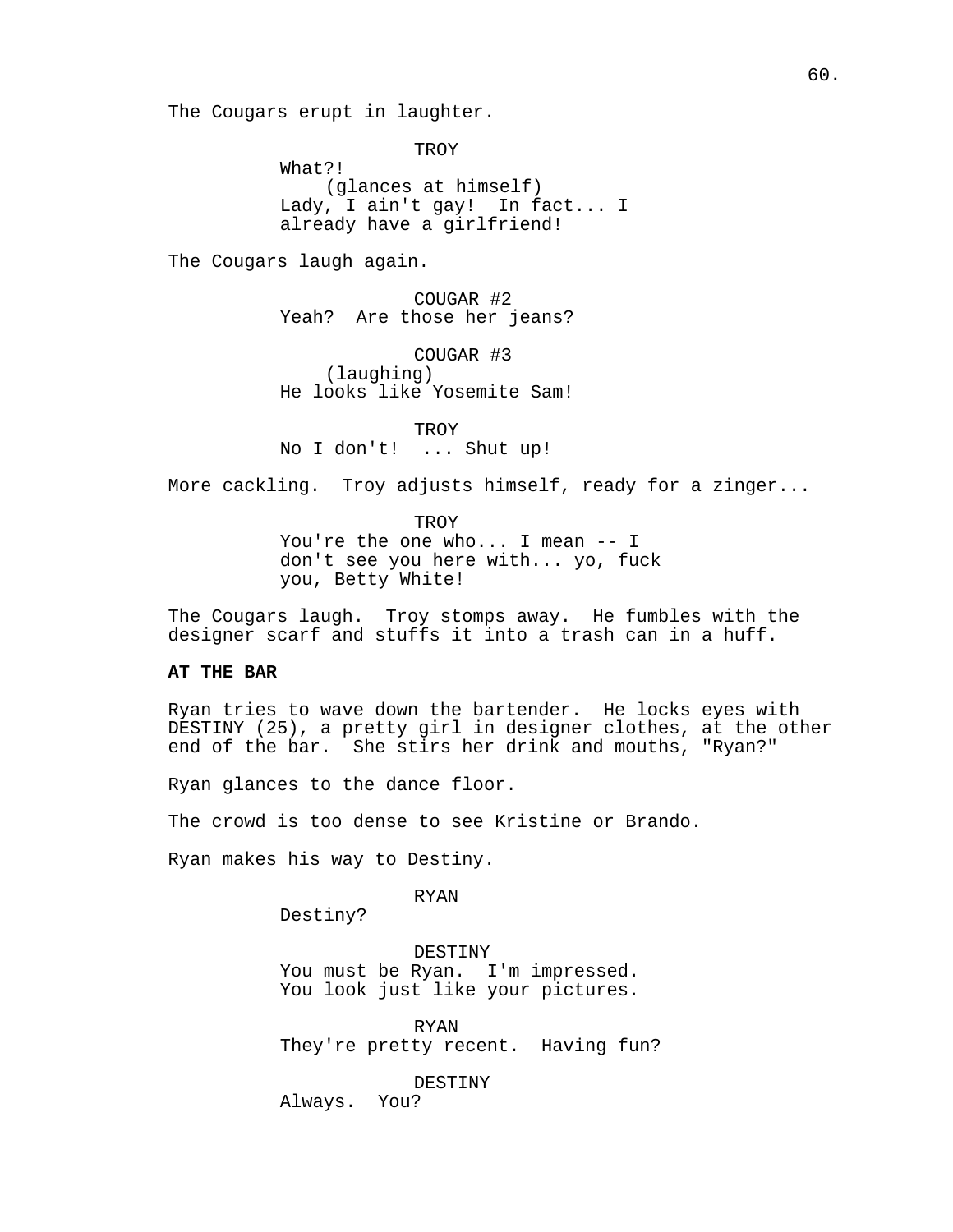RYAN Just got here. I brought the squad.

DESTINY

The squad, huh?

RYAN Yeah. It's just me, a few buddies, and my sister...

DESTINY You go clubbing with your sister?

RYAN

Sometimes. Only really special occasions. She's not really a people person. She gets... uncomfortable.

QUICK FLASH TO THE DANCE FLOOR

Kristine is in a train of rolling club kids with glow-in-thedark accessories. They give back rubs and enjoy the bass.

> KRISTINE I know I'm fucked up on drugs... but I just love you all so much!

BACK TO SCENE

Destiny inches closer to Ryan.

DESTINY Yeah? So what's the occasion tonight?

RYAN Well, I came to flirt with a pretty girl I met on Right-Swipes-dot-com.

She signals to the bartender and points at herself and Ryan.

DESTINY (smiling) Two more, please?

## **ON THE DANCE FLOOR**

Brando accidentally runs into people with his stiffy. One guy pushes him away.

> BRANDO Sorry! I can't control it.

A woman is pulled away by her friends on sight. He's a leper.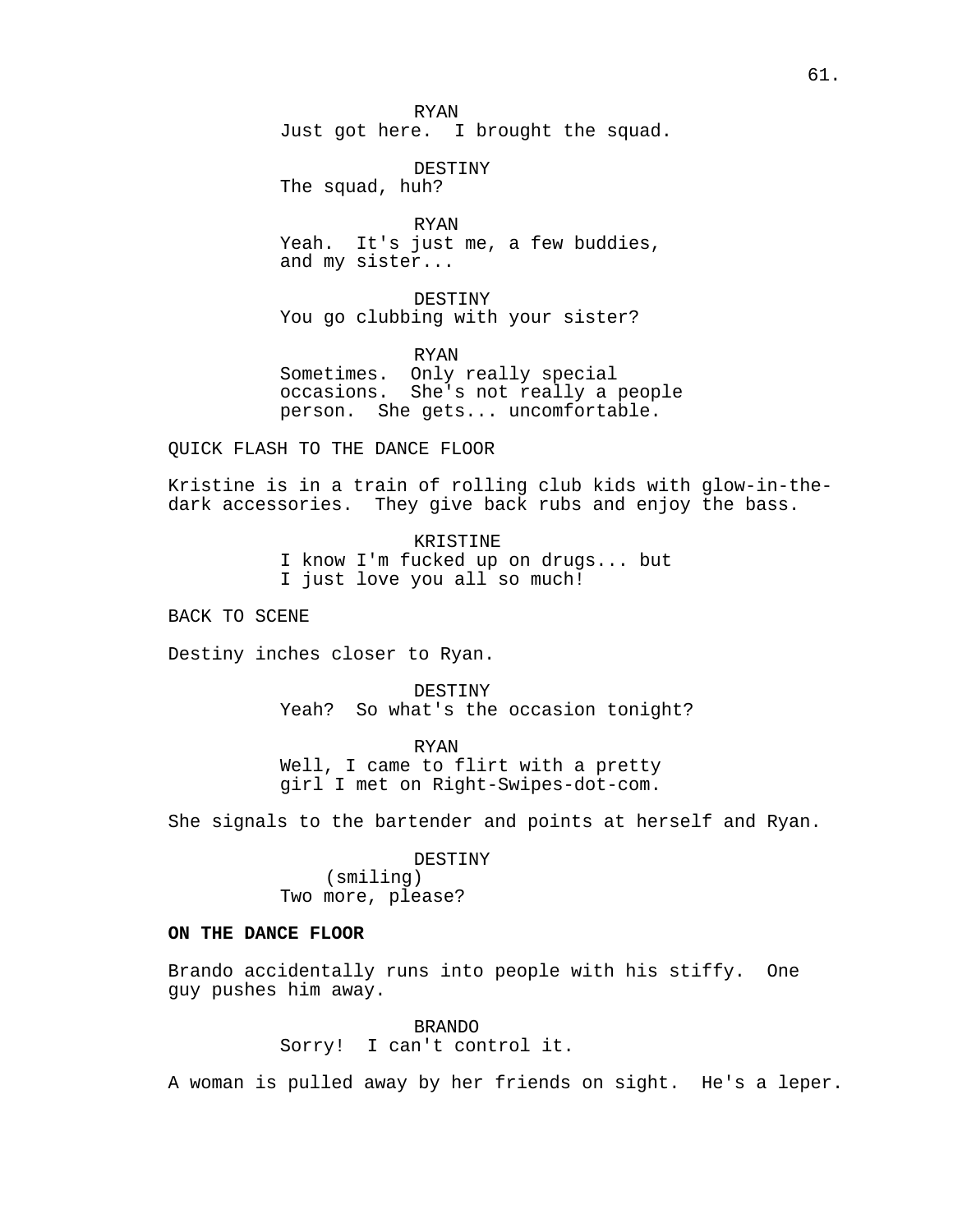Staring's not gonna make it go away.

Brando passes women engaged in a three-way kiss. We stay with the ménage à trois as they turn to reveal Kristine kissing a female GOTH and a FEMME lesbian.

## **NEAR THE RESTROOMS**

Troy parks himself in line for the men's room.

**TROY** (to himself) ... This place is bullshit.

LUSH (O.S.) Hey there, sweet cheeks.

Troy sees a blitzed LUSH (40s) in line for the lady's room - she looks like a horny Bon Jovi groupie from the '80s.

> LUSH You're fuckin' adorable.

Troy looks himself over, disgusted by his guise.

**TROY** ... You fuckin' with me?

#### **LUSH**

Hell no. You're cute as piss. It's crazy, I was just talking to my friend about how I've always wanted to try to turn a gay guy straight.

Troy blinks furiously. His jaw tightens.

TROY

A gay guy?

#### **LUSH**

Yeah!

Troy's lip quivers. He is about to explode.

LUSH

Now, I just gotta find one who's up to fuckin'.

Troy raises an eyebrow.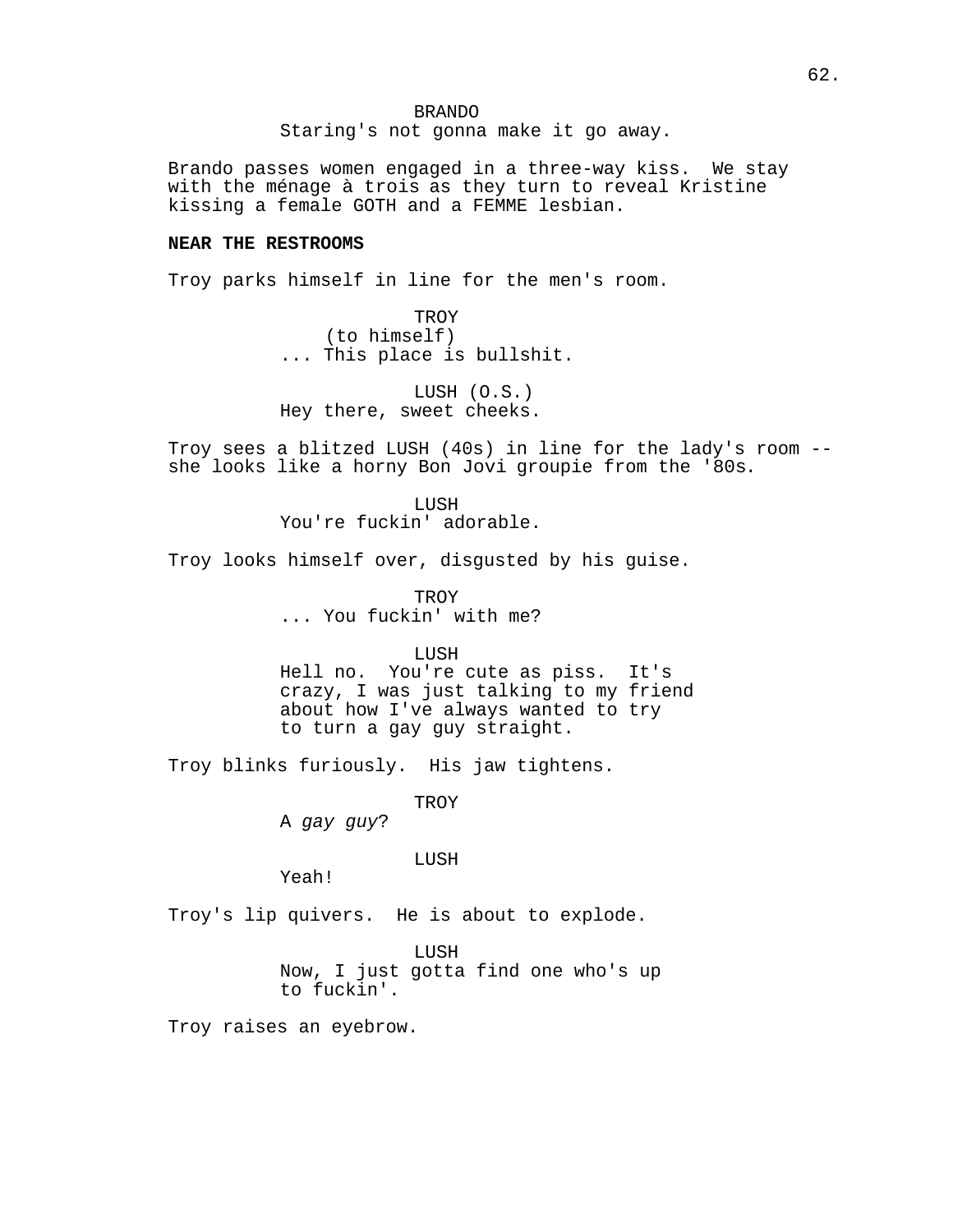## **INT. BLAST NIGHTCLUB - MEN'S ROOM - NIGHT**

The bathroom door opens, and the man next in line steps in. He's immediately yanked out and yelps, as Troy throws him back into the line.

Troy pushes the Lush in and slams the door behind them. He locks the dead bolt, spins around, and undoes his pants...

> LUSH Wait, you're not the taker, are you?

> > **TROY**

What?

LUSH Are you the hot dog? Or the donut?

Troy shakes his head. His pants hit the ground.

**TROY** 

Bitch. Shut up and eat the hot dog.

She looks at it, unimpressed, shrugs, and gets on her knees.

### **INT. BLAST NIGHTCLUB - BAR - NIGHT**

Ryan and Destiny laugh. Then, awkward silence.

DESTINY So. Big plans for the night?

#### RYAN

(cocky) No. But I'm open to suggestions.

Destiny leans in to his ear.

DESTINY (whispering) Good answer. I'll close my tab.

Destiny summons the bartender. Wide-eyed, Ryan sucks down the rest of his drink and sets it on the bar top. He turns around to take a deep breath and bumps into Andreas.

## ANDREAS

Ryan?

RYAN

Andreas...

ANDREAS I hardly recognize you. (MORE)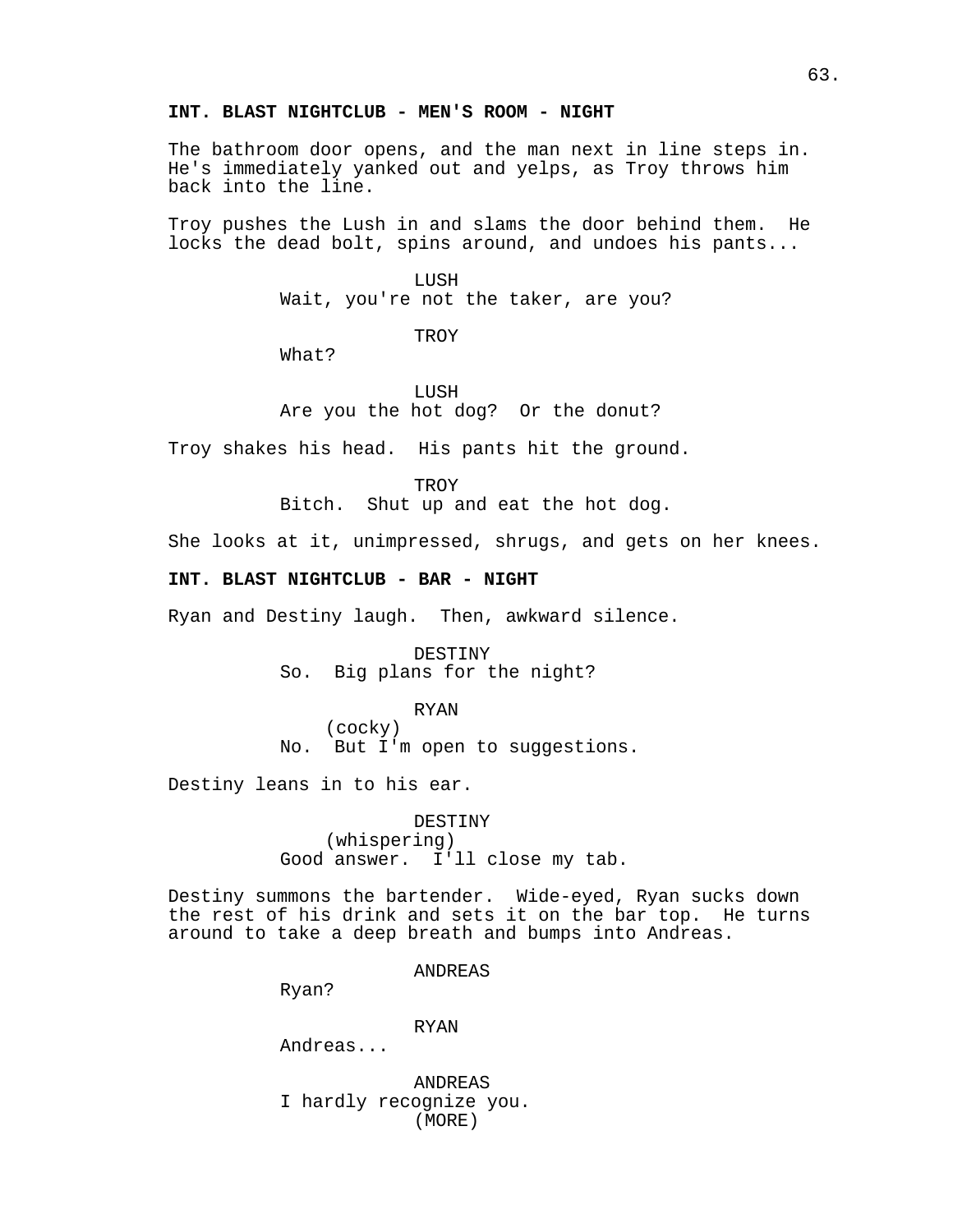ANDREAS (CONT'D) (looking him over) What's all this?

RYAN Just... trying something new.

Ryan glances back at Destiny.

ANDREAS (seeing Destiny) I see. I wish I could say it suits you, but...

#### RYAN

But?

Andreas taps on Ryan's designer shirt.

ANDREAS It's not you, Ryan. Neither's she.

RYAN It's me now. Maybe she is, too.

ANDREAS (sigh) There's that face again.

RYAN

What face?!

ANDREAS

Look, kid. She doesn't see you. She sees this -- (points at his clothes) -- And she only wants one thing.

## RYAN

'Cause you know everything, right? You know me, you know faces, you know her --

DESTINY (O.S.) Andreas! Hi!

Destiny smiles and waves at Andreas. He returns the gesture. Destiny turns back to the bartender.

> ANDREAS Forgive the intrusion.

Ryan stares, confused. Andreas heads back to the dance floor.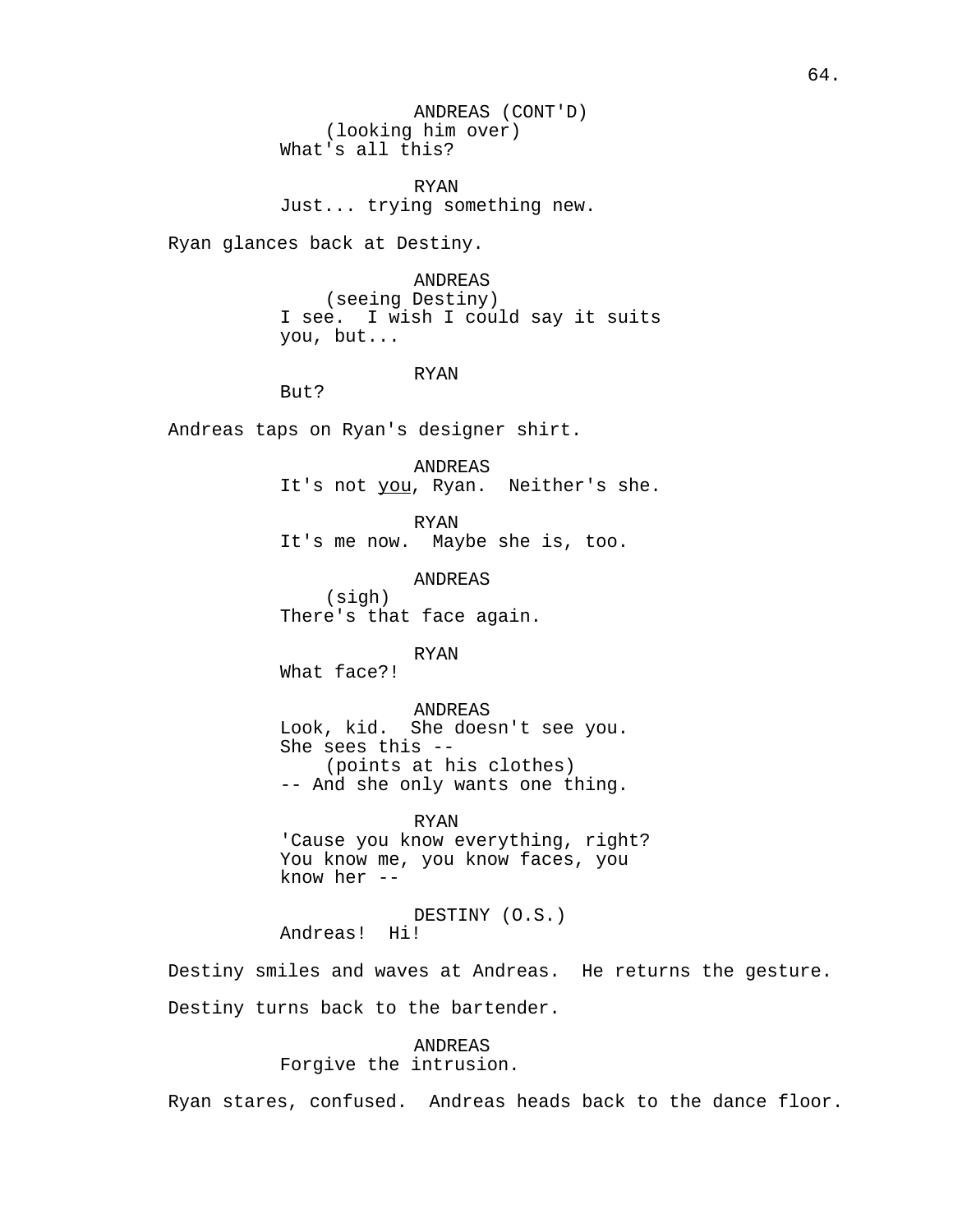Destiny signs the check.

RYAN (to himself) This is who I am now. I am a stud. I am a lion. I have swagger, and a shit-ton of green M&Ms.

Ryan nervously yanks the bag of green M&M's from his pocket and floods a handful into his mouth. He munches quickly...

Destiny spins him around and pulls him in for a kiss.

She coughs, chokes, and pushes him away.

DESTINY

What  $--$ (cough) -- What the fuck was that? Did... did you just roofie me?

RYAN

What? No! It was just candy --

DESTINY (yelling) -- Help! Security!

The SECURITY GUARD hurries between them.

SECURITY GUARD What's the problem?

DESTINY This ass hole tried to roofie me!

The Guard grasps Ryan by the collar.

SECURITY GUARD

That true?

RYAN

No! I was eating green M&Ms and she swallowed one! It was just chocolate!

Destiny's eyes widen in horror.

DESTINY Chocolate? I'm allergic to chocolate!

The surrounding crowd gasps.

RYAN What? No -- It was an accident -- I didn't mean to --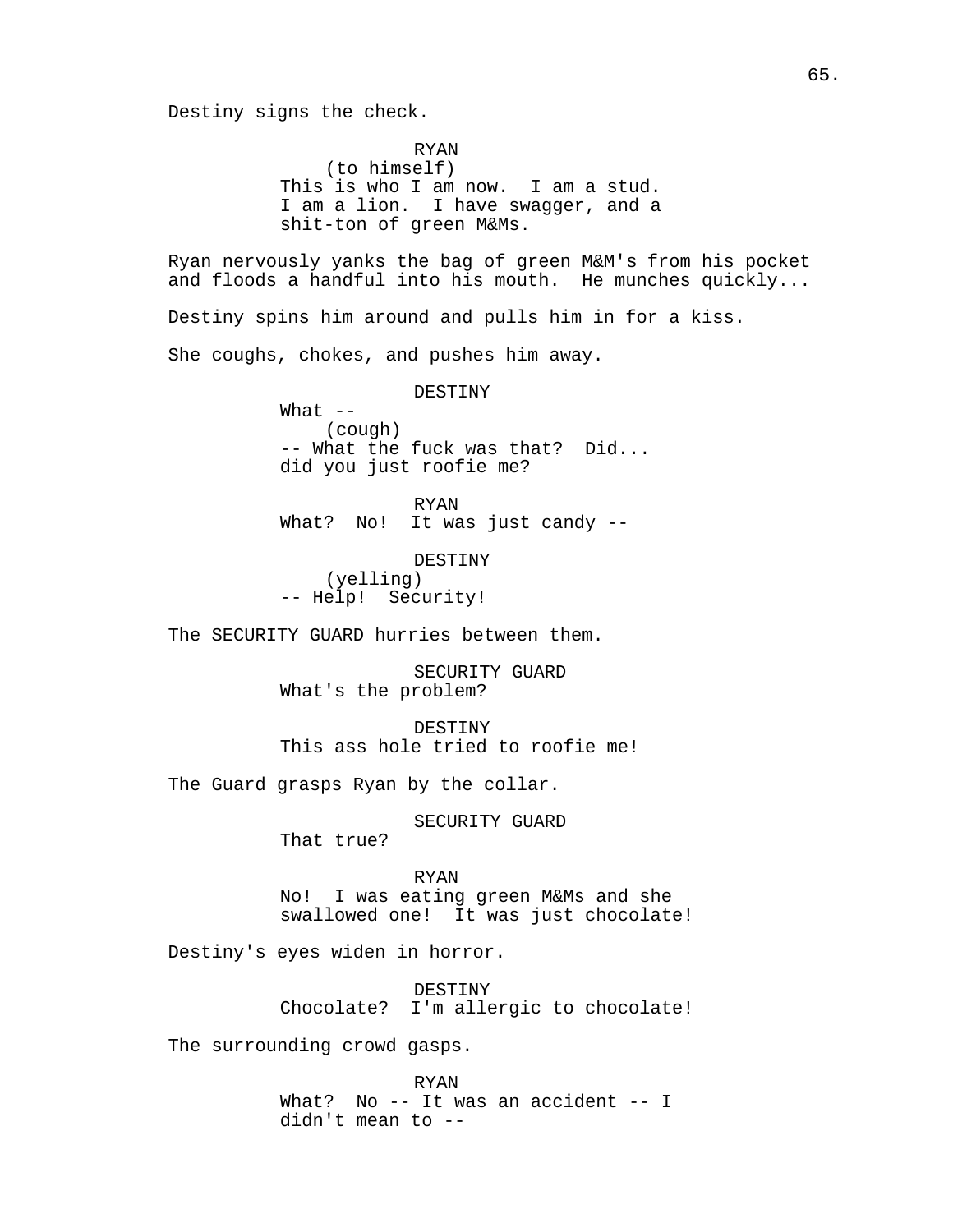He drags Ryan to the door.

### RYAN

Destiny! I'm sorry! I have swagger, I swear! I have swaqqer!

We hear POUNDING ON THE DOOR coming from:

## **INT. BLAST NIGHTCLUB - MEN'S ROOM - NIGHT**

SOMEONE POUNDS ON THE DOOR FROM THE OTHER SIDE. AD LIB MUFFLED, ANGRY, IMPATIENT VOICES.

Troy is wrecking the Lush from behind.

LUSH (fake moaning) Oh baby. Oh baby.

Troy stops. Lush looks at her watch.

LUSH

Oh baby.

**TROY** 

What the fuck is your problem.

LUSH

Nothing. It's just -- look, princess, I know it's your first rodeo with a chick, but it turns out gay guys are just as boring as straight ones! There's no danger. No kink.

Troy licks his thumb and lowers it behind her...

# LUSH I need a man who knows how to get wild. I have needs, too, ya know -- (jolting)

Oh! Yeah, baby! That's the stuff!

She spins to face him.

LUSH Hey. Let's try something freaky.

TROY Blumpkin? Donkey punch? San Diego Suzie Q?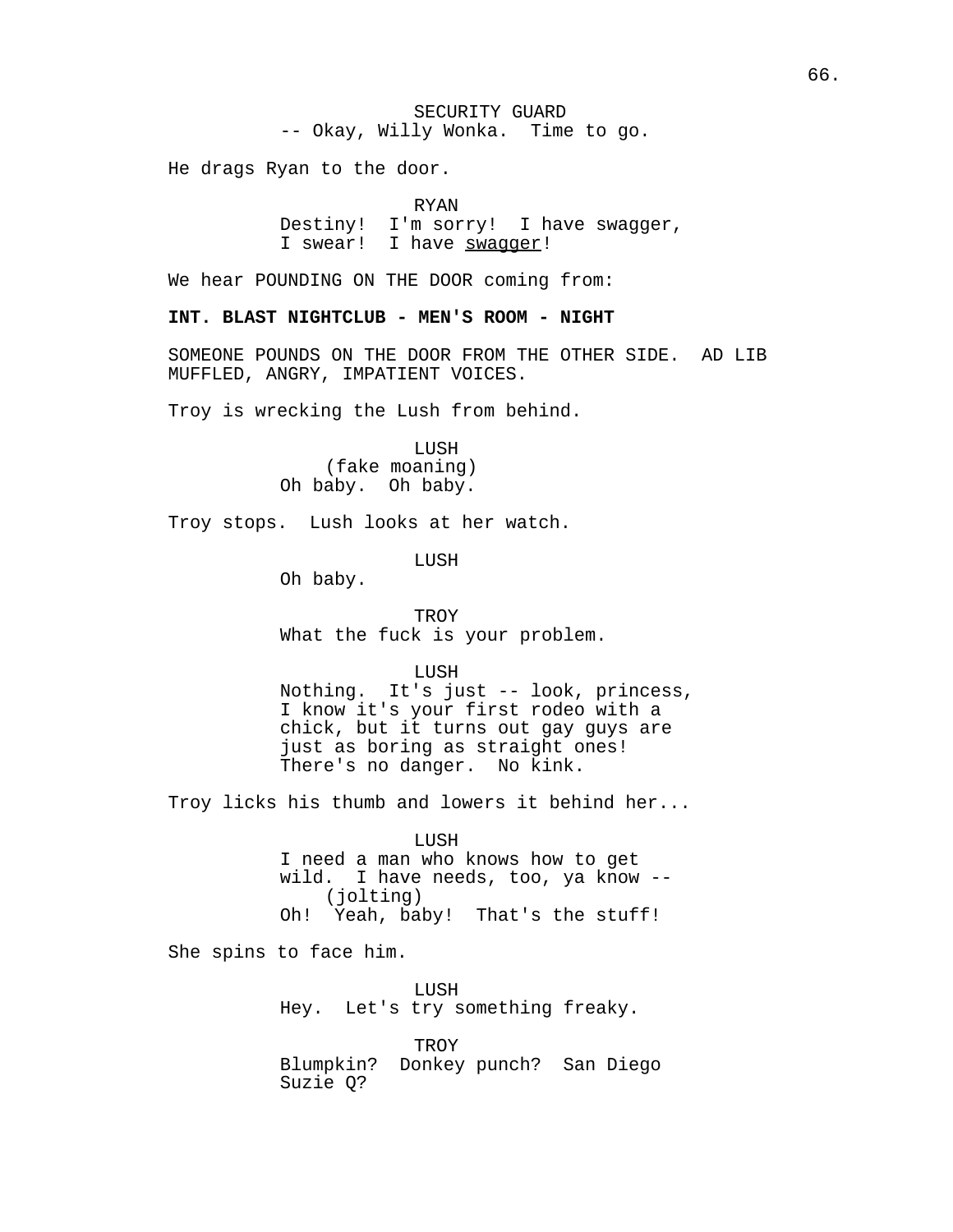LUSH No, baby. Something hardcore! Do you know how to do the pile driver? TROY Pffft. Fuck yeah. That's my signature move. LUSH Give me the pile driver, baby. **TROY** ... You sure? LUSH Yeah, baby! Give it to me! Give me the pile driver! Mama wants it! **TROY** Uhhhh... okay. He grabs her hair and thrusts her head between his legs. LUSH Hey, wait -- what are you do-- Troy flips her upside down and drives her headfirst into the bathroom tile. All goes silent. **TROY** Boom. Pile driver. Troy rolls over and nudges her. Nothing. **TROY** Hey. Swamp donkey. He nudges her again -- she's out cold. TROY Want it on your face, or nah? A FIDGETING comes from the DOOR KNOB, and the sound of KEYS RUSTLING on the other side. Troy scrambles to get dressed. **TROY** Fuck. What would Bill Cosby do? Troy looks at the vulnerable woman before him. He sighs.

> TROY Let's get you dressed, or whatever.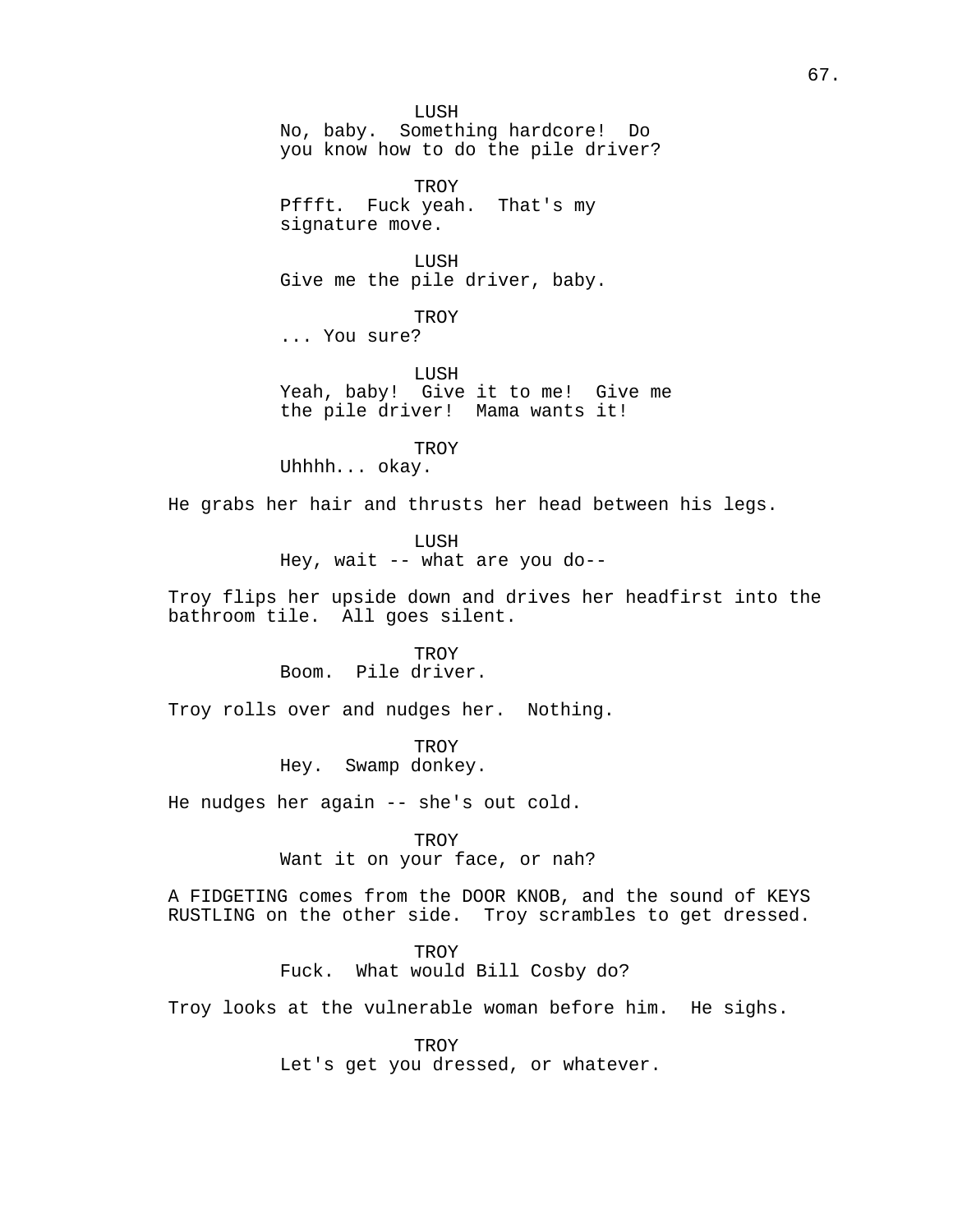The door bursts open. A manager and three security guards enter to find Troy, half-dressed, while Lush has been made decent and propped against the wall. Troy pops his collar.

> **TROY** (effeminately) This psycho bitch tried to rape me!

LUSH (slurring) Damn right, I did.

She vomits.

#### **EXT. BLAST NIGHTCLUB - NIGHT**

Ambulance lights flash. Destiny's stretcher is loaded up. Her face is blotchy and swollen -- she's the elephant woman.

Ryan stands near the door on his phone.

RYAN (to the phone) I've been looking all over for you! Just -- call me back as soon as you get this --

Security drags Brando to the entrance and shoves him out.

BRANDO Yeah, well, maybe my dick was afraid of her, too! Did you ever stop and think of that? No! You only think about yourself!

RYAN

Brando! Where's Kristine? You were supposed to be watching her!

BRANDO I was, but some soccer mom freaked out about my wang and called security!

They look at his pitched tent.

RYAN Horny Goat Weed works that fast?

BRANDO No! I'm just fucking eighteen!

RYAN Eighteen?! I thought you said --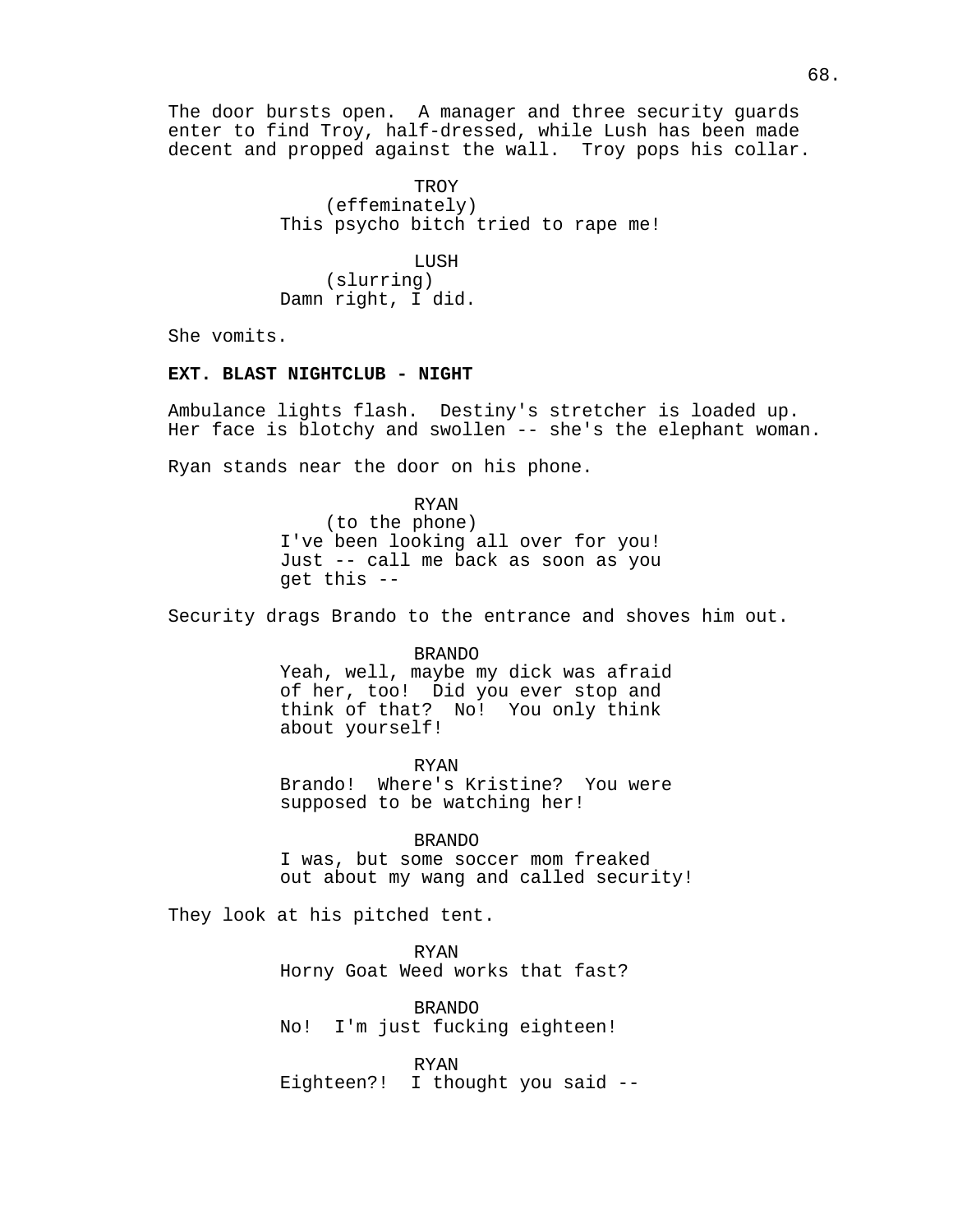BRANDO -- It's called a fake I.D., all right?

RYAN You gotta be fucking -- do you do anything legally?!

A bald guard pushes Troy out onto the sidewalk.

TROY Yo, fuck you, Mr. Clean! This is cashmere!

A second ambulance pulls up. Medics race in with the gurney.

TROY 'sup, fuckers?

#### RYAN

'sup?!

Ryan looks at Destiny. She gives him the finger as medics close the ambulance door.

RYAN

Nothing! What the fuck is up with you? And where the hell is my sister?

**TROY** 

Well, she's not in the men's room.

Lush is wheeled out past them. She spits out a tooth, smiles at Troy like a jack-o'-lantern, and gives a "call me" gesture.

Troy shudders.

BRANDO I saw her making out with two chicks while security was kicking my ass.

RYAN

What?!

KALE (O.S.) There you are!

Kale hurries to them.

KALE I thought you guys left without me.

RYAN Where the hell were you?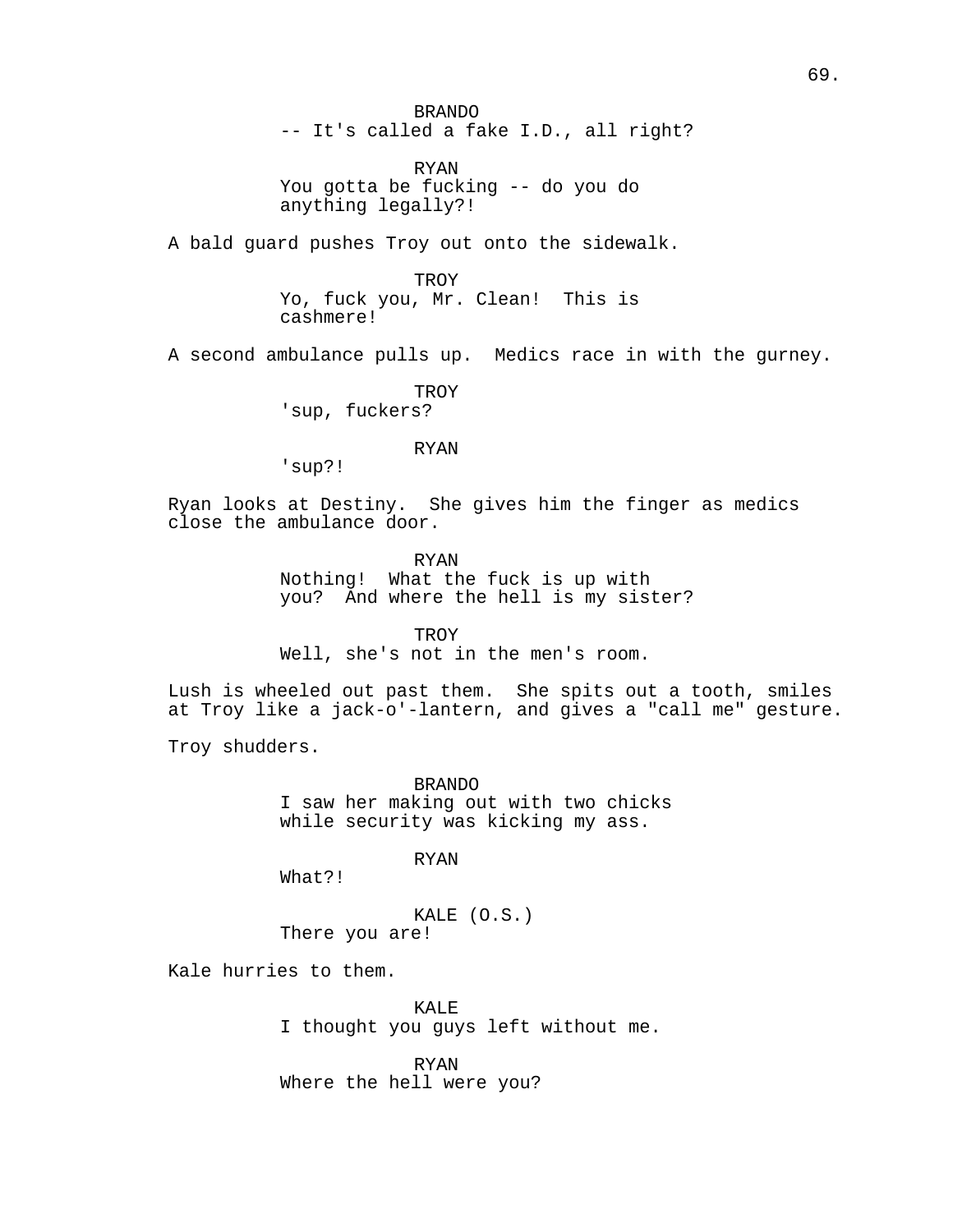KALE The parking lot.

RYAN

Why  $--$ 

KALE -- Don't ask questions.

Kale wipes moisture from his lips.

TROY

Grody!

BRANDO (pointing O.S.) Hey -- those are the girls!

Goth and Femme smoke together near the nightclub entrance.

RYAN (approaching) Hey. I'm looking for my sister. Have you seen her?

Ryan shows them a photo of Kristine on his cell.

GOTH Oh, yeah. Good kisser.

**TROY** 

Called it.

He makes a "scissoring" gesture with his hands to Brando.

RYAN Do you know where she is?

FEMME She left with some of the girls a while ago.

GOTH Said they were going next door.

KALE

Kitty Tata's?

GOTH (taking a drag) You know it.

KALE Thanks. You're a goddess.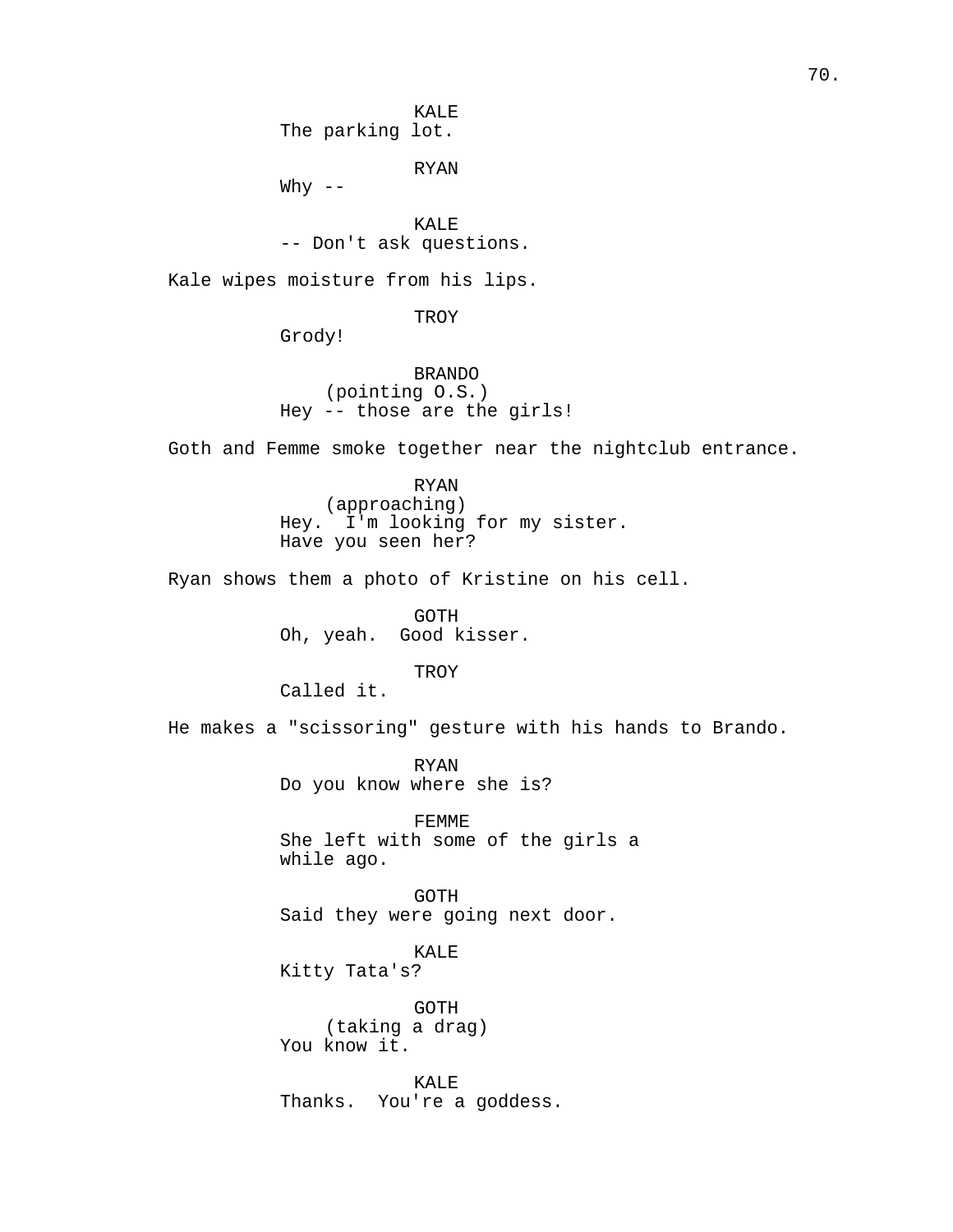Kale marches away. The three men follow him, confused.

RYAN Wait -- what's going on?

## **EXT. MARKET STREET - KITTY TATA'S - NIGHT**

Kale leads Ryan, Troy, and Brando to the club next door.

KALE Kristine is at Kitty Tata's, the hottest lesbian club in Colorado.

BRANDO (meekly) I think I just got harder somehow.

KALE Text if you find her, and I'll do the same.

Kale heads to the side V.I.P. entrance.

RYAN Wait -- where're you going?

KALE<sup>T</sup> I'm V-I-P, betch.

**TROY** Figures he'd use the back door.

He follows Ryan and Brando to the front entrance.

### **INT. KITTY TATA'S - MAIN ROOM - NIGHT**

Diva house blasts from the speakers. A muscular D.J. hypes the same-sex couples by fist pumping to the beat.

Ryan, Troy, and Brando enter with faces of awe.

RYAN Looks like there's more than one room. We should probably split up.

BRANDO (meekly) I'm seven inches ahead of you.

Brando's boner leads him away.

RYAN

Hey, guys? No more incidents, okay?

Troy makes a mocking "jacking off" gesture. They split up.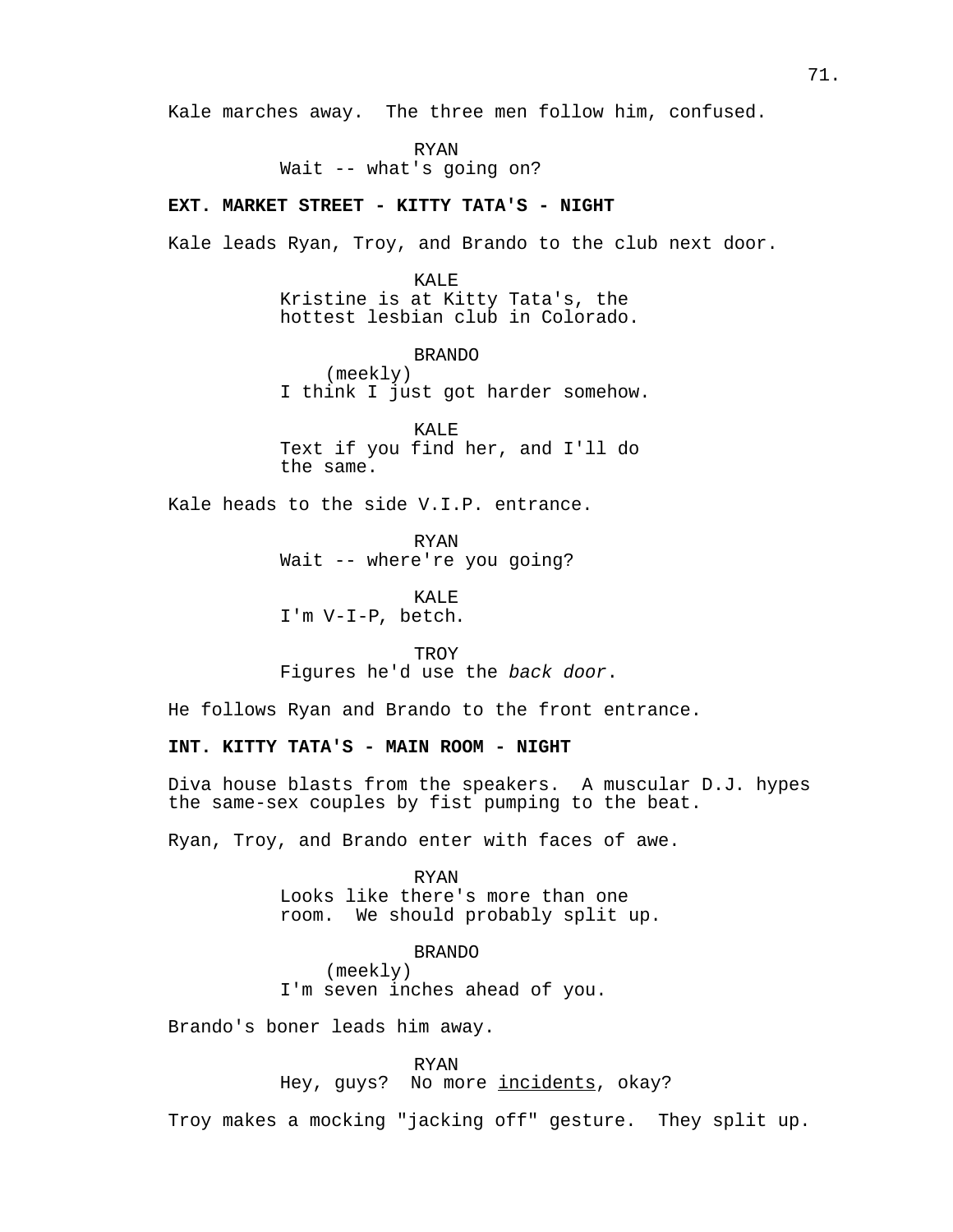#### **INT. KITTY TATA'S - LOUNGE - NIGHT**

Small room, mostly men in leather fetish gear.

Troy enters, glances around, and heads to the bar. A couple of Latinos pass behind him. One slaps Troy's ass as they go. Troy jerks from the shock and looks back.

> CLINT (O.S.) I knew it! I fucking knew it!

Troy's eyes dart around the bar and land on the bartender.

**TROY** (squinting) Fudge packer?

CLINT WILSON, arms crossed, glares from behind the bar.

CLINT

My name is *Clint*. And you're one to talk. You're just another selfloathing homo who only bullies us because he's so far in the closet, he found fucking Narnia!

Troy gapes.

#### CLINT

So, what? You spend the day ruining people's lives at Way-mart, and then you come here looking for dick? Is that it?

Troy is jolted. He looks around, stunned by the implication.

TROY

... No!

Troy backs up, turns, and runs into Tiny. He bounces off, lands on his ass, and yelps at the eye-level bulge in Tiny's tight, white jeans. Troy hops up and races away.

## **INT. KITTY TATA'S - V.I.P. ROOM - NIGHT**

People of various "scenes" dance together. Kale maneuvers between them and stops to breathe a sigh of relief.

Kristine lies, sprawled out, in the center of a heart-shaped bed with a squinty smile. Others take selfies with her.

> KALE. Move it, vultures! Go!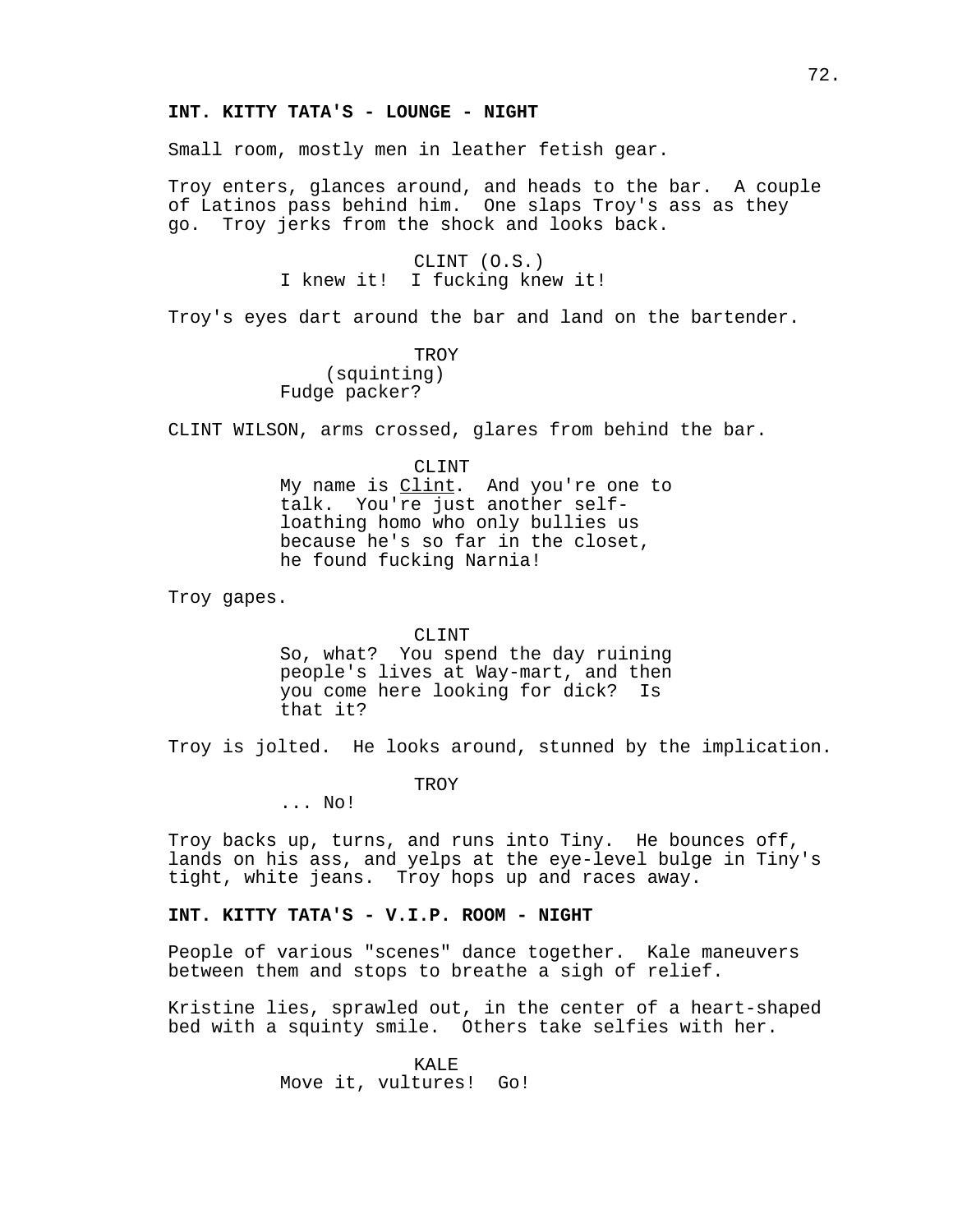The people disperse. Kale grabs a seat. Kristine sits up with a euphoric smile.

#### KRISTINE

Kale! I miss you!

She gives him a big kiss on the cheek. A BUTCH LESBIAN (30s) approaches and hands Kristine a water bottle.

> **BUTCH** (to Kristine) Here you go, sweetie. (to Kale) This belong to you?

KALE Don't know what I'd do without her.

**BUTCH** Ya' gurl is cray.

#### KALE

She will be in the morning. Thank you for taking care of her. (to Kristine) Okay, lets get you out of here before you end up with someone's mix tape.

Kale gets up. Kristine pops up and jumps on his back for a piggyback ride. Kale crumbles and they crash to the floor.

> KRISTINE You are sooo comfortable.

#### **INT. KITTY TATA'S - HIP HOP ROOM - NIGHT**

Ryan weaves through a dense crowd. His CELL PHONE BEEPS. He checks it.

INSERT: RYAN'S PHONE -- TEXT FROM KALE SAYS, "FOUND HER. SHE'S OKAY. MEET YOU OUTSIDE."

Ryan closes his eyes, relieved.

A stray elbow comes from O.S. and nails Ryan in the face. He winces, as a fight erupts beside him. Others join in, prompting security to swarm the group.

Ryan, nursing a nosebleed, stumbles away from the brawl and stops at a table with several women. BRITTANY (22), the cute, blonde, scatterbrained one, turns to him with a smile.

> BRITTANY (suddenly frantic) Oh-em-gee! What happened to you?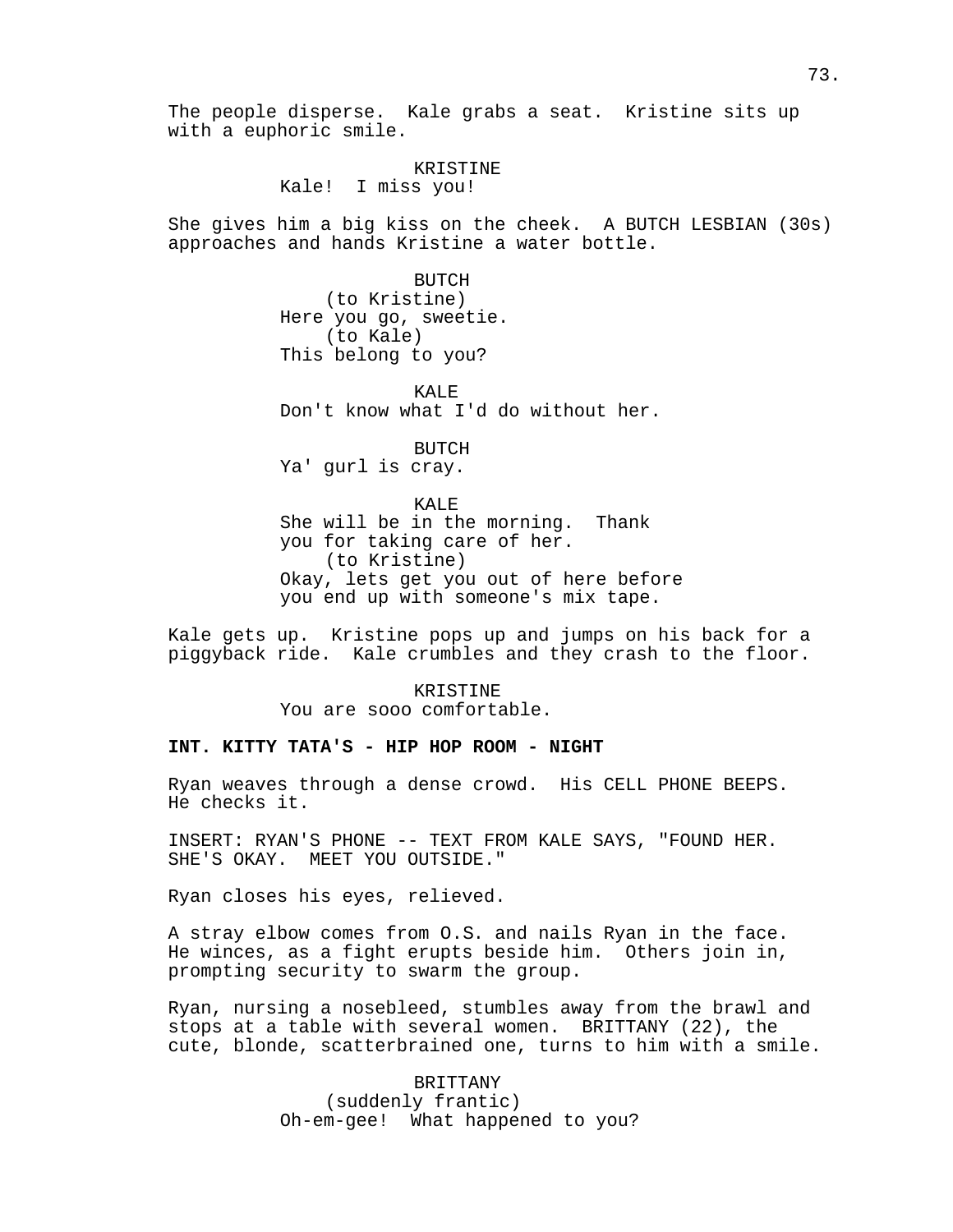RYAN

Bar fight.

#### BRITTANY

Oh no! Here...

(macho)

Brittany twists up a cocktail napkin and invades his nostril.

RYAN I'm fine, really -- (wince) -- Oh. Okay. Thank -- thank you.

Ryan holds the napkin in place. Brittany grabs another one from the table, pours some of her drink on it, and cleans the blood off of his face.

#### BRITTANY

I'm Brittany!

## RYAN

Ryan.

BRITTANY Nice to meet you. Is this helping?

RYAN

Well... that's flavored vodka, so, it's sugary -- getting sticky now...

Ryan winces.

RYAN And it stings a little. I'm guessing you had a lime with that, too?

BRITTANY

(giggle) Lemon.

Brittany admires her handiwork and kisses his smarting nose.

BRITTANY There. All better.

RYAN Thanks. So, are you... uh... here with your girlfriend, or...?

BRITTANY Oh! No, I'm straight.

She points at her friends.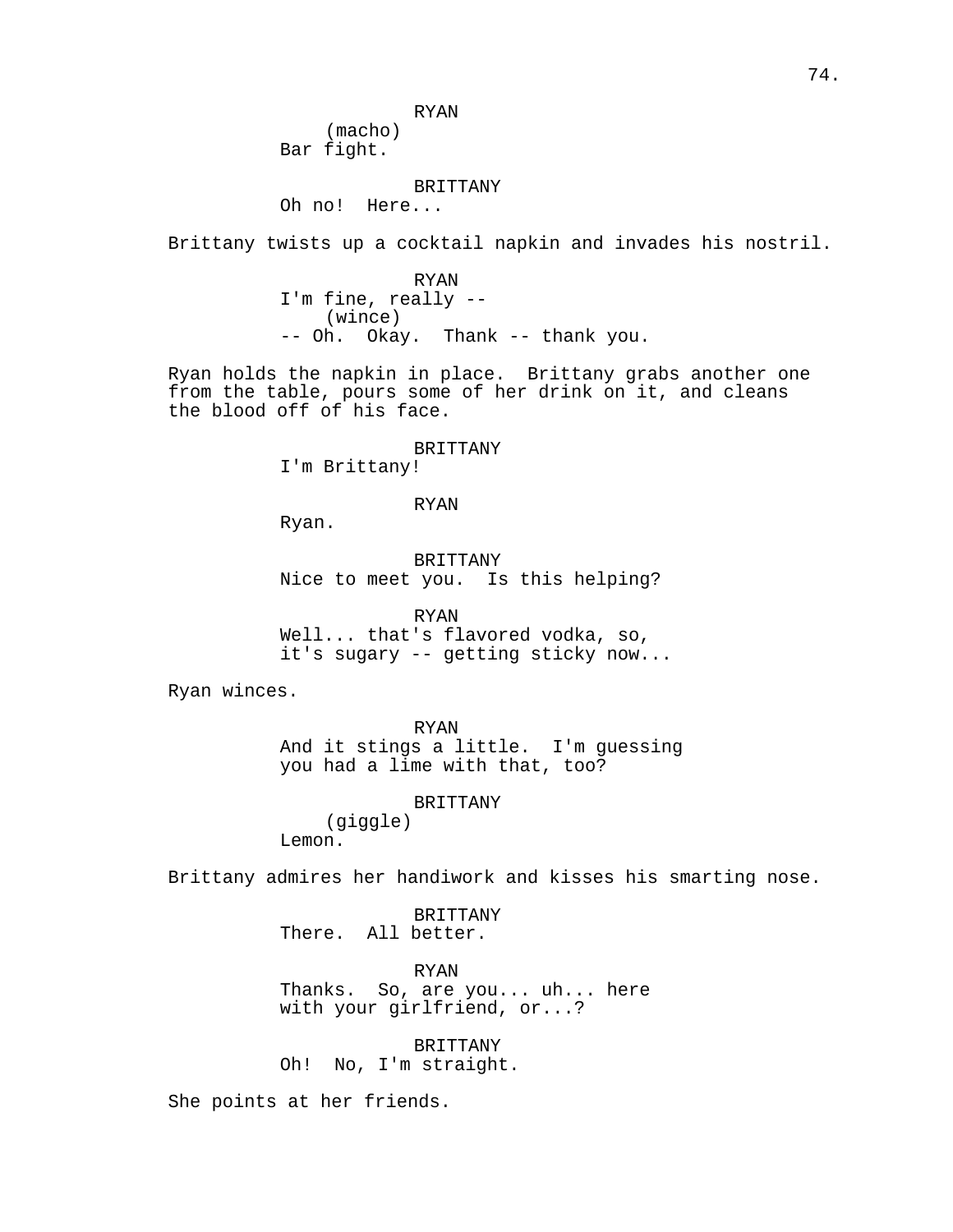RYAN

You don't have to whisper. I think they know they're lesbians.

Brittany shushes him with her finger.

BRITTANY (whispering) Yeah, but I don't think they want anyone else to know.

RYAN

Oh... gotcha.

Brittany giggles.

#### BRITTANY

You're cute!

RYAN (smiling) Yeah? You're not allergic to chocolate, are you?

They are oblivious to security dragging Brando -- shirt ripped, swollen eye, and pants around his ankles -- to the exit behind them.

> TROY (V.O.) That's bullshit!

#### **EXT. KITTY TATA'S - NIGHT**

A FEMALE SECURITY guard holds Brando, who struggles to yank his pants up. Kale and Kristine stand nearby, her head on his shoulder, as Troy approaches the guard.

> **TROY** Get off him! It's a chronic condition, okay?

The guard drops Brando and turns to leave.

FEMALE SECURITY I'm still callin' the cops.

She shoulder-checks Ryan on his way out. His smile fades as he sees Brando dragging his pants up over his "tent pole."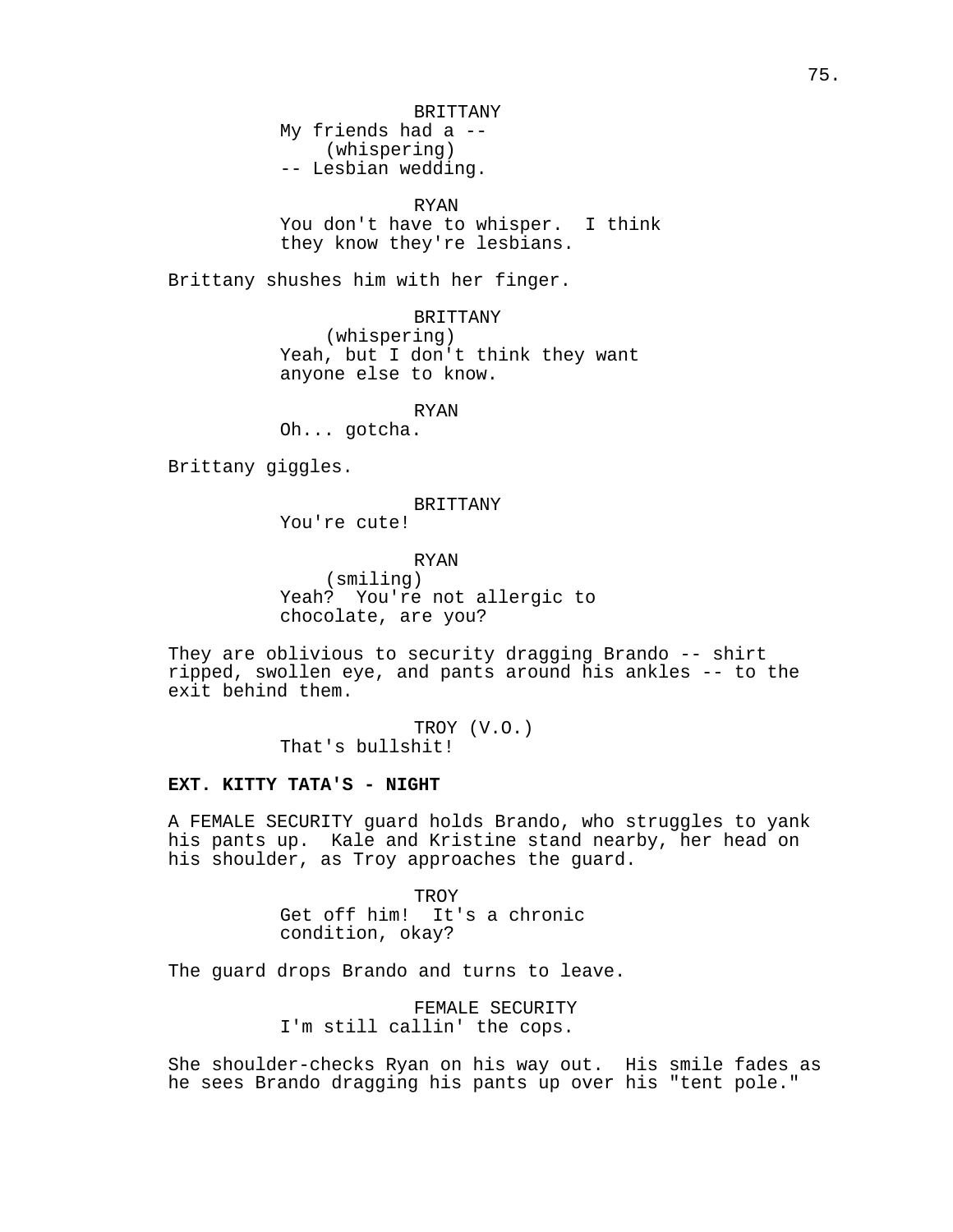RYAN Oh, come on -- what now?!

BRANDO Well... have you ever tried to piss while you're cock-strong?

**TROY** Everyday, man. The struggle is real.

BRANDO Well, it turns out lesbians haven't.

**TROY** 

Damn unisex bathrooms.

#### RYAN

Great! Oh, hey -- if you're really hellbent on getting us arrested tonight, do me a favor and don't bring that goat weed shit with you, huh? My ass hole would really appreciate it.

#### BRANDO

How come?

Tiny exits the club, pulls on his jacket, and sees them.

**TROY** I can think of about thirteen good reasons off the top of my head.

TINY (whispering seductively) Fourteen.

KALE And now, I have a boner.

RYAN

It's not funny! This was a disaster! I should have expected this kind of shit the moment I invited you.

#### **TROY**

Invited us? Fuck you! You practically begged us to come!

RYAN

Yes! To support me! Not -- (gestures at the group) -- This!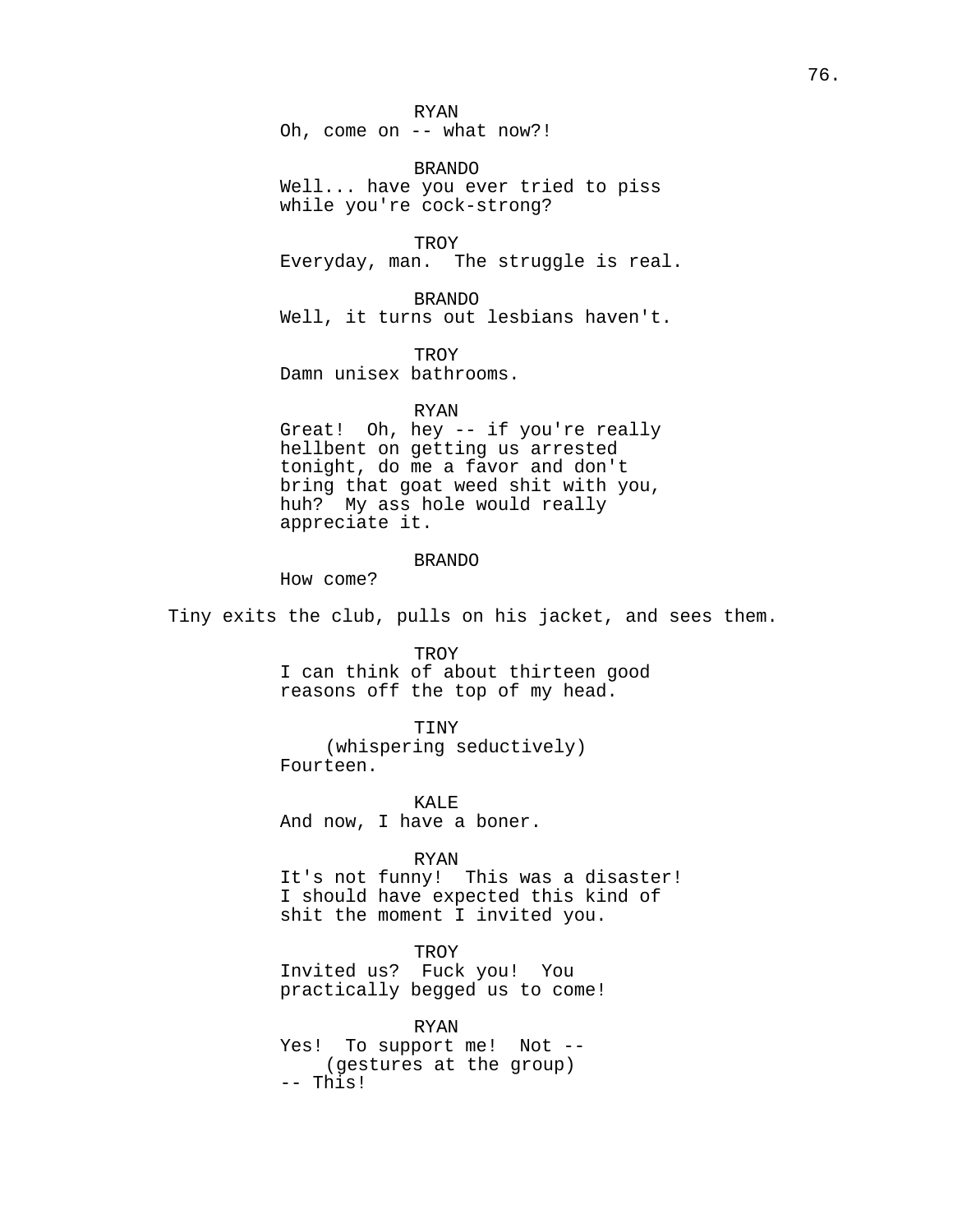**TROY** Why are you being such a dick, dude.

RYAN I'm a dick? Me? Out of everyone here, I'm the dick?

**TROY** The fuck you gettin' at, brah?

RYAN

You, Troy. You are the biggest dic--

Ryan spots Tiny, who leans against the wall, arms crossed, and watching the show. His bulge "flexes."

RYAN

... You are the second biggest dick I have ever seen in my life! You're a dick to your co-workers and customers, you're a dick to my sister!

Kristine groans into Kale's shoulder.

RYAN

You're a dick to gays, you're a dick to women, and you're being a dick to me right now! It took me a while to figure out why, but I finally did!

**TROY** Yeah? I'd love to hear it!

RYAN

It's because you're turning into your fucking dad, Troy!

Troy, red and pugnacious, clenches his fists. He steps up to an equally livid Ryan.

BRANDO

... Guys? Hey, I'm sorry, okay?

They stare each other down for an eternity. Troy leans in.

**TROY** (whispering to Ryan) If I were anything like my dad, I would prove it, right now.

Troy shakes his head, turns heel, and stomps away.

**TROY** (to Brando) Come on!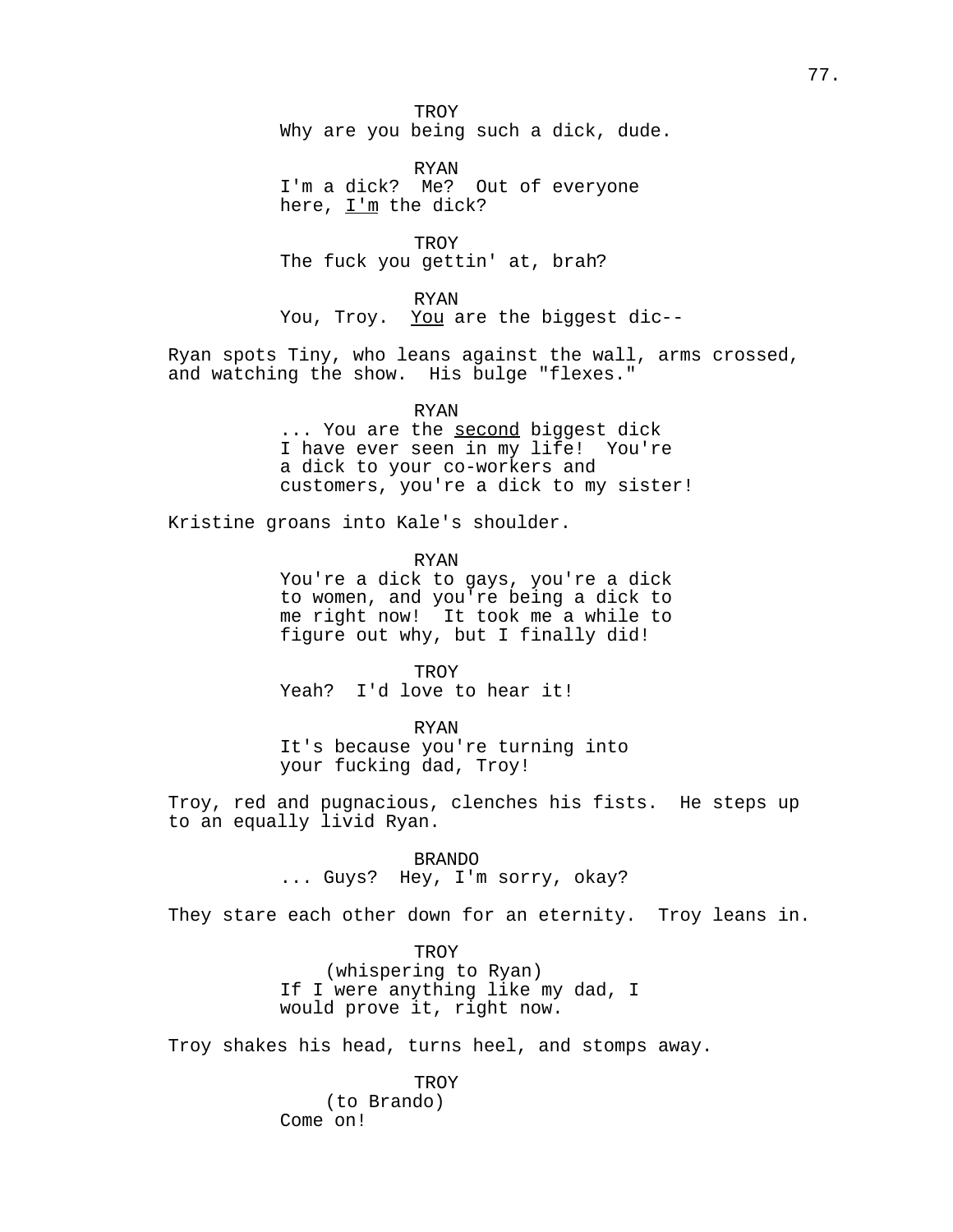BRANDO

But -- Ryan drove...

**TROY** 

Uber!

## BRANDO

I bid you adieu.

Brando bows, then chases after Troy.

Tiny shrugs and walks the opposite direction.

TINY (to Kale) Straight people drama.

KALE

Preach!

Ryan stands, heartbroken.

## **INT. RYAN'S CAR - NIGHT**

Kristine sulks in the passenger seat. Kale texts in the back. Ryan parks.

> RYAN So, you're not talking to me, or...?

> > KRISTINE

Where were you?

RYAN

... What?

KRISTINE I was missing for two hours. Where were you?

#### RYAN

I was... (clears throat) I went to get you water... there was a line at the bar, and, I met a girl - the one from that app --

KRISTINE

-- You met a girl.

RYAN (awkward smile) ... Two, actually...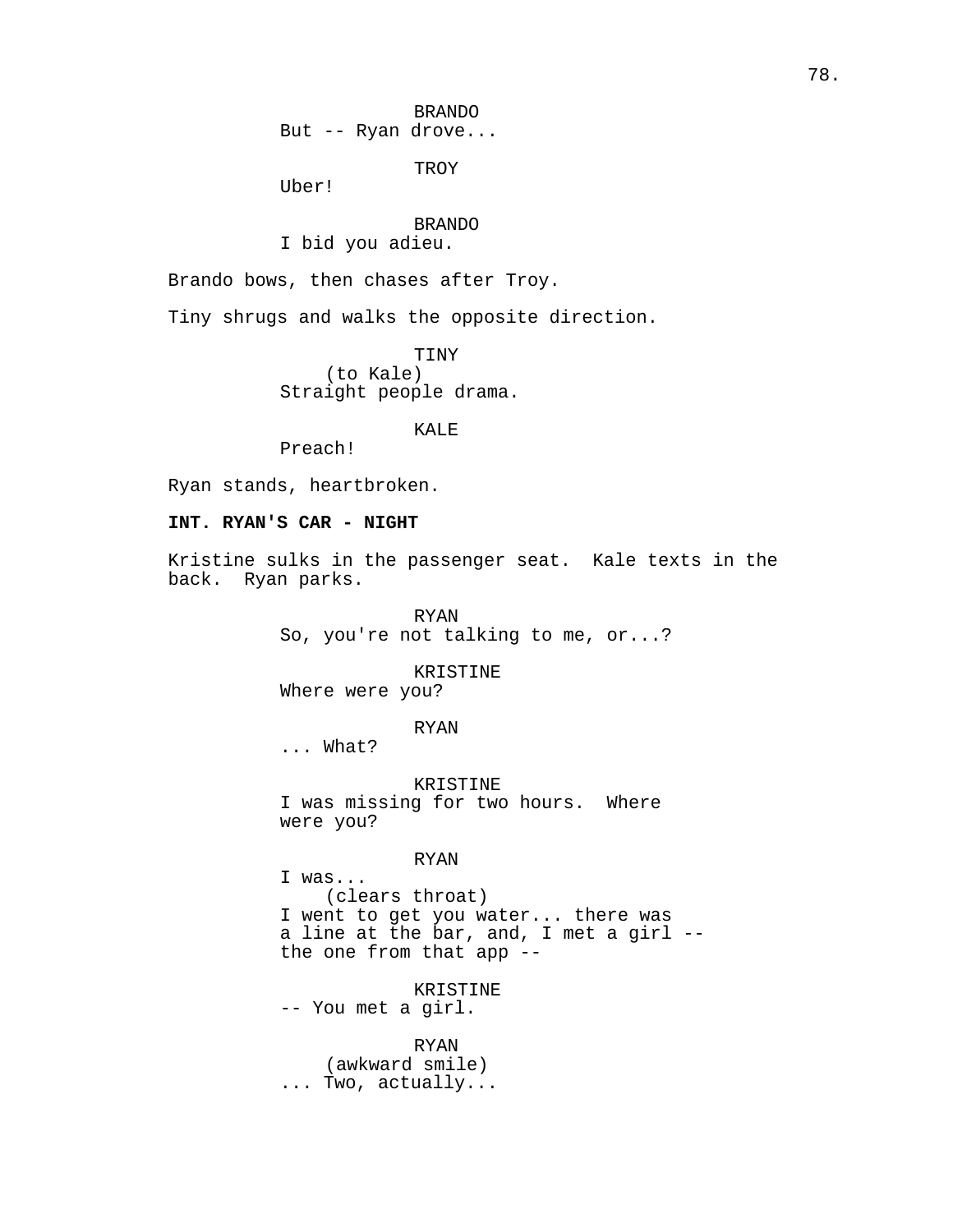## KRISTINE

I was mollying my ass off around total strangers, but you weren't there because you met a girl?!

RYAN

Look, everything would've been fine if Brando watched you like he said he would. Or if Troy hadn't brought him at all --

## KRISTINE

-- Shut up, Ryan!

Ryan falls silent. A guilty face sets in.

#### KRISTINE

You know, I've been racking my brain this whole ride trying to figure out who's to blame in all this, and I came to the conclusion that it's me.

Ryan squints in confusion.

#### KRISTINE

See, I've been trying so hard to be a good sister, to help you through your trauma, but I ended up being your caretaker instead! Troy's right! I'm practically your mom!

## RYAN

Kristine --

#### KRISTINE

-- You're not okay. And I thought I could help you, but I can't. You don't want to deal with it, and so you cling to me, and you cling to Jameson -- even Troy. And all you do is drag us down with you!

#### RYAN

I know you're only saying this because you're upset. But we can't fall apart now. We're doing so well --

KRISTINE -- You think this is well?! No, Ryan, this is not well!

Ryan winces.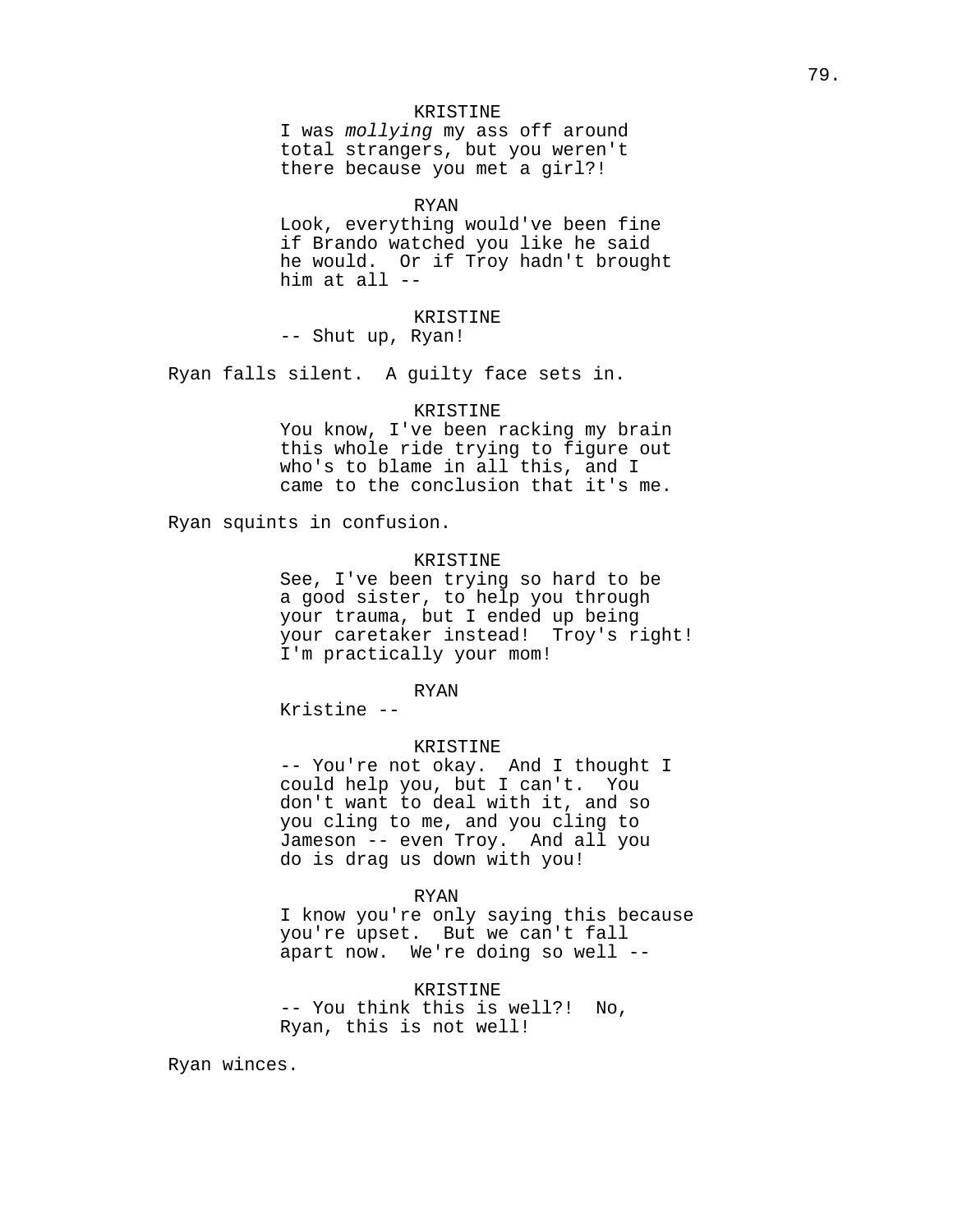## KRISTINE

I always had your back, no matter what, but the one time I need you, you don't have mine?! You had one job. Take care of your inebriated sister. But, you met. A girl.

#### RYAN

Come on, Kris --

## KRISTINE

-- I'm not done!

She huffs and puffs. She calms down.

KRISTINE Actually, I think I am.

Ryan nods.

RYAN So, you still want to check out that speed dating tomorrow? We could --

KRISTINE -- No. I mean it, Ryan. I'm done.

Kristine gets out.

RYAN But... what about the plan?

Kale leans forward to see Ryan.

KALE Why are the cute ones always so stupid?

He gets out. Ryan sighs and pulls out of the parking space.

KRISTINE (V.O.) I'm nice. And I'm very nurturing... sometimes. Um...

## **INT. SPEED DATING HALL - DAY**

A room with several small tables. Two people, wearing numbered tags, sit at each one. Kristine is among them.

KRISTINE

Why don't you tell me about yourself?

MONTAGE OF DIFFERENT SPEED DATERS CONVERSING WITH KRISTINE: PHILBERT (29) looks her over through thick glasses.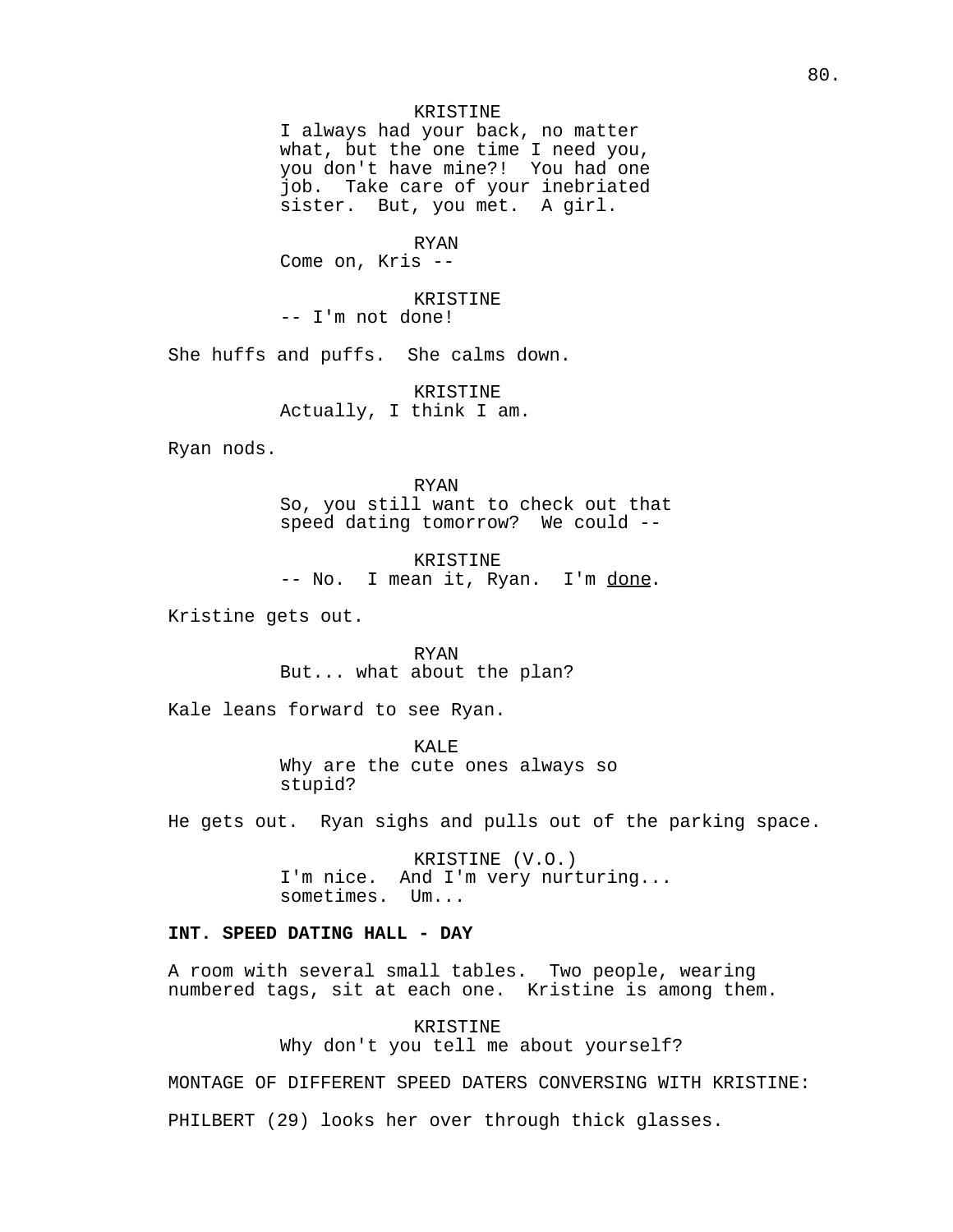PHILBERT Well, I'm a Phlebotomist, and I must say, you have impeccable veins. (reaching out) May I?

Kristine crosses her arms.

KRISTINE I'm good, thanks.

SURGE (O.S.) I'm just sayin', I can totally help you pump those up, if you want.

SURGE (26), a ripped, energetic lacrosse player grins.

SURGE

My ex wouldn't work out with me. She told me to choose between her and the gym, so I had to cut her loose. I still love her, though.

Kristine squints.

#### KRISTINE

Then why are you here?

Brando, in a fake mustache, reveals a joint behind his ear.

#### BRANDO

'cause single, depressed twentysomethings buy more weed than any other demographic. Soooo... how much can I put you down for?

Kristine grimaces.

## KRISTINE

Brando?!

A Thai man, APICHATPONG (38), smiles wide.

APICHATPONG It's pronounced Apitchatpong.

KRISTINE (O.S.)

Apat--

APICHATPONG

Apitchatpong.

Kristine leans in, confused.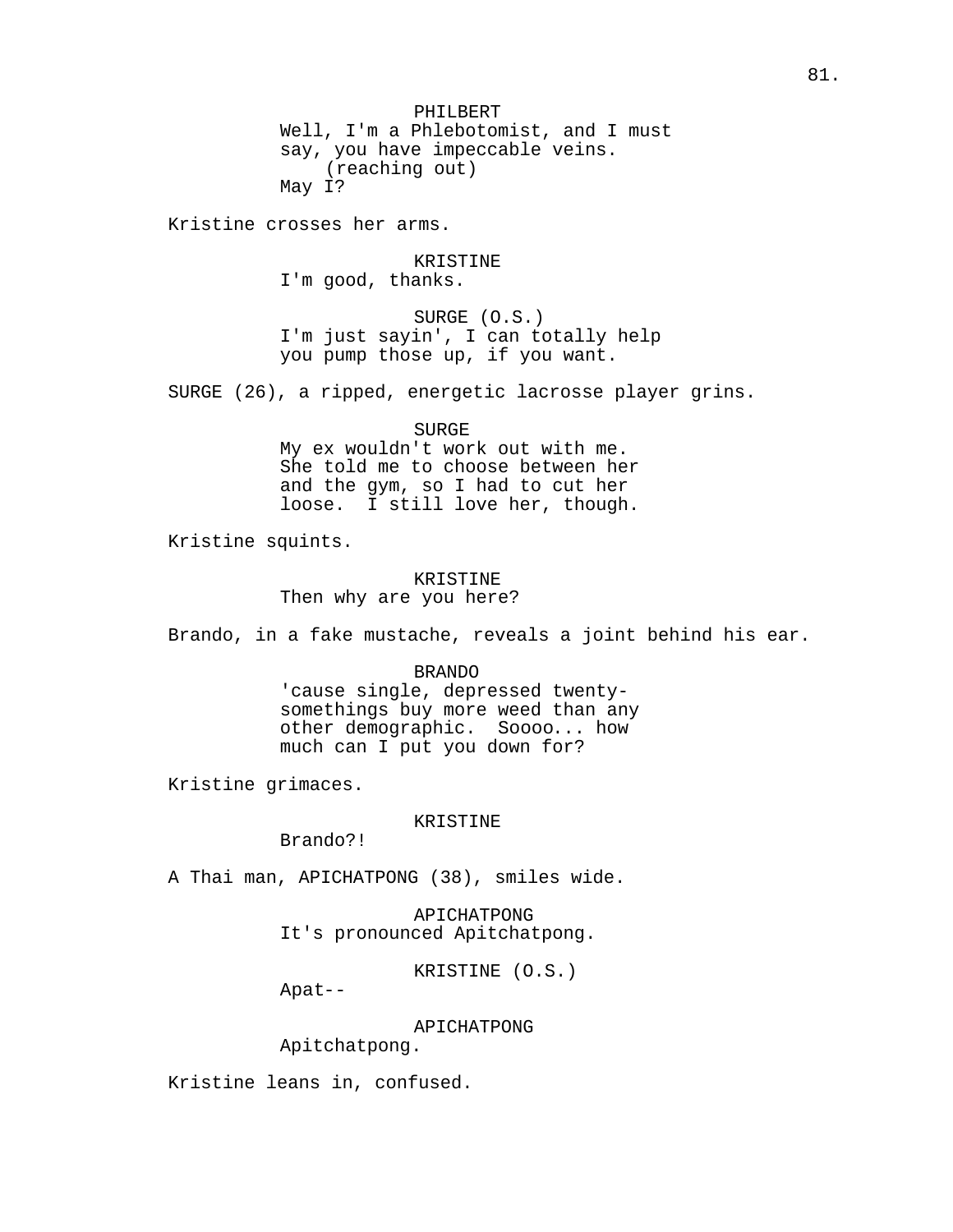## KRISTINE

## Tell me one more time?

DR. CARUTHERS (57) strokes his long, white beard.

#### DR. CARUTHERS

A Nanotechnological Bioinformatics Structural Integration Researcher. Pardon -- where did you say you earned your doctorate?

## KRISTINE

(blushing) I'm actually working on a Masters in Chemical Engineering, at the moment.

GRIFFIN (26), handsome, charming, and well dressed, nods.

GRIFFIN Neat-o. I run a British pub downtown.

Kristine loosens up.

KRISTINE Oh, wow. That must be a lot of work.

GRIFFIN It can be, but, I can't complain. It bought me a house and a car. I even get to travel once in a while. Just gotta find that special someone<br>to share it with. You know? to share it with.

KRISTINE I do, actually.

They exchange a warm smile.

#### **INT. MOTEL 9 - JAMIE'S MOTEL ROOM - DAY**

Jameson lays on a Queen bed. He opens an envelope of wedding photos and examines each one:

- A photo of Jamie and Leanne against the Timber Ridge b.g.

- Jamie and Leanne carefully feeding each other cake.

- The group photo of the groomsmen; Troy and Ryan mooning.

Jameson laughs, bittersweet.

## **INT. RYAN'S APARTMENT - LIVING ROOM - DAY**

Ryan, with bed head, sits on his couch and squirts entirely too much chocolate syrup into his carton of ice cream.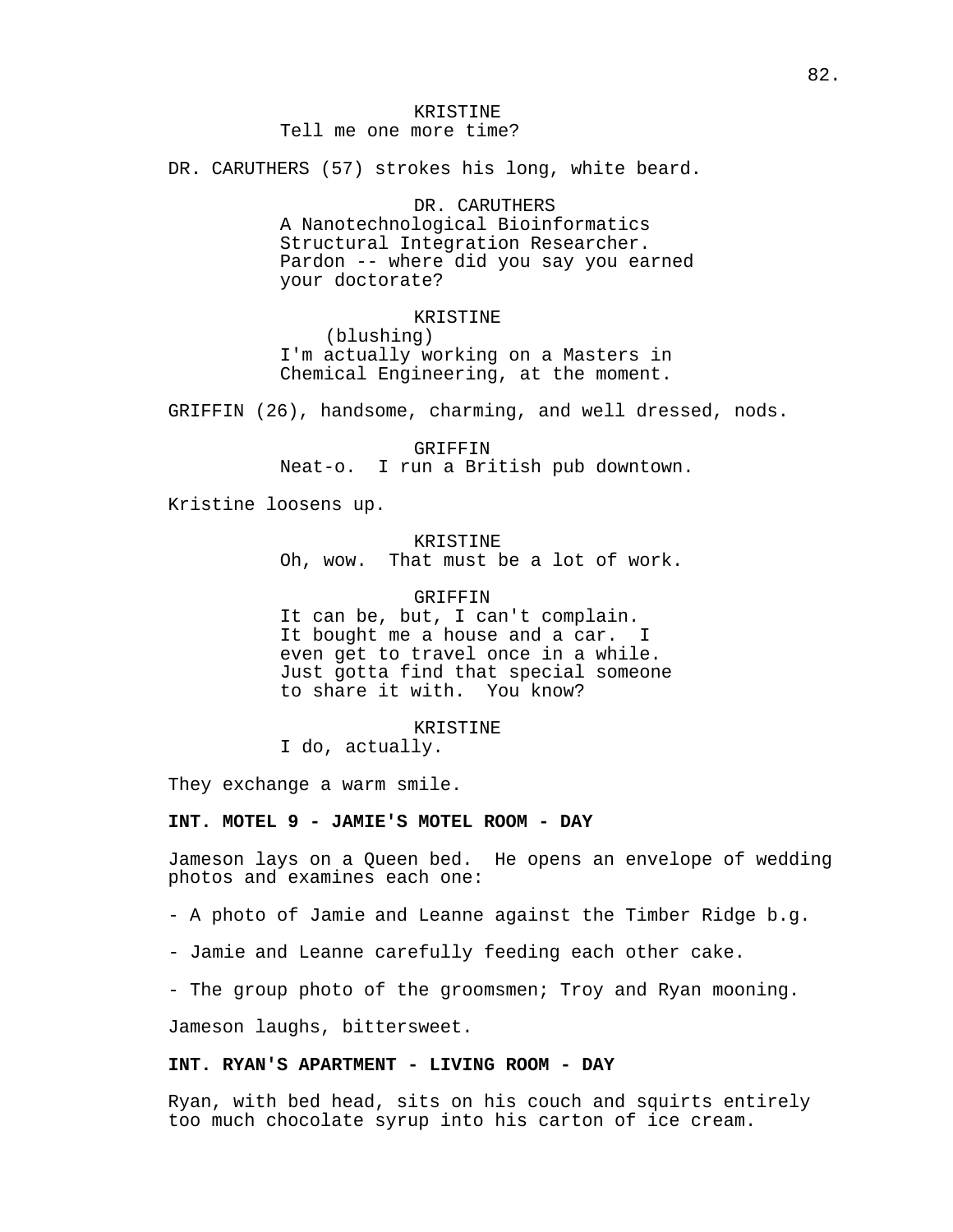He glares at the TV.

RYAN (eating, sloppy) Shut the fuck up, Samwise. Ass hole.

Ryan's PHONE RINGS -- Jameson's face comes up on Caller I.D.

RYAN (answering) ... Hello?

INTERCUT BETWEEN RYAN AND JAMESON

JAMESON Ryan... It's Jamie.

RYAN

Hi.

JAMESON I was just going through some pictures... how are you?

RYAN

I'm... (clenches eyes shut) ... Great.

*JAMESON* 

Yeah?

RYAN Yeah. You were right. I needed to grow up, so I did. New attitude. New mojo. A whole new way of life.

JAMESON That's -- I'm really glad to hear that, man.

RYAN Thanks... How are you?

JAMESON (frowns at photos) Me? Couldn't be happier.

RYAN

Awesome.

Jameson flips to a picture of him yelling at Ryan and Troy.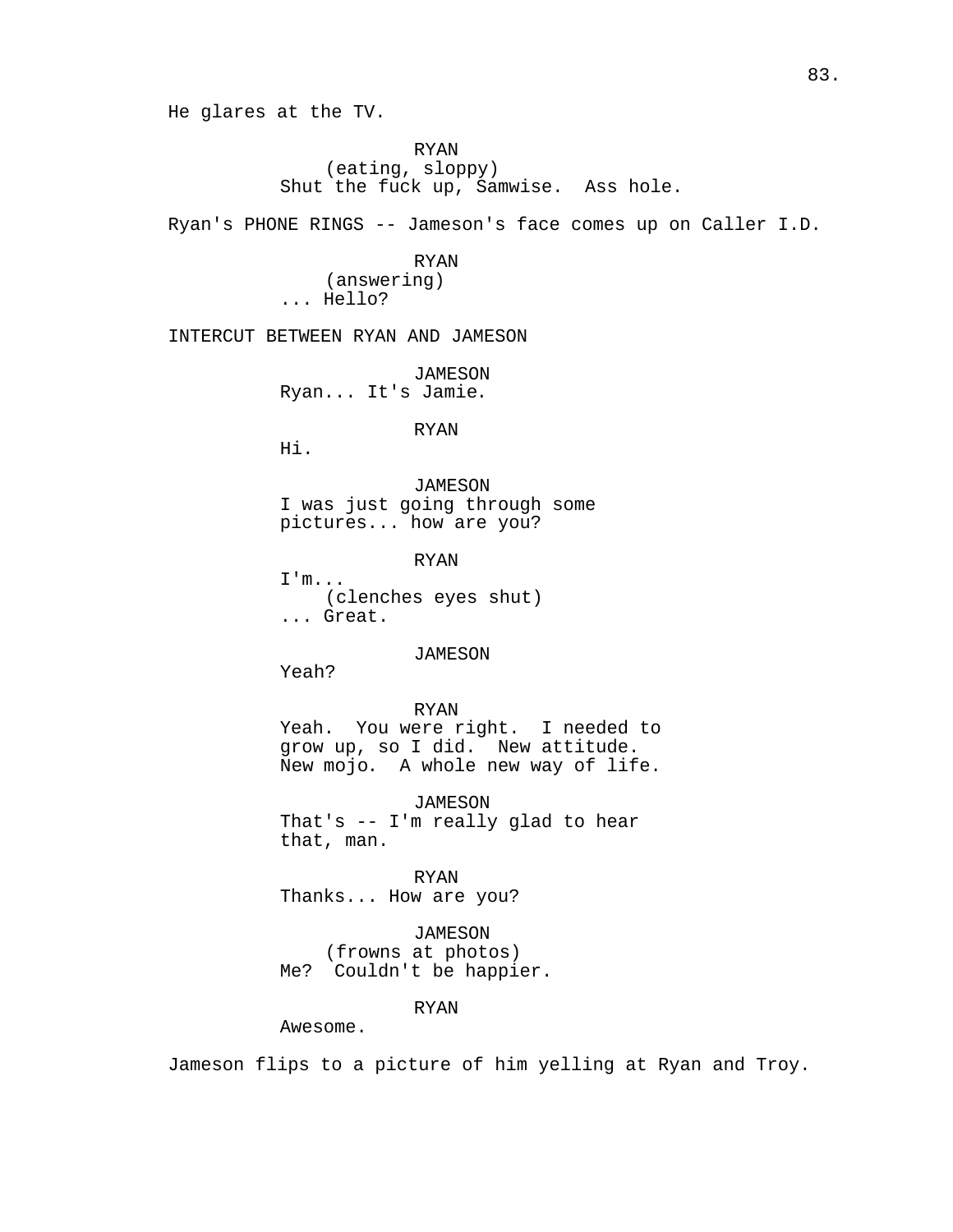*JAMESON* Well, I was calling to see if you wanted to get together tonight, but it sounds like you keep pretty busy.

RYAN

Yeah -- actually, I have plans -- a date. Her name's, uh --

Ryan's eyes go wide -- he scrolls through the contacts on his phone until he lands on Brittany's number.

> RYAN -- Brittany! I think it's getting serious. You'll probably meet her at the reunion.

JAMESON Right. The reunion...

Jameson sulks.

## RYAN

... Jamie?

JAMESON For sure. I look forward to meeting her. So, I guess I'll see you at the reunion then.

RYAN

See you then.

Jamie hangs up.

Ryan dials Brittany for a one-way call.

RYAN Hi, Brittany? This is Ryan, from the club. Kitty Tata's? ... Right, the nosebleed. I was wondering, are you busy tonight?

## **INT. MOTEL 9 - JAMIE'S MOTEL ROOM - DAY**

Jamie finds a pic of Kristine in the buffet line. He smiles. REVEAL THE DATED BUDGET-CHIC MOTEL ROOM AROUND HIM.

## **INT. SPEED DATING HALL - DAY**

The speed dating HOST circles the daters.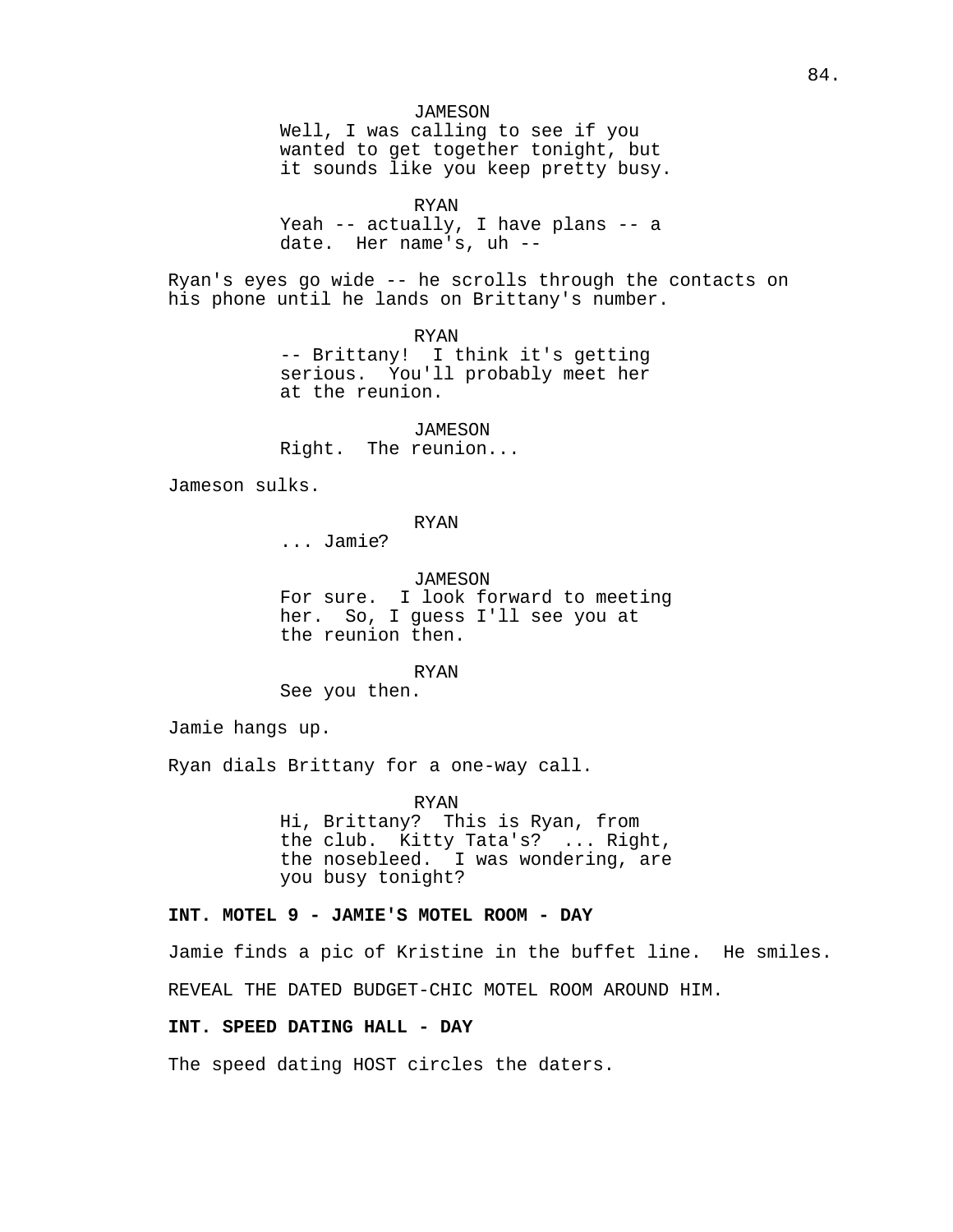HOST Now, I know not everyone was lucky enough to meet their soul mate here today, but hopefully you were able to practice for when you finally do.

Kristine's eyes drift to Griffin. He ogles a blonde nearby.

HOST I want to thank you for participating in the Expi-date Speed Dating Hour. Please retrieve your match sheets from the table in back, and good luck on those second dates!

The daters disperse, each taking their sheets. Kristine peeks over their shoulders -- many phone numbers on each, as the daters smile, mingle, and start to trickle out.

Kristine is last to snatch her sheet. She takes a deep breath and flips it over -- it's blank. She quickly folds her paper before anyone else can see it, and feigns a smile for passing daters. Her eyes become glassy.

Everyone exits the room, leaving Kristine alone. She pinches the bridge of her nose. Her PHONE RINGS. She checks it, and her pained expression vanishes.

> KRISTINE (answering) Hello?

JAMESON (V.O.) (filtered) Hey. Kristine? It's Jamie...

Kristine listens, hopeful.

## **INT. KITTY TATA'S - LOUNGE**

Cheap tequila spills into a shot glass. Clint sets it in front of a woman with a MULLET.

> CLINT That'll be four bucks.

Mullet drops a handful of quarters on the bar.

MULLET

Four even.

CLINT

(icy) Swell.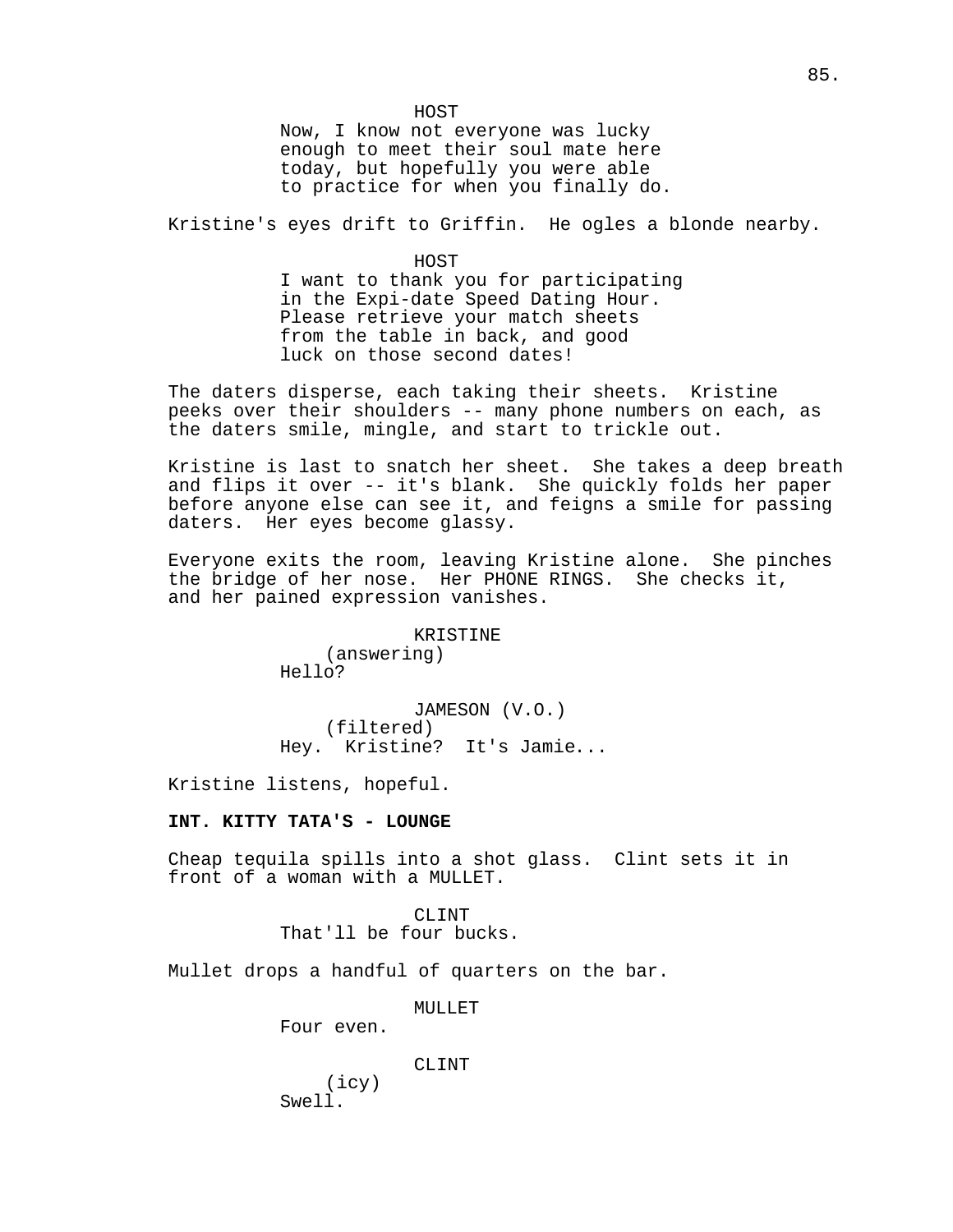Clint takes the money and spots Troy, who enters in a t-shirt that says, "TITTIES MAKE ME SMILE." He approaches.

> CLINT Subtle. And I bet you say -- (hand quotes) -- Don't tell my girlfriend, when it's over, right?

TROY I'm not gay, fudg-- (straightening himself) -- Clint.

CLINT Okay. So, what are you doing here?

TROY Needed a cheap drink.

Clint eyes him, suspiciously. He pours them each a shot.

CLINT And, just because this is a lesbian bar, we must sell cheap drinks?

**TROY** 

Yeah.

#### CLINT

Touché.

They down their shots. Troy reaches for his wallet.

CLINT That one's on me. Consider it a thank you.

TROY

Sadist.

Troy sighs.

**TROY** Okay, I'll bite. (raising shot glass) Why?

CLINT I love it here. I should have quit Way-mart years ago. And, I wouldn't have, if not for you.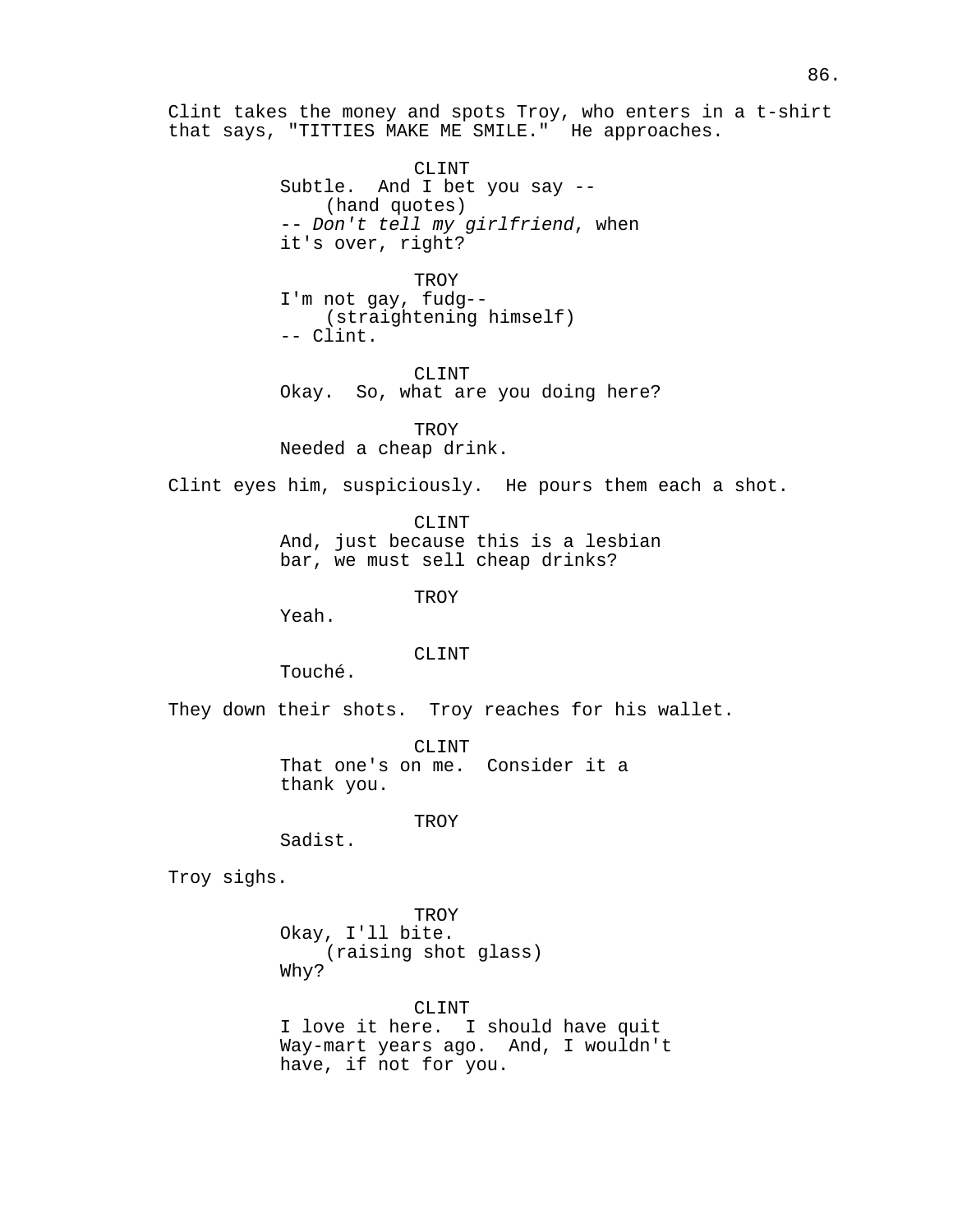TROY<br>Yeah, about that. Look -- I didn't have the best upbringing, so...

## CLINT

So?

## **TROY**

If my dad even knew I was talking to one of you, he'd kick my ass. Fuck. He'd kick my ass, even if I wasn't. He was kind of a douche like that.

CLINT

So, that makes it okay to treat us like shit?

TROY You already know the answer to that.

CLINT

Do you?

**TROY** Yes! No, it's not okay. Okay? Fuck!

CLINT And this is your apology?

TROY<br>.Maybe I dunno.

CLINT Ha! You sure you're not gay?

TROY I told you -- I'm straight as fuck!

Troy presents his "Titties Make Me Smile" shirt.

Clint laughs and nods to a large BEARISH MAN in a harness standing near Troy. Troy sees him fondle his nipple.

> BEARISH MAN Smile, buttercup.

Troy shudders. Clint pours them another shot.

**TROY** 

(to Clint) You ever think maybe I wouldn't be such a dick to you guys if you didn't treat me like a piece of meat?!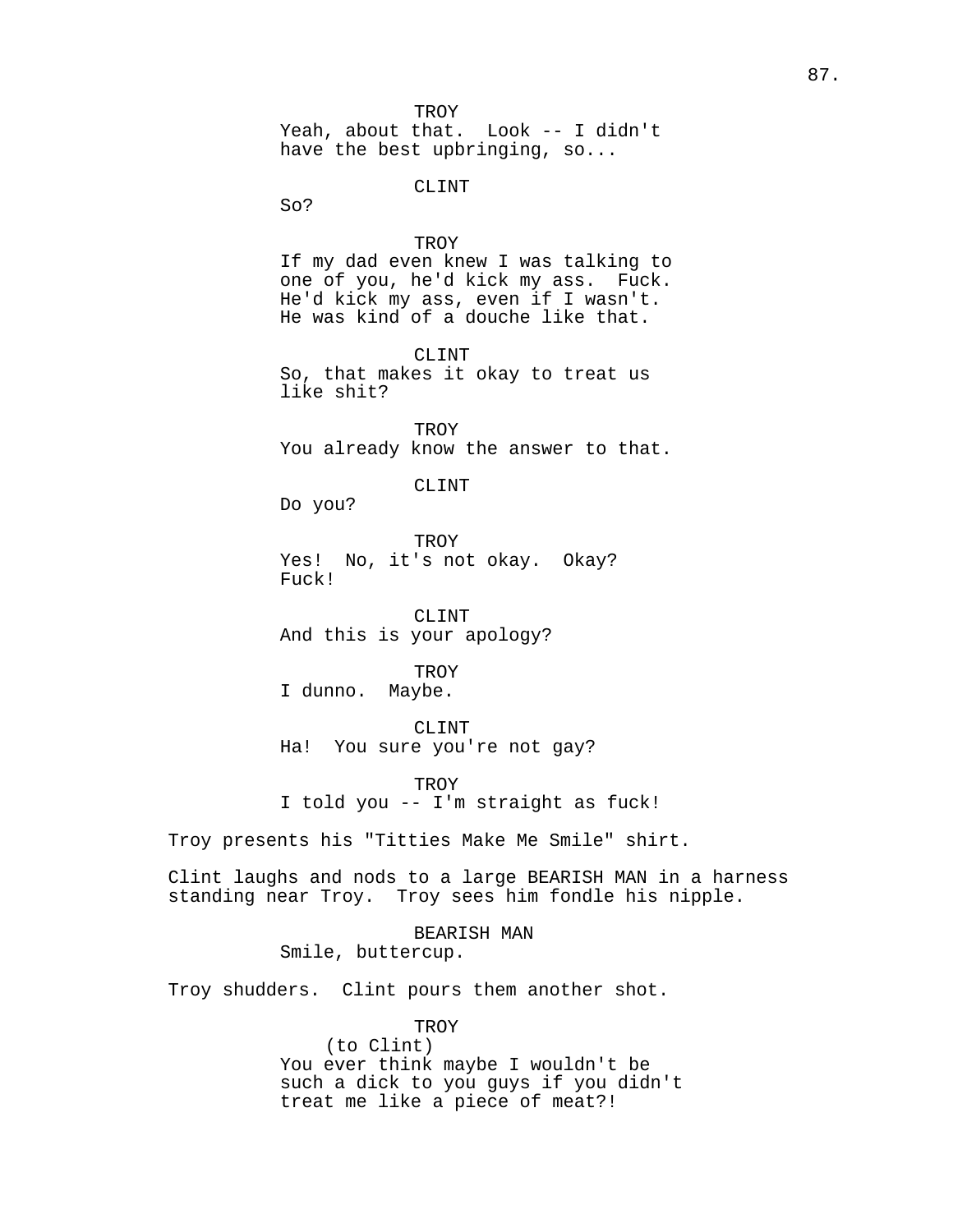You ever stop and think maybe that's how you make women feel? Like Jane from housewares? Or Kim in produce?

Troy softens and shrugs, coolly.

**TROY** (to himself) ... Never showed 'em my nipples...

## **INT. MAGGIANO'S - NIGHT**

Fancy Italian Restaurant. Two wine glasses clink together and part to reveal many dressed up patrons at candlelit tables. Among them, Ryan sits across from Brittany, who taps keys on her phone. Ryan stares, impatiently.

RYAN

So... Are you from Colorado?

Brittany keeps typing, half paying attention.

BRITTANY

... What?

RYAN Colorado... are you a native?

Brittany glances up and smiles.

BRITTANY

No, I'm white.

She resumes texting.

BRITTANY I just checked us in online.

RYAN

Ugh. Nothing good ever comes out of social media. I'm starting to think it's all just for drama and stalkers.

BRITTANY

Well, if we didn't want to be followed, we wouldn't post anything at all, right?

RYAN I... guess not?

BRITTANY Hey! Let's take a selfie!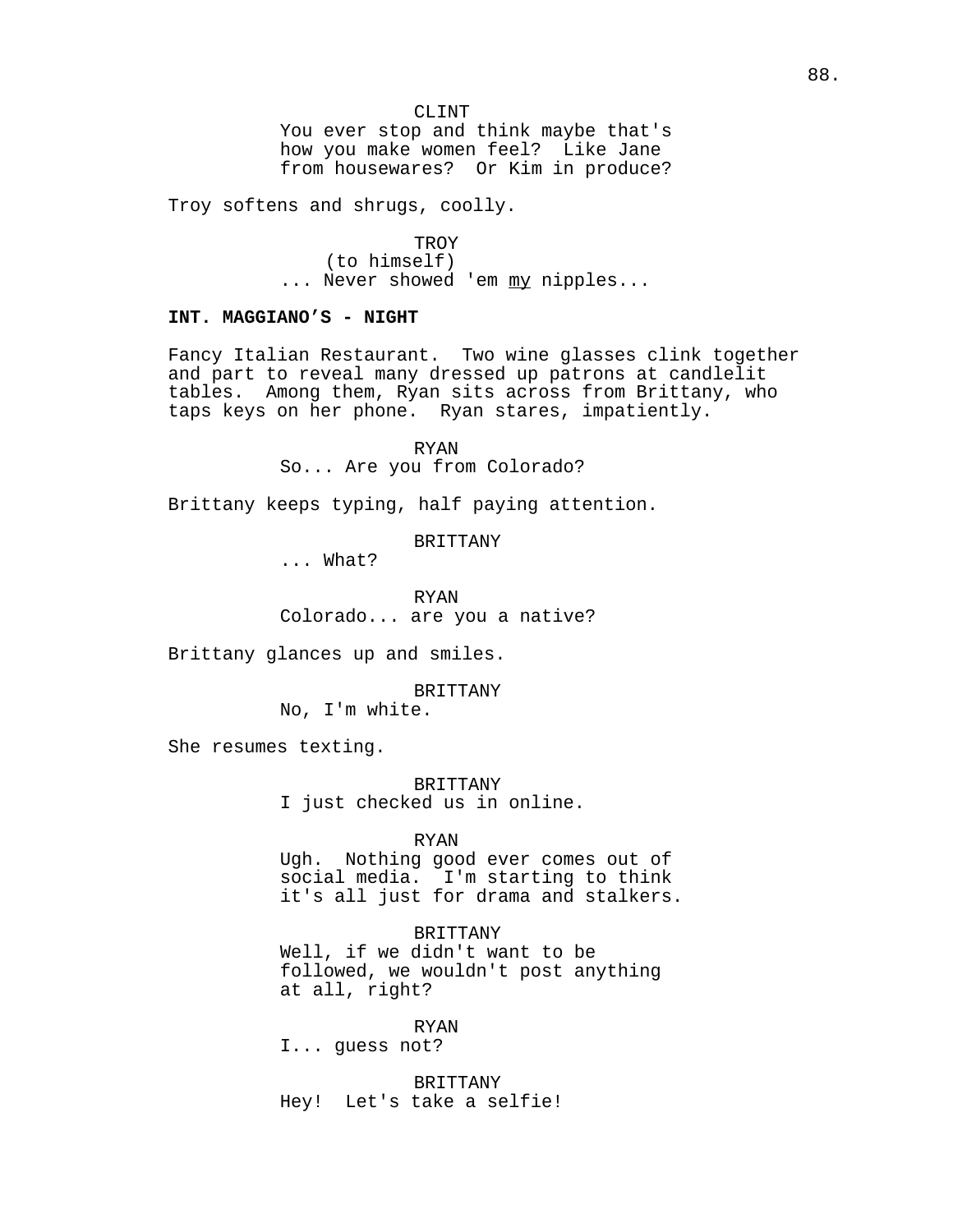Brittany pulls out the chair beside her.

RYAN ... Okay... sure.

He joins her. She smiles, he doesn't.

BRITTANY

Three... two... one ...

VADA (O.S.)

Brittany!

Brittany turns and gapes, elated, as two young women, VADA and MARIE, approach. The phone flashes and takes the pic.

#### BRITTANY

Vada! Marie!

Brittany sets the phone down and pops up to hug them.

The photo on the phone "develops" to show a distraught Ryan, and Brittany with an excited smile towards her friends.

> **MARTE** We were shopping next door and saw your check-in!

BRITTANY I'm so glad! This is my date, Brian!

RYAN Hi. I'm Brian.

Ryan takes a big gulp of wine.

BRITTANY Sit down! Join us!

The girls pull up chairs and join them. In the b.g., Kristine enters, looking sexy, oblivious to Ryan, and moves to:

#### **THE BANQUET ROOM**

Kristine joins Jamie -- also dressy -- at his table. He rises to hug her, as they ad-lib greetings, and sit.

> KRISTINE So good to see you. No Leanne tonight?

Jamie's smile fades.

JAMESON Not tonight. Actually, uh...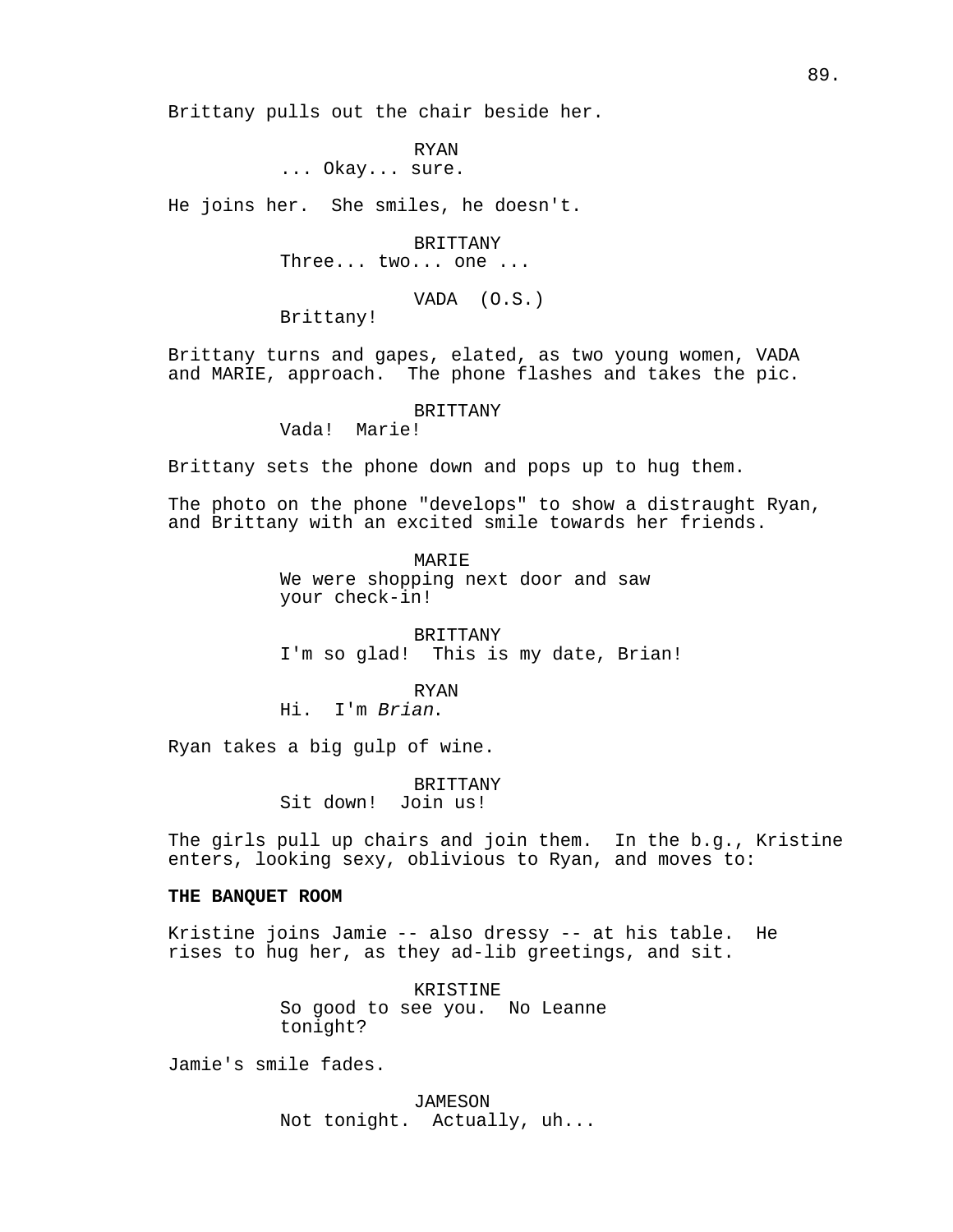He pours them some wine. Kristine perks up.

JAMESON

... We separated.

## KRISTINE

Oh, Jamie. I'm so sorry to hear that. When?

**JAMESON** I moved out last week. Been living in that motel on twentieth.

KRISTINE

Last week? Does Ryan know?

## JAMESON

Nah. I called him. He seemed so happy, I didn't want to interfere. I'm just glad he's doing so well.

KRISTINE

(under her breath) Doing well, my ass.

#### JAMESON

After the wedding, we drifted apart. Maybe before that. I don't know. He was right, though. I changed when I got with Leanne. I thought that's what I was supposed to do.

Kristine frowns.

*JAMESON* 

But, then I started seeing other sides of her. She treated me like I was her property -- a trophy husband - just for appearances. And then she --

Jameson clenches his fist and turns away. He recomposes.

*JAMESON* 

(feigning a smile) Would you believe she wants to pretend we're still together at the reunion?

KRISTINE Sounds like the Leanne I knew. She pulled that same shit at prom!

JAMESON Really? Why didn't you warn me?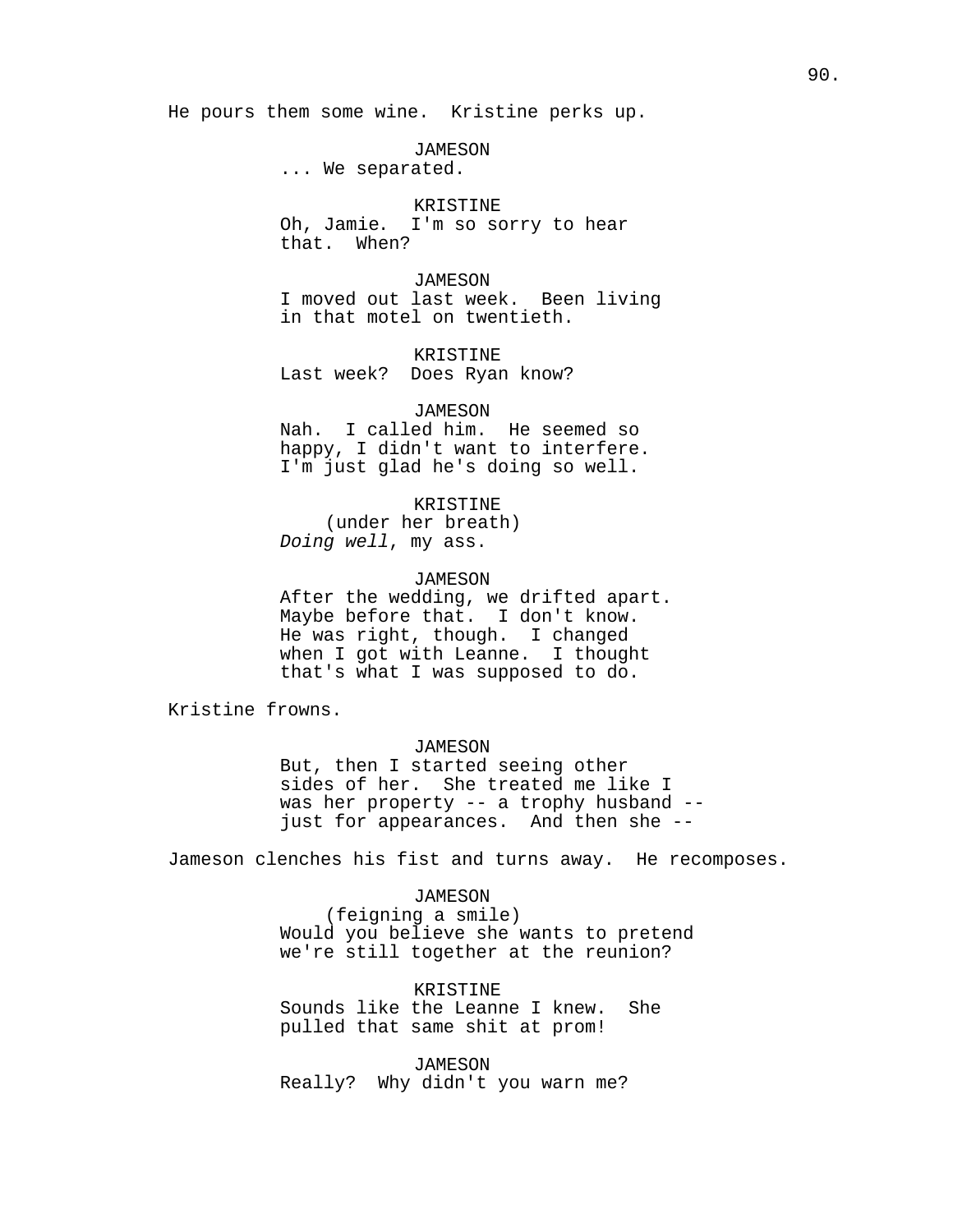## KRISTINE

What was I going to say? That she was a vain, self-centered, conceited, narcissistic, boujie bitch that treated her boyfriends like garbage, and that you could do better?

Jamie's jaw drops.

## KRISTINE

It really wasn't my place to say, Jamie. I mean, I'm just your best friend's sister.

JAMESON You were always more than just my best friend's sister.

Kristine melts. She smiles and takes a swig of wine.

## **INT. KITTY TATA'S - LOUNGE - NIGHT**

Clint and Troy's empty shot glasses hit the bar.

CLINT You fucked Stella?! She's a hundred!

TROY (slurring) Fuck you. Her teeth come out, and she's fuckin' good at it.

A GLASS SHATTERS in the b.g. Clint spins around to see another bartender, MARCOS, nursing a bloody hand in front of a long line of customers.

> CLINT What did I tell you about trying to do flair, Marcos?

Clint leads him to the office door.

CLINT You don't have the wrists for it! Go clean yourself up.

Clint returns to Troy, but keeps his gaze on the gays.

CLINT Shit! My relief bartender's in rehab.

**TROY** I can bartend. Did it in college.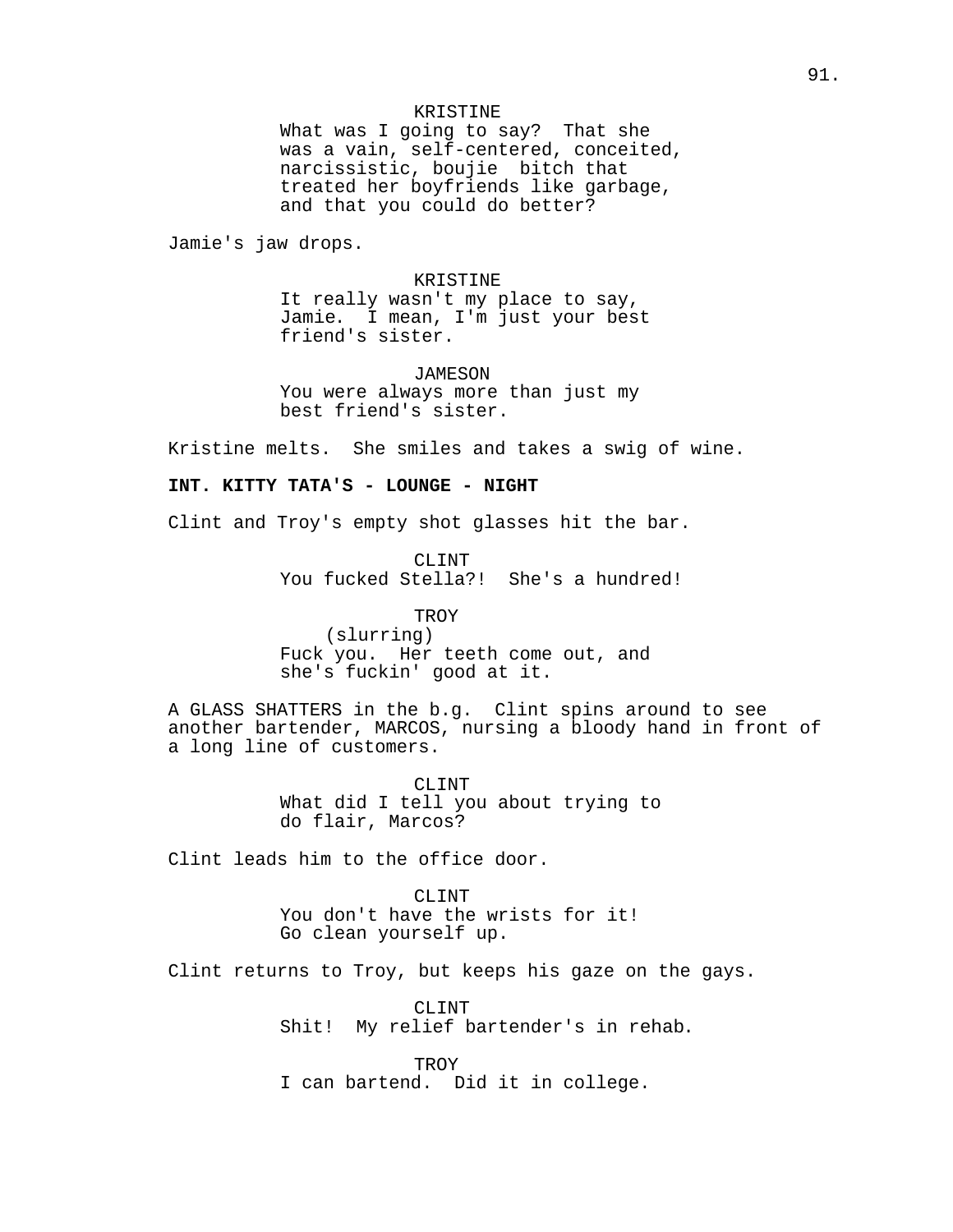CLINT

No.

TROY Come on. I need the money, and besides, if it weren't for me, you wouldn't be here.

Clint gives him the "you have a lot of nerve" scowl. The line grows longer. A LEATHER DADDY leans over the bar.

> LEATHER DADDY I need two beers.

Clint gives Troy a "go ahead" gesture and helps a customer.

Troy hops up and hesitates. He pulls his dog tags off, examines them for a moment, and sets them on the bar top.

Troy hops behind the bar, opens two beer bottles, and takes Daddy's cash. Bearish Man is next in line, then Tiny.

> BEARISH MAN You got any shot specials?

**TROY** Uh... yeah. Red Headed Sluts.

BEARISH MAN Give me four.

**TROY** Yeah. Twenty bucks.

Mullet barges into the line.

MULLET Hey, breeder! What's the cheapest thing you got?

**TROY** 

You are.

MULLET Fuck you. I want one of them shots.

**TROY** Five bucks. Plus tip.

Mullet snarls and drops a five-spot on the bar, then a single. Tiny leans over the bar.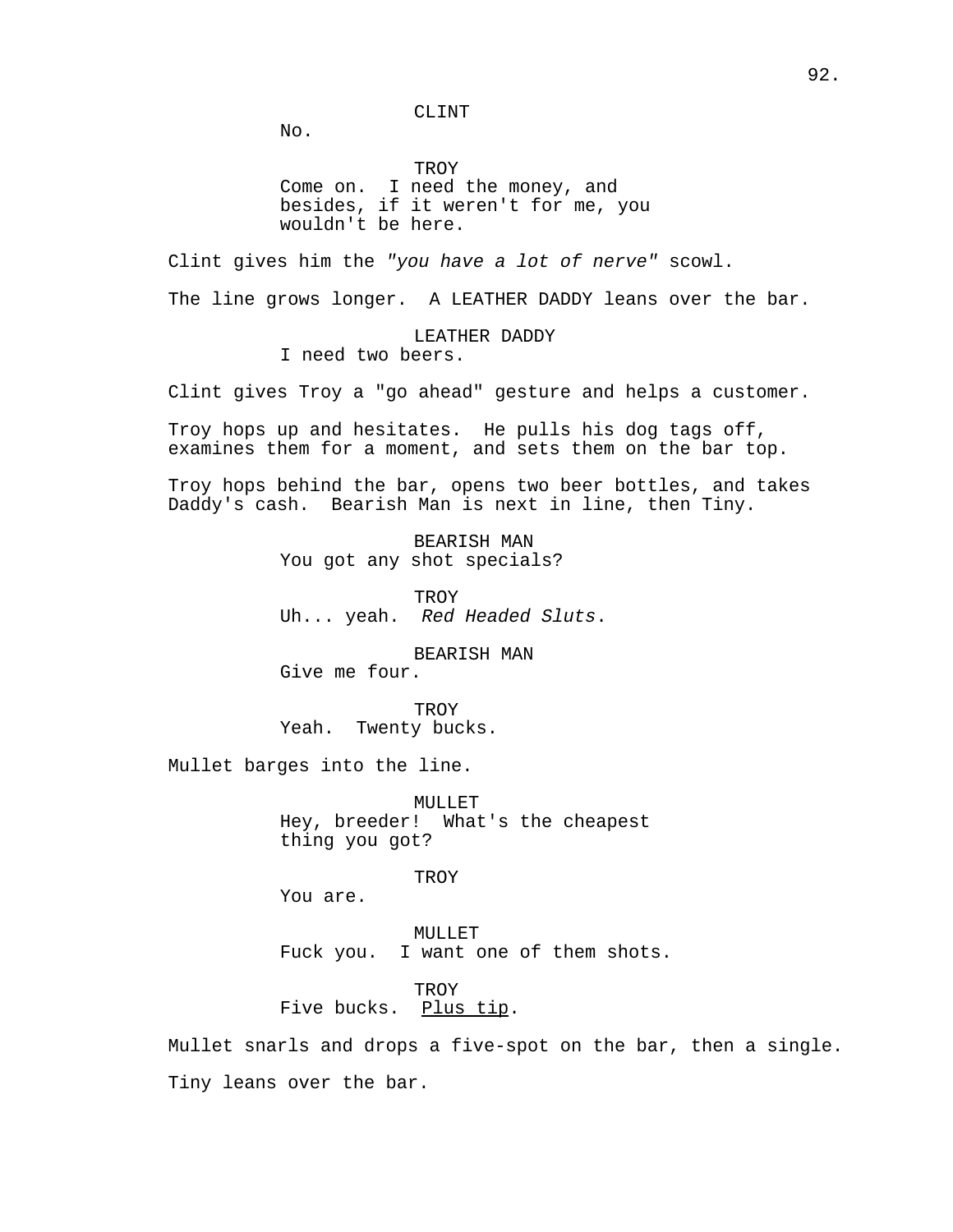TINY Hey. Take your shirt off.

**TROY** 

Why?

#### TINY

Just do it.

Troy takes his shirt off. The men (and some women) whistle and give cat calls as they wave fists full of cash at him.

TINY

(smiling) See? Now, get those pants off, too.

**TROY** 

Yo, fuck you, Man-dingus!

## **INT. MAGGIANO'S - BANQUET ROOM - NIGHT**

Kristine and Jameson, both tipsy, laugh over wine.

*JAMESON* No -- no fucking way!

KRISTINE Yes! I woke up with so many womens' phone numbers the next day.

JAMESON That's insane! You're, like, a whole new Kristine.

KRISTINE No. ... Maybe. Is that bad?

JAMESON Not at all. It's just nice to see you out of your shell, for once.

#### KRISTINE

Well, I'm not proud that it took a rave drug to get me here, but, in a way, it was... freeing.

Jamie laughs uncomfortably.

#### KRISTINE

What?

*JAMESON* It just occurred to me that, after the last fifteen years, I really (MORE)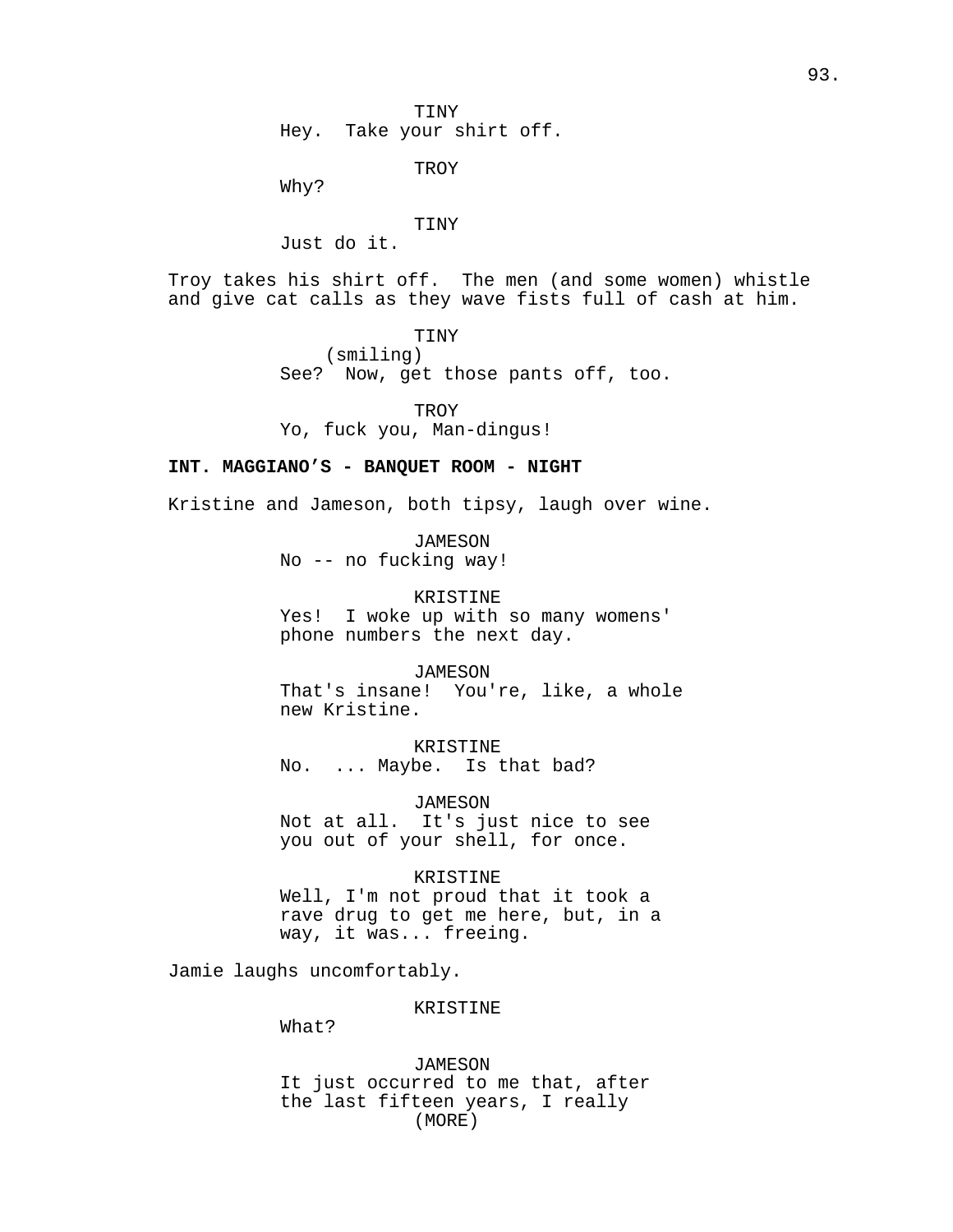## JAMESON (CONT'D)

don't know anything about you. Other than you were always doing homework.

KRISTINE That's me. Always doing my homework. And sometimes Ryan's.

#### JAMESON

But, who were you?

KRISTINE Well... I was a good girl. I liked science, and rainbows, and unicorns... and... you...

## *JAMESON*

Me?

Kristine laughs, embarrassed, and empties her wine glass.

KRISTINE I may or may not have had the biggest crush on you in high school.

JAMESON

(laughing) What?! Shut up! You barely said a word to me in high school!

KRISTINE Well. Now you know why.

Uncomfortable silence. Kristine checks her watch.

KRISTINE I think I've embarrassed myself enough for one evening. I should probably get going...

Jamie smiles sweetly and touches her hand. She melts.

*JAMESON* Do you want to share an Uber?

## **INT. MOTEL 9 - JAMIE'S MOTEL ROOM - NIGHT**

Jamie shuts the door behind him. Kristine moves in for a They clumsily stumble back and fall onto the bed.

Jamie undoes her dress and slides it down...

JAMESON You sure you want to do this?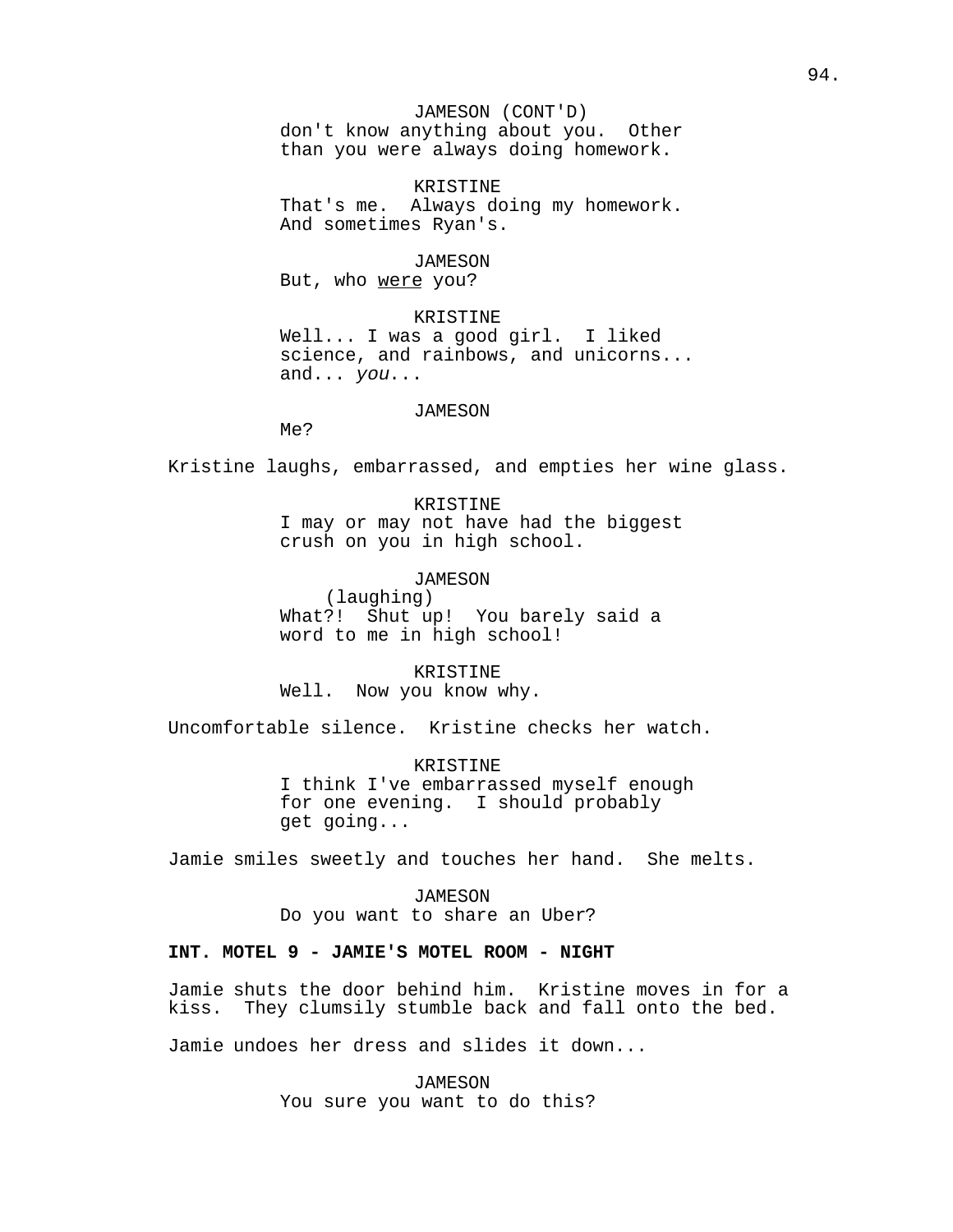Kristine tears his shirt open.

KRISTINE

Affirmative.

Kristine undoes his pants and stops.

KRISTINE

It's just...

*JAMESON* 

Yeah?

KRISTINE It's nothing, really, but... I might need a wee bit of coaching.

JAMESON With what? Wait -- are you a....

KRISTINE

I'm a quick learner, is what I am.

Jamie rolls over beside her, face up. He sighs.

*JAMESON* We can't do this.

(kiss)

KRISTINE

The hell we can't!

Kristine rolls on top of him, kisses his neck gently. Then his chest. She makes her way down, further and further...

JAMESON

Kristine. I don't want you to regret --

Jamie moans. His eyes roll back in pleasure.

**EXT. LOOKOUT MOUNTAIN - NIGHT**

A shooting star blazes across the clear night's sky.

**INT. RYAN'S CAR - NIGHT**

Ryan, reclined in his seat, admires the view and smiles.

RYAN

Pretty, huh?

Brittany snaps the gum in her mouth and stops texting.

BRITTANY

Thank you!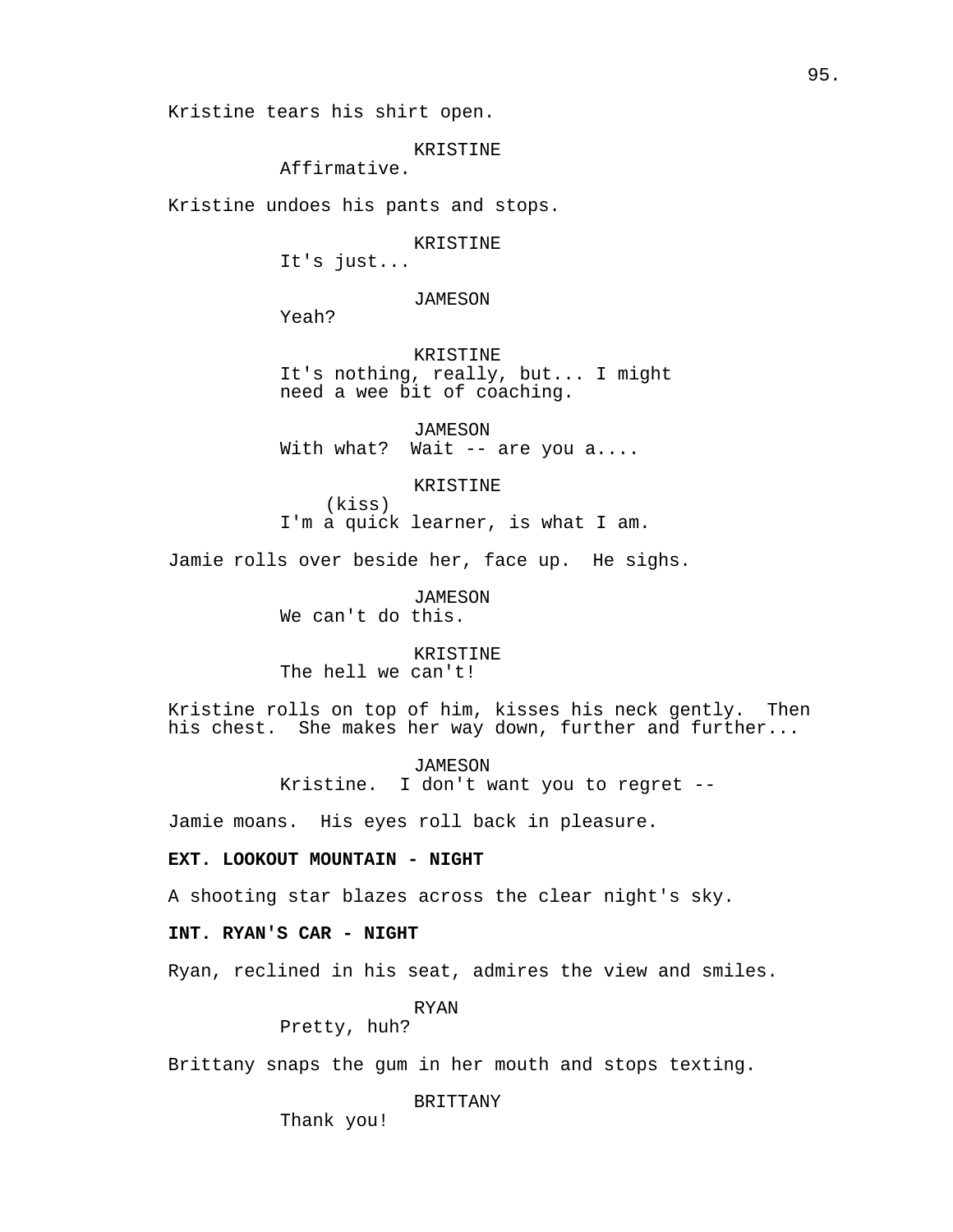RYAN I meant the -- (clears throat) -- You're welcome.

She resumes texting. Ryan grimaces. He picks up his own phone and dials. He puts it on speaker...

BRITTANY'S PHONE RINGS. She sees the name "Brian" -- as well as their selfie -- on her caller I.D. She looks at Ryan, puzzled. After two more RINGS, it goes to voice mail.

> BRITTANY (V.O.) (on the phone) Hi! This is Brittany. Leave a message!

The PHONE BEEPS.

RYAN (into the phone) You're on a date!

He hangs up. Brittany's face reflects a sudden understanding.

#### BRITTANY

Sorry.

#### RYAN

(sigh) Me, too. Look. I get the sense that we don't have much in common, and I just wanted to say that, if you're not into me, it's okay. You don't have to pretend. It's not gonna hurt my feelings.

## BRITTANY

Oh, thank goodness. (sigh of relief) I'm so glad you're not all sensitive like most guys. I always feel like I have to lie whenever this happens.

Ryan's eyes widen with concern.

## BRITTANY

I love your style, but T-B-H, you look so much cuter to me when I'm drunk. And beards are really hot, but you don't look like you can grow one. It makes you look like you're twelve, and that's just gross to me. Oh! And you're really skinny, too.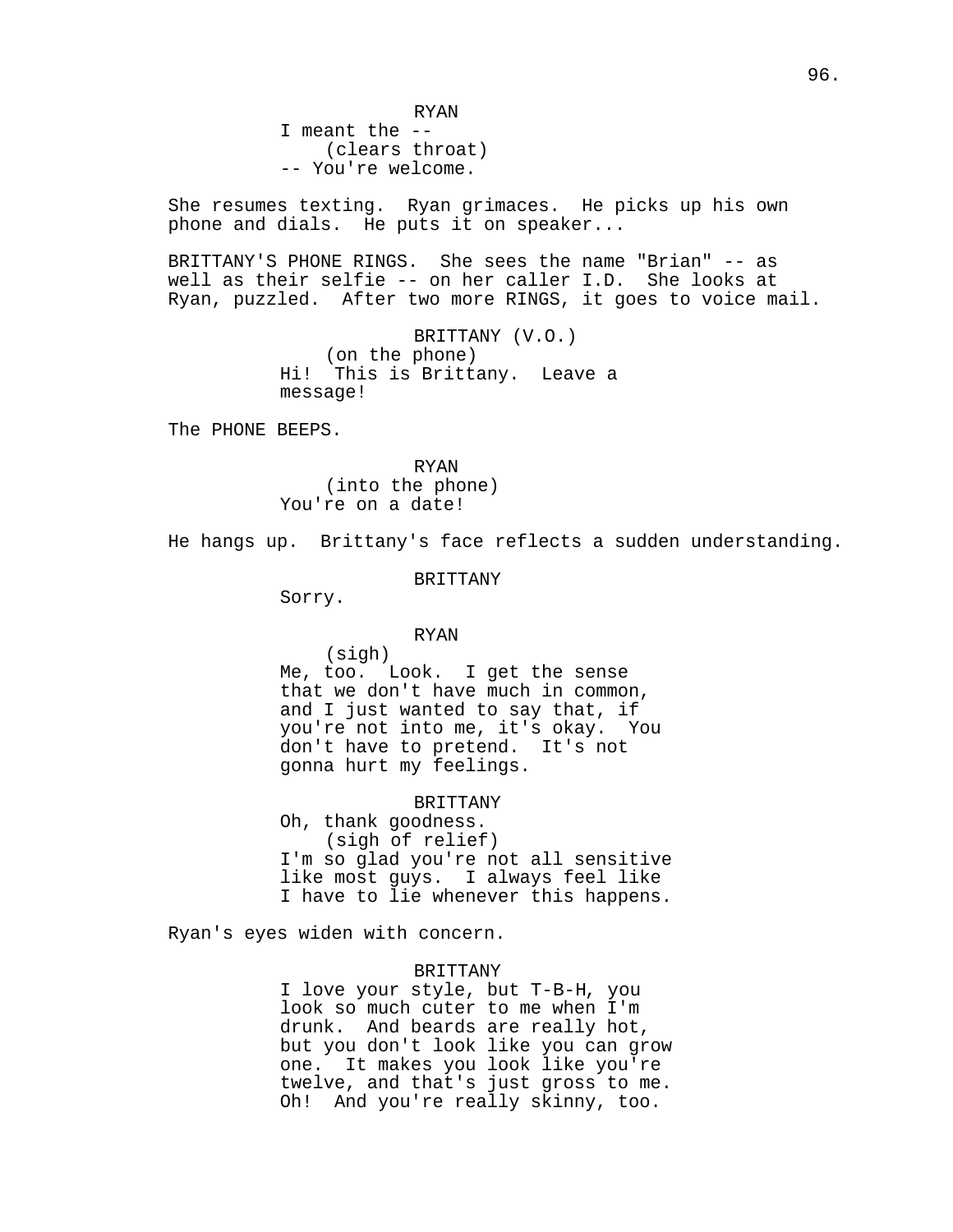## BRITTANY

But, even though you're kind of a four right now, you totally have the Prudential to be a six or seven if you really worked at it. You should totally hit me up again if you ever get all big and muscly someday!

A tear twinkles in Ryan's eye.

#### RYAN

... I'm a four?

Brittany's PHONE BEEPS; she scans the incoming message.

#### RYAN

I worked my ass off for this. I bought new clothes. I tried dating apps. I used white strips! I did everything I could to be different. But underneath it all, you still have no interest in who I am.

#### BRITTANY

We can't help who we are, Brian. The best we can do is own it.

#### RYAN

I guess. My sister was right. I'm in denial. About everything.

## BRITTANY

(in her phone) Wow. My ex is really pissed that I went out with you.

RYAN So... why'd you tell him?

#### BRITTANY

I didn't. He saw our check-in online, and posted some really mean comments.

RYAN

Because we went to dinner?

BRITTANY Mmm-hmmm. And here, too.

RYAN You checked us in here?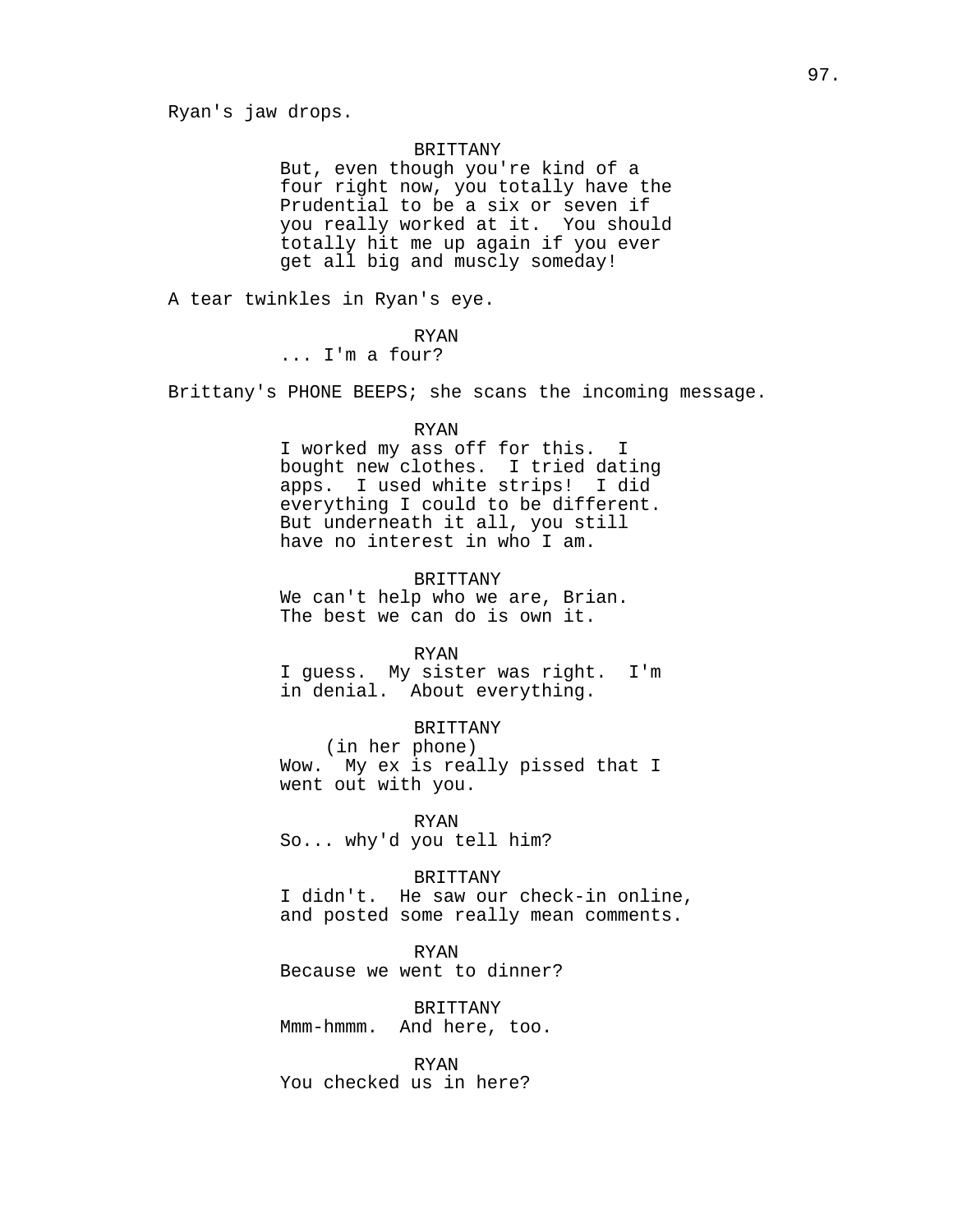## BRITTANY

Of course, silly. We're on a date. If you don't post it online for everyone to see, then it's almost like it never happened at all.

RYAN

(sigh) I can never catch a fucking break --

Ryan's door is flung open from the outside.

## **EXT. LOOKOUT MOUNTAIN - NIGHT**

Surge yanks Ryan out of the car.

SURGE That's my ex-girlfriend, you dick sploosh!

He backhands Ryan across the face.

RYAN Nothing happened! Nothing happened!

BRITTANY Surge, let him go! I mean it! I'm gonna tweet the police right now!

Surge puts Ryan in a rear naked choke hold.

RYAN (gurgling) ... Tweet them... Tweet them!

He fades fast as we:

FADE OUT.

FADE IN:

## **INT. MOTEL 9 - JAMIE'S MOTEL ROOM - DAWN**

Kristine's eyes flutter open. She touches her head -- major hangover. She looks to the edge of the bed and sees Jamie, sitting up with his head in his hands. She smiles.

> KRISTINE So, I guess that happened, huh?

JAMESON It shouldn't have.

KRISTINE I told you... I wanted to.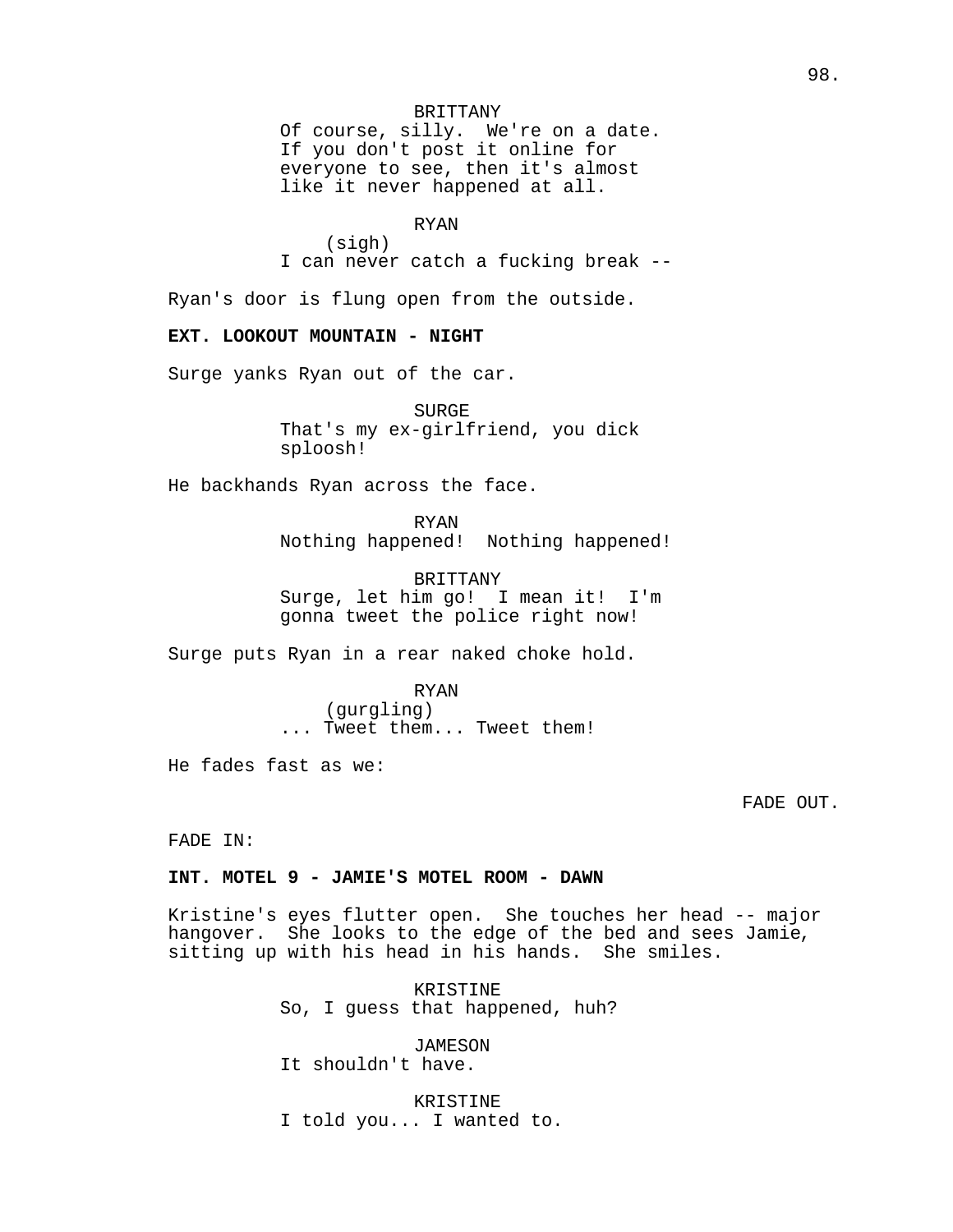JAMESON It was a mistake. I should've never let it get that far.

KRISTINE You're sweet, but I have no regrets... And I'm sure I'll get better with practice, if that's the hold up --

*JAMESON* -- Leanne's pregnant.

Kristine sits up, agape. Jamie sighs, frustrated.

KRISTINE

... Pregnant?

Jamie avoids her stare.

KRISTINE

Since when?

JAMESON About a month.

KRISTINE ... Oh. So this was just....

JAMESON

I'm sorry.

Kristine pulls the sheet around her and drags it out of bed en route to the bathroom.

Jamie reburies his head in his hands.

Kristine rushes back. She slaps and kicks him.

KRISTINE

You bastard! Fuck you! You knew, and you went through with it anyway?! Fuck you, Jameson!

JAMESON (blocking the blows) I'm sorry!

#### KRISTINE

Ass hole!

She lands one last hit, then hurries to the bathroom and slams the door behind her.

Jameson falls back on the bed and sheds a tear.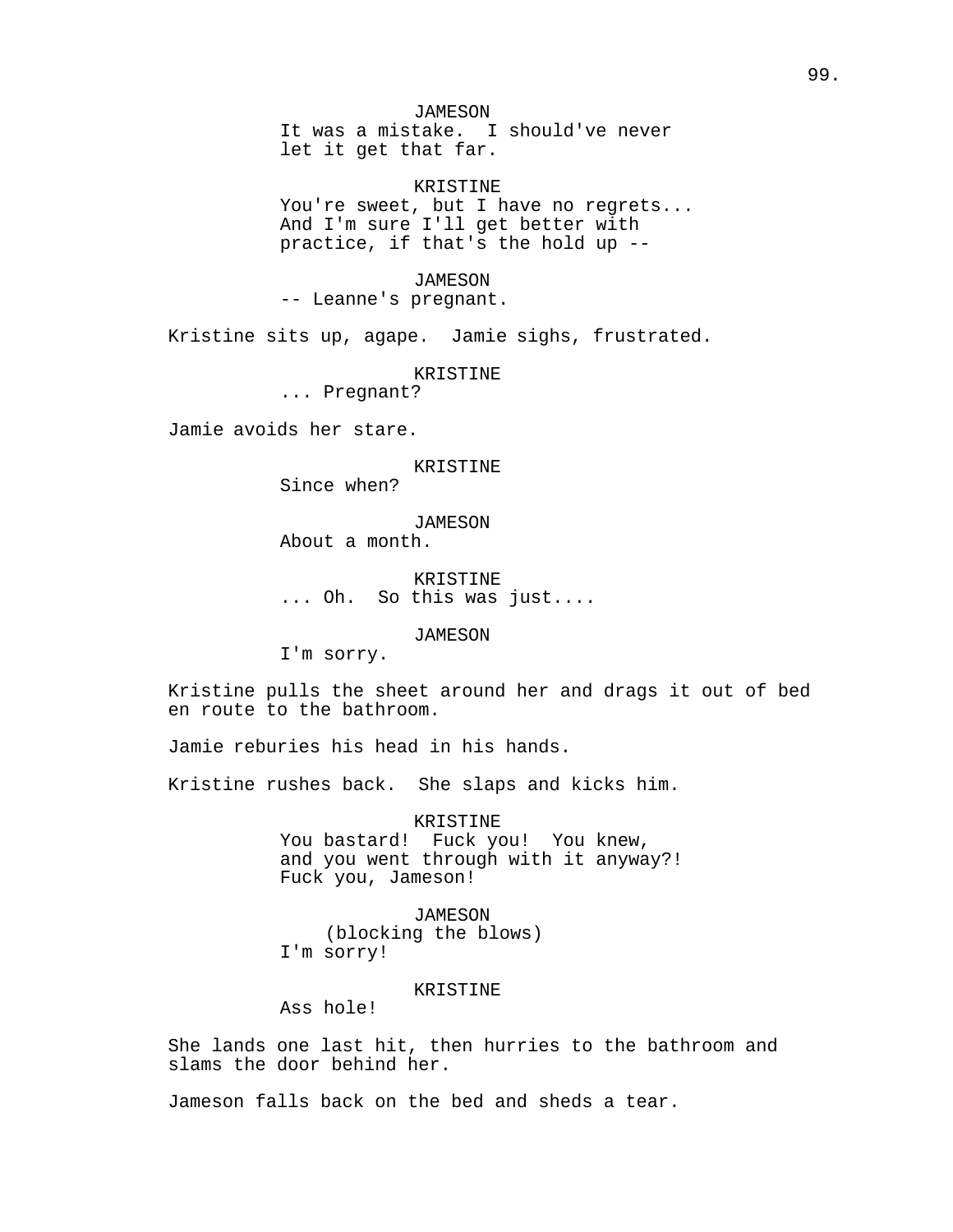## 100.

#### **INT. PHOTOGRAPHY OFFICE - MORNING**

A photo printer whirs to life.

Ryan, back in his classic nerd attire, with a black eye, bumps and bruises, frowns at the computer screen.

ON THE SCREEN

The main page for "RightSwipes.com." The cursor hovers over "DELETE PROFILE" and clicks "YES." Ryan's account disappears.

BACK TO SCENE

Ryan sighs. Andreas enters behind him, eating an apple.

ANDREAS

What'cha working on?

He pulls the completed photo out of the printer and examines it -- it's a shot of heartbroken Ryan, fresh wounds and all.

RYAN

Nothing. I was just --

ANDREAS

-- It's remarkable. Self-portrait?

RYAN

Yeah. I took it this morning. I felt compelled.

ANDREAS

It's gritty, but, it's all there. Not just the lighting and composition - the technical aspects -- but, the raw emotion that shines through.

RYAN

What? Pain?

#### ANDREAS

It includes pain, but it's not rooted there. Pain is a shell -- a cocoon you have to emerge from. Look deeper than the sorrow, and the anger, and fear -- what do you see?

He hands the print to Ryan.

RYAN

Cuts. Bruises. Pokémon Band-Aids.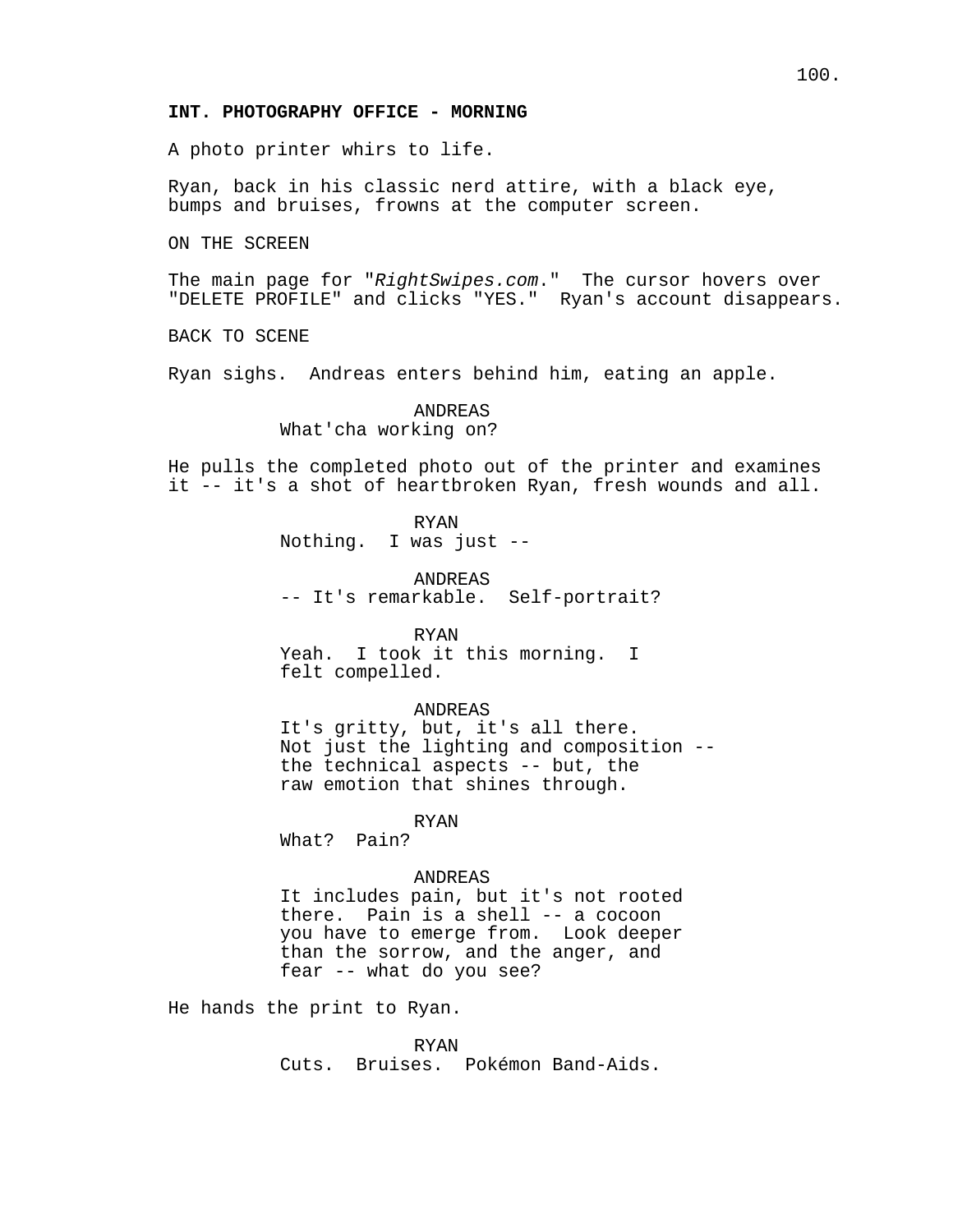#### ANDREAS

(smirk) You remind me of me at your age. Let go of whatever's holding you down. That's how you ascend.

Andreas pats him on the shoulder and heads for the door.

RYAN Hey. About what I said at the club --

ANDREAS Apology accepted. Get back to work.

Ryan smiles, like a weight has been lifted.

## **EXT. KITTY TATA'S - DAY**

A few patrons enter the club as MUSIC BOOMS FROM INSIDE.

## **INT. KITTY TATA'S - LOUNGE - DAY**

Kristine plops down on a bar stool.

KRISTINE

Hi. Can I get a Cosmopolitan, please?

The bartender, wiping a bottle, faces her -- It's Troy.

KRISTINE

Troy?!

**TROY** What the fuck are you doing here?

KRISTINE I needed a cheap drink.

TROY

Oh, just because this is a lesbian bar, we must sell cheap drinks?

KRISTINE

Fuck this.

Kristine gets up and turns to go.

**TROY** 

## Wait, Kristine.

She stops -- she's never heard her name from his mouth.

**TROY** Sit down, would ya'?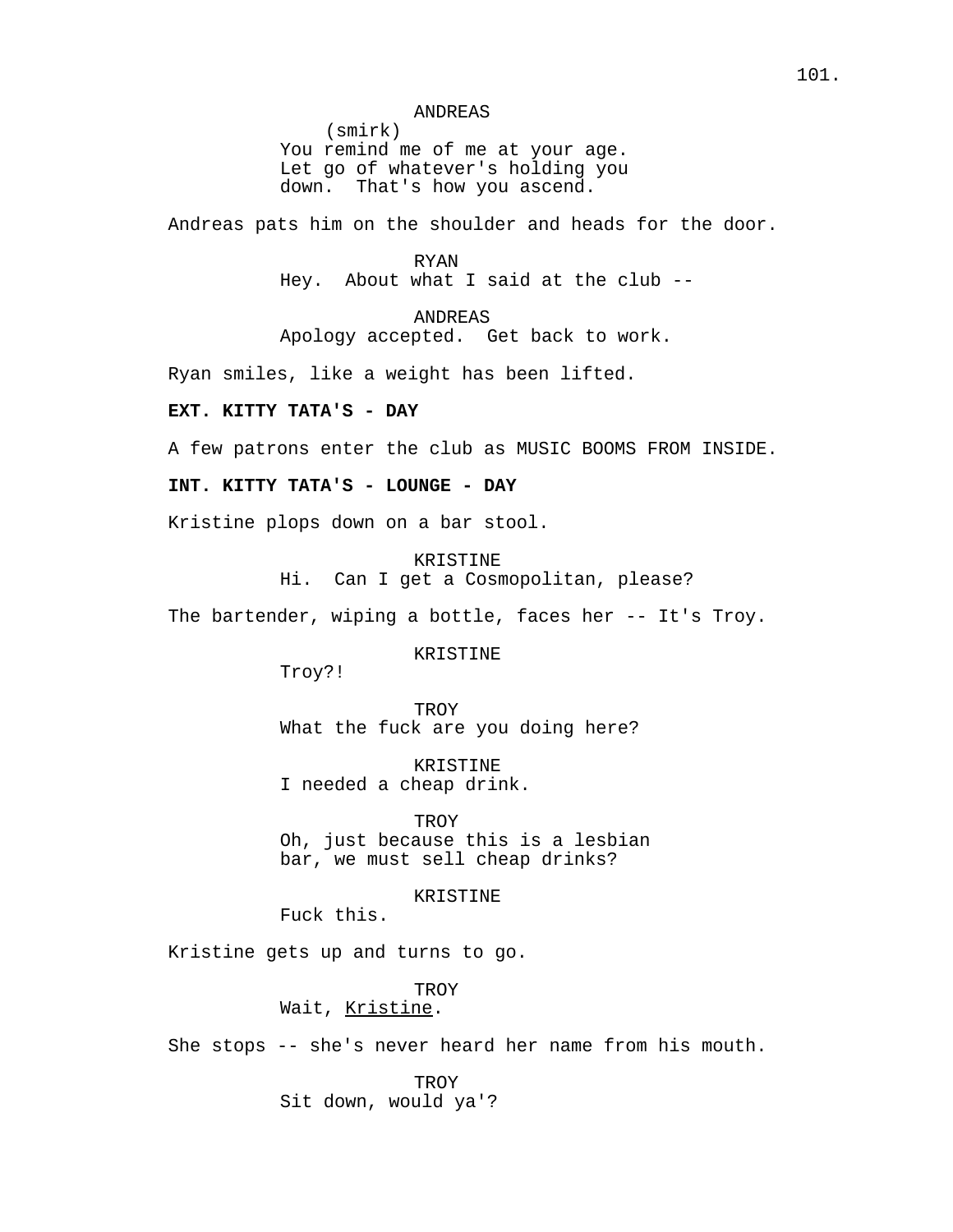Why should I?

**TROY** Because, you look like you could use about five or six cheap drinks, and I can make that happen.

Kristine eyes him suspiciously, takes a breath, and sits.

SUMMER (V.O.)

Why?

## **INT. RYAN'S APARTMENT - LIVING ROOM - DAY**

A piece of packing tape seals up a cardboard box.

RYAN (O.S.) Why do I love you?

SUMMER (O.S.)

Yes.

Ryan's apartment is stripped to the necessities.

ON THE TV

A home video of Ryan and Summer at an outdoor concert.

RYAN Because you tolerate my stupid ass.

SUMMER

... And?

RYAN 'Cause you tolerate my friends, too.

JAMESON (O.S.) We're sitting right here, you know.

The image on TV turns to Jamie, sitting near them, then towards the cameraman, Troy. Ryan and Summer laugh.

> **TROY** The fuck, bro?

BACK TO SCENE

Ryan grins at the video. He adds the box to a stack near a pile of Summer's clothes. There's A KNOCK at the DOOR.

RYAN

Come in!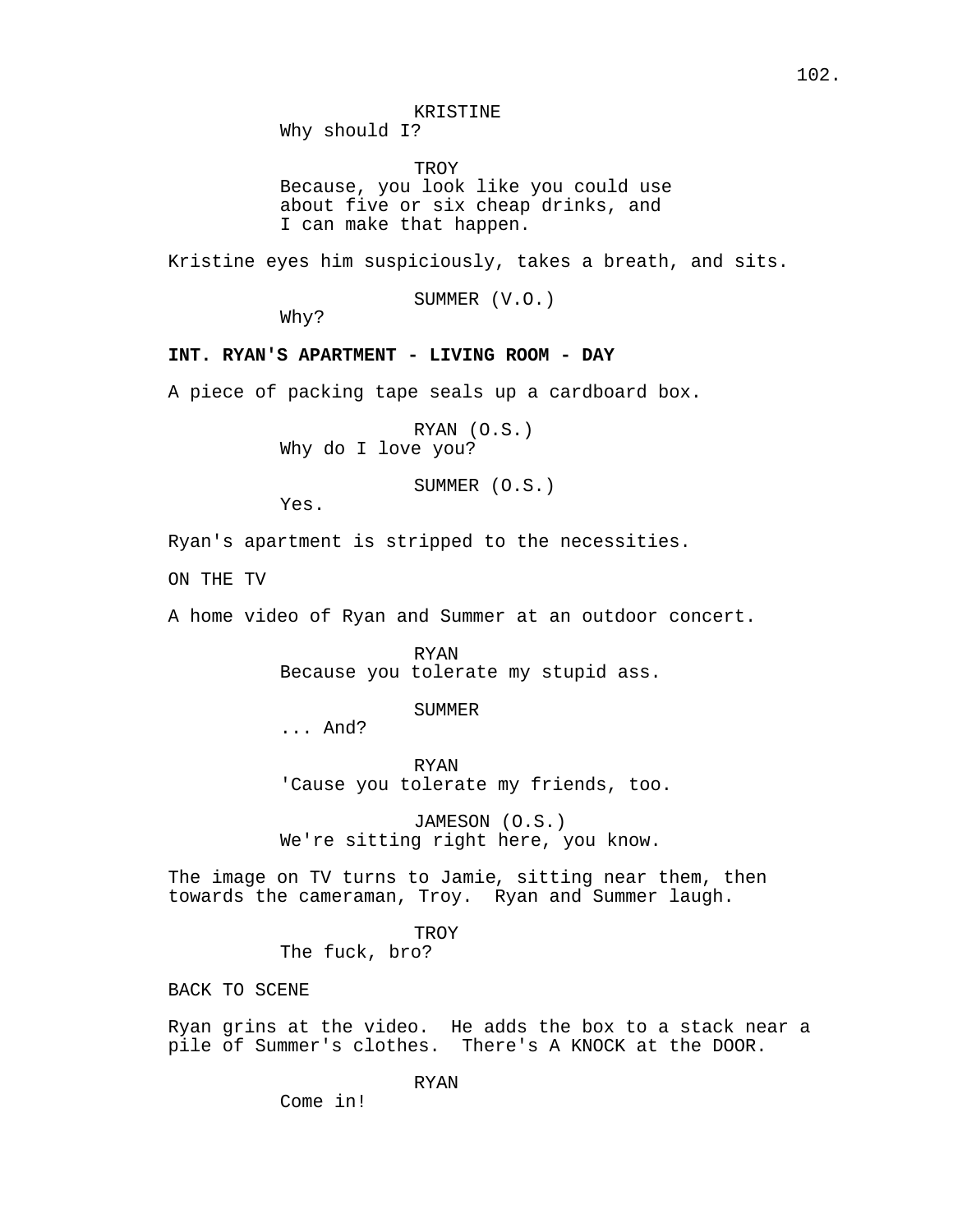CHARLOTTE

You shouldn't leave your door unlocked. I could've been a maniac.

RYAN

(dry) Could've been.

CHARLOTTE Don't get smart -- what happened to your face?

RYAN I had a date, it didn't work out - what can I do for you today, Mom?

Charlotte has a seat on the couch.

CHARLOTTE

Kristine said you had a fight, but she wouldn't tell me what you did.

RYAN

I'll fix it. I'm gonna go see her when I finish up here.

CHARLOTTE (looking around) What is all this?

RYAN

I'm putting some of Summer's stuff in storage, and donating the rest.

CHARLOTTE (frowning) Oh, Sugar Cookie.

RYAN I'm all right. It's just time.

He stops and watches the TV.

ON THE TV

Ryan and Summer laugh and lock eyes like only soul mates do.

SUMMER

Kiss?

Ryan gives her child-like peck.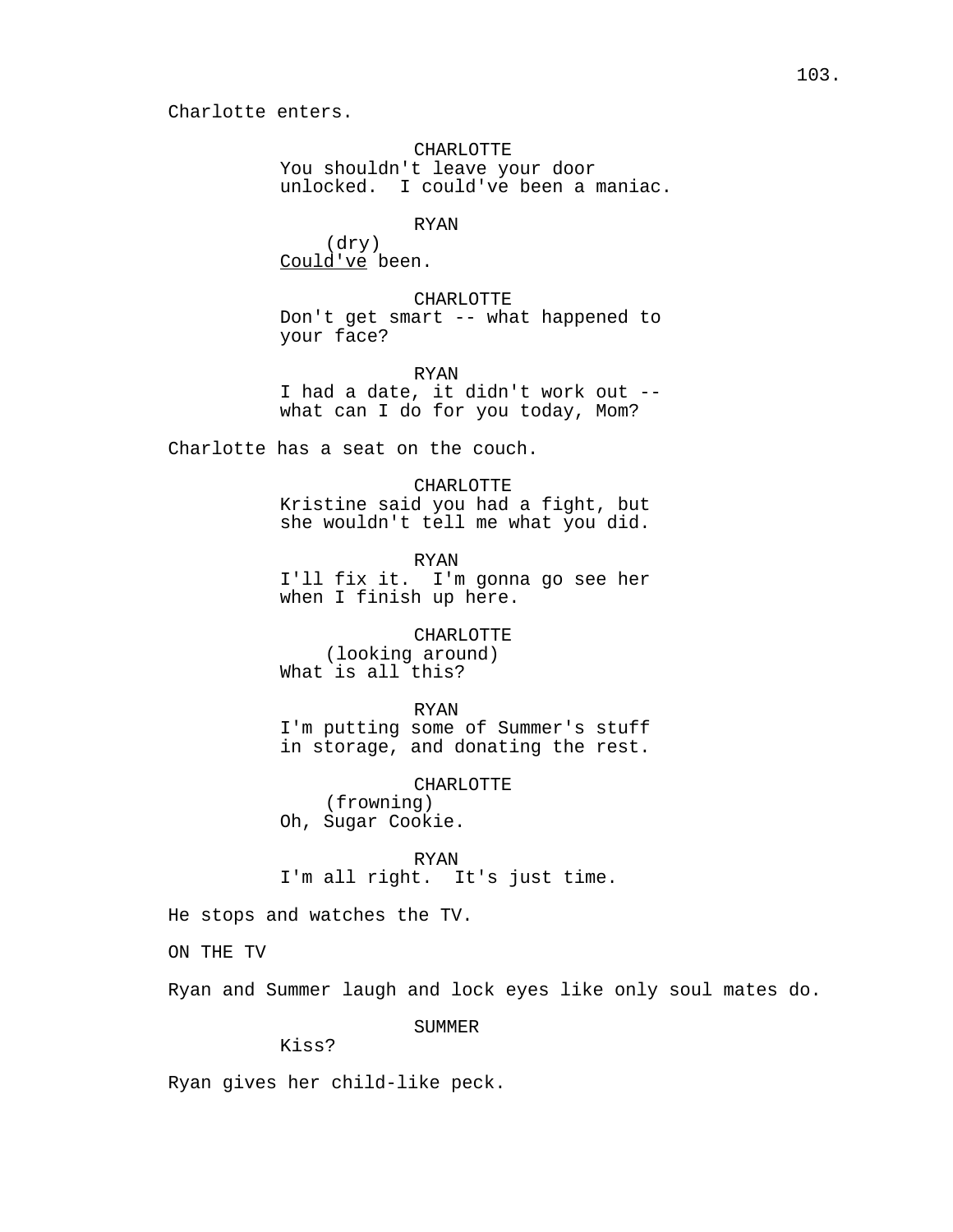## SUMMER

More.

Ryan gives another. They laugh, so in love.

BACK TO SCENE

Ryan wipes a tear.

# CHARLOTTE

Awwww. Come here.

Charlotte wraps her arms around him. A BRIEF STATIC-LIKE NOISE comes from THE TV.

> SUMMER (O.S.) (on TV) Okay, but you better not show it to anyone.

Ryan and Charlotte look at the TV.

ON THE TV

A different video -- Ryan sets the camera on his bedroom dresser. He and Summer start stripping down.

RYAN

I won't!

SUMMER Ryan. If Troy ever sees this, I swear to god...

BACK TO SCENE

Ryan breaks away from Charlotte and searches the coffee table for his remote control -- it's missing.

> RYAN Shit--shit--shit--

MOANING AND THUMPING COME FROM THE TV. Ryan jumps up and yanks power cords out of the wall. He stares at the blank screen, then turns to Charlotte.

> CHARLOTTE Summer had her nipples pierced...

> > RYAN

Mom!

CHARLOTTE What? So, you made a sex tape. (MORE)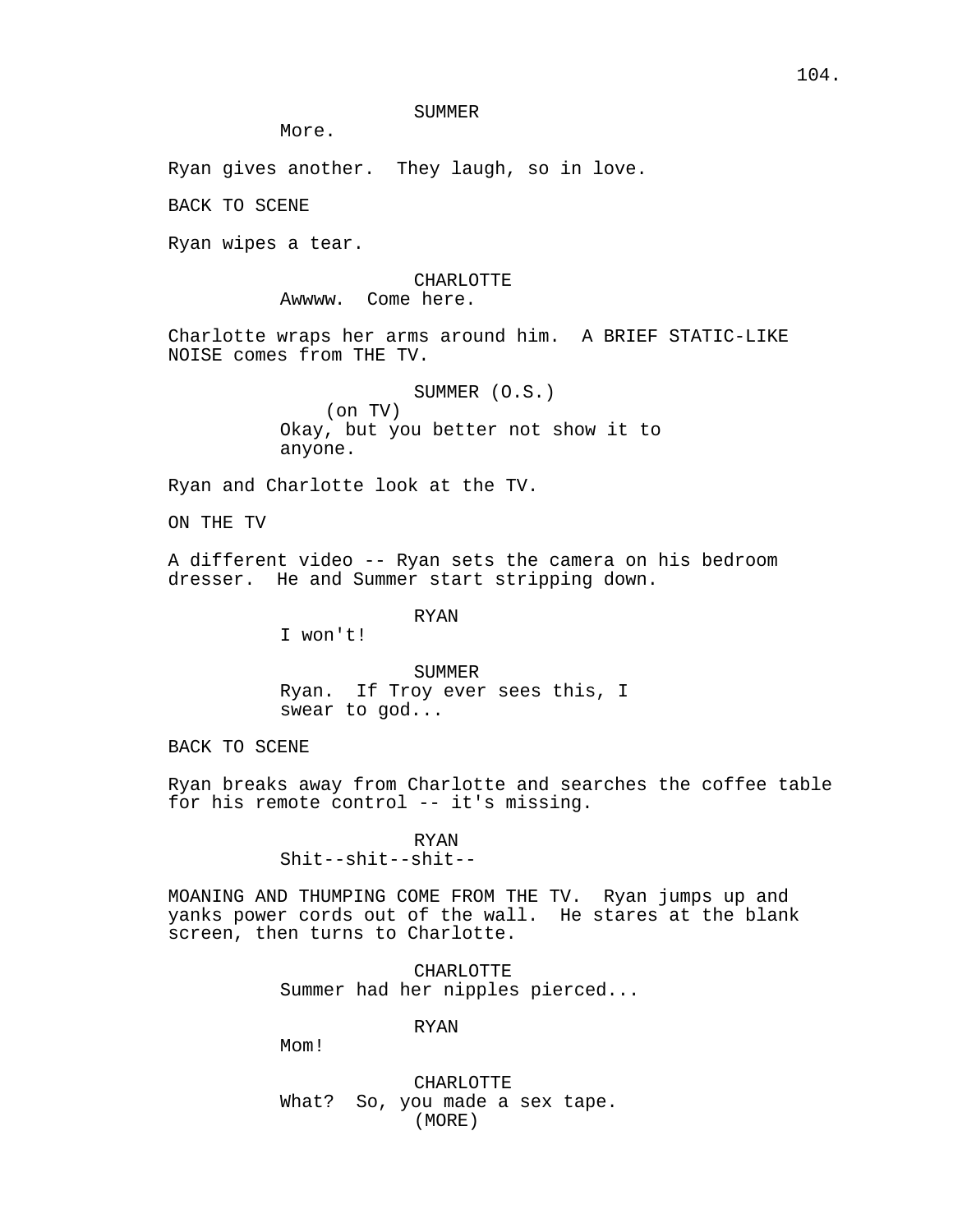CHARLOTTE (CONT'D) I probably would have, too, if it was that easy back in the day.

RYAN

Please, don't.

CHARLOTTE

I went to one of those special parties with your father once --

RYAN -- I don't want to know --

CHARLOTTE -- You know, there's a chance you and Kristine don't have the same dad? I was watching "Maury," and --

RYAN

 $--$  MOM!

Ryan cover's his ears.

#### **INT. KRISTINE'S APARTMENT - LIVING ROOM - NIGHT**

Kristine stumbles into her apartment. Troy follows.

KRISTINE

I'm grateful for the ride and all, but you really didn't have to walk me to the door.

**TROY** 

I didn't, you walked me to the pisser.

Troy uncomfortably weaves around her to the bathroom.

Kristine takes off her jacket and slips out of her shoes. There's a KNOCK AT THE DOOR.

Kristine looks out through the peep hole.

#### KRISTINE

(whispers) Shit!

She glances at the bathroom door, then the front door.

## **INT. KRISTINE'S BUILDING - HALLWAY - CONTINUOUS**

Ryan stands, nervously.

Kristine opens the door halfway.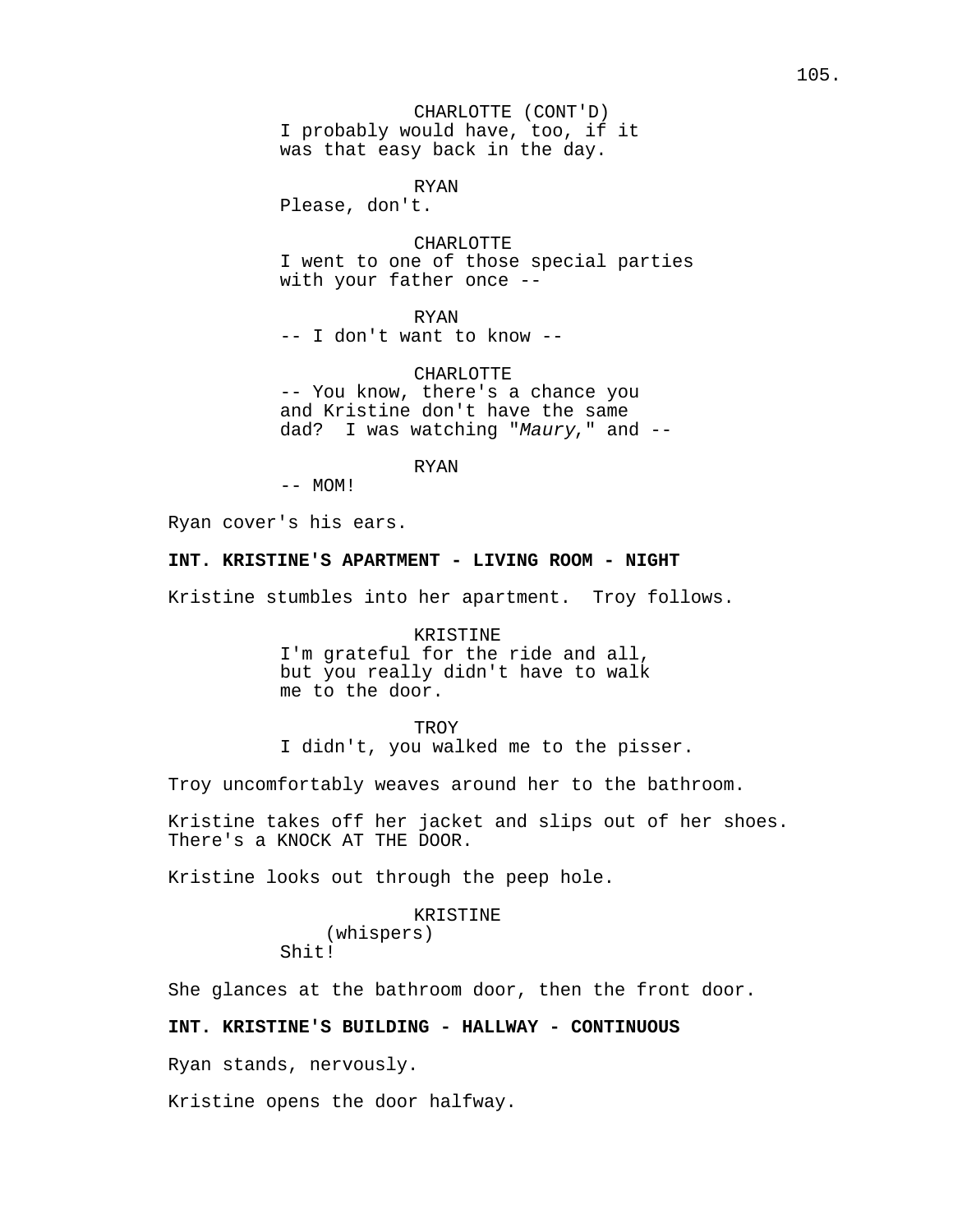Ryan... what.

RYAN Hi. I was hoping we could talk...

KRISTINE What happened to your face?

RYAN

I had a date, it didn't work out - are you... are you drunk?

## **INTERCUT BETWEEN THE APARTMENT AND HALLWAY**

Kristine's eyes drift to the bathroom door and back.

KRISTINE (coolly) No. I am not.

RYAN Okay... so... can I come in?

KRISTINE (another glance) It's not a good time. Maybe tomorrow.

She tries to shut the door. Ryan stops it with his foot.

RYAN Come on, Kristine. We need to clear the air.

Kristine ducks her head in the door and cringes.

KRISTINE (whispering to herself) He knows!

She takes a deep breath and returns to view.

## KRISTINE

(sighs) Okay, fine. What did he tell you?

RYAN

Who?

KRISTINE

Jameson.

RYAN What about Jameson?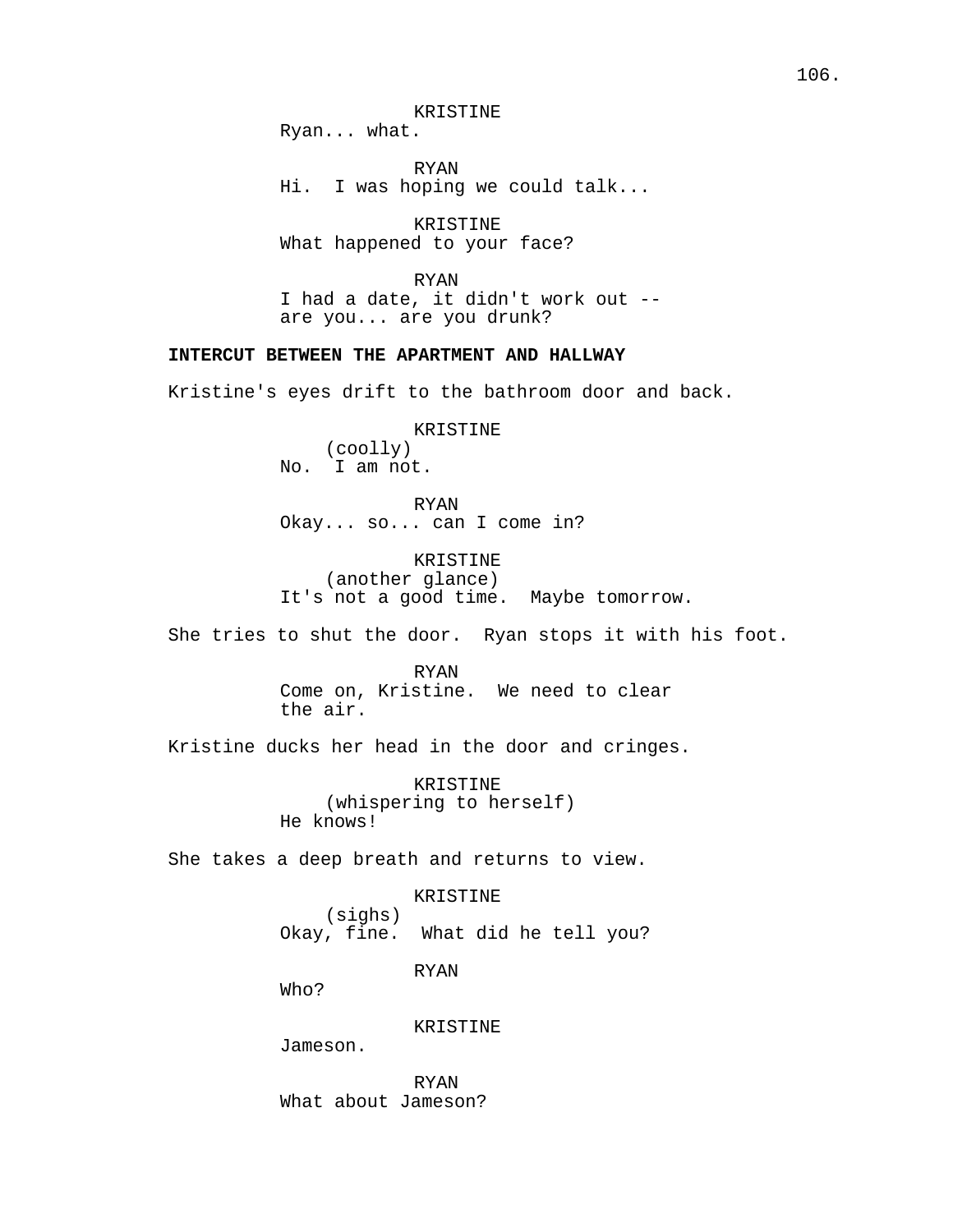Kristine looks like a deer in the headlights.

KRISTINE Yeah, what about him?

RYAN ... Did you talk to him?

KRISTINE

Briefly.

RYAN

... And?!

KRISTINE He's getting divorced. He needed a friend, so I met him for drinks.

Ryan takes a second to process this. He glares.

RYAN You slept with him.

KRISTINE Whaaaat? No. Shut up.

RYAN You did! You slept with Jamie!

Troy pops his head through the doorway.

**TROY** You slept with Jamie?!

Ryan is agape.

RYAN (to Troy) What the fuck are you doing here?!

KRISTINE

Oh boy.

RYAN (to Kristine) You're fucking Troy, too?! Are you just tag teaming my friends now?!

TROY (to Kristine) Is that on the table, or nah?

Kristine's eyes dart to Troy.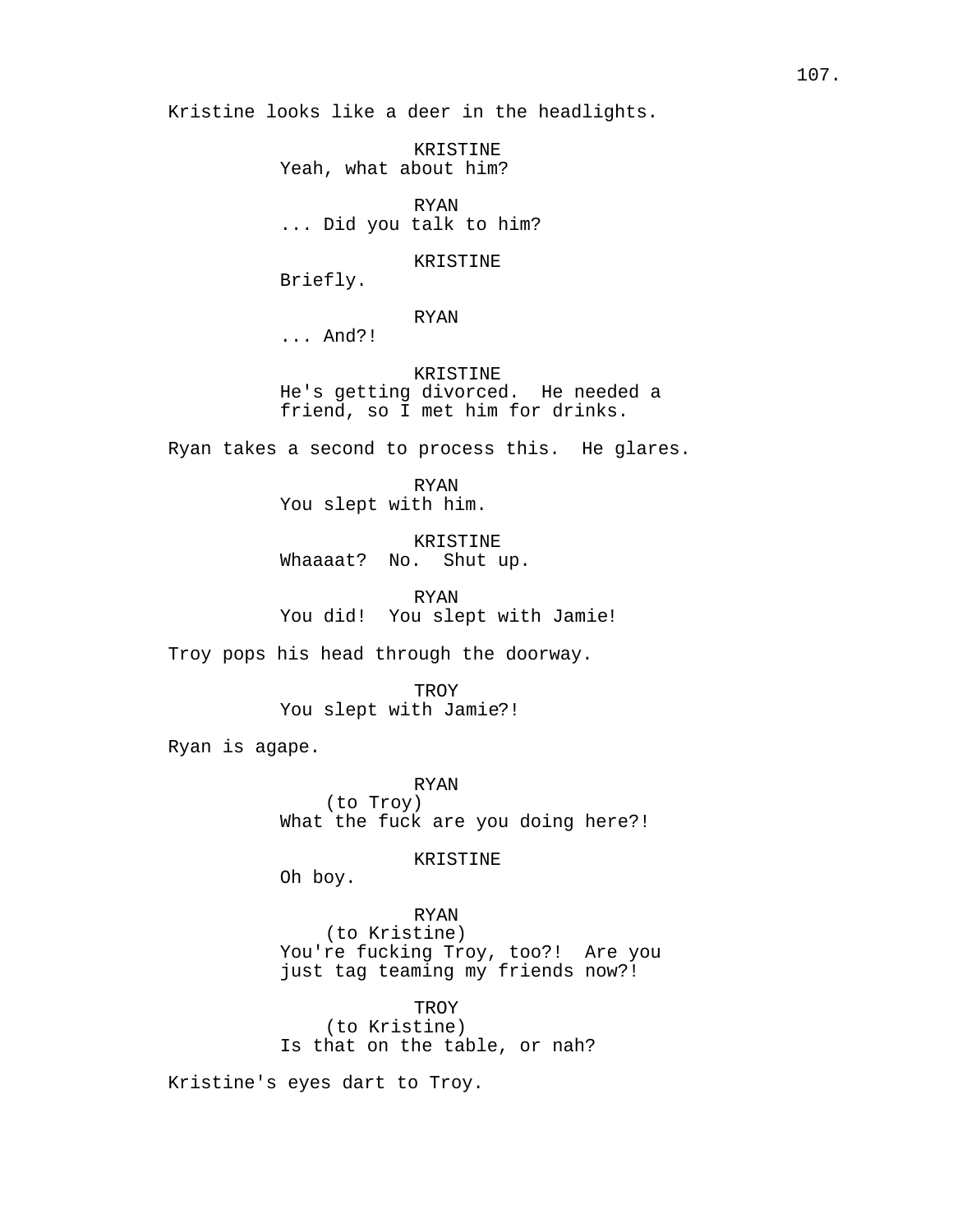### KRISTINE

(to Ryan) And, you know what? So what if I am? You don't get to slut shame me! I am a grown woman, and I can sleep with any consenting adult of my choosing!

# **TROY**

Yeah!

No!

RYAN

That's great! Really! I'm glad you're finally exploring your sexuality! But do you have to do it with my friends?!

**TROY** Oh, so, we're friends now?

Ryan shakes off the question.

RYAN

(to Kristine) How would you feel if I started fucking your friends?!

KRISTINE Like who, Kale? Knock yourself out!

RYAN Maybe I will!

KRISTINE I'll tell him to call you!

She slams the door.

RYAN

Fine! But, don't actually do that!

Ryan stomps away and stops a few doors down.

**INT. KRISTINE'S APARTMENT - LIVING ROOM - NIGHT** Kristine paces.

> KRISTINE Ugh! He always makes it about him!

**TROY** He did have a point, though.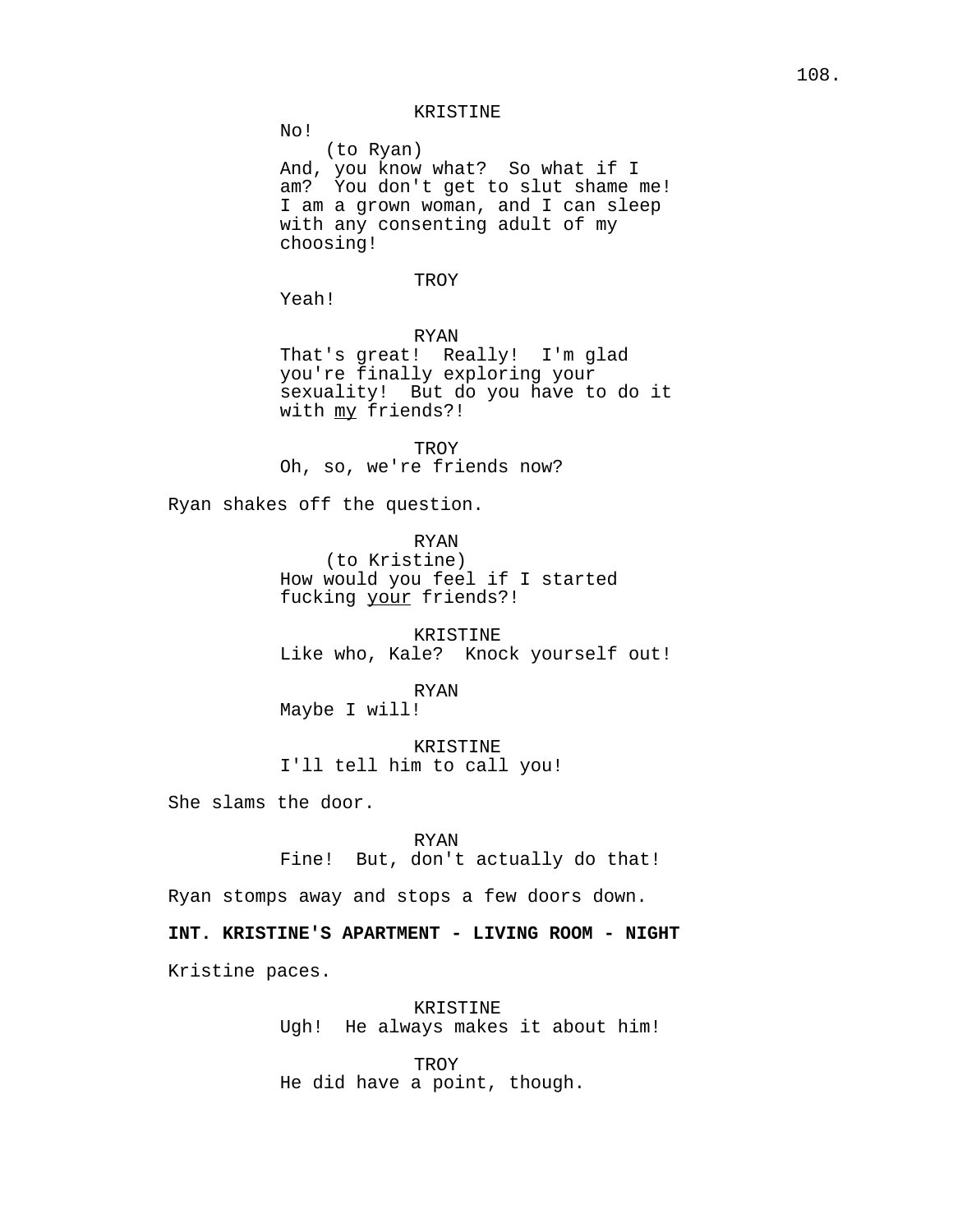KRISTINE

What point?

TROY Bro code. Jamie knows better.

KRISTINE

Go home, Troy.

Ryan KNOCKS on THE DOOR.

RYAN (O.S.) (through the door) Kristine. I can't leave 'till I say what I came to say.

# **INT. KRISTINE'S BUILDING - HALLWAY - CONTINUOUS**

Ryan leans against the door.

RYAN You were right. Both of you. I was in denial, and I was selfish. I'm a shitty twin, and a shitty best friend.

# **INTERCUT BETWEEN THE APARTMENT AND THE HALLWAY**

Troy stares at the door, nonplussed.

RYAN

But I'm taking steps. I came by earlier, but you weren't here, so I went to a... a support group.

Kristine's eyes grow wide -- this is huge!

RYAN

I opened up. I realized that I'm afraid of loss. Can you blame me? Dad left. I lost Summer. Jamie's gone. I thought if I made myself something more, then I'd never be alone. Only, I always thought you'd be there, too.

Troy softens.

RYAN So, I'm alone now. But it's okay -- I'm coping. I'm learning how...

Ryan wipes his eyes.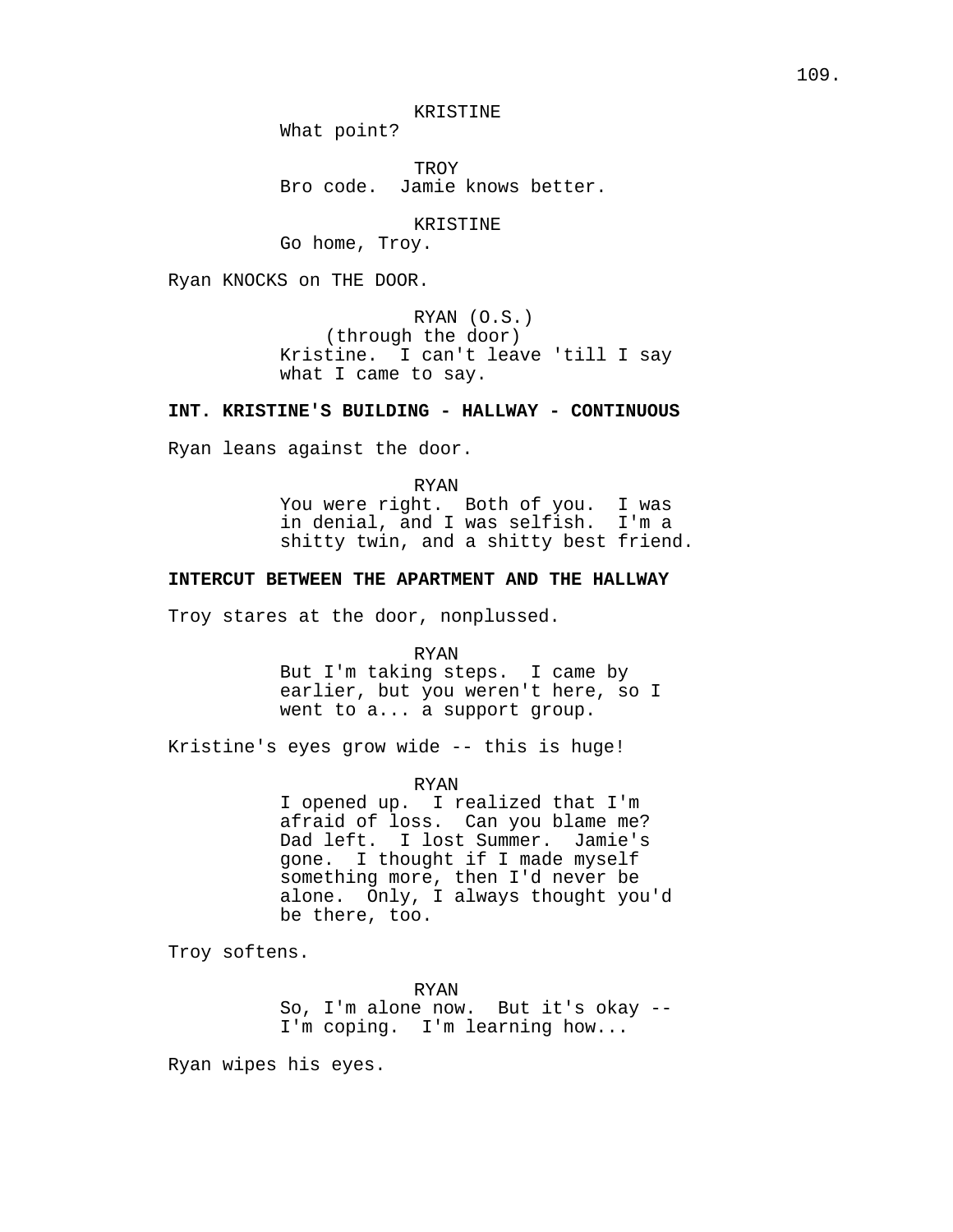He turns to leave...

RYAN

Oh, one more thing -- I'm working on being more supportive, too, so... if you two want to be together, I support you. Good night.

Ryan takes a few steps. The door opens. Ryan turns around. Troy stands in the hallway, a scowl on his face.

> **TROY** My dad would never do this.

He throws his arms around Ryan.

RYAN

I know, man. I didn't mean it.

Kristine stands, arms crossed, in the doorway.

KRISTINE So, you're going without a date?

RYAN Why not? We're just as special as everyone else there. Besides, we're not alone. We have each other.

Ryan smirks. Kristine rolls her eyes and hugs her brother.

**INT. SKYLAND HIGH SCHOOL - GYMNASIUM - NIGHT**

Dystopian theme. A RETRO TRACK PLAYS as eighty people in their late twenties, catch up, dance, and gasp at each other.

A SEXY MODERN POP TRACK FADES IN.

BEGIN SLOW MOTION

As Ryan, Troy, and Kristine confidently glide in. Their apparel is dressy, but not designer. Ryan wears his camera around his neck. Others gape, impressed.

They pass the buffet table on Troy's side. He takes a handful of chips, shoves some in his mouth, and tosses the rest aside.

RETURN TO NORMAL SPEED

BEGIN MONTAGE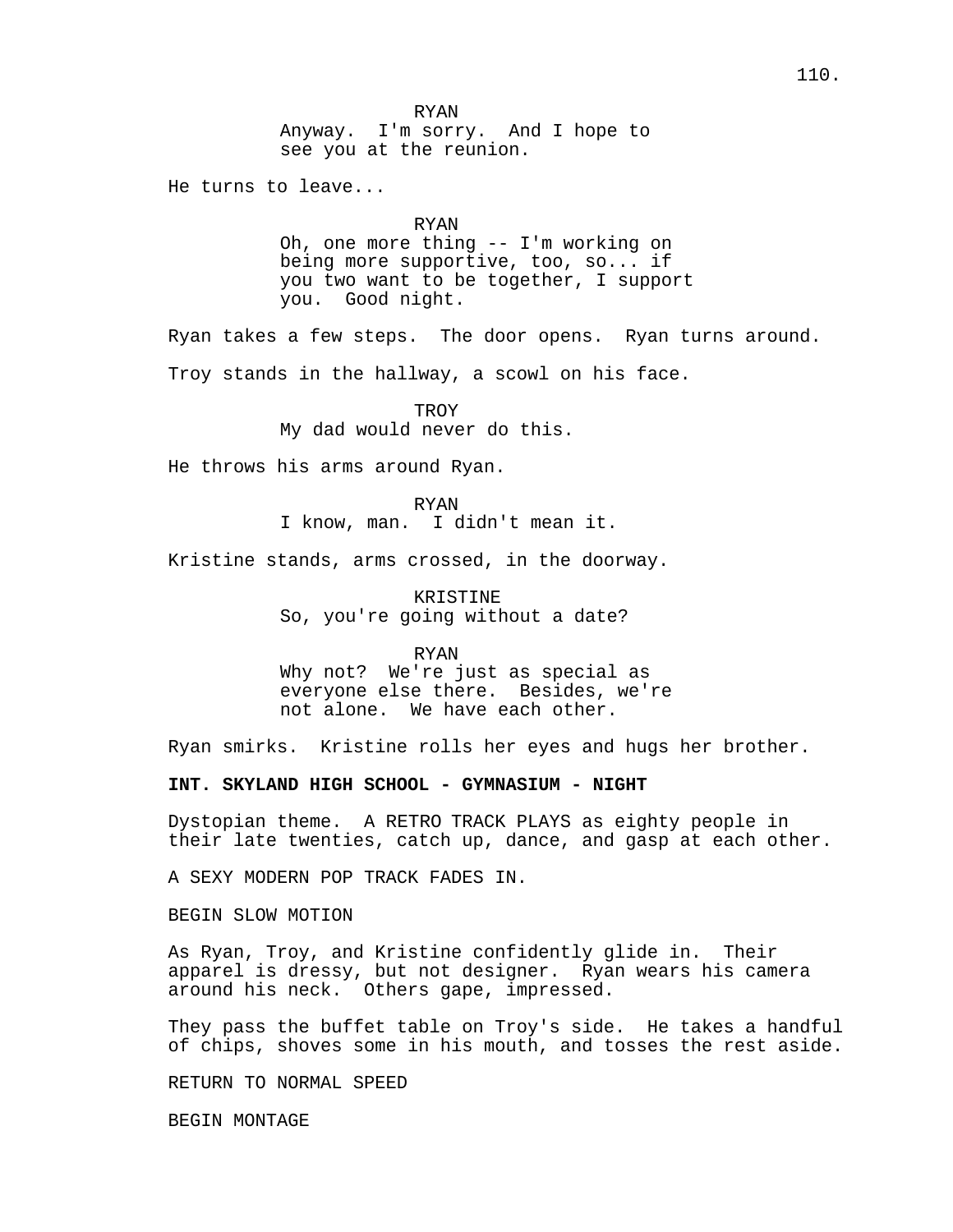- A gay man kisses his husband and introduces him to Troy; they shake hands. Troy genuinely smiles and converses.

- Kristine talks to a married straight couple who argue -- Kristine's eyes grow wide and uncomfortable at the scene.

- Ryan snaps a selfie of himself with a group of nerds, each in tech company shirts and sweaters. Thumbs up from all.

END MONTAGE

Jamie pours himself some punch, turns, and spots the squad.

JAMESON Hey, guys... Wow. You look --

**TROY** Hot? Sexy? Bone-able? We know.

*JAMESON* 

(saluting with cup) Yeah. Well... Good to see you.

Jameson frowns and turns to go. Ryan, Kristine, and Troy exchange W-T-F glances. Leanne intercepts Jameson.

> LEANNE (looking at squad) What did I tell you, Jameson?

> > JAMESON

I was just going.

# KRISTINE

Leanne.

# LEANNE

(insincere smile) Kristine. Wow. I wouldn't have recognized you if it weren't for you standing here alone.

# KRISTINE

Do you seriously think that bothers me? We just talked to a half-dozen married couples, and they're every bit as miserable as you are.

RYAN

The only difference is, they're not pretending to be otherwise.

Leanne casts Jameson a sharp glare.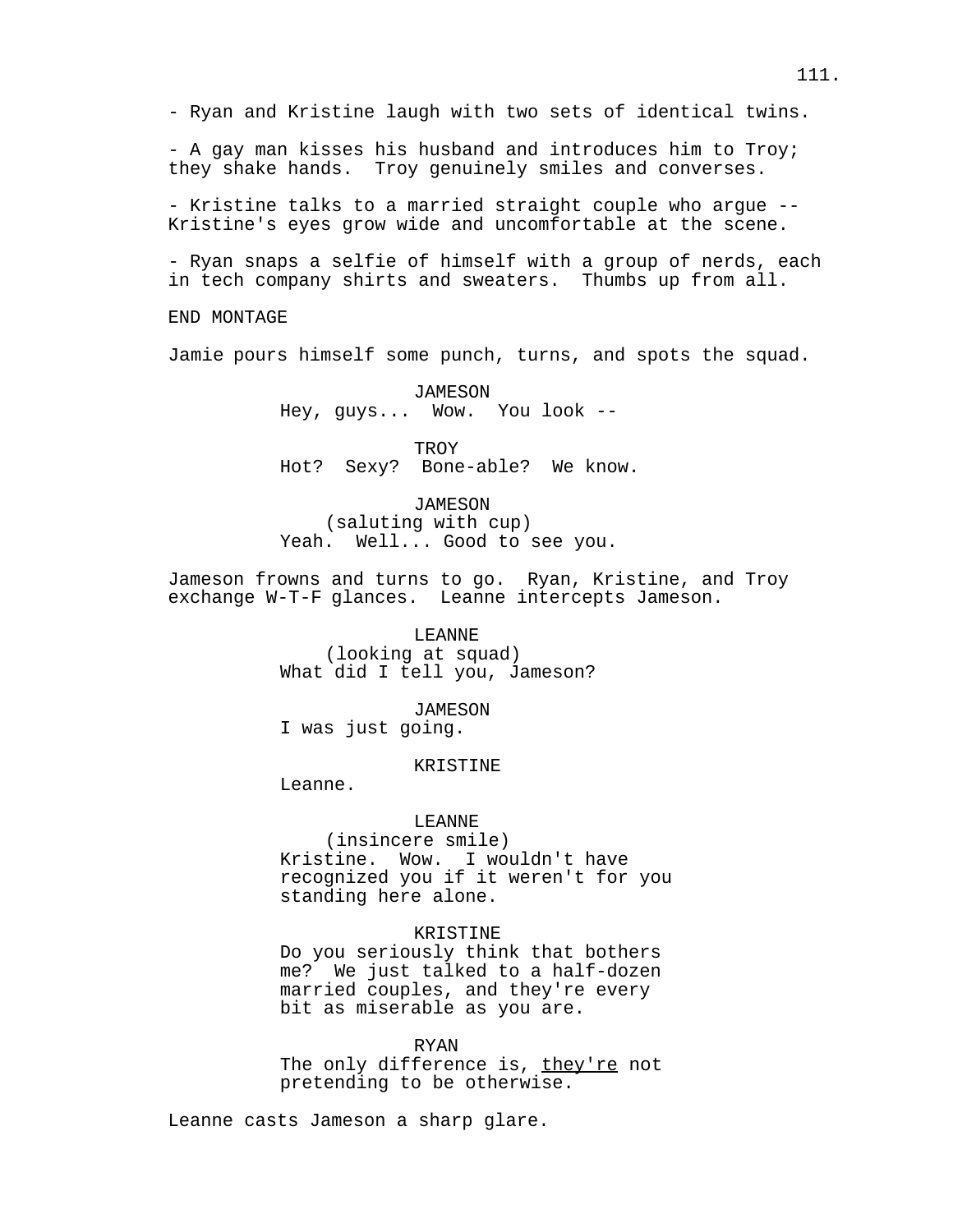JAMESON Guys, don't do this --

TROY What happened to you, man?

JAMESON You don't understand --

RYAN

JAMESON

You cut us out of your life so you could live a lie?

Please, just go -- I can't talk to you -- she's not gonna let me see my kid!

LEANNE

Jameson!

#### RYAN

What?

*JAMESON* You know how her dad's a divorce lawyer? If I don't play her games, she'll never let me see my baby.

KRISTINE

(to Leanne) I knew you were a bitch, but I had no idea you were this downright evil. (steps up) I'd kick your ass right now if you weren't pregnant.

**TROY** She'll kick it later!

LEANNE Time to say goodbye, Jameson. Just be very careful who you say it to.

Jameson looks at the squad with teary eyes. They look back, crushed, but with newfound sympathy.

BRANDO (O.S.)

Hey, guys.

They all turn to see Brando, with a fake beard and a mismatched, two-sizes-too-large suit.

**TROY** 

## Brando?

Leanne's jaw drops -- she's petrified.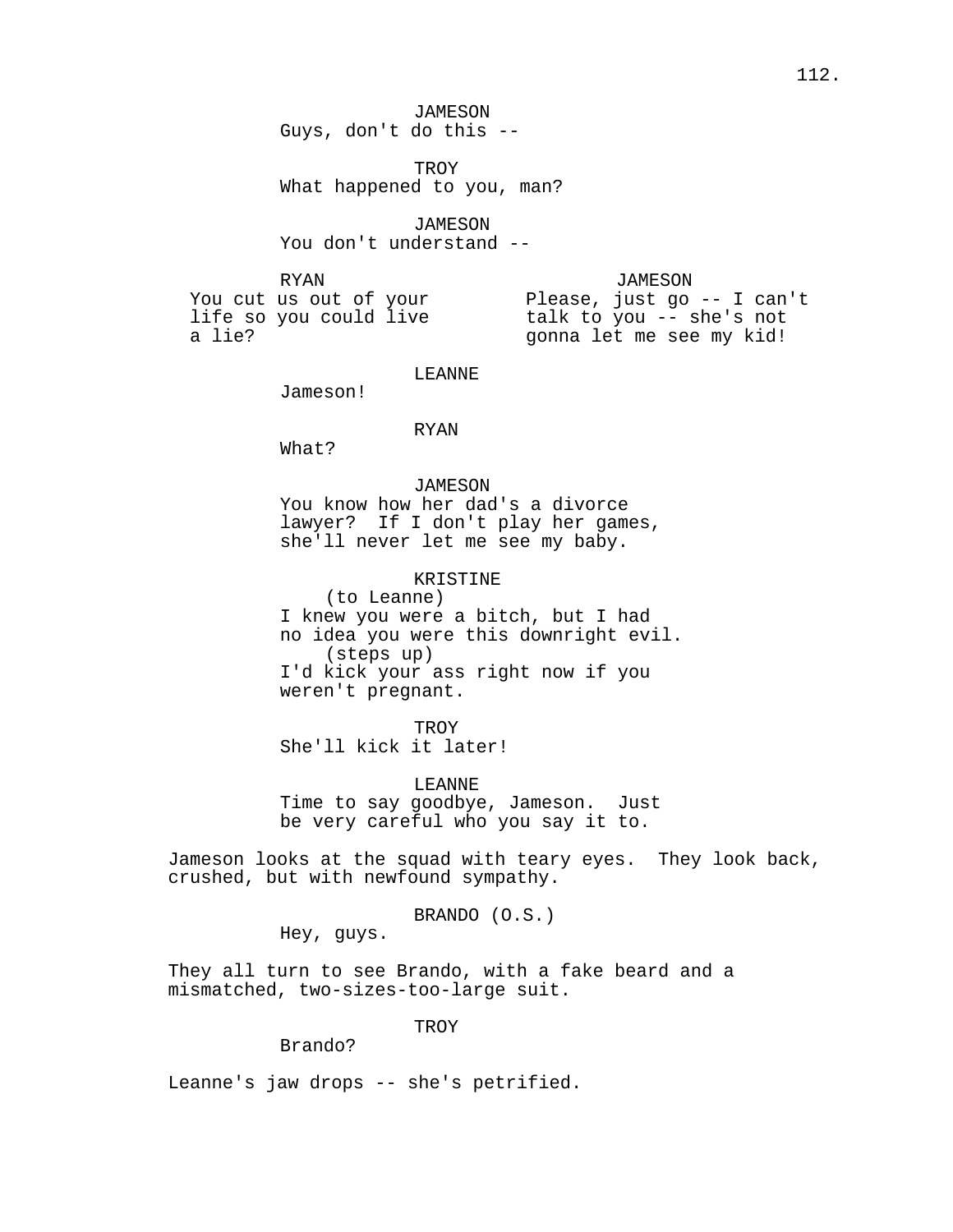BRANDO Shh. It's Pablo tonight. Class of two-thousand, eight! Rah!

RYAN Two-thousand, seven...

KRISTINE What are you doing here?

BRANDO Selling weed to out-of-towners. (spots Leanne, smiles) Yeah, she knows.

Brando nods to Leanne. They all look at her, confused.

LEANNE I have no idea what you're talking about, and you obviously don't belong here, so please leave!

BRANDO But, I'm a student here...

LEANNE

Go!

BRANDO Wait -- you really don't remember me? I got you white girl wasted at that bachelorette party --

LEANNE -- You're lying! (to Jamie) I've never seen this junkie before in my life!

Brando fumbles with his phone.

BRANDO Yeah. That's totally you! You did, like, four hundred dollars worth of blow... And you didn't even share!

Brando shows them a video on his phone.

ON THE PHONE SCREEN

Hand-held video -- women party in the private room of a strip club. Some get lap dances from hunks, others do shots.

WE MOVE to a platform where Leanne does a fat line of coke off of a beefcake's ass cheek, then cheers to the camera.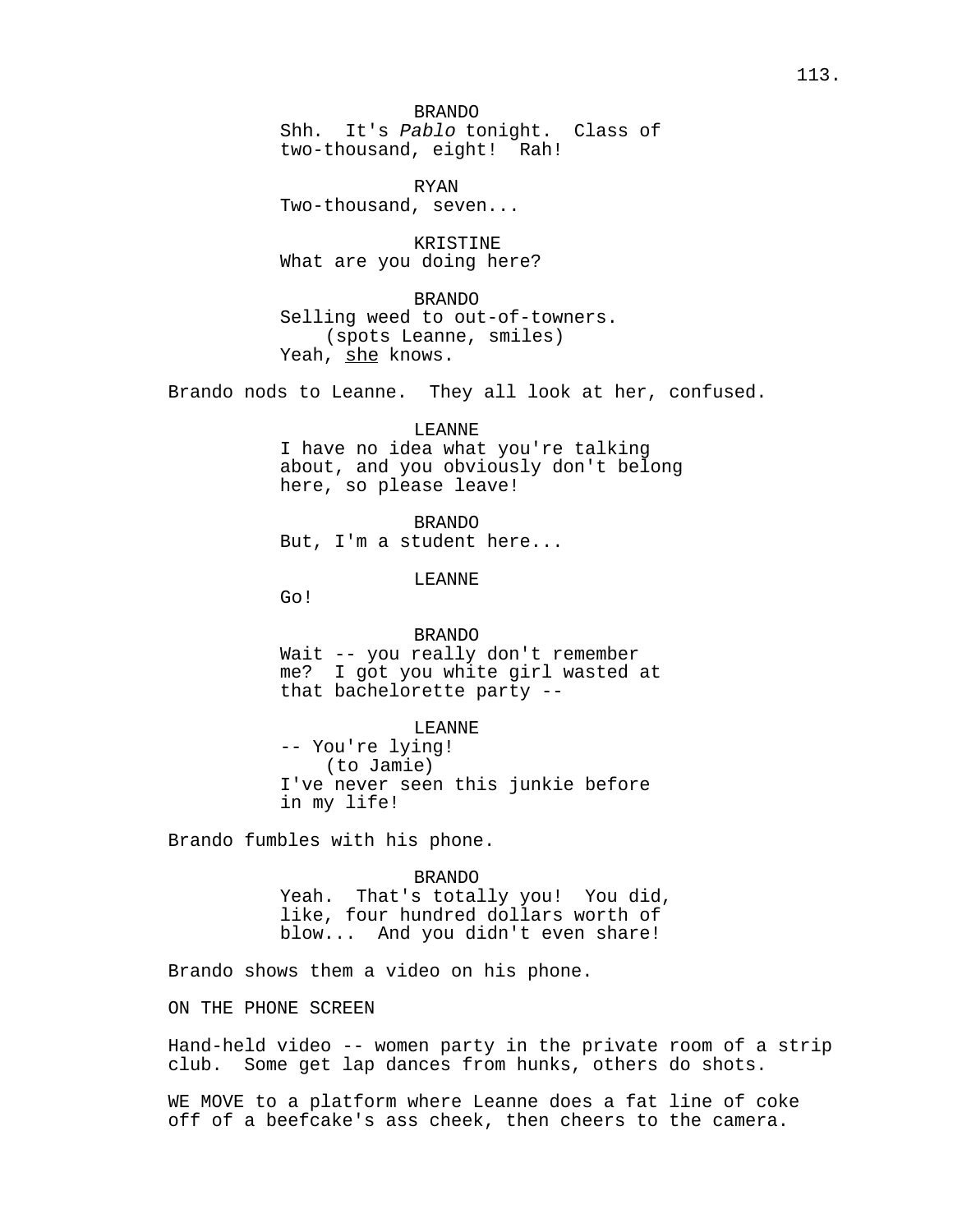LEANNE Woo! That's how it's done, bitches!

### **BACK TO SCENE**

The squad are agape. They look at Leanne.

LEANNE That's not me. That's obviously Photoshopped or something!

LEANNE (V.O.) (filtered, on phone) I'm gonna be Leanne Chapman-Gray tomorrow, mother fuckers! Woo!

**TROY** Hashtag pile driver.

RYAN So much for full custody.

LEANNE

Shut up!

Leanne lunges for the phone. Kristine blocks her.

LEANNE

I want you out of here, right now! All of you! Security! Security!

The MUSIC FADES OUT.

ROSIE (28), an over-enthusiastic woman, approaches Leanne with the mic. A spotlight finds them from above.

> ROSIE Welcome back, class of two-thousand, seven!

The attendees cheer. Leanne forces a big, nervous smile.

### ROSIE

I just want to give a quick shout out to the organizer of tonight's wonderful soiree. She's still the most popular girl in school. Give it up for Leanne Chapman-Gray!

Rosie hands Leanne the mic. Applause from the crowd.

LEANNE Thank you. Thank you for coming. It's great to see... most of you. (MORE)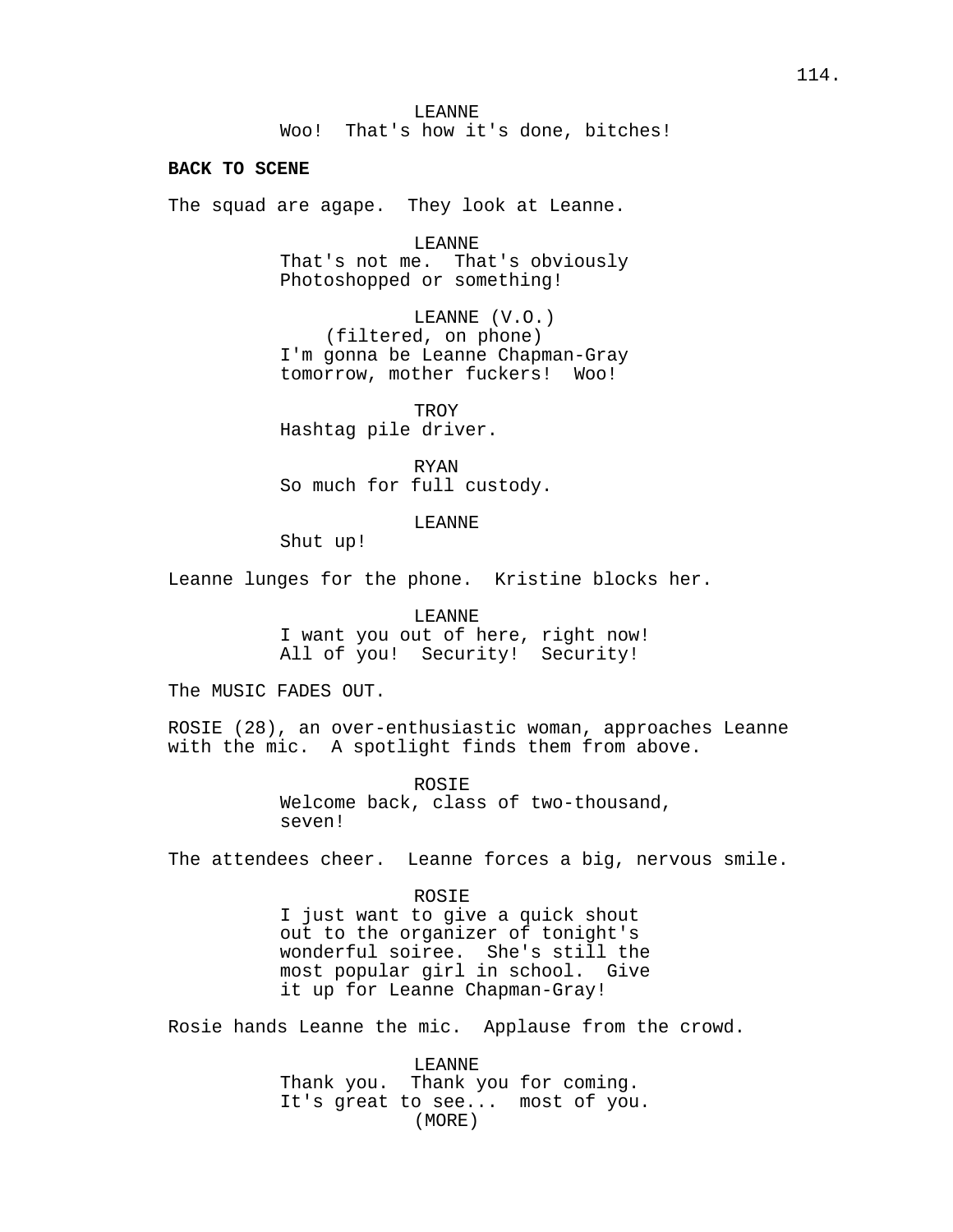# *JAMESON*

It's over, Leanne.

A hush falls over the crowd.

#### LEANNE

(maintaining smile) Such a kidder! Um... since we're all gathered and still standing, I think now's a good time to take our class reunion photo. Please gather by the bleachers. Come on, come on!

Leanne leads her followers away. The squad remains.

JAMESON Kristine, I'm sorry --

#### KRISTINE

-- Don't. It's not... all your fault. I had my part in it, too.

**TROY** 

(fake cough) Bro code!

JAMESON

I know. I'm sorry. To all of you. (to Ryan) Especially you. How do I fix this?

RYAN Come back to the Shire.

JAMESON (removes wedding ring) Gotta throw my ring in the fire first.

### RYAN

You complete me.

Ryan pulls him in for a hug.

# BRANDO

(meekly) This is the part where people would usually slow-clap in the movies, but nobody's clapping...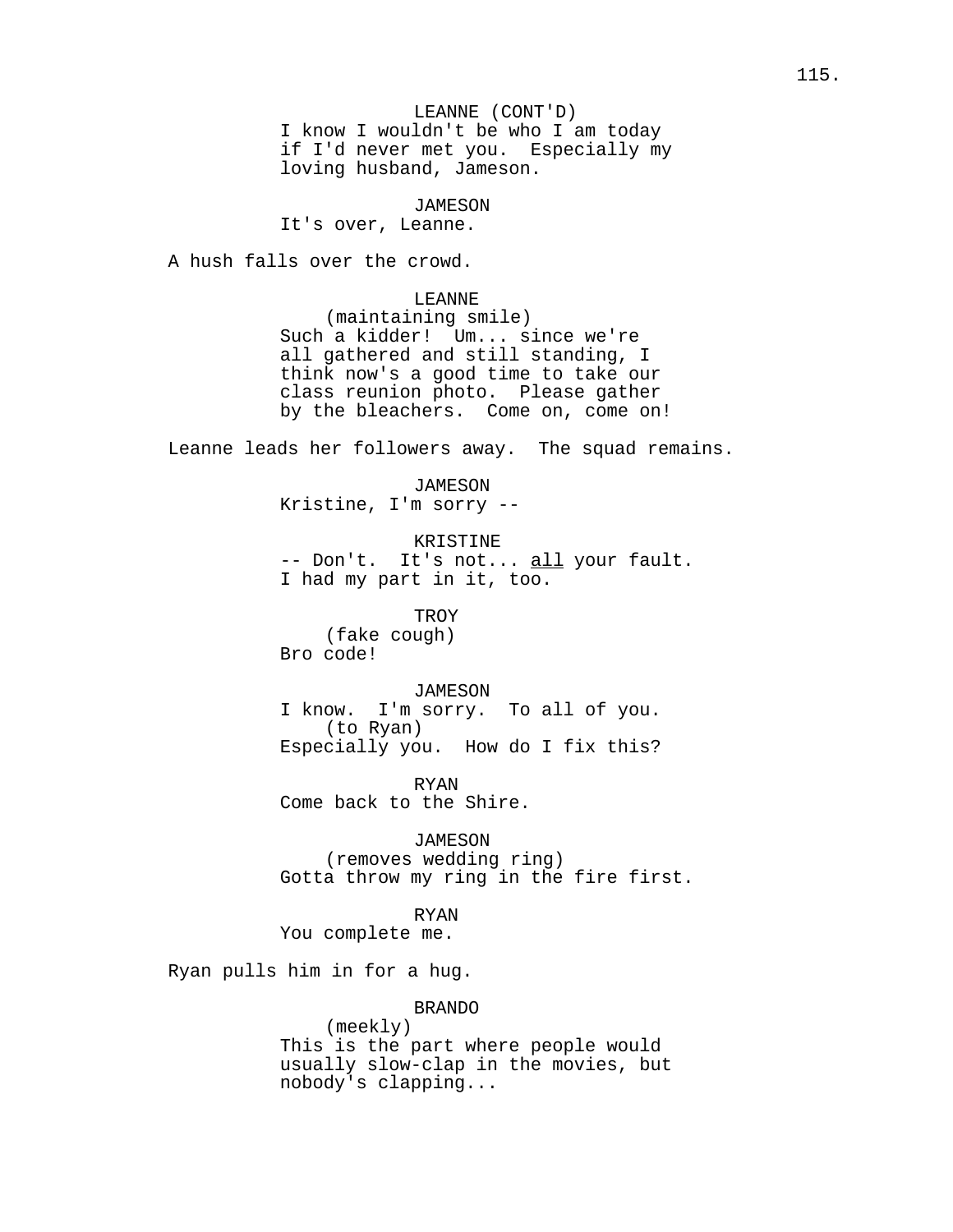KRISTINE Wrap it up, nerds. My hair looks fantastic, and I'm not missing this photo op.

Kristine points to the crowd near the bleachers.

### **TROY**

(to Jamie) Whadda' ya say? For old time's sake?

JAMESON (laughing) Why the fuck not?

### KRISTINE

Seriously?

**TROY** I thought you were gonna loosen up.

### KRISTINE

(sigh) Ryan?

**TROY** He's in. Come on!

Troy rushes off. Jamie, Ryan, and Kristine follow. Brando shrugs and hurries after them.

# **AT THE BLEACHERS**

The squad falls in with the classmates.

PHOTOGRAPHER (O.S.) Okay, everyone. Ready? Three...

# KRISTINE

(to Ryan) Is this how "Lord of the Rings" ended?

PHOTOGRAPHER (O.S.)

Two...

RYAN No. This is so much better.

PHOTOGRAPHER (O.S.)

One!

The whole squad, plus Brando, moons the camera as it flashes.

CUT TO BLACK.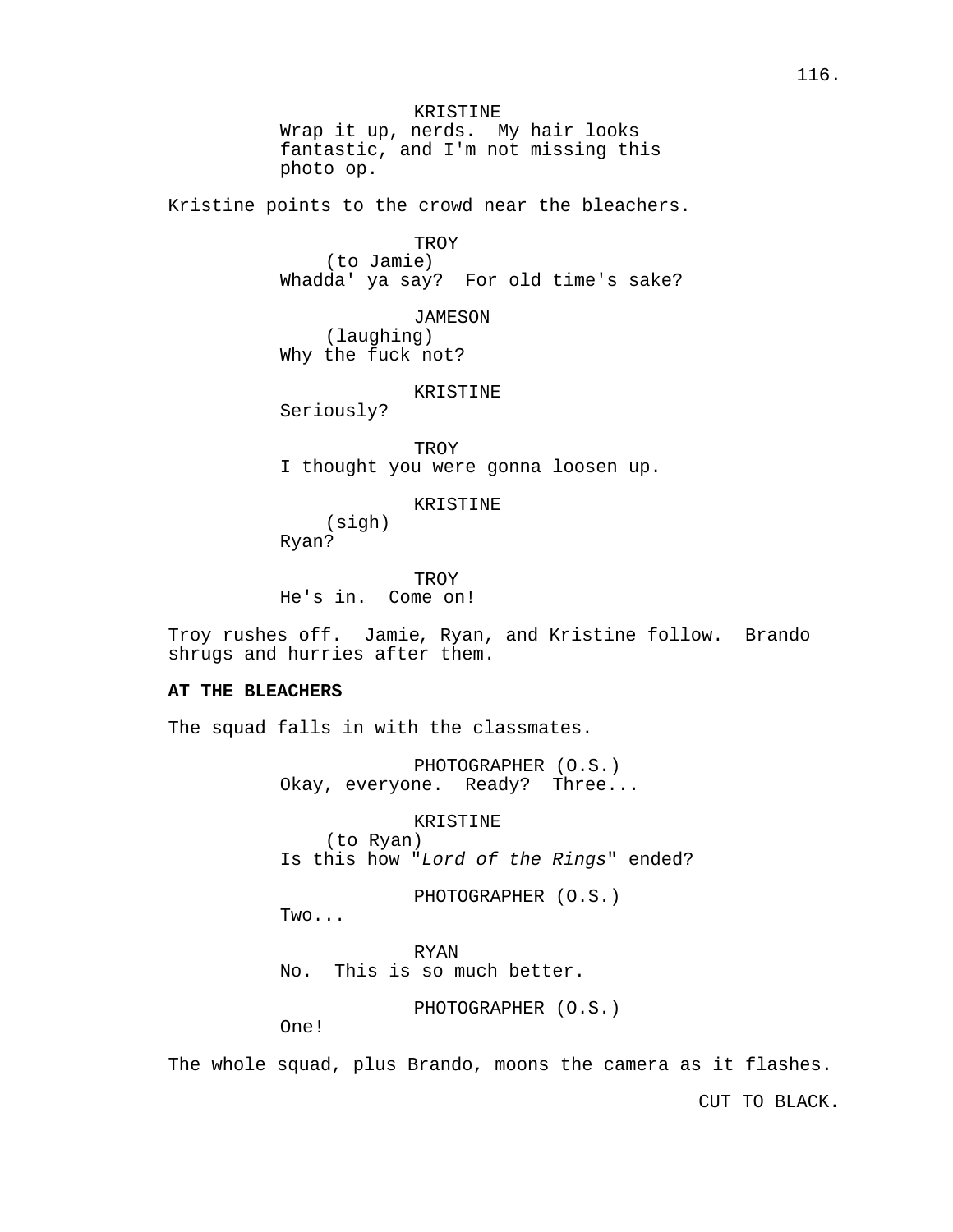FADE IN:

## **INT. KRISTINE'S APARTMENT - DAY**

Charlotte enters with her keys and a bag of groceries. She sets them down and turns to the living room.

#### CHARLOTTE

### Hey, sweetie. You home?

Ryan, on the couch and still drunk, awakens and sits up.

#### CHARLOTTE

Sugar Cookie?

#### RYAN

Hey, Mom.

## CHARLOTTE

Where's your sister?

Ryan points at Kristine's bedroom. Charlotte looks at her watch on the way -- she trips over Jamie near the door.

CHARLOTTE

Oh -- sorry, dear... Is that Jameson?

## JAMESON

Hey, Miss. D.

Kristine's door opens -- Kristine exits in her robe with a smile and a container of aerosol whipped cream.

### KRISTINE

(yawning) Mom! Good morning.

CHARLOTTE Good afternoon. You eat in bed now?

# KRISTINE

Not exactly...

Brando exits behind her in boxers and dried whipped cream caked on his mouth. Charlotte's jaw drops in understanding.

Kale's door opens. Kale and Clint limp out, gingerly.

KRISTINE Wow. Good night?

KALE<sup>T</sup> Any better, I'd be in a wheelchair.